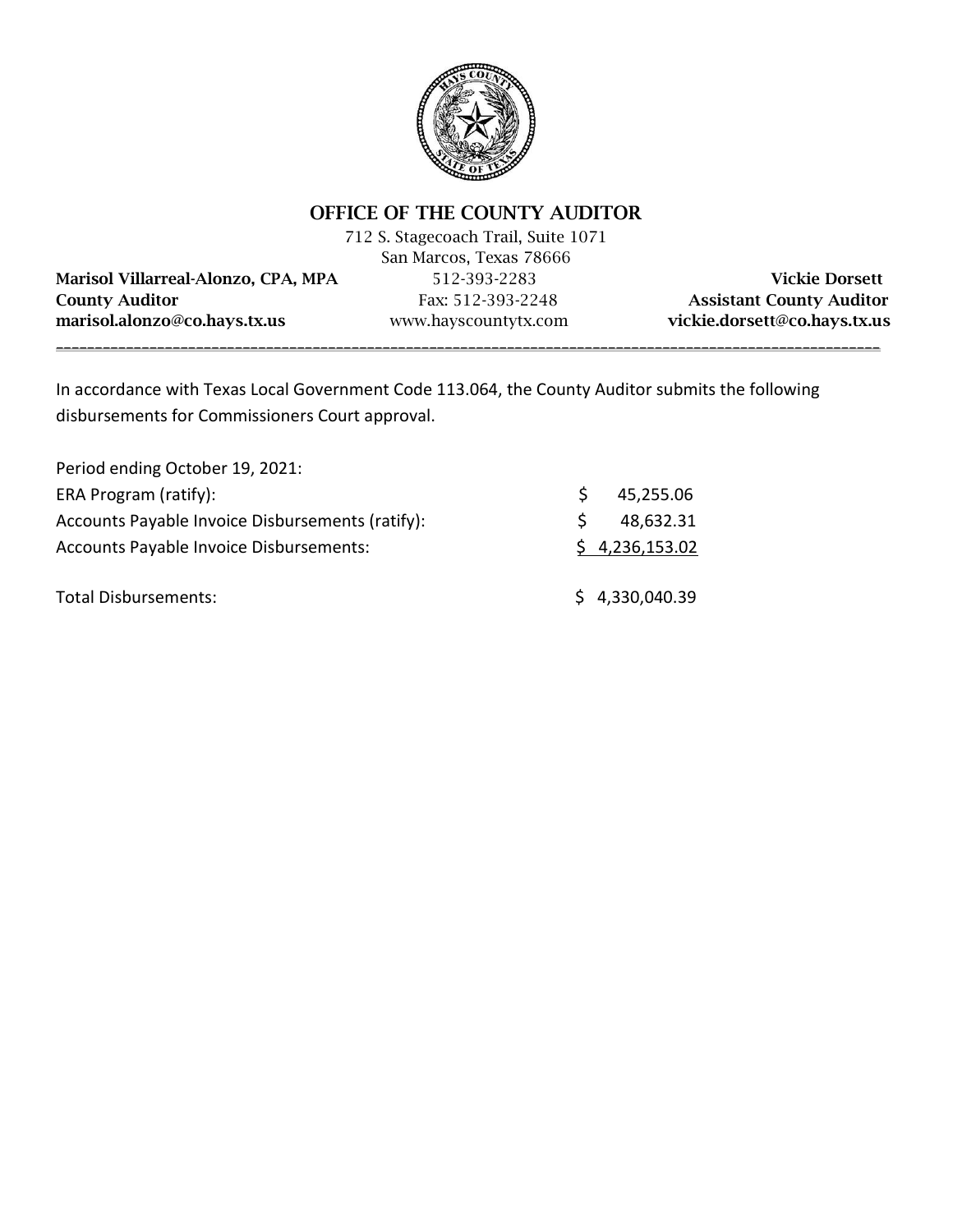| Department<br>Vendor                | <b>Invoice Date</b> | <b>GL Account</b><br>Number | Expense<br>Amount | Description                           |
|-------------------------------------|---------------------|-----------------------------|-------------------|---------------------------------------|
|                                     |                     |                             |                   |                                       |
| A BAIL BONDS #2                     | 9/17/2021           | 0012205100                  | \$13.50           | REFUND BAIL BOND FEE:TREAS            |
| ADKINS, JAMES                       | 9/30/2021           | 0012010609                  | \$20.68           | RESTITUTION: CASE CR-17-0909          |
| ALVAREZ, RUTH                       | 9/30/2021           | 0012010609                  | \$50.88           | RESTITUTION: CASE CR-18-0511-D        |
| <b>BACHMAN, BRUCE</b>               | 9/30/2021           | 0012010609                  | \$109.03          | RESTITUTION: CASE CR-18-0632-C        |
| <b>BAILEY, LINNEA</b>               | 9/30/2021           | 0012010609                  | \$4.10            | RESTITUTION: CASE CR-09-0508          |
| BAKER, YVONNE                       | 9/30/2021           | 0012010609                  | \$414.16          | RESTITUTION: CASE CR-16-0655          |
| BEXAR COUNTY SHERIFF'S DEPT         | 9/30/2021           | 0012200150                  | \$75.00           | O.O.C. SVC FEE CASE 18-0243           |
| BEXAR COUNTY SHERIFF'S DEPT         | 9/30/2021           | 0012200150                  | \$75.00           | O.O.C. SVC FEE:CASE 18-2352           |
| <b>BROOKSHIRE BROTHERS</b>          | 9/30/2021           | 0012010609                  | \$93.00           | RESTITUTION: CASE CR-16-0579          |
| CALDWELL CSCD OPERATING ACCT.       | 10/8/2021           | 0012200142                  | \$89.74           | QTR III 21 ADD'L FINES: TREAS         |
| CATES, PATRICK                      | 9/30/2021           | 0012010609                  | \$147.38          | RESTITUTION: CASE CR-19-0160-D        |
| CHAPMAN, AVA                        | 9/30/2021           | 0012010609                  | \$39.25           | RESTITUTION:CASE CR-19-0422-C         |
| CITY OF AUSTIN                      | 9/30/2021           | 0012010609                  | \$146.00          | RESTITUTION: CASE CR-17-0167          |
| <b>CITY OF KYLE</b>                 | 9/25/2021           | 0011200001                  | \$40.04           | WATER/SEWER/DRAINAGE:WIC              |
| CITY OF KYLE                        | 9/25/2021           | 0011200001                  | \$23.67           | WATER/SEWER/DRAINAGE:WIC              |
| <b>CITY OF KYLE</b>                 | 9/25/2021           | 0011200001                  | \$7.08            | WATER/SEWER/DRAINAGE:WIC              |
| CLERK OF THE THIRD COURT OF APPEALS | 10/8/2021           | 0012200145                  | \$4,694.82        | QTR III - 2021 FEES: TREAS            |
| CONN'S HOMEPLUS                     | 9/30/2021           | 0012010609                  | \$172.00          | RESTITUTION:CASE CR-20-2821-C         |
| CONTRERAS, JACOB                    | 9/30/2021           | 0012010609                  | \$20.85           | RESTITUTION: CASE CR-17-1057          |
| CRIME VICTIMS COMPENSATION          | 9/30/2021           | 0012010609                  | \$59.96           | RESTITUTION: CASE CR-19-3091-C        |
| CRIME VICTIMS COMPENSATION          | 9/30/2021           | 0012010609                  | \$73.00           | RESTITUTION: CASE CR-19-0846-C        |
| CRIME VICTIMS COMPENSATION          | 9/30/2021           | 0012010609                  | \$46.91           | RESTITUTION: CASE CR-20-0922-E        |
| CRIME VICTIMS COMPENSATION          | 9/30/2021           | 0012010609                  |                   | \$94.32 RESTITUTION:CASE CR-19-0160-D |
| CRIME VICTIMS COMPENSATION          | 9/30/2021           | 0012010609                  | \$54.13           | RESTITUTION: CASE CR-20-0038-E        |
| CRIME VICTIMS COMPENSATION          | 9/30/2021           | 0012010609                  | \$32.20           | RESTITUTION:CASE CR-19-0025-E         |
| CRIME VICTIMS COMPENSATION          | 9/30/2021           | 0012010609                  | \$26.88           | RESTITUTION: CASE CR-13-0828          |
| CRIME VICTIMS COMPENSATION          | 9/30/2021           | 0012010609                  | \$448.99          | RESTITUTION:CASE CR-17-0303-A         |
| CRIME VICTIMS COMPENSATION          | 9/30/2021           | 0012010609                  | \$37.80           | RESTITUTION: CASE CR-17-0247          |
| DALLAS COUNTY CONSTABLE, PCT. 1     | 9/30/2021           | 0012200150                  | \$80.00           | O.O.C. SVC FEE CASE 20-2105           |
| DOMINO'S PIZZA                      | 9/30/2021           | 0012010609                  | \$75.00           | RESTITUTION: CASE CR-19-4083-A        |
| DPS LAB-DC                          | 9/30/2021           | 0012010609                  | \$9.10            | RESTITUTION: CASE CR-19-1912-C        |
| DPS LAB-DC                          | 9/30/2021           | 0012010609                  | \$8.08            | RESTITUTION: CASE CR-20-1210-E        |
|                                     |                     |                             |                   |                                       |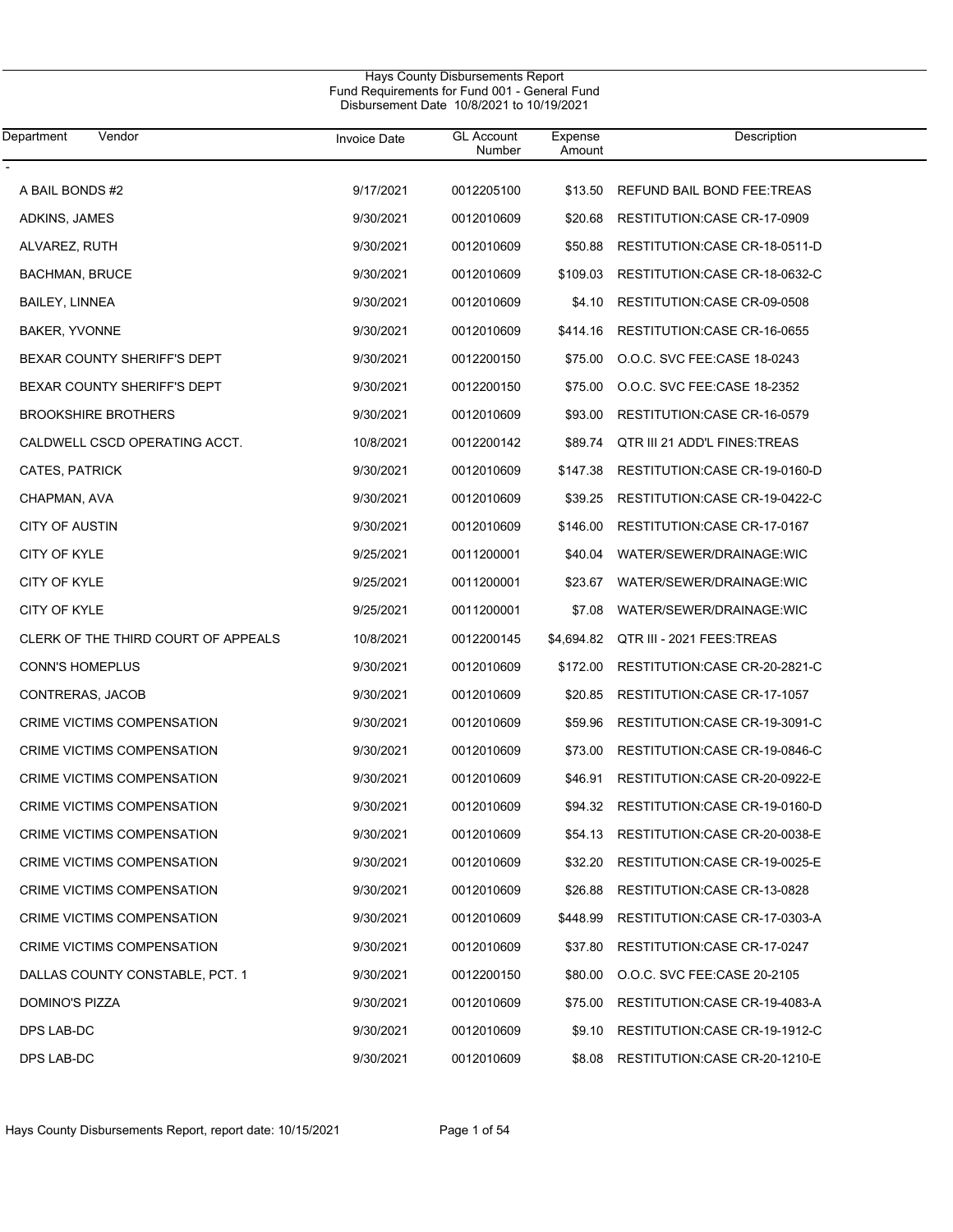| Vendor<br>Department                 | <b>Invoice Date</b> | <b>GL Account</b><br>Number | Expense<br>Amount | Description                             |
|--------------------------------------|---------------------|-----------------------------|-------------------|-----------------------------------------|
| <b>DPS LAB-DC</b>                    | 9/30/2021           | 0012010609                  | \$3.96            | RESTITUTION: CASE CR-20-0439-C          |
| DPS LAB-DC                           | 9/30/2021           | 0012010609                  | \$5.70            | RESTITUTION: CASE CR-19-1139-C          |
| DPS LAB-DC                           | 9/30/2021           | 0012010609                  | \$7.82            | RESTITUTION: CASE CR-20-0441-C          |
| DPS LAB-DC                           | 9/30/2021           | 0012010609                  | \$28.86           | RESTITUTION: CASE CR-18-1154-E          |
| DPS LAB-DC                           | 9/30/2021           | 0012010609                  | \$1.59            | RESTITUTION: CASE CR-19-0334-B          |
| DPS LAB-DC                           | 9/30/2021           | 0012010609                  | \$1.95            | RESTITUTION: CASE CR-18-0225            |
| DPS LAB-DC                           | 9/30/2021           | 0012010609                  | \$2.90            | RESTITUTION:CASE CR-19-0300-C           |
| DPS LAB-DC                           | 9/30/2021           | 0012010609                  | \$10.50           | RESTITUTION: CASE CR-19-2361-E          |
| DPS LAB-DC                           | 9/30/2021           | 0012010609                  | \$6.03            | RESTITUTION: CASE CR-19-0661-C          |
| DPS LAB-DC                           | 9/30/2021           | 0012010609                  | \$0.52            | RESTITUTION: CASE CR-15-0127            |
| DPS LAB-DC                           | 9/30/2021           | 0012010609                  | \$4.31            | RESTITUTION: CASE CR-18-1325-D          |
| DPS LAB-DC                           | 9/30/2021           | 0012010609                  | \$25.00           | RESTITUTION: CASE CR-20-2189-C          |
| <b>DPS LAB-DC</b>                    | 9/30/2021           | 0012010609                  | \$1.57            | RESTITUTION: CASE CR-19-0025-E          |
| DPS LAB-DC                           | 9/30/2021           | 0012010609                  | \$11.14           | RESTITUTION: CASE CR-19-0532-C          |
| DPS LAB-DC                           | 9/30/2021           | 0012010609                  | \$140.00          | RESTITUTION:CASE CR-06-650              |
| DPS LAB-DC                           | 9/30/2021           | 0012010609                  | \$8.36            | RESTITUTION: CASE CR-19-2074-C          |
| DRIPPING SPRINGS HEB - STORE #611    | 9/30/2021           | 0012010609                  | \$660.77          | RESTITUTION: CASE CR-18-1214-C          |
| DYNA DISTRIBUTING                    | 9/30/2021           | 0012010609                  | \$235.34          | RESTITUTION: CASE CR-19-0183-D          |
| EDUCATED ROOFING SYSTEMS (ERS)       | 9/30/2021           | 0012010609                  | \$131.00          | RESTITUTION: CASE CR-18-1310-C          |
| FONSECA, DENISE                      | 9/30/2021           | 0012010609                  | \$73.00           | RESTITUTION: CASE CR-18-0230-A          |
| <b>FRIGIERE, BARBARA</b>             | 9/30/2021           | 0012010609                  | \$128.13          | RESTITUTION: CASE CR-18-0318-E          |
| <b>GAME STOP</b>                     | 9/30/2021           | 0012010609                  | \$73.00           | RESTITUTION: CASE CR-19-1311-C          |
| GARZA, ADOLPH & JULIE                | 9/30/2021           | 0012010609                  | \$3.92            | RESTITUTION: CASE CR-09-0508            |
| <b>GEORGE, ROBERT</b>                | 9/30/2021           | 0012010609                  | \$525.48          | RESTITUTION: CASE CR-15-0127            |
| GRIMES, K.                           | 9/30/2021           | 0012010609                  | \$24.33           | RESTITUTION: CASE CR-19-1403-D          |
| HARREL, DORIS                        | 9/30/2021           | 0012010609                  | \$22.61           | RESTITUTION:CASE CR-10-1056             |
| HARTFORD CASUALTY INSURANCE COMPANY  | 9/30/2021           | 0012010609                  | \$323.00          | RESTITUTION: CASE CR-18-0258            |
| <b>HAYS CISD</b>                     | 9/30/2021           | 0012010609                  | \$234.53          | RESTITUTION: CASE CR-18-1253            |
| <b>HAYS CISD</b>                     | 10/8/2021           | 0012200125                  | \$129.00          | QTR III - 2021 TRUANCY: TREAS           |
| HAYS COUNTY CRIME STOPPERS, INC.     | 10/8/2021           | 0012010111                  | \$30.56           | QTR III - 2021 CRIME STOPPER FEES.TREAS |
| <b>HAYS COUNTY DISTRICT ATTORNEY</b> | 8/31/2021           | 0012010609                  | \$2.70            | RESTITUTION: CASE CR-19-3749-D          |
| HAYS COUNTY DISTRICT ATTORNEY        | 8/31/2021           | 0012010609                  | \$0.33            | RESTITUTION: CASE CR-18-0331            |
| HAYS COUNTY DISTRICT ATTORNEY        | 8/31/2021           | 0012010609                  | \$12.96           | RESTITUTION:CASE CR-20-3667-C           |
| HAYS COUNTY DISTRICT ATTORNEY        | 8/31/2021           | 0012010609                  |                   | \$12.14 RESTITUTION: CASE CR-20-0966-E  |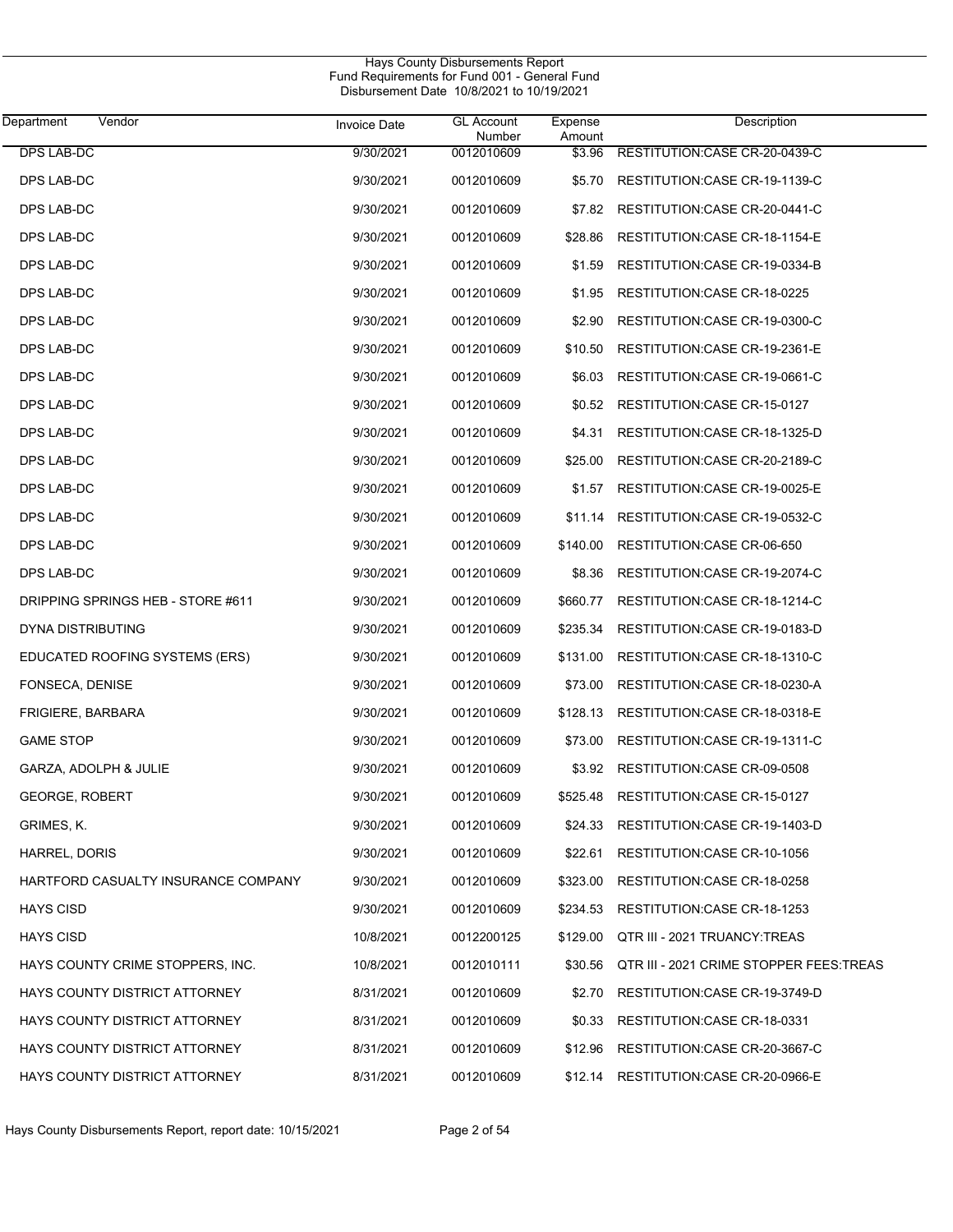| <b>Department</b><br>Vendor          | <b>Invoice Date</b> | <b>GL Account</b><br>Number | Expense<br>Amount | Description                        |
|--------------------------------------|---------------------|-----------------------------|-------------------|------------------------------------|
| HAYS COUNTY DISTRICT ATTORNEY        | 8/31/2021           | 0012010609                  | \$6.24            | RESTITUTION: CASE CR-19-3574-C     |
| HAYS COUNTY DISTRICT ATTORNEY        | 8/31/2021           | 0012010609                  | \$3.87            | RESTITUTION: CASE CR-19-2613-E     |
| <b>HAYS COUNTY DISTRICT ATTORNEY</b> | 8/31/2021           | 0012010609                  | \$6.23            | RESTITUTION: CASE CR-20-2584-E     |
| HAYS COUNTY DISTRICT ATTORNEY        | 8/31/2021           | 0012010609                  | \$4.78            | RESTITUTION: CASE CR-19-4084-A     |
| HAYS COUNTY DISTRICT ATTORNEY        | 8/31/2021           | 0012010609                  | \$6.23            | RESTITUTION: CASE CR-20-0927-E     |
| HAYS COUNTY DISTRICT ATTORNEY        | 8/31/2021           | 0012010609                  | \$16.41           | RESTITUTION: CASE CR-20-0993-A     |
| HAYS COUNTY DISTRICT ATTORNEY        | 8/31/2021           | 0012010609                  | \$19.70           | RESTITUTION: CASE CR-20-0478-A     |
| <b>HAYS COUNTY DISTRICT ATTORNEY</b> | 8/31/2021           | 0012010609                  | \$12.03           | RESTITUTION: CASE CR-19-1899-C     |
| HAYS COUNTY DISTRICT ATTORNEY        | 8/31/2021           | 0012010609                  | \$2.93            | RESTITUTION: CASE CR-19-3065-E     |
| HAYS COUNTY DISTRICT ATTORNEY        | 8/31/2021           | 0012010609                  | \$14.43           | RESTITUTION: CASE CR-18-0657-C     |
| <b>HAYS COUNTY DISTRICT ATTORNEY</b> | 8/31/2021           | 0012010609                  | \$24.07           | RESTITUTION: CASE CR-19-0152-A     |
| <b>HAYS COUNTY DISTRICT ATTORNEY</b> | 8/31/2021           | 0012010609                  | \$32.71           | <b>RESTITUTION:CASE CR-17-1027</b> |
| HAYS COUNTY DISTRICT ATTORNEY        | 8/31/2021           | 0012010609                  | \$32.38           | RESTITUTION: CASE CR-20-2134-C     |
| <b>HAYS COUNTY DISTRICT ATTORNEY</b> | 8/31/2021           | 0012010609                  | \$0.85            | RESTITUTION: CASE CR-18-1180-E     |
| HAYS COUNTY DISTRICT ATTORNEY        | 8/31/2021           | 0012010609                  | \$8.96            | RESTITUTION: CASE CR19-3000-C      |
| <b>HAYS COUNTY DISTRICT ATTORNEY</b> | 8/31/2021           | 0012010609                  | \$3.89            | RESTITUTION: CASE CR-19-0750-D     |
| HAYS COUNTY DISTRICT ATTORNEY        | 8/31/2021           | 0012010609                  | \$9.58            | RESTITUTION: CASE CR-19-1076-B     |
| HAYS COUNTY DISTRICT ATTORNEY        | 8/31/2021           | 0012010609                  | \$6.23            | RESTITUTION: CASE CR-17-0644-E     |
| HAYS COUNTY DISTRICT ATTORNEY        | 8/31/2021           | 0012010609                  | \$3.62            | RESTITUTION: CASE CR-19-0562-C     |
| HAYS COUNTY DISTRICT ATTORNEY        | 8/31/2021           | 0012010609                  | \$16.41           | RESTITUTION: CASE CR-19-0860-D     |
| <b>HAYS COUNTY DISTRICT ATTORNEY</b> | 8/31/2021           | 0012010609                  | \$48.00           | RESTITUTION: CASE CR-17-0071       |
| <b>HAYS COUNTY DISTRICT ATTORNEY</b> | 8/31/2021           | 0012010609                  | \$364.00          | RESTITUTION: CASE CR-17-1272-E     |
| <b>HAYS COUNTY DISTRICT ATTORNEY</b> | 8/31/2021           | 0012010609                  | \$6.23            | RESTITUTION:CASE CR-20-0944-C      |
| <b>HAYS COUNTY DISTRICT ATTORNEY</b> | 8/31/2021           | 0012010609                  | \$4.95            | RESTITUTION: CASE CR-19-1049-E     |
| HAYS COUNTY DISTRICT ATTORNEY        | 8/31/2021           | 0012010609                  | \$6.23            | RESTITUTION: CASE CR-19-0032-E     |
| HAYS COUNTY DISTRICT ATTORNEY        | 8/31/2021           | 0012010609                  | \$87.06           | RESTITUTION: CASE CR-19-4055-B     |
| HAYS COUNTY DISTRICT ATTORNEY        | 8/31/2021           | 0012010609                  | \$5.81            | RESTITUTION: CASE CR-17-1190-B     |
| <b>HAYS COUNTY DISTRICT ATTORNEY</b> | 8/31/2021           | 0012010609                  | \$19.06           | RESTITUTION: CASE CR-20-2189-C     |
| HAYS COUNTY DISTRICT ATTORNEY        | 8/31/2021           | 0012010609                  | \$12.89           | RESTITUTION: CASE CR-20-1758-C     |
| HAYS COUNTY DISTRICT ATTORNEY        | 8/31/2021           | 0012010609                  | \$6.23            | RESTITUTION: CASE CR-20-0968-E     |
| HAYS COUNTY DISTRICT ATTORNEY        | 8/31/2021           | 0012010609                  | \$4.78            | RESTITUTION: CASE CR-17-1077       |
| HAYS COUNTY DISTRICT ATTORNEY        | 8/31/2021           | 0012010609                  | \$10.12           | RESTITUTION: CASE CR-19-0945-A     |
| HAYS COUNTY DISTRICT ATTORNEY        | 8/31/2021           | 0012010609                  | \$9.60            | RESTITUTION: CASE CR-19-0235       |
| HAYS COUNTY DISTRICT ATTORNEY        | 8/31/2021           | 0012010609                  | \$4.78            | RESTITUTION: CASE CR-17-1201       |
|                                      |                     |                             |                   |                                    |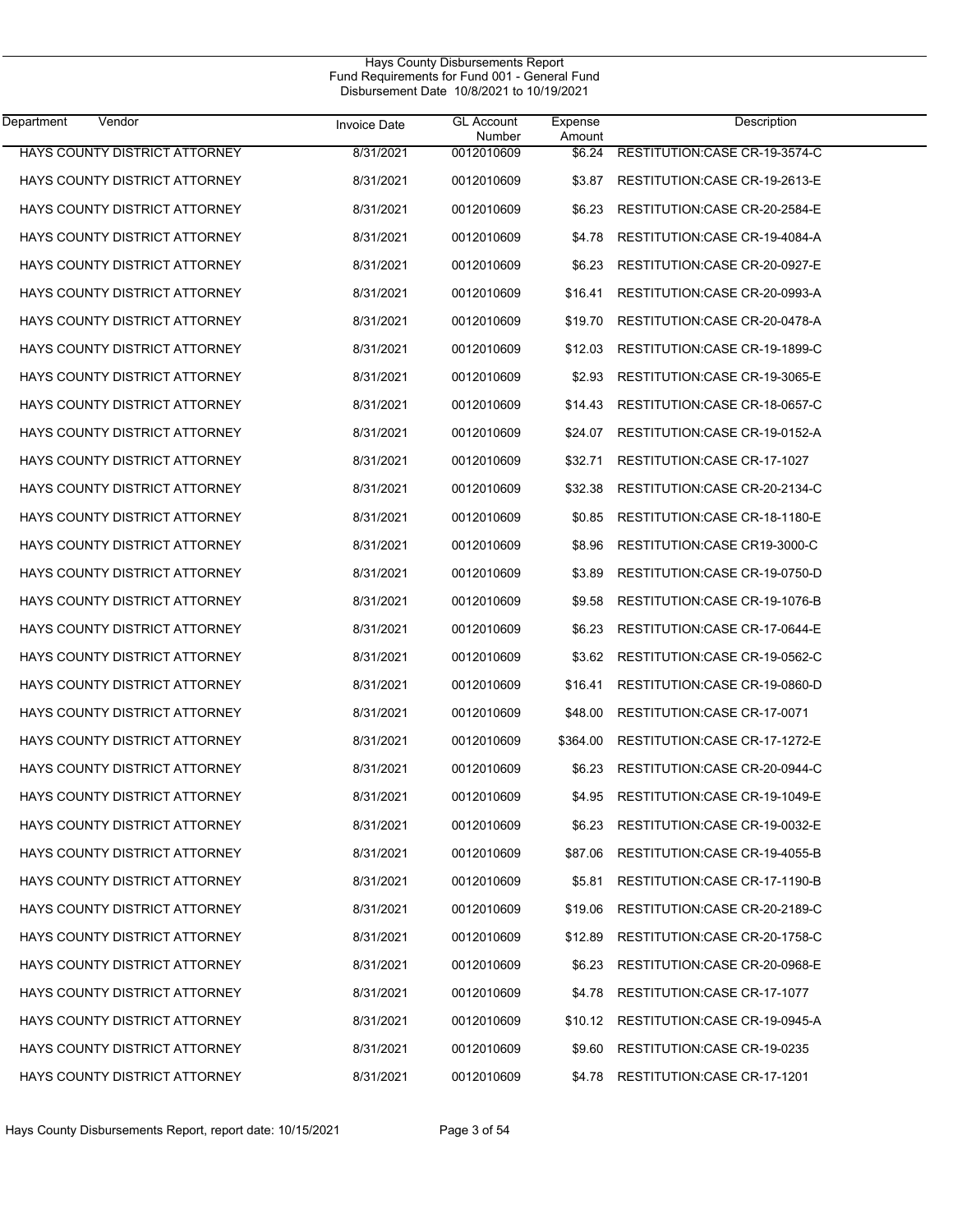$\overline{\phantom{0}}$ 

| <b>Department</b><br>Vendor          | <b>Invoice Date</b> | <b>GL Account</b><br>Number | Expense<br>Amount | Description                                                    |
|--------------------------------------|---------------------|-----------------------------|-------------------|----------------------------------------------------------------|
| HAYS COUNTY DISTRICT ATTORNEY        | 8/31/2021           | 0012010609                  | \$8.96            | RESTITUTION: CASE CR-18-0911-D                                 |
| HAYS COUNTY DISTRICT ATTORNEY        | 8/31/2021           | 0012010609                  | \$21.00           | RESTITUTION: CASE CR-15-0797                                   |
| HAYS COUNTY DISTRICT ATTORNEY        | 8/31/2021           | 0012010609                  | \$4.78            | RESTITUTION: CASE CR-19-2825-E                                 |
| HAYS COUNTY DISTRICT ATTORNEY        | 8/31/2021           | 0012010609                  | \$6.23            | RESTITUTION: CASE CR-18-0564                                   |
| <b>HAYS COUNTY DISTRICT ATTORNEY</b> | 8/31/2021           | 0012010609                  | \$31.94           | RESTITUTION: CASE CR-20-1764-E                                 |
| HAYS COUNTY DISTRICT ATTORNEY        | 8/31/2021           | 0012010609                  | \$6.23            | RESTITUTION: CASE CR-19-0301-C                                 |
| HAYS COUNTY DISTRICT ATTORNEY        | 8/31/2021           | 0012010609                  | \$7.85            | RESTITUTION: CASE CR-19-1007-C                                 |
| HAYS COUNTY DISTRICT ATTORNEY        | 8/31/2021           | 0012010609                  | \$3.87            | RESTITUTION: CASE CR-19-0079-D                                 |
| HAYS COUNTY DISTRICT ATTORNEY        | 8/31/2021           | 0012010609                  | \$5.40            | RESTITUTION: CASE CR-16-0562                                   |
| HAYS COUNTY DISTRICT ATTORNEY        | 8/31/2021           | 0012010609                  | \$7.63            | RESTITUTION: CASE CR-17-0708                                   |
| HAYS COUNTY DISTRICT ATTORNEY        | 8/31/2021           | 0012010609                  | \$21.18           | RESTITUTION: CASE CR-19-1472-C                                 |
| HAYS COUNTY DISTRICT ATTORNEY        | 8/31/2021           | 0012010609                  | \$12.46           | RESTITUTION: CASE CR-20-2121-E                                 |
| <b>HAYS COUNTY DISTRICT ATTORNEY</b> | 8/31/2021           | 0012010609                  | \$3.87            | RESTITUTION: CASE CR-18-0987-D                                 |
| HAYS COUNTY DISTRICT ATTORNEY        | 8/31/2021           | 0012010609                  | \$4.78            | RESTITUTION: CASE CR-19-0629-D                                 |
| HAYS COUNTY DISTRICT ATTORNEY        | 8/31/2021           | 0012010609                  | \$16.90           | RESTITUTION: CASE CR-19-0714-E                                 |
| HAYS COUNTY DISTRICT ATTORNEY        | 8/31/2021           | 0012010609                  | \$6.23            | RESTITUTION: CASE CR-19-0809-B                                 |
| HAYS COUNTY DISTRICT ATTORNEY        | 8/31/2021           | 0012010609                  | \$67.00           | RESTITUTION: CASE CR-19-2611-E                                 |
| HAYS COUNTY DISTRICT ATTORNEY        | 8/31/2021           | 0012010609                  | \$0.68            | RESTITUTION: CASE CR-19-0703-E                                 |
| HAYS COUNTY DISTRICT ATTORNEY        | 8/31/2021           | 0012010609                  | \$4.77            | RESTITUTION: CASE CR-18-1127                                   |
| HAYS COUNTY DISTRICT ATTORNEY        | 8/31/2021           | 0012010609                  | \$6.23            | RESTITUTION: CASE CR-19-4510-E                                 |
| HAYS COUNTY DISTRICT ATTORNEY        | 8/31/2021           | 0012010609                  | \$3.26            | RESTITUTION: CASE CR-17-0284                                   |
| HAYS COUNTY DISTRICT ATTORNEY        | 8/31/2021           | 0012010609                  | \$24.07           | RESTITUTION: CASE CR-19-094-B                                  |
| HAYS COUNTY DISTRICT ATTORNEY        | 8/31/2021           | 0012010609                  | \$12.46           | RESTITUTION: CASE CR-19-2560-E                                 |
| HAYS COUNTY DISTRICT ATTORNEY        | 8/31/2021           | 0012010609                  | \$17.94           | RESTITUTION: CASE CR-19-2978-E                                 |
| HAYS COUNTY DISTRICT ATTORNEY        | 8/31/2021           | 0012010609                  |                   | \$22.20 RESTITUTION: CASE CR-19-0507-E                         |
| HAYS-CALDWELL WOMEN'S CENTER         | 10/8/2021           | 0012010100                  | \$3,776.56        | QTR III - 2021 FAMILY VIOLENCE/PROTECTION<br><b>FEES:TREAS</b> |
| HMS PROJECT SOLUTIONS                | 9/30/2021           | 0012010609                  | \$131.00          | RESTITUTION: CASE CR-18-1311-C                                 |
| HOOFNAGLE, JENA                      | 9/30/2021           | 0012010609                  | \$45.48           | RESTITUTION: CASE CR-18-0434                                   |
| <b>HOUSTON, JEFFREY</b>              | 9/30/2021           | 0012010609                  | \$131.00          | RESTITUTION: CASE CR-18-1313-C                                 |
| HURST, CLAYTON                       | 9/30/2021           | 0012010609                  | \$5.90            | RESTITUTION: CASE CR-09-0508                                   |
| <b>KAST, SHARON</b>                  | 9/30/2021           | 0012010609                  | \$168.00          | RESTITUTION:CASE CR-19-2232-C                                  |
| KNOX, MARTHA                         | 9/30/2021           | 0012010609                  | \$26.19           | RESTITUTION: CASE CR-09-0508                                   |
| KUREK, ZACHARY                       | 9/30/2021           | 0012010609                  | \$0.98            | RESTITUTION: CASE CR-19-0500-E                                 |
| LOPEZ, LORENZA                       | 9/30/2021           | 0012010609                  | \$148.00          | RESTITUTION: CASE CR-18-1348-E                                 |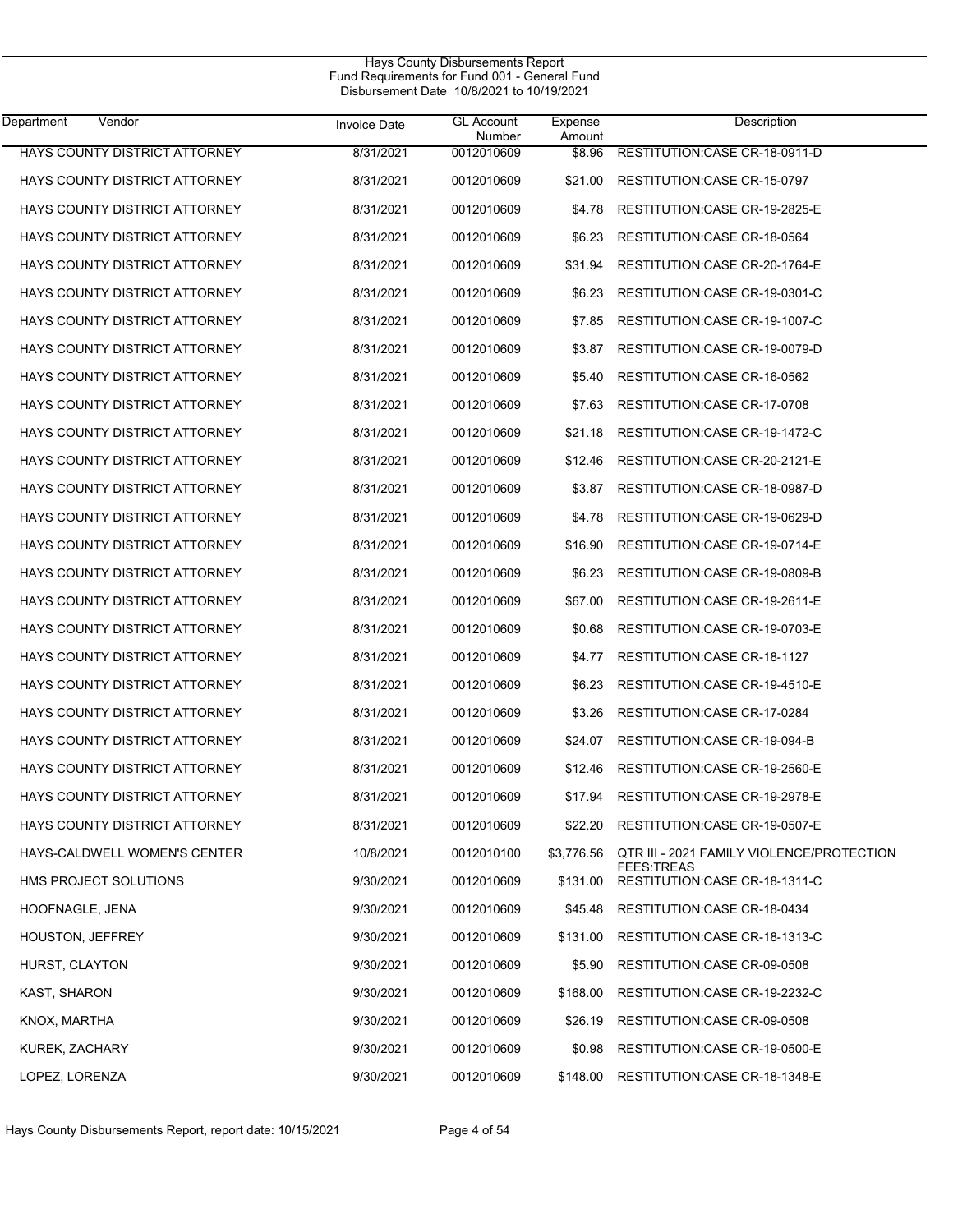| Department<br>Vendor                                | <b>Invoice Date</b> | <b>GL Account</b><br>Number | Expense<br>Amount | Description                                       |
|-----------------------------------------------------|---------------------|-----------------------------|-------------------|---------------------------------------------------|
| LOWE'S, INC.                                        | 9/30/2021           | 0012010609                  | \$100.00          | RESTITUTION: CASE CR-13-0424                      |
| LUDWICK, ROBYN                                      | 9/30/2021           | 0012010609                  | \$5.06            | RESTITUTION: CASE CR-19-0562-C                    |
| MARSH, DIANA                                        | 9/30/2021           | 0012010609                  | \$70.23           | RESTITUTION:CASE CR-09-0508                       |
| MCCORMACK, CLIFF                                    | 9/30/2021           | 0012010122                  | \$300.00          | ATTY AD LITEM:CASE 12-1429                        |
| MCCREADY, JAMES                                     | 9/30/2021           | 0012010609                  | \$17.64           | RESTITUTION:CASE CR-09-0508                       |
| MCCREARY, VESELKA, BRAGG & ALLEN, PC                | 10/12/2021          | 0012010110                  | \$11,591.58       | SEP 21 CC/DC/JP'S DELINQUENT COLLECTIONS          |
| MCCREARY, VESELKA, BRAGG & ALLEN, PC                | 9/30/2021           | 0012200150                  | \$55.00           | O.O.C. SVC FEE CASE 20-2105                       |
| MCCREARY, VESELKA, BRAGG & ALLEN, PC                | 9/30/2021           | 0012200150                  | \$55.00           | O.O.C. SVC FEE.CASE 18-2352                       |
| MCDANIEL, TAYLOR                                    | 9/17/2021           | 0012010686                  | \$340.00          | <b>RESTITUTION:PID 9723</b>                       |
| <b>MEDICARE</b>                                     | 9/30/2021           | 0012010609                  | \$221.71          | RESTITUTION: CASE CR-05-752                       |
| <b>MEYER, CHRISTY</b>                               | 9/30/2021           | 0012010609                  | \$0.07            | RESTITUTION:CASE CR-18-1195-E                     |
| MIDLAND COUNTY SHERIFF'S OFFICE                     | 9/30/2021           | 0012200150                  | \$55.00           | O.O.C. SVC FEE CASE 98-0660                       |
| OFFICE OF THE ATTORNEY GENERAL OF TEXAS             | 10/8/2021           | 0012200110                  | \$91.27           | QTR III - 2021 RESTITUTION INSTALLMENT            |
| OLVERA, JR., DOMINGO                                | 9/30/2021           | 0012010609                  | \$81.16           | <b>FEES:TREAS</b><br>RESTITUTION: CASE CR-17-0244 |
| OMNIBASE SERVICES OF TEXAS, LP                      | 10/8/2021           | 0012010120                  | \$1,156.07        | QTR III - 2021 FEES: TREAS                        |
| PATEL, KAUSHALBHAI                                  | 9/30/2021           | 0012010609                  | \$178.57          | RESTITUTION: CASE CR-19-2821-A                    |
| PETERSON, JAYME                                     | 9/30/2021           | 0012010609                  | \$28.70           | RESTITUTION:CASE CR-18-1019-D                     |
| REYNA MARTINEZ, ARTURO                              | 9/30/2021           | 0012010609                  | \$1.12            | RESTITUTION: CASE CR-13-0828                      |
| ROACH, JACKIE                                       | 9/30/2021           | 0012010609                  | \$45.72           | RESTITUTION: CASE CR-10-1056                      |
| RODRIGUEZ, PREVILO                                  | 8/31/2021           | 0012010609                  | \$1,830.00        | RESTITUTION: CASE CR-12-0854                      |
| ROONEY, KATELYN                                     | 9/30/2021           | 0012010609                  | \$88.26           | RESTITUTION:CASE CR-15-0624                       |
| SAUCEDO, STEPHANIE                                  | 9/30/2021           | 0012010609                  | \$6.48            | RESTITUTION: CASE CR-17-0244                      |
| SMITH, SHIRLEY                                      | 9/30/2021           | 0012010609                  | \$3.69            | RESTITUTION: CASE CR-09-0508                      |
| TASB RISK MANAGEMENT FUND                           | 9/30/2021           | 0012010609                  | \$949.40          | RESTITUTION: CASE CR-18-1253                      |
| TEEPLE, CAROL                                       | 9/30/2021           | 0012010609                  | \$13.27           | RESTITUTION: CASE CR-17-0762-A                    |
| TEJAS ELEVATOR CO.                                  | 9/30/2021           | 0012010609                  | \$86.57           | RESTITUTION: CASE CR-10-0100                      |
| TEJAS ELEVATOR CO.                                  | 8/31/2021           | 0012010609                  | \$81.36           | RESTITUTION: CASE CR-10-0100                      |
| <b>TEXAN WINDOWS</b>                                | 9/30/2021           | 0012010609                  | \$316.00          | RESTITUTION: CASE CR-19-0812-D                    |
| TEXAS COMMISSION ON ENVIRONMENTAL<br>QUALITY        | 9/30/2021           | 0012200140                  | \$790.00          | ONSITE COUNCIL FEE:DEV SVCS                       |
| <b>TEXAS COMMISSION ON ENVIRONMENTAL</b><br>QUALITY | 9/30/2021           | 0012200140                  | \$730.00          | ONSITE COUNCIL FEE:DEV SVCS                       |
| TEXAS COMMISSION ON ENVIRONMENTAL<br>QUALITY        | 9/30/2021           | 0012200140                  | \$510.00          | ONSITE COUNCIL FEE:DEV SVCS                       |
| TEXAS DEPARTMENT OF HEALTH DSHS-VS-CAR<br>(MC1966)  | 9/30/2021           | 0012200155                  | \$15.00           | C.A.R. FUND.CASE 21-2322                          |
| TEXAS DEPARTMENT OF HEALTH DSHS-VS-CAR<br>(MC1966)  | 9/30/2021           | 0012200155                  | \$15.00           | C.A.R. FUND:CASE 21-2090                          |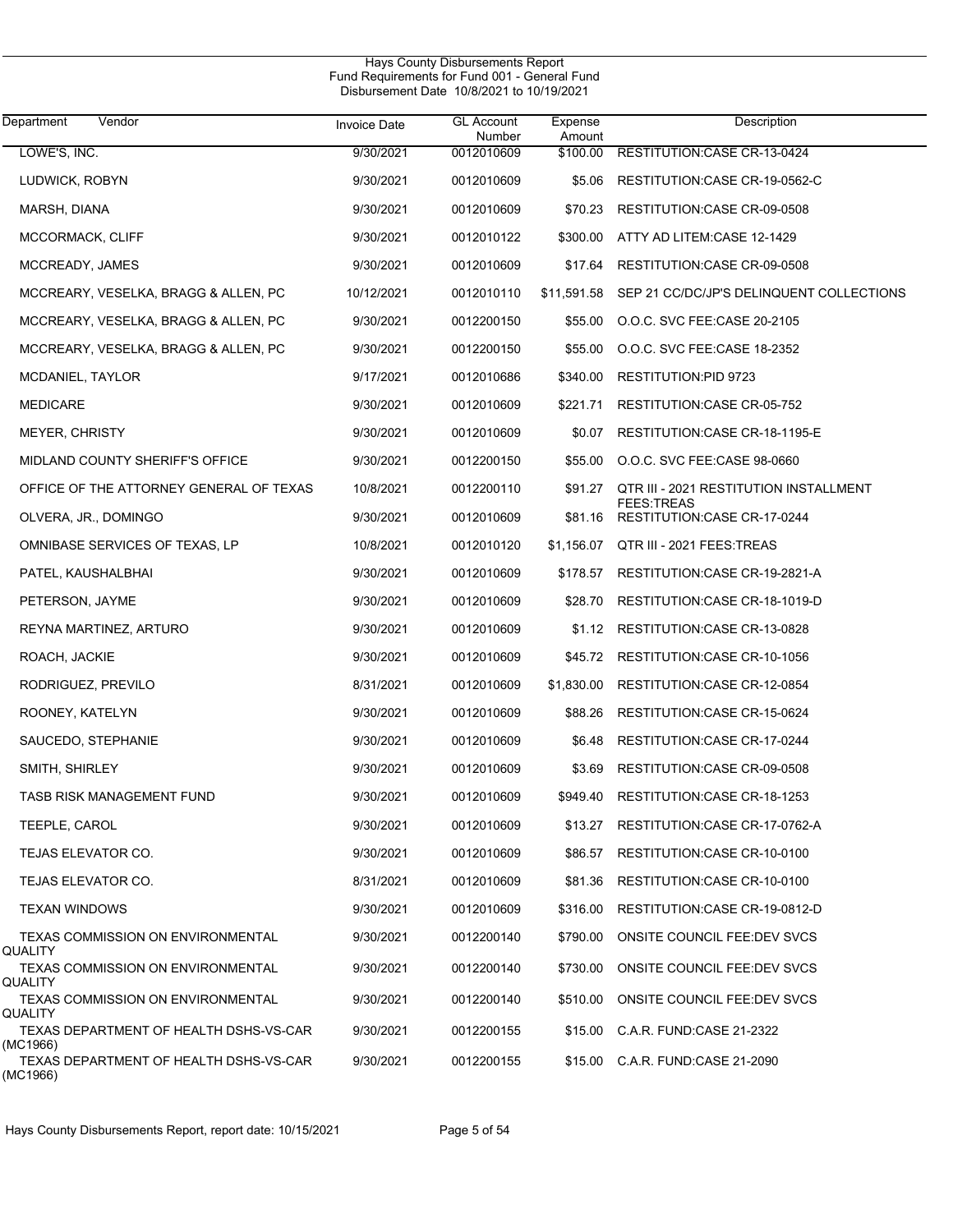|                                                                |                     | Hays County Disbursements Report<br>Fund Requirements for Fund 001 - General Fund<br>Disbursement Date 10/8/2021 to 10/19/2021 |                   |                                              |  |
|----------------------------------------------------------------|---------------------|--------------------------------------------------------------------------------------------------------------------------------|-------------------|----------------------------------------------|--|
| Vendor<br>Department                                           | <b>Invoice Date</b> | <b>GL Account</b><br>Number                                                                                                    | Expense<br>Amount | Description                                  |  |
| TEXAS DEPARTMENT OF HEALTH DSHS-VS-CAR                         | 9/30/2021           | 0012200155                                                                                                                     | \$15.00           | C.A.R. FUND CASE 21-2217                     |  |
| (MC1966)<br>TEXAS DEPARTMENT OF HEALTH DSHS-VS-CAR<br>(MC1966) | 9/30/2021           | 0012200155                                                                                                                     | \$15.00           | C.A.R. FUND:CASE 21-2317                     |  |
| <b>TEXAS DEPARTMENT OF PUBLIC SAFETY</b>                       | 9/30/2021           | 0012010609                                                                                                                     | \$2.27            | RESTITUTION: CASE CR-20-0148-A               |  |
| TEXAS DEPARTMENT OF PUBLIC SAFETY                              | 9/30/2021           | 0012010609                                                                                                                     | \$180.00          | RESTITUTION: CASE CR-21-0354-D               |  |
| TEXAS HEALTH & HUMAN SERVICES<br>COMMISSION                    | 9/30/2021           | 0012010609                                                                                                                     | \$420.00          | RESTITUTION: CASE CR-17-0624                 |  |
| TEXAS HEALTH & HUMAN SERVICES<br>COMMISSION                    | 9/30/2021           | 0012010609                                                                                                                     | \$418.00          | RESTITUTION: CASE CR-15-0246                 |  |
| TEXAS HEALTH & HUMAN SERVICES<br>COMMISSION                    | 9/30/2021           | 0012010609                                                                                                                     | \$47.07           | RESTITUTION: CASE CR-13-0764                 |  |
| TEXAS HEALTH AND HUMAN SERVICES                                | 9/30/2021           | 0012010609                                                                                                                     | \$2,134.37        | RESTITUTION: CASE CR-10-1045-B               |  |
| <b>TEXAS PARKS &amp; WILDLIFE</b>                              | 10/8/2021           | 0012200130                                                                                                                     | \$253.30          | SEP 21 TPW FINES: TREAS                      |  |
| THE DEPT OF HEALTH AND HUMAN SERVICES                          | 9/30/2021           | 0012010609                                                                                                                     | \$498.00          | RESTITUTION: CASE CR-16-0524                 |  |
| TRAVIS COUNTY CONSTABLE, PCT. 5                                | 9/30/2021           | 0012200150                                                                                                                     | \$80.00           | O.O.C. SVC FEE CASE 20-2105                  |  |
| TRAVIS COUNTY CONSTABLE, PCT. 5                                | 9/30/2021           | 0012200150                                                                                                                     | \$80.00           | O.O.C. SVC FEE CASE 18-2352                  |  |
| TRAVIS COUNTY CONSTABLE, PCT. 5                                | 9/30/2021           | 0012200150                                                                                                                     | \$80.00           | O.O.C. SVC FEE CASE 20-1866                  |  |
| UTLEY, LAWRENCE                                                | 8/31/2021           | 0012010609                                                                                                                     | \$312.11          | RESTITUTION: CASE CR-19-0659-B               |  |
| UTLEY, LAWRENCE                                                | 9/30/2021           | 0012010609                                                                                                                     | \$286.95          | RESTITUTION: CASE CR-19-0659-B               |  |
| <b>WEBKING, CATHERINE</b>                                      | 9/30/2021           | 0012010609                                                                                                                     | \$791.00          | RESTITUTION: CASE CR-19-2205-C               |  |
| Total -                                                        |                     |                                                                                                                                | \$41,189.88       |                                              |  |
| 600 - County Judge                                             |                     |                                                                                                                                |                   |                                              |  |
| <b>AUSTIN BUSINESS JOURNAL</b>                                 | 10/7/2021           | 001600005213                                                                                                                   | \$135.00          | 1 YR SUBSC:CO JUDGE                          |  |
| TEXAS CONFERENCE OF URBAN COUNTIES                             | 8/31/2021           | 001600005551                                                                                                                   | \$400.00          | <b>REG FEE: RUBEN BECERRA</b>                |  |
| Total 600 - County Judge                                       |                     |                                                                                                                                | \$535.00          |                                              |  |
| 602 - Commissioner Pct 2                                       |                     |                                                                                                                                |                   |                                              |  |
| RICOH USA, INC.                                                | 10/1/2021           | 001602005473                                                                                                                   |                   | \$4.60 OCT 21 REMOTE SUPPORT:2123866         |  |
| Total 602 - Commissioner Pct 2                                 |                     |                                                                                                                                | \$4.60            |                                              |  |
| 607 - District Attorney                                        |                     |                                                                                                                                |                   |                                              |  |
| <b>CARD SERVICE CENTER</b>                                     | 10/10/2021          | 001607005435                                                                                                                   |                   | \$190.98 AIRFARE FOR WITNESS: IVAN REX DOYLE |  |
| <b>CARD SERVICE CENTER</b>                                     | 10/6/2021           | 001607005435                                                                                                                   |                   | \$396.98 AIRFARE: IVAN REX DOYLE             |  |
| <b>CARD SERVICE CENTER</b>                                     | 10/6/2021           | 001607005211                                                                                                                   |                   | \$39.75 EXHIBIT LABELS:DA                    |  |
| <b>CARD SERVICE CENTER</b>                                     | 10/6/2021           | 001607005211                                                                                                                   | \$7.50            | ÙPQÚQÞÕÁUØÆXHIBIT LABELS:DA                  |  |
| <b>ENTERPRISE FM TRUST</b>                                     | 9/3/2021            | 001607005475                                                                                                                   |                   | \$675.85 SEP 21 VEH LEASES:DA                |  |
| <b>ENTERPRISE FM TRUST</b>                                     | 9/3/2021            | 001607005413                                                                                                                   |                   | \$124.14 SEP 21 MTC FEES DA                  |  |
| <b>ENTERPRISE FM TRUST</b>                                     | 9/3/2021            | 001607005501                                                                                                                   |                   | \$13.77 SEP 21 AUG 21 TOLL CHGS:DA           |  |

Hays County Disbursements Report, report date: 10/15/2021 Page 6 of 54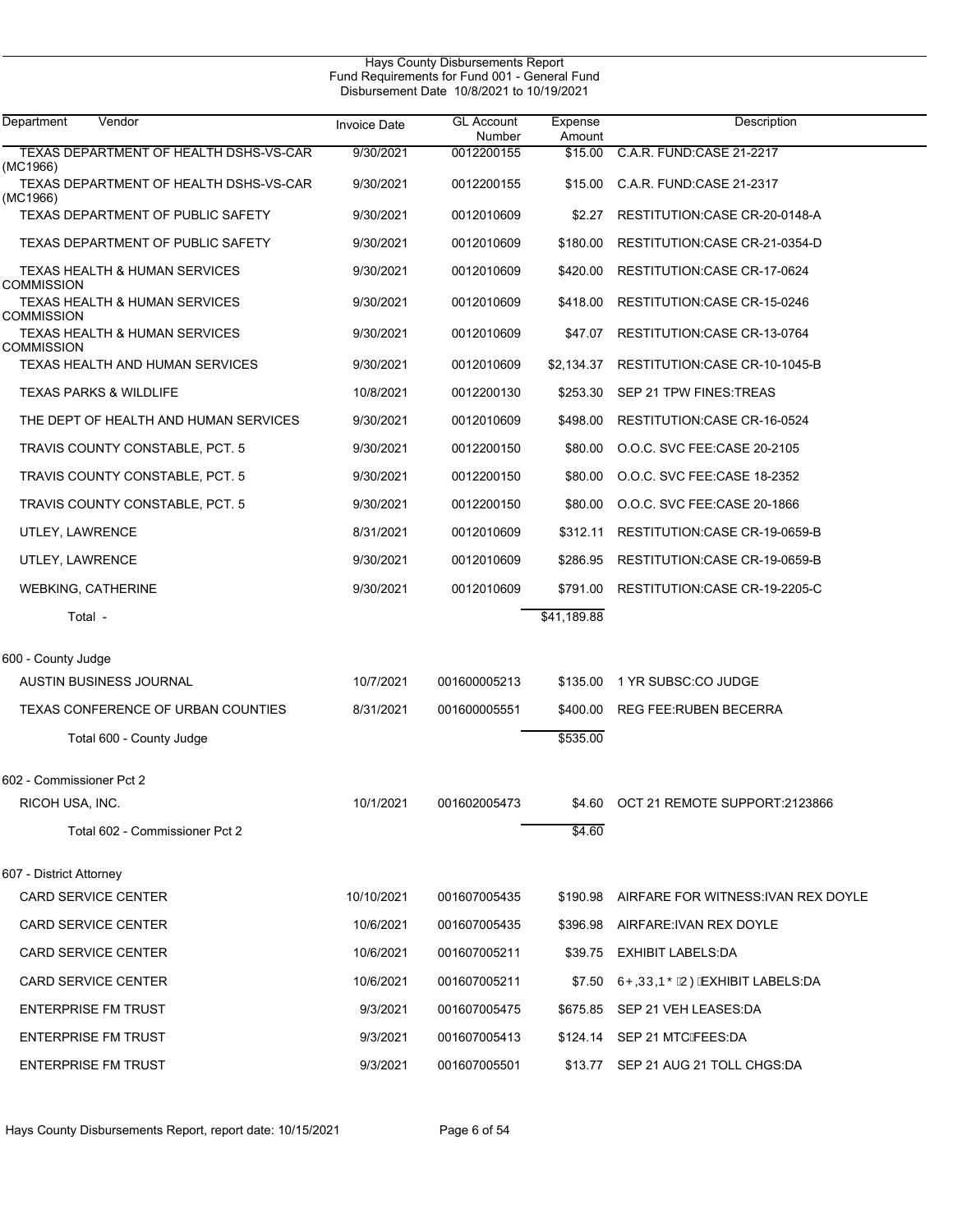L

| Department<br>Vendor                              | <b>Invoice Date</b> | <b>GL Account</b><br>Number | Expense<br>Amount | Description                                                    |
|---------------------------------------------------|---------------------|-----------------------------|-------------------|----------------------------------------------------------------|
| <b>FUELMAN</b>                                    | 9/27/2021           | 001607005271                | \$771.04          | FUEL:DA                                                        |
| OFFICE DEPOT, INC.                                | 9/3/2021            | 001607005211                | \$23.60           | COPY PAPER/ENVELOPES/FILE BOXES/SPIRAL                         |
| OFFICE DEPOT, INC.                                | 9/3/2021            | 001607005211                | \$25.40           | NOTEBOOKS:DA<br>COPY PAPER/ENVELOPES/FILE BOXES/SPIRAL         |
| OFFICE DEPOT, INC.                                | 9/3/2021            | 001607005211                | \$301.04          | NOTEBOOKS:DA<br>COPY PAPER/ENVELOPES/FILE BOXES/SPIRAL         |
| RICOH USA, INC.                                   | 10/1/2021           | 001607005473                | \$9.20            | NOTEBOOKS:DA<br>OCT 21 REMOTE SUPPORT:2123866                  |
| TRANSUNION RISK AND ALTERNATIVE DATA<br>SOLUTIONS | 9/1/2021            | 001607005448                |                   | \$295.70 AUG 21 SEARCHES/REPORTS:DA                            |
| TRAVIS COUNTY MEDICAL EXAMINER                    | 7/7/2021            | 001607005436                | \$420.00          | B.L.F.-07-07-21                                                |
| <b>WEST PUBLISHING</b>                            | 9/4/2021            | 001607005213                |                   | \$115.92 SEP 21 LIBRARY PLAN CHGS:DA                           |
| <b>WEST PUBLISHING</b>                            | 9/1/2021            | 001607005448                |                   | \$1,800.70 AUG 21 INFO CHGS:DA                                 |
| Total 607 - District Attorney                     |                     |                             | \$5,211.57        |                                                                |
| 608 - District Court                              |                     |                             |                   |                                                                |
| AUSTIN PSYCHOLEGAL CONSULTING PLLC                |                     | 9/27/2021 001608005304453   |                   | \$850.00 PSYCH EVAL:CR193594E                                  |
| AUSTIN PSYCHOLEGAL CONSULTING PLLC                |                     | 9/27/2021 001608005304274   |                   | \$850.00 PSYCH EVAL:CR203680C                                  |
| AUSTIN PSYCHOLEGAL CONSULTING PLLC                |                     | 9/27/2021 001608005304274   | \$850.00          | PSYCH EVAL:CR194037C                                           |
| AUSTIN PSYCHOLEGAL CONSULTING PLLC                |                     | 9/27/2021 001608005304022   | \$850.00          | PSYCH EVAL:CR194467A                                           |
| <b>BAKER LAW OFFICE</b>                           |                     | 7/21/2021 001608005440453   | \$210.00          | CPS:CAUSE 210304                                               |
| <b>BAKER LAW OFFICE</b>                           |                     | 7/21/2021 001608005440474   |                   | \$170.00 CPS:CAUSE 200473                                      |
| <b>BAKER LAW OFFICE</b>                           |                     | 7/21/2021 001608005440407   | \$290.00          | CPS:CAUSE 210189                                               |
| <b>BAKER LAW OFFICE</b>                           |                     | 7/21/2021 001608005440474   | \$430.00          | CPS:CAUSE 202191                                               |
| <b>BAKER LAW OFFICE</b>                           |                     | 7/21/2021 001608005440407   | \$210.00          | CPS:CAUSE 210594                                               |
| <b>BAKER LAW OFFICE</b>                           |                     | 7/7/2021 001608005440453    |                   | \$320.00 CPS:CAUSE 210962                                      |
| <b>BAKER LAW OFFICE</b>                           |                     | 7/21/2021 001608005440422   | \$360.00          | <b>CPS:CAUSE 201054</b>                                        |
| <b>BAKER LAW OFFICE</b>                           |                     | 7/21/2021 001608005440407   |                   | \$410.00 CPS:CAUSE 210914                                      |
| <b>BAKER LAW OFFICE</b>                           |                     | 7/7/2021 001608005440428    | \$220.00          | CPS:CAUSE 201022                                               |
| <b>BAKER LAW OFFICE</b>                           |                     | 7/21/2021 001608005440407   |                   | \$230.00 CPS:CAUSE 210339                                      |
| <b>BAKER LAW OFFICE</b>                           |                     | 7/21/2021 001608005440428   |                   | \$230.00 CPS:CAUSE 202409                                      |
| <b>BAKER LAW OFFICE</b>                           |                     | 7/21/2021 001608005440407   |                   | \$190.00 CPS:CAUSE 200708                                      |
| CAINE, ROBERT                                     |                     | 6/29/2021 001608005440128   |                   | \$550.00 FEL:CR211826D/CR211827D/CR211828D                     |
| CAINE, ROBERT                                     |                     | 9/1/2021 001608005440174    |                   | \$2,000.00 FEL:CR192197C                                       |
| CAMPBELL, ATTORNEY, PHIL                          |                     | 9/21/2021 001608005440153   |                   | \$1,000.00 FEL:CR200997E/CR205623E                             |
| CAMPBELL, ATTORNEY, PHIL                          |                     | 9/20/2021 001608005440174   |                   | \$1,000.00 FEL:CR200782C/CR204889C                             |
| CANTU, M.D., P.A., ROBERT                         |                     | 9/20/2021 001608005304022   | \$1,400.00        | <b>PSYCH EVAL/REVIEW OF</b><br>RECORDS/REPORT/TRAVEL:CR212603A |
| CHRISTINE FERRATO-ATTORNEY AT LAW                 |                     | 10/7/2021 001608005440128   | \$200.00          | FEL:CR140011D                                                  |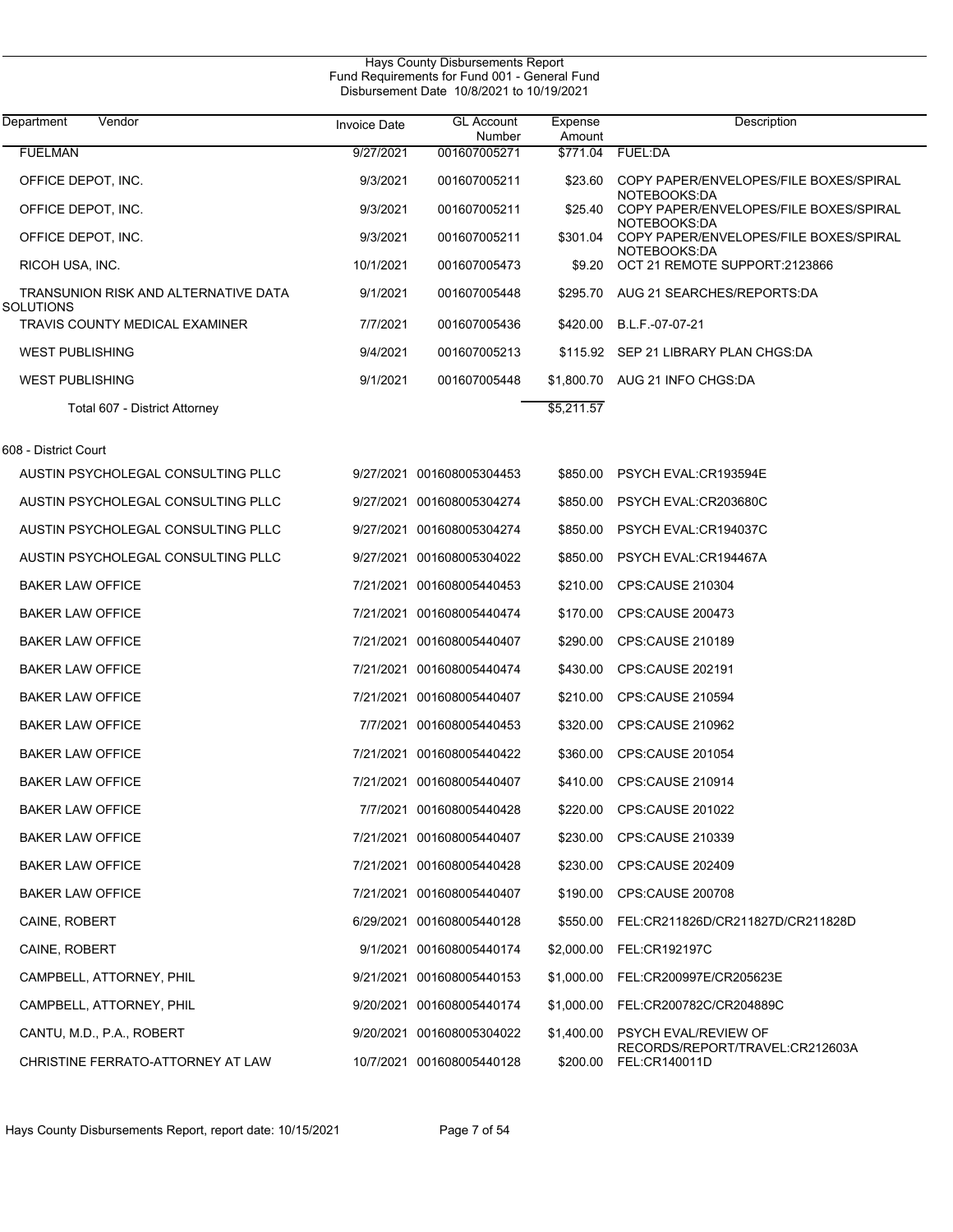| Department<br>Vendor                     | <b>Invoice Date</b> | <b>GL Account</b><br>Number | Expense<br>Amount | Description                                                |
|------------------------------------------|---------------------|-----------------------------|-------------------|------------------------------------------------------------|
| CHRISTINE FERRATO-ATTORNEY AT LAW        | 10/7/2021           | 001608005440128             | \$300.00          | FEL:CR140011D                                              |
| CLAUDER, J.                              |                     | 9/10/2021 001608005440153   | \$1,000.00        | FEL:CR181299C/CR181300C                                    |
| CLAUDER, J.                              |                     | 9/30/2021 001608005440174   | \$6,000.00        | FEL:CR181164C                                              |
| CLAUDER, J.                              |                     | 9/10/2021 001608005440174   | \$1,000.00        | FEL:CR204004A                                              |
| DOVETAIL COMMUNICATION GROUP             | 7/19/2021           | 001608005305                | \$2,400.00        | INTERPRETING SVCS:DIST CT                                  |
| EDENS, PH.D. JOHN                        |                     | 8/8/2021 001608005304274    | \$6,750.00        | FEL-APL:W.J.                                               |
| FERRARA, PHD, MATTHEW                    |                     | 9/25/2021 001608005304022   | \$650.00          | PSYCH EVAL/REPORT:PREFCR213913A                            |
| GARCIA, ROLAND                           |                     | 9/22/2021 001608005440107   | \$1,600.00        | FEL:CR203527B                                              |
| GARCIA, ROLAND                           |                     | 10/6/2021 001608005440128   | \$129.15          | FEL:CR193010E/CR204287E                                    |
| GARCIA, ROLAND                           |                     | 9/22/2021 001608005440153   | \$1,600.00        | FEL:CR210096D                                              |
| GARCIA, ROLAND                           |                     | 9/28/2021 001608005440128   | \$2,000.00        | FEL:CR180837D                                              |
| GARCIA, ROLAND                           |                     | 10/6/2021 001608005440128   | \$870.85          | FEL:CR193010E/CR204287E                                    |
| HARLE, SID                               | 9/17/2021           | 001608005305                | \$325.44          | REIMB VISITING JUDGE FOR                                   |
| HARLE, SID                               | 9/17/2021           | 001608005305                | \$114.24          | MILEAGE/LODGING:DIST CT<br><b>REIMB VISITING JUDGE FOR</b> |
| INTERNATIONAL INVESTIGATIONS & SECURITY, |                     | 9/28/2021 001608005440153   | \$1,500.00        | MILEAGE/LODGING:DIST CT<br>INVESTIGATIVE SVCS:CR181275D    |
| INC.<br>JANSSEN, MARK                    |                     | 10/5/2021 001608005440128   | \$600.00          | FEL:CR191394D                                              |
| JANSSEN, MARK                            |                     | 8/26/2021 001608005440174   | \$1,010.00        | FEL:CR200145C                                              |
| <b>JONES, RICHARD</b>                    |                     | 9/30/2021 001608005440128   | \$1,000.00        | FEL:CR194267D                                              |
| <b>JONES, RICHARD</b>                    |                     | 8/19/2021 001608005440174   | \$1,000.00        | <b>FEL:CR80654C</b>                                        |
| <b>JONES, RICHARD</b>                    |                     | 9/30/2021 001608005440153   | \$1,000.00        | FEL:CR202438E                                              |
| KEBHAA PI LLC                            | 9/18/2021           | 001608005305                | \$180.00          | MAGISTRATION DIST CT                                       |
| KEBHAA PI LLC                            |                     | 9/22/2021 001608005304453   | \$270.00          | INTERPRETING SVCS: DIST CT                                 |
| KEBHAA PI LLC                            | 9/26/2021           | 001608005305                | \$180.00          | MAGISTRATION: DIST CT                                      |
| KEBHAA PI LLC                            |                     | 9/24/2021 001608005304022   | \$270.00          | INTERPRETING SVCS: 200149                                  |
| KEBHAA PI LLC                            |                     | 10/5/2021 001608005304207   |                   | \$315.00 INTERPRETING SVCS:202215                          |
| KEBHAA PI LLC                            |                     | 9/29/2021 001608005304207   | \$180.00          | INTERPRETING SVCS:CR203016B                                |
| KEBHAA PI LLC                            | 7/26/2021           | 001608005305                | \$1,530.00        | CANCELLATION FEE:DIST CT                                   |
| KEBHAA PI LLC                            |                     | 9/29/2021 001608005304428   | \$180.00          | INTERPRETING SVCS:CR191381D                                |
| KEBHAA PI LLC                            | 9/25/2021           | 001608005305                | \$180.00          | MAGISTRATION: DIST CT                                      |
| KEBHAA PI LLC                            |                     | 10/6/2021 001608005304274   | \$270.00          | INTERPRETING SVCS:211383                                   |
| LAW OFFICE OF CASE J. DARWIN, INC.       |                     | 10/7/2021 001608005440128   | \$600.00          | FEL:CR212384D                                              |
| LAW OFFICE OF CASE J. DARWIN, INC.       |                     | 9/28/2021 001608005440153   | \$1,000.00        | FEL:CR213071E                                              |
| LAW OFFICE OF CASE J. DARWIN, INC.       |                     | 8/2/2021 001608005440174    | \$300.00          | FEL:211718                                                 |
| LAW OFFICE OF JENNIFER BARRY             |                     | 9/27/2021 001608005440174   |                   | \$500.00 FEL:CR211317C                                     |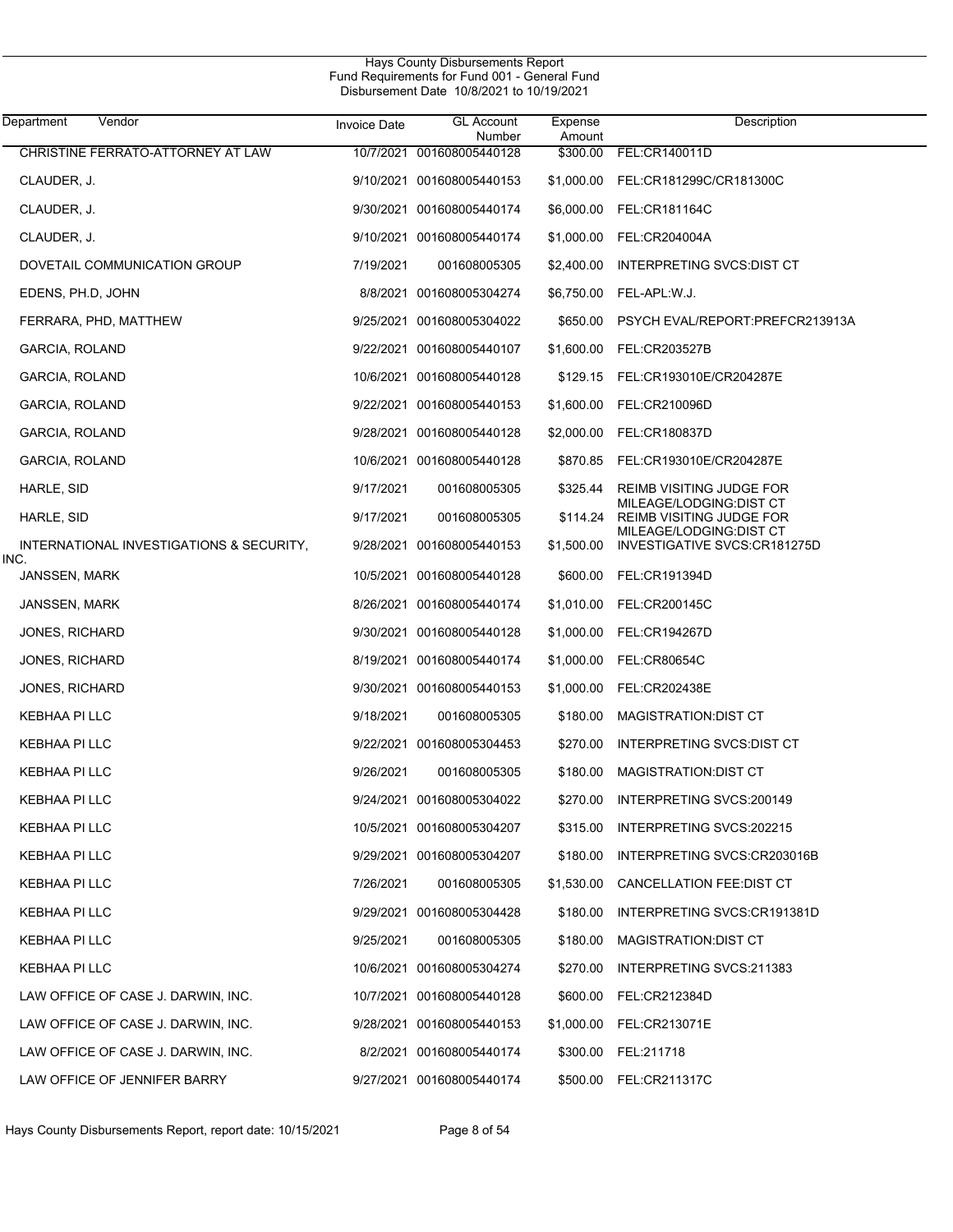| Department       | Vendor                                    | <b>Invoice Date</b> | <b>GL Account</b><br>Number | Expense<br>Amount | Description                                                       |
|------------------|-------------------------------------------|---------------------|-----------------------------|-------------------|-------------------------------------------------------------------|
|                  | LAW OFFICE OF JENNIFER BARRY              |                     | 9/27/2021 001608005440128   | \$300.00          | FEL:CR211834D                                                     |
|                  | LAW OFFICE OF JENNIFER BARRY              |                     | 9/27/2021 001608005440174   | \$400.00          | FEL:CR211977C                                                     |
|                  | LAW OFFICE OF JENNIFER BARRY              |                     | 9/27/2021 001608005440128   | \$350.00          | FEL:CR180708D                                                     |
|                  | LAW OFFICE OF JENNIFER BARRY              |                     | 9/27/2021 001608005440107   | \$250.00          | FEL:CR190535B                                                     |
|                  | LAW OFFICE OF JENNIFER BARRY              |                     | 9/27/2021 001608005440128   | \$300.00          | FEL:CR202605D                                                     |
|                  | LAW OFFICE OF JENNIFER BARRY              |                     | 7/2/2021 001608005440174    | \$150.00          | FEL:CR210833C/CR210834C                                           |
|                  | LAW OFFICE OF JENNIFER BARRY              |                     | 9/27/2021 001608005440174   | \$350.00          | FEL:CR211952C                                                     |
|                  | LAW OFFICE OF JENNIFER BARRY              |                     | 9/27/2021 001608005440128   | \$500.00          | FEL:CR160973D                                                     |
|                  | LAW OFFICE OF JENNIFER BARRY              |                     | 9/27/2021 001608005440107   | \$300.00          | FEL:CR200336B                                                     |
|                  | LAW OFFICE OF JENNIFER BARRY              |                     | 9/27/2021 001608005440153   | \$225.00          | FEL:CR211236E                                                     |
|                  | LAW OFFICE OF JENNIFER BARRY              |                     | 9/27/2021 001608005440174   | \$400.00          | FEL:CR205641C                                                     |
|                  | LAW OFFICE OF JENNIFER BARRY              |                     | 9/27/2021 001608005440107   | \$175.00          | FEL:CR190934B                                                     |
|                  | LAW OFFICE OF JENNIFER BARRY              |                     | 9/27/2021 001608005440174   | \$500.00          | FEL:CR212879C                                                     |
|                  | LAW OFFICE OF PAUL M. EVANS               |                     | 9/29/2021 001608005440128   | \$1,760.00        | FEL:CR210216D                                                     |
|                  | LAW OFFICE OF PAUL M. EVANS               |                     | 9/29/2021 001608005307428   | \$10.00           | FEL:CR210216D                                                     |
|                  | LAW OFFICE OF PAUL M. EVANS               |                     | 9/28/2021 001608005440153   | \$2,000.00        | FEL:CR206000E                                                     |
|                  | LAW OFFICE OF PAUL M. EVANS               |                     | 8/31/2021 001608005440174   | \$3,030.00        | FEL:CR190427C/201311A/201317A/201318A/201319A<br>/201320A/201321A |
|                  | LAW OFFICE OF PAUL M. EVANS               |                     | 10/5/2021 001608005440153   | \$260.00          | <b>FEL:CR194441E</b>                                              |
|                  | LAW OFFICE OF PAUL M. EVANS               |                     | 10/5/2021 001608005307453   | \$3.88            | FEL:CR194441E                                                     |
|                  | LAW OFFICE OF PAUL M. EVANS               |                     | 10/5/2021 001608005440153   | \$2,240.00        | FEL:CR194441E                                                     |
|                  | LAW OFFICE OF RICK VESTAL                 |                     | 9/23/2021 001608005440153   | \$960.00          | FEL:CR194503E                                                     |
|                  | LAW OFFICE OF TAHLIA T. STEWART, P.L.L.C. |                     | 8/7/2021 001608005440422    | \$2,520.00        | FEL:202872                                                        |
| LEE, MICHAEL     |                                           |                     | 7/13/2021 001608005440174   | \$400.00          | FEL:CR193787C                                                     |
|                  | LONE STAR INTERPRETING                    |                     | 10/4/2021 001608005304453   | \$270.00          | INTERPRETING SVCS:CR194395E                                       |
| MATIAS, EDWIN    |                                           |                     | 10/4/2021 001608005440128   |                   | \$1,000.00 FEL:CR212303D                                          |
| MATIAS, EDWIN    |                                           |                     | 10/4/2021 001608005440153   | \$2,500.00        | FEL:CR193853E                                                     |
|                  | MAURO PSYCHOLOGICAL SERVICES, PLLC        |                     | 9/27/2021 001608005304207   | \$1,250.00        | PSYCH EVAL/INTERVIEW/REVIEW OF<br>RECORDS:CR2009825B              |
|                  | MAURO PSYCHOLOGICAL SERVICES, PLLC        |                     | 9/27/2021 001608005304207   | \$1,250.00        | PSYCH EVAL/INTERVIEW/REVIEW OF<br>RECORDS/REPORT:CR205475B        |
| MCCORMACK, CLIFF |                                           |                     | 9/27/2021 001608005440153   | \$1,400.00        | FEL:CR205703C                                                     |
| MCCORMACK, CLIFF |                                           |                     | 9/30/2021 001608005440128   | \$1,000.00        | FEL:CR212909E/CR212635E                                           |
| MORRIS, LYNNE    |                                           |                     | 9/6/2021 001608005440174    | \$600.00          | FEL:CR191435C                                                     |
| NICHOLS, MATTHEW |                                           |                     | 5/17/2021 001608005440122   | \$225.00          | FEL:CR192409A                                                     |
| <b>PLLC</b>      | NICOLE WORSLEY LOVE, ATTORNEY AT LAW,     |                     | 7/5/2021 001608005440453    | \$318.00          | CPS:CAUSE 192926                                                  |
| <b>PLLC</b>      | NICOLE WORSLEY LOVE, ATTORNEY AT LAW,     |                     | 6/6/2021 001608005440422    |                   | \$324.00 CPS:CAUSE 202064                                         |

Hays County Disbursements Report, report date: 10/15/2021 Page 9 of 54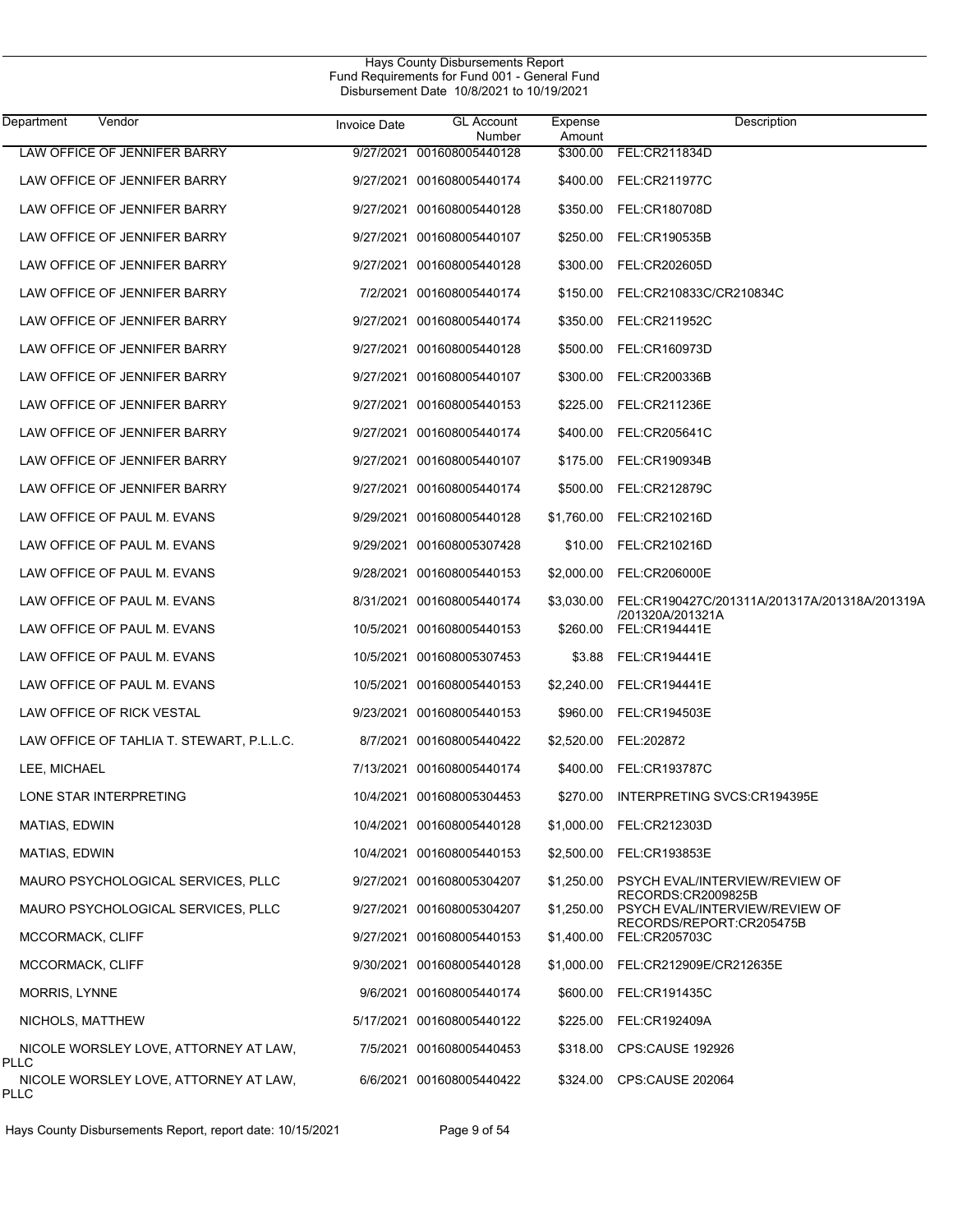| Hays County Disbursements Report<br>Fund Requirements for Fund 001 - General Fund<br>Disbursement Date 10/8/2021 to 10/19/2021 |                     |                             |                   |                                                     |  |  |
|--------------------------------------------------------------------------------------------------------------------------------|---------------------|-----------------------------|-------------------|-----------------------------------------------------|--|--|
| Vendor<br>Department                                                                                                           | <b>Invoice Date</b> | <b>GL Account</b><br>Number | Expense<br>Amount | Description                                         |  |  |
| NICOLE WORSLEY LOVE, ATTORNEY AT LAW,<br>PLLC                                                                                  |                     | 7/7/2021 001608005440407    | \$150.00          | CPS:CAUSE 20202502                                  |  |  |
| NICOLE WORSLEY LOVE, ATTORNEY AT LAW,                                                                                          |                     | 7/6/2021 001608005440453    | \$392.00          | CPS:CAUSE 202821                                    |  |  |
| PLLC<br>POMAR, CLAUDIA                                                                                                         | 10/2/2021           | 001608005305                | \$190.00          | MAGISTRATIONS:DIST CT                               |  |  |
| RICOH USA, INC.                                                                                                                | 10/1/2021           | 001608005473                | \$4.60            | OCT 21 REMOTE SUPPORT:2123866                       |  |  |
| ROBERTS, JR, RICHARD                                                                                                           | 9/28/2021           | 001608005305                | \$481.60          | MILEAGE REIMB THRU 05-31-21                         |  |  |
| SEAN D. OBRIEN, ATTORNEY AT LAW                                                                                                |                     | 8/7/2021 001608005440174    | \$10,725.00       | FEL-APL:W.J.                                        |  |  |
| SEYMOUR, AARON                                                                                                                 |                     | 10/1/2021 001608005440174   | \$350.00          | FEL:CR191752C                                       |  |  |
| SEYMOUR, AARON                                                                                                                 |                     | 9/20/2021 001608005440174   | \$750.00          | FEL:CR190275C                                       |  |  |
| SEYMOUR, AARON                                                                                                                 |                     | 10/1/2021 001608005440128   | \$107.14          | <b>FEL:CR140876D</b>                                |  |  |
| SEYMOUR, AARON                                                                                                                 |                     | 10/1/2021 001608005440128   | \$492.86          | <b>FEL:CR140876D</b>                                |  |  |
| SHULMAN, MICHAEL                                                                                                               |                     | 9/7/2021 001608005440174    | \$1,500.00        | FEL:CR205154C                                       |  |  |
| THE HINDERA LAW FIRM                                                                                                           |                     | 9/15/2021 001608005440174   | \$1,000.00        | FEL:CR190315C                                       |  |  |
| THE HINDERA LAW FIRM                                                                                                           |                     | 9/14/2021 001608005440174   | \$1,000.00        | FEL:CR194233C                                       |  |  |
| THE LAW OFFICE OF JESSICA DEVANEY                                                                                              |                     | 6/30/2021 001608005440453   | \$418.00          | CPS:CAUSE 202896                                    |  |  |
| THE LAW OFFICE OF JESSICA DEVANEY                                                                                              |                     | 6/23/2021 001608005440474   | \$56.00           | <b>CPS:CAUSE 200809</b>                             |  |  |
| THE LAW OFFICE OF JESSICA DEVANEY                                                                                              |                     | 7/13/2021 001608005440422   | \$474.00          | CPS:CAUSE 211184                                    |  |  |
| THE LAW OFFICE OF MATTHEW VALLEY                                                                                               |                     | 7/28/2021 001608005440153   | \$650.00          | FEL:CR193056E                                       |  |  |
| THE LAW OFFICES OF TREY HICKS, PLLC                                                                                            |                     | 9/30/2021 001608005440128   | \$650.00          | FEL:CR150862D                                       |  |  |
| YBARRA, JULISSA                                                                                                                |                     | 8/26/2021 001608005440174   | \$1,000.00        | FEL:CR202651C                                       |  |  |
| YBARRA, JULISSA                                                                                                                |                     | 9/29/2021 001608005440128   | \$700.00          | FEL:CR202988D                                       |  |  |
| Total 608 - District Court                                                                                                     |                     |                             | \$98,236.76       |                                                     |  |  |
| 609 - District Clerk                                                                                                           |                     |                             |                   |                                                     |  |  |
| <b>CRUMLEY, BEVERLY</b>                                                                                                        | 9/13/2021           | 001609005551                | \$13.00           | N/T MEALS/LODGING/MILEAGE:DIST CLK                  |  |  |
| <b>CRUMLEY, BEVERLY</b>                                                                                                        | 9/13/2021           | 001609005551                | \$16.00           | N/T MEALS/LODGING/MILEAGE:DIST CLK                  |  |  |
| CRUMLEY, BEVERLY                                                                                                               | 9/13/2021           | 001609005551                | \$335.80          | N/T MEALS/LODGING/MILEAGE: DIST CLK                 |  |  |
| <b>CRUMLEY, BEVERLY</b>                                                                                                        | 9/13/2021           | 001609005551                | \$61.26           | N/T MEALS/LODGING/MILEAGE:DIST CLK                  |  |  |
| CRUMLEY, BEVERLY                                                                                                               | 9/13/2021           | 001609005551                | $(\$542.00)$      | REIMB OUWDVY FOR AIRFARE OF CANCELLED               |  |  |
| <b>CRUMLEY, BEVERLY</b>                                                                                                        | 9/13/2021           | 001609005551                | \$52.00           | CONFERENCE: DIST CLK<br>N/T MEALS/AIRFARE: DIST CLK |  |  |
| CRUMLEY, BEVERLY                                                                                                               | 9/13/2021           | 001609005551                | \$387.73          | N/T MEALS/AIRFARE: DIST CLK                         |  |  |
| Total 609 - District Clerk                                                                                                     |                     |                             | \$323.79          |                                                     |  |  |
| 612 - County Courts at Law                                                                                                     |                     |                             |                   |                                                     |  |  |
| ADAMS, LAURA                                                                                                                   |                     | 10/1/2021 001612990975448   | \$1,650.00        | PROF SVCS: VETERANS COURT                           |  |  |
| ANDREADIS, KLEON                                                                                                               |                     | 9/29/2021 001612005440203   | \$1,300.00        | MIS:190373CR1/192081CR1/190372CR1/200740CR1         |  |  |

Hays County Disbursements Report, report date: 10/15/2021 Page 10 of 54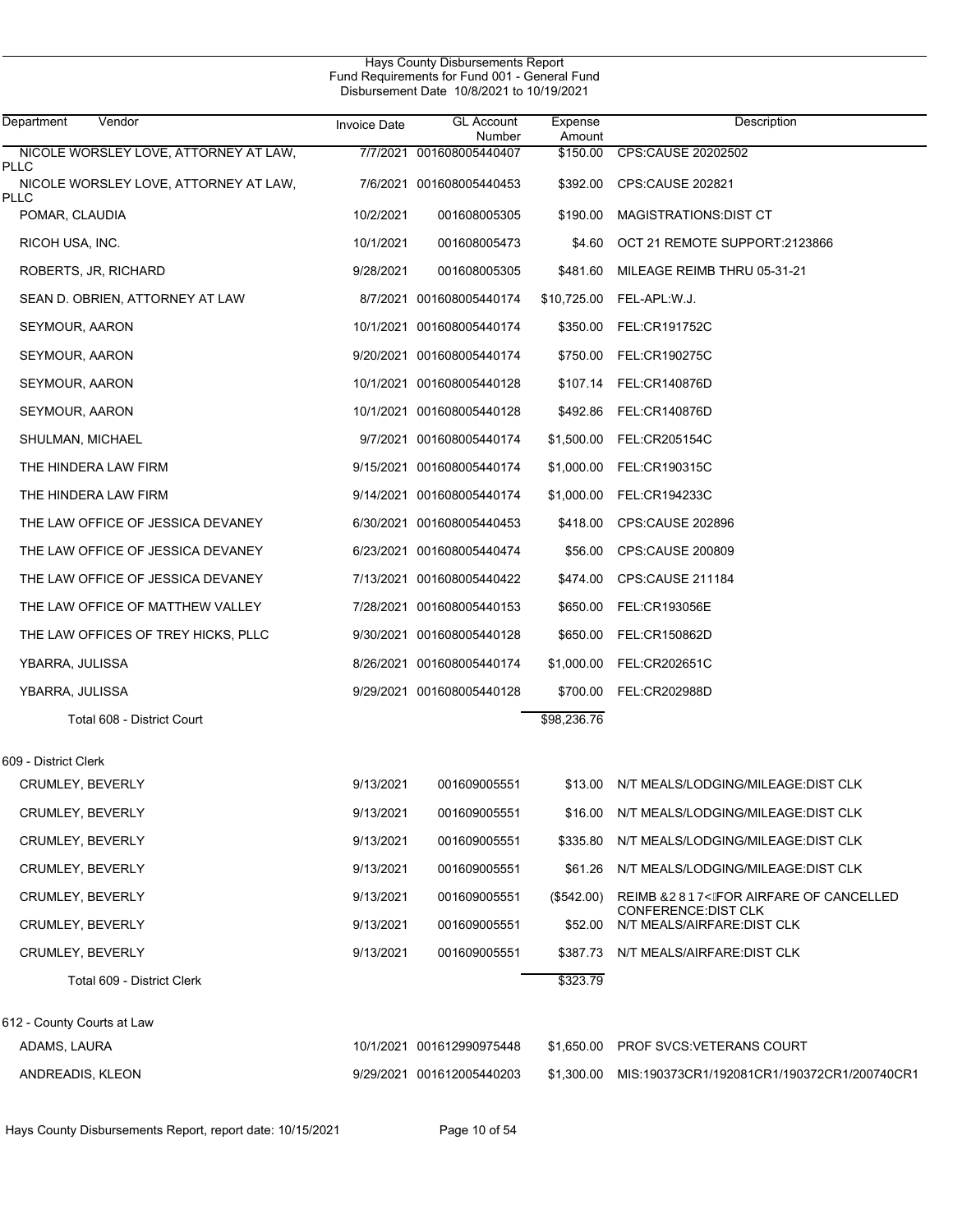$\overline{\phantom{0}}$ 

| Department<br>Vendor               | <b>Invoice Date</b> | <b>GL Account</b><br>Number | Expense<br>Amount | Description                           |
|------------------------------------|---------------------|-----------------------------|-------------------|---------------------------------------|
| AUSTIN PSYCHOLEGAL CONSULTING PLLC | 9/27/2021           | 001612005304002             | \$1,500.00        | PSYCH EVAL:210536CR2                  |
| AUSTIN PSYCHOLEGAL CONSULTING PLLC |                     | 9/27/2021 001612005304002   | \$1,500.00        | PSYCH EVAL:193983CR2                  |
| AUSTIN PSYCHOLEGAL CONSULTING PLLC |                     | 9/27/2021 001612005304002   | \$1,500.00        | PSYCH EVAL:212284CR2                  |
| AUSTIN PSYCHOLEGAL CONSULTING PLLC |                     | 9/27/2021 001612005304001   | \$1,500.00        | PSYCH EVAL:203980CR1                  |
| AUSTIN PSYCHOLEGAL CONSULTING PLLC |                     | 9/27/2021 001612005304001   | \$1,500.00        | PSYCH EVAL:212658CR1                  |
| AUSTIN PSYCHOLEGAL CONSULTING PLLC |                     | 9/27/2021 001612005304003   | \$1,500.00        | PSYCH EVAL:203500CR3                  |
| <b>BCC LANGUAGES LLC</b>           |                     | 5/11/2021 001612005304001   | \$200.00          | INTERPRETING SVCS:202869CR1           |
| <b>BCC LANGUAGES LLC</b>           |                     | 4/15/2021 001612005304001   | \$200.00          | INTERPRETING SVCS:CCL 2               |
| <b>BCC LANGUAGES LLC</b>           |                     | 3/29/2021 001612005304001   | \$400.00          | INTERPRETING SVCS:5523                |
| <b>BCC LANGUAGES LLC</b>           |                     | 9/28/2021 001612005304003   | \$200.00          | INTERPRETING SVCS: 195215CR3          |
| <b>BCC LANGUAGES LLC</b>           |                     | 9/28/2021 001612005304003   | \$69.60           | INTERPRETING SVCS:195215CR3           |
| <b>BCC LANGUAGES LLC</b>           |                     | 3/23/2021 001612005304001   | \$200.00          | INTERPRETING SVCS:5524                |
| CAMPBELL, ATTORNEY, PHIL           |                     | 9/21/2021 001612005440201   | \$320.00          | MIS:211486CR1                         |
| CHRISTINE FERRATO-ATTORNEY AT LAW  |                     | 9/14/2021 001612005440203   | \$200.00          | MIS:191289CR3                         |
| CHRISTINE FERRATO-ATTORNEY AT LAW  |                     | 10/4/2021 001612005440201   | \$500.00          | MIS:204734CR1                         |
| COMMUNICATION BY HAND LLC          |                     | 9/27/2021 001612005304003   | \$437.50          | INTERPRETING SVCS: 181154CR           |
| DUDLEY, TODD                       |                     | 10/4/2021 001612005440302   | \$200.00          | JUV:S.Y.M.                            |
| GARCIA, ROLAND                     |                     | 9/28/2021 001612005440203   | \$500.00          | MIS:202730CR3                         |
| GARCIA, ROLAND                     |                     | 9/28/2021 001612005440203   | \$900.00          | MIS:203202CR3/203211CR2/PREF203201CR2 |
| GARCIA, ROLAND                     |                     | 9/28/2021 001612005440201   | \$500.00          | MIS:200868CR1                         |
| <b>GLICK LAW &amp; ASSOCIATES</b>  |                     | 9/30/2021 001612005440202   | \$810.00          | MIS:200941CR2                         |
| <b>GLICK LAW &amp; ASSOCIATES</b>  |                     | 10/1/2021 001612005440201   | \$620.00          | MIS:196105CR1                         |
| <b>GLICK LAW &amp; ASSOCIATES</b>  |                     | 10/1/2021 001612005440203   | \$935.00          | MIS:200063CR3                         |
| <b>GLICK LAW &amp; ASSOCIATES</b>  |                     | 10/1/2021 001612005440202   | \$625.00          | MIS:195132CR2/195137CR2               |
| <b>GLICK LAW &amp; ASSOCIATES</b>  |                     | 10/1/2021 001612005440202   |                   | \$960.00 MIS:211381CR2                |
| <b>GLICK LAW &amp; ASSOCIATES</b>  |                     | 10/1/2021 001612005440203   |                   | \$785.00 MIS:201831CR3                |
| <b>GLICK LAW &amp; ASSOCIATES</b>  |                     | 10/1/2021 001612005440202   |                   | \$825.00 MIS:194765CR2                |
| <b>GLICK LAW &amp; ASSOCIATES</b>  |                     | 10/1/2021 001612005440203   | \$790.00          | MIS:205012CR3                         |
| <b>GLICK LAW &amp; ASSOCIATES</b>  |                     | 10/1/2021 001612005440202   | \$620.00          | MIS:202996CR2                         |
| HAEDGE, ROBERT                     |                     | 9/22/2021 001612005440202   | \$700.00          | MIS:180329CR2/PREF212846CR3           |
| HAEDGE, ROBERT                     |                     | 9/21/2021 001612005440202   | \$700.00          | MIS:196455CR2/193010CR2               |
| HAEDGE, ROBERT                     |                     | 9/21/2021 001612005440201   | \$570.00          | MIS:212640CR1                         |
| HAEDGE, ROBERT                     |                     | 9/22/2021 001612005440201   |                   | \$1,420.00 MIS:162814CR/192080CR      |
| HAEDGE, ROBERT                     |                     | 9/22/2021 001612005440201   |                   | \$500.00 MIS:203144CR1                |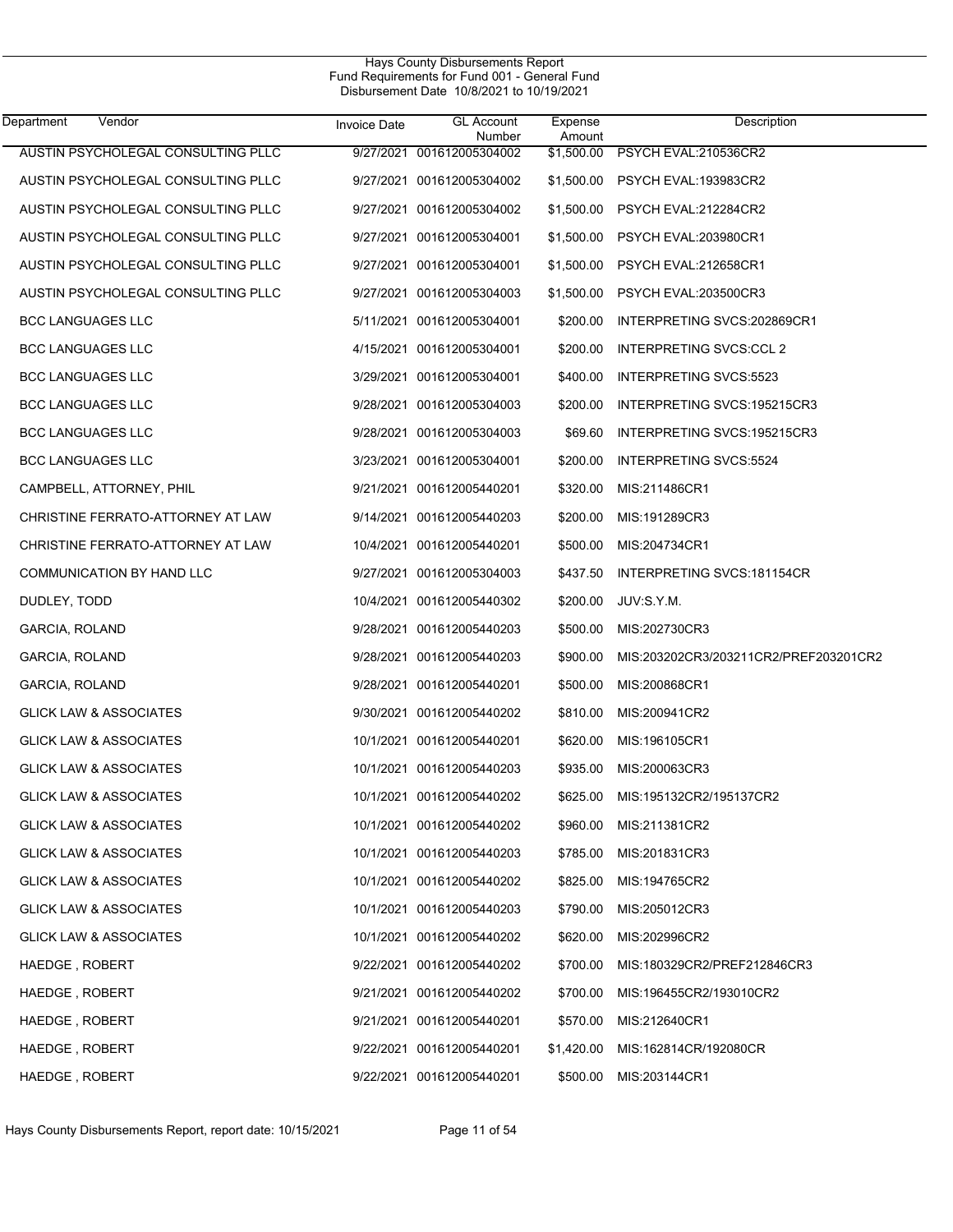| Department<br>Vendor              | Invoice Date | <b>GL Account</b><br>Number | Expense<br>Amount | Description                       |
|-----------------------------------|--------------|-----------------------------|-------------------|-----------------------------------|
| HALO LIFECARE SERVICES LLC        |              | 7/19/2021 001612005440402   | \$282.74          | GUARDIANSHIP:210003G              |
| HALO LIFECARE SERVICES LLC        |              | 7/19/2021 001612005440402   | \$534.22          | GUARDIANSHIP:210003G              |
| HALO LIFECARE SERVICES LLC        |              | 7/14/2021 001612005440402   | \$500.20          | GUARDIANSHIP:210003G              |
| HIGGINS, KELLY                    |              | 10/4/2021 001612005440201   | \$1,137.50        | MIS:180180CR1                     |
| HIGGINS, KELLY                    |              | 9/3/2021 001612005440203    | \$675.00          | MIS:212504CR2/PREF212503CR1       |
| JANSSEN, MARK                     |              | 9/30/2021 001612005440202   | \$404.00          | MIS-DIS:196257CR2                 |
| JANSSEN, MARK                     |              | 9/30/2021 001612005440202   | \$490.00          | MIS:195519CR2                     |
| JANSSEN, MARK                     |              | 10/7/2021 001612005440202   | \$494.00          | MIS:191197CR2/2CR2/193529CR302153 |
| JANSSEN, MARK                     |              | 10/7/2021 001612005440203   | \$238.10          | MIS:210157CR3                     |
| JANSSEN, MARK                     |              | 10/7/2021 001612005440202   | \$150.00          | MIS:191197CR2/202153CR2/193529CR3 |
| JANSSEN, MARK                     |              | 10/1/2021 001612005440202   | \$426.00          | MIS:191559CR2                     |
| JANSSEN, MARK                     |              | 10/7/2021 001612005440203   | \$262.90          | MIS:210157CR3                     |
| JANSSEN, MARK                     |              | 10/7/2021 001612005440203   | \$363.00          | MIS:200329CR3                     |
| JANSSEN, MARK                     |              | 10/7/2021 001612005440203   | \$75.00           | MIS:200329CR3                     |
| JANSSEN, MARK                     |              | 9/30/2021 001612005440202   | \$500.00          | MIS:193753CR2                     |
| JARDEN-HOLTER, BRENDA             |              | 9/29/2021 001612005440202   | \$1,950.00        | SEP 21 PROF SVCS: VET CT          |
| JG LAW, PLLC                      |              | 7/26/2021 001612005440203   | \$610.00          | MIS:191735CR3                     |
| JG LAW, PLLC                      |              | 10/4/2021 001612005440203   | \$610.00          | MIS:201097CR2                     |
| JG LAW, PLLC                      |              | 9/28/2021 001612005440202   | \$970.00          | MIS:202675CR/195706CR2/194506CR2  |
| JG LAW, PLLC                      |              | 10/4/2021 001612005440203   | \$850.00          | MIS:200560CR3                     |
| JOHN H. GILLIAM LAW OFFICE        |              | 9/27/2021 001612005440402   | \$1,705.70        | GUARDIANSHIP:210008G              |
| JOHN H. GILLIAM LAW OFFICE        |              | 9/23/2021 001612005440403   | \$1,768.74        | GUARDANSHIP:210206P               |
| JULIAN RODRIGUEZ, JR. & ASSOC. PC |              | 10/1/2021 001612005440201   | \$940.00          | MIS:193138CR1                     |
| KERR COUNTY CLERK                 | 9/17/2021    | 001612005493                | \$751.50          | N.Y.-MHT21-174                    |
| <b>KERR COUNTY CLERK</b>          | 9/17/2021    | 001612005493                | \$496.50          | E.O.-MHT21-169                    |
| <b>KERR COUNTY CLERK</b>          | 9/17/2021    | 001612005493                | \$496.50          | M.T.-MHT21-152                    |
| <b>KERR COUNTY CLERK</b>          | 9/17/2021    | 001612005493                | \$496.50          | A.M.-MHT21-161                    |
| <b>KERR COUNTY CLERK</b>          | 9/17/2021    | 001612005493                | \$496.50          | E.B.-MHT21-155                    |
| <b>KERR COUNTY CLERK</b>          | 9/17/2021    | 001612005493                | \$566.50          | C.E.-MHT21-170                    |
| <b>KERR COUNTY CLERK</b>          | 9/17/2021    | 001612005493                | \$496.50          | B.A.-MHT21-167                    |
| KIMBROUGH LEGAL, PLLC             |              | 9/20/2021 001612005440201   | \$1,190.00        | MIS:195220CR1                     |
| KIMBROUGH LEGAL, PLLC             |              | 9/20/2021 001612005440203   | \$845.00          | MIS:196655CR3                     |
| KIMBROUGH LEGAL, PLLC             |              | 9/20/2021 001612005440201   | \$885.00          | MIS:192796CR1                     |
| KIMBROUGH LEGAL, PLLC             |              | 9/20/2021 001612005440201   | \$715.00          | MIS:194854CR1                     |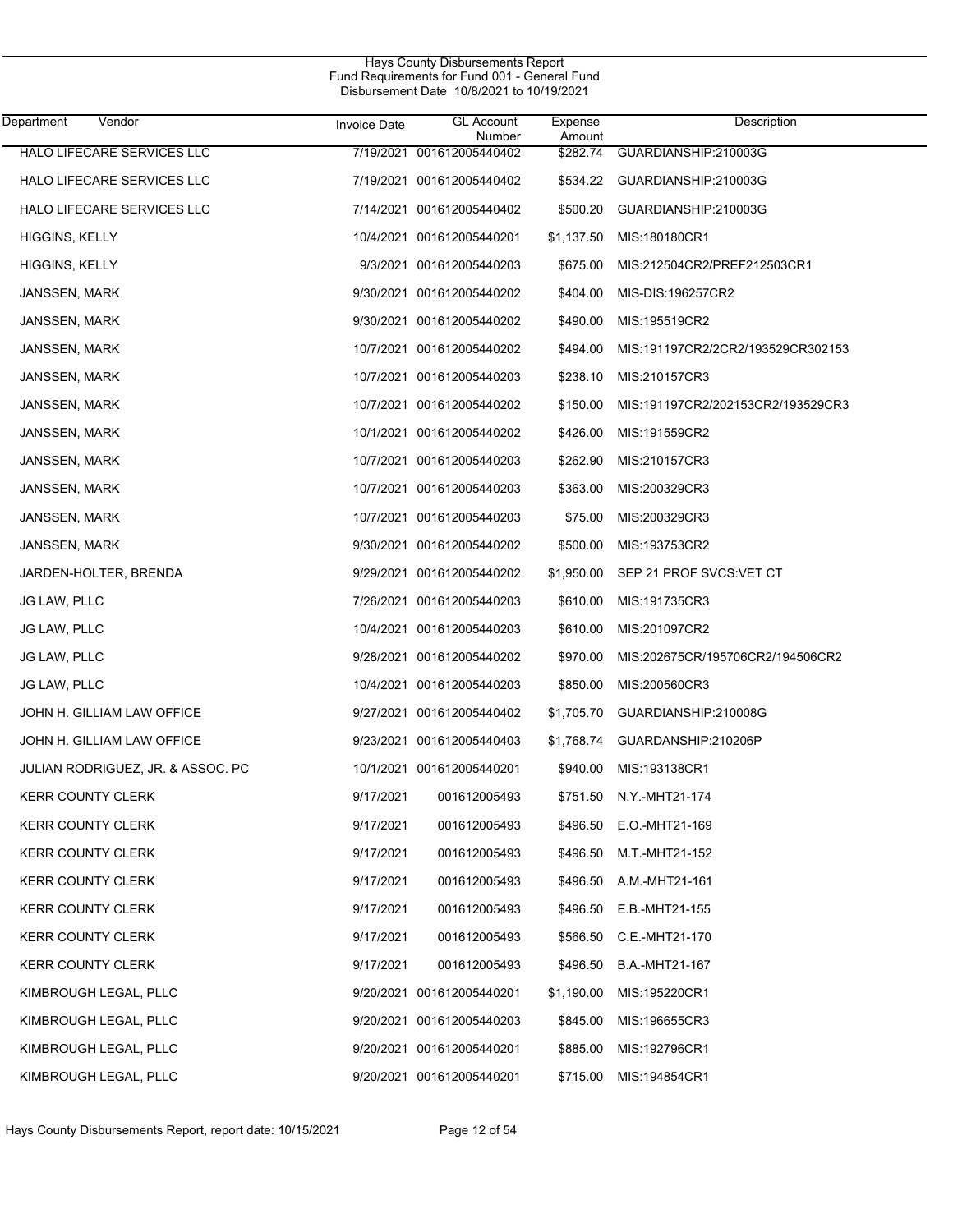| Department<br>Vendor               | <b>Invoice Date</b> | <b>GL Account</b><br>Number | Expense<br>Amount | Description               |
|------------------------------------|---------------------|-----------------------------|-------------------|---------------------------|
| KIMBROUGH LEGAL, PLLC              | 9/20/2021           | 001612005440202             | \$590.00          | MIS:194013CR2             |
| KIMBROUGH LEGAL, PLLC              |                     | 9/20/2021 001612005440201   | \$1,020.00        | MIS:200338CR1             |
| KIMBROUGH LEGAL, PLLC              |                     | 9/20/2021 001612005440202   | \$840.00          | MIS:212099CR3             |
| KIMBROUGH LEGAL, PLLC              |                     | 9/20/2021 001612005440203   | \$240.00          | MIS:191281CR3             |
| KIMBROUGH LEGAL, PLLC              |                     | 9/20/2021 001612005440202   | \$440.00          | MIS:195150CR2             |
| KIMBROUGH LEGAL, PLLC              |                     | 9/20/2021 001612005440203   | \$700.00          | MIS:191450CR3             |
| KIMBROUGH LEGAL, PLLC              |                     | 9/20/2021 001612005440201   | \$520.00          | MIS:204909CR1             |
| KIMBROUGH LEGAL, PLLC              |                     | 9/20/2021 001612005440202   | \$670.00          | MIS:183650CR2             |
| KIMBROUGH LEGAL, PLLC              |                     | 9/20/2021 001612005440201   | \$1,590.00        | MIS:200144CR1/200145CR1   |
| KIMBROUGH LEGAL, PLLC              |                     | 9/20/2021 001612005440203   | \$620.00          | MIS:183192CR3             |
| LAKE INKS PROFESSIONAL SERVICES    |                     | 10/1/2021 001612990975448   | \$360.00          | PROF SVCS: VETERANS COURT |
| LAKE INKS PROFESSIONAL SERVICES    |                     | 10/1/2021 001612990975448   | \$360.00          | PROF SVCS: VETERANS COURT |
| LAKE INKS PROFESSIONAL SERVICES    |                     | 10/1/2021 001612990975448   | \$360.00          | PROF SVCS: VETERANS COURT |
| LAKE INKS PROFESSIONAL SERVICES    |                     | 10/1/2021 001612990975448   | \$360.00          | PROF SVCS: VETERANS COURT |
| LAW OFFICE OF CASE J. DARWIN, INC. |                     | 10/6/2021 001612005440202   | \$500.00          | MIS-DIS:212300CR2         |
| LAW OFFICE OF CASE J. DARWIN, INC. |                     | 7/17/2021 001612005440201   | \$4,503.27        | MIS:211457CR1             |
| LAW OFFICE OF JENNIFER BARRY       |                     | 9/27/2021 001612005440202   | \$235.00          | MIS:210159CR2             |
| LAW OFFICE OF JENNIFER BARRY       |                     | 9/27/2021 001612005440202   | \$425.00          | MIS:210184CR2             |
| LAW OFFICE OF PAUL M. EVANS        |                     | 9/29/2021 001612005440201   | \$503.88          | MIS:210217CR1             |
| LAW OFFICE OF RICK VESTAL          |                     | 9/30/2021 001612005440203   | \$295.00          | MIS:202043CR3             |
| LAW OFFICE OF RICK VESTAL          |                     | 9/27/2021 001612005440203   | \$500.00          | MIS:202199CR3             |
| LAW OFFICE OF RICK VESTAL          |                     | 9/30/2021 001612005440202   | \$500.00          | MIS:202705CR2             |
| LAW OFFICE OF RICK VESTAL          |                     | 9/27/2021 001612005440201   | \$710.00          | MIS:196659CR1             |
| LAW OFFICE OF RICK VESTAL          |                     | 9/15/2021 001612005440202   | \$685.00          | MIS:196041CR2             |
| LAW OFFICE OF RICK VESTAL          |                     | 9/30/2021 001612005440202   | \$500.00          | MIS:196066CR2             |
| LEE, MICHAEL                       |                     | 9/16/2021 001612005440201   | \$1,350.00        | MIS:210271CR1             |
| MCCORMACK, CLIFF                   |                     | 10/5/2021 001612005440202   | \$358.70          | MIS:195663CR2             |
| MCCORMACK, CLIFF                   |                     | 10/5/2021 001612005440202   | \$141.30          | MIS:195663CR2             |
| MCCORMACK, CLIFF                   |                     | 10/5/2021 001612005440202   | \$104.17          | MIS:194134CR2             |
| MCCORMACK, CLIFF                   |                     | 9/20/2021 001612005440201   | \$380.00          | MIS:194160CR1             |
| MCCORMACK, CLIFF                   |                     | 10/5/2021 001612005440202   | \$395.83          | MIS:194134CR2             |
| MONTGOMERY, DOUGLAS                |                     | 9/28/2021 001612005440402   | \$640.00          | GUARDIANSHIP:210008G      |
| MONTGOMERY, DOUGLAS                |                     | 9/28/2021 001612005440403   | \$3,394.00        | GUARDIANSHIP:210206P      |
| MONTGOMERY, DOUGLAS                |                     | 9/28/2021 001612005440402   | \$350.00          | MENTAL HEALTH:210037M     |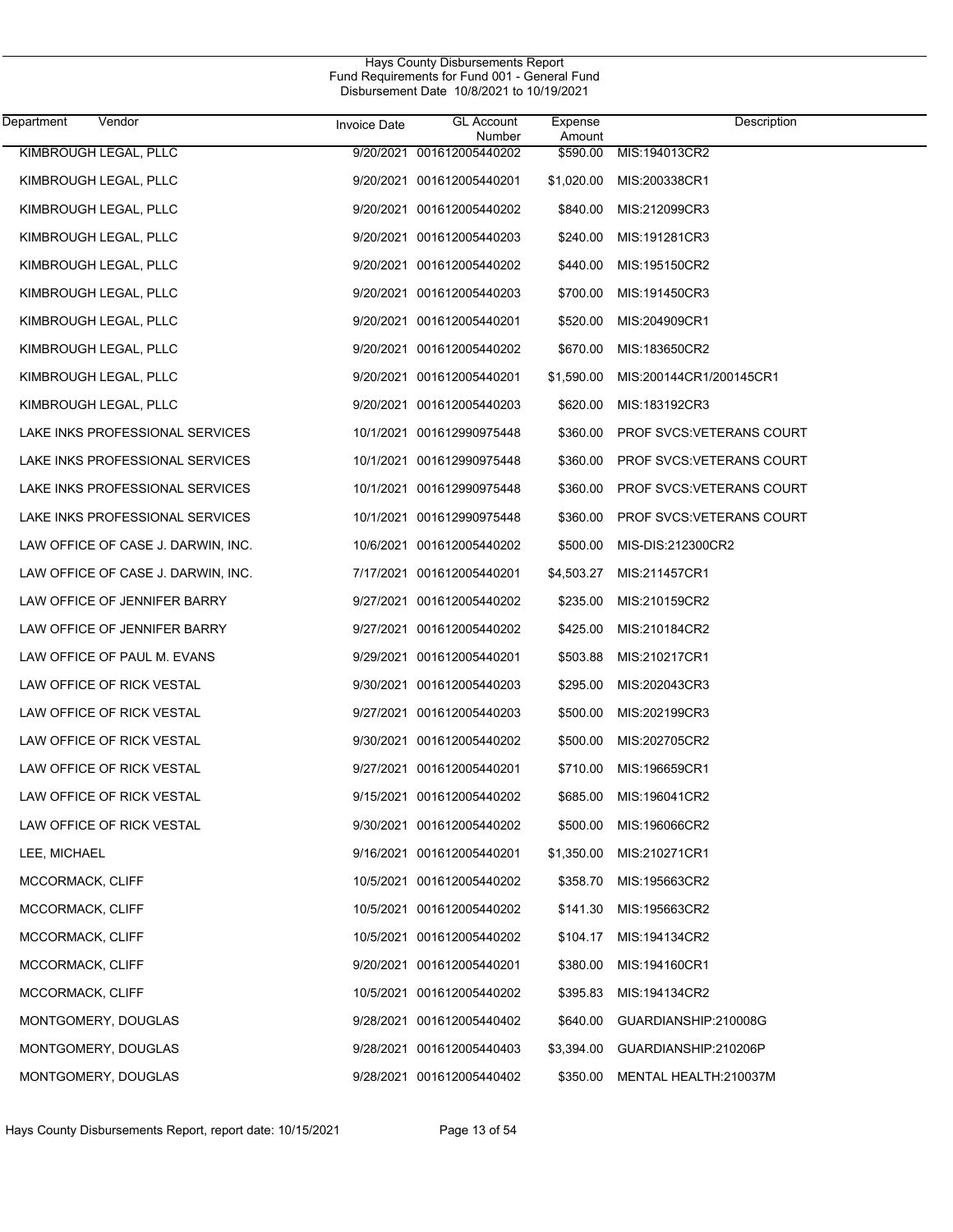| Department<br>Vendor                | <b>Invoice Date</b> | <b>GL Account</b><br>Number | Expense<br>Amount | Description                                 |
|-------------------------------------|---------------------|-----------------------------|-------------------|---------------------------------------------|
| MONTGOMERY, DOUGLAS                 |                     | 9/28/2021 001612005440401   | \$350.00          | MENTAL HEALTH:210039M                       |
| RABAGO, ANTHONY                     |                     | 9/10/2021 001612005440202   | \$870.00          | MIS:193591CR2                               |
| RABAGO, ANTHONY                     |                     | 9/17/2021 001612005440202   | \$940.00          | MIS:172453CR2                               |
| RECOVERY HEALTHCARE CORP.           |                     | 9/30/2021 001612990975448   | \$705.00          | SEP 21 REMOTE BREATH SVCS: VETERANS COURT   |
| RECOVERY HEALTHCARE CORP.           |                     | 9/30/2021 001612990975448   | \$540.00          | SEP 21 SCRAM SVCS VETERANS COURT            |
| REED, PETER                         |                     | 10/1/2021 001612005440201   | \$500.00          | MIS:196201CR1                               |
| RESTORATIVE PATHWAYS PLLC           |                     | 9/9/2021 001612990975448    | \$720.00          | <b>PROF SVCS: VETERANS COURT</b>            |
| RESTORATIVE PATHWAYS PLLC           |                     | 10/4/2021 001612990975448   | \$180.00          | <b>PROF SVCS:VETERANS COURT</b>             |
| RESTORATIVE PATHWAYS PLLC           |                     | 10/4/2021 001612990975448   | \$180.00          | <b>PROF SVCS:VETERANS COURT</b>             |
| RESTORATIVE PATHWAYS PLLC           |                     | 10/4/2021 001612990975448   | \$450.00          | <b>PROF SVCS: VETERANS COURT</b>            |
| RESTORATIVE PATHWAYS PLLC           |                     | 10/4/2021 001612990975448   | \$180.00          | <b>PROF SVCS: VETERANS COURT</b>            |
| RESTORATIVE PATHWAYS PLLC           |                     | 10/4/2021 001612990975448   | \$180.00          | <b>PROF SVCS: VETERANS COURT</b>            |
| RESTORATIVE PATHWAYS PLLC           |                     | 9/9/2021 001612990975448    | \$360.00          | <b>PROF SVCS:VETERANS COURT</b>             |
| RESTORATIVE PATHWAYS PLLC           |                     | 9/9/2021 001612990975448    | \$100.00          | <b>PROF SVCS:VETERANS COURT</b>             |
| RESTORATIVE PATHWAYS PLLC           |                     | 10/4/2021 001612990975448   | \$50.00           | PROF SVCS: VETERANS COURT                   |
| RESTORATIVE PATHWAYS PLLC           |                     | 10/4/2021 001612990975448   | \$405.00          | <b>PROF SVCS:VETERANS COURT</b>             |
| RESTORATIVE PATHWAYS PLLC           |                     | 10/4/2021 001612990975448   | \$180.00          | <b>PROF SVCS:VETERANS COURT</b>             |
| RESTORATIVE PATHWAYS PLLC           |                     | 10/4/2021 001612990975448   | \$270.00          | <b>PROF SVCS: VETERANS COURT</b>            |
| RESTORATIVE PATHWAYS PLLC           |                     | 10/4/2021 001612990975448   | \$360.00          | <b>PROF SVCS:VETERANS COURT</b>             |
| RESTORATIVE PATHWAYS PLLC           |                     | 10/4/2021 001612990975448   | \$180.00          | <b>PROF SVCS: VETERANS COURT</b>            |
| RESTORATIVE PATHWAYS PLLC           |                     | 9/26/2021 001612990975448   | \$180.00          | <b>PROF SVCS:VETERANS COURT</b>             |
| RESTORATIVE PATHWAYS PLLC           |                     | 10/4/2021 001612990975448   | \$720.00          | <b>PROF SVCS: VETERANS COURT</b>            |
| RICOH USA, INC.                     | 10/1/2021           | 001612005473                | \$9.20            | OCT 21 REMOTE SUPPORT:2123866               |
| SALAZAR, ALFONSO                    |                     | 9/29/2021 001612005440203   | \$500.00          | MIS:193011CR3                               |
| SHULMAN, MICHAEL                    |                     | 9/23/2021 001612005440203   | \$500.00          | MIS:201974CR3                               |
| SOJAK, DARLON                       |                     | 9/22/2021 001612005440201   | \$970.00          | MIS:200977CR1                               |
| SOJAK, DARLON                       |                     | 9/22/2021 001612005440201   | \$1,100.00        | MIS:200775CR1/196038CR1/195235CR1/193910CR1 |
| SOJAK, DARLON                       |                     | 9/22/2021 001612005440201   | \$500.00          | MIS:203852CR1                               |
| SOJAK, DARLON                       |                     | 9/13/2021 001612005440201   | \$1,130.00        | MIS:172142CR1                               |
| THE LAW OFFICES OF TREY HICKS, PLLC |                     | 9/30/2021 001612005440203   | \$1,100.00        | MIS:195460CR3/195462CR3/195463CR3/200284CR3 |
| THE LAW OFFICES OF TREY HICKS, PLLC |                     | 9/16/2021 001612005440203   | \$1,532.50        | MIS:193669CR3/195812CR3/200119CR3           |
| THE LAW OFFICES OF TREY HICKS, PLLC |                     | 9/30/2021 001612005440203   | \$500.00          | MIS:204139CR3                               |
| THE LAW OFFICES OF TREY HICKS, PLLC |                     | 9/30/2021 001612005440202   | \$500.00          | MIS:212631CR1                               |
| THE LAW OFFICES OF TREY HICKS, PLLC |                     | 9/30/2021 001612005440203   | \$500.00          | MIS:183055CR3                               |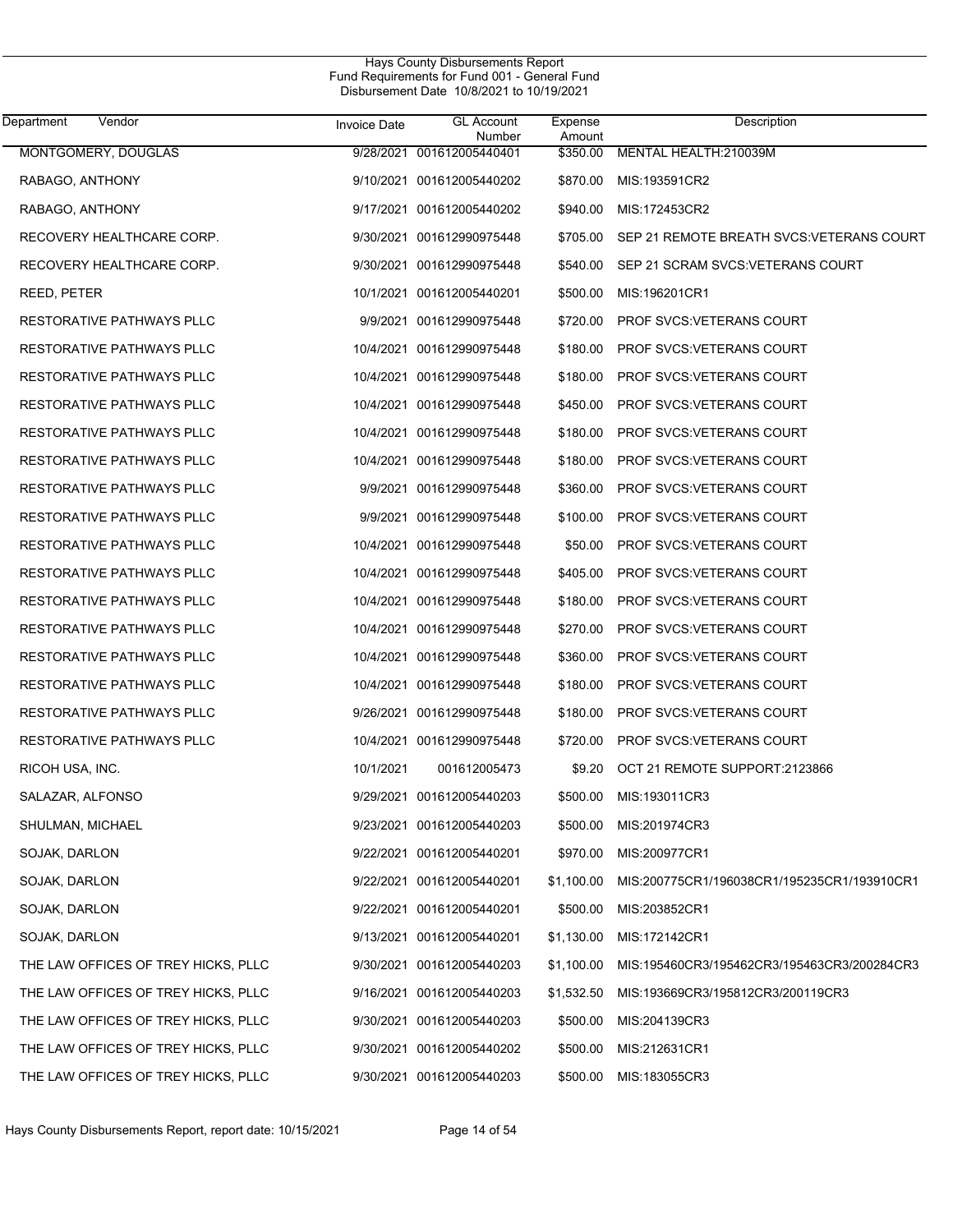| Hays County Disbursements Report<br>Fund Requirements for Fund 001 - General Fund<br>Disbursement Date 10/8/2021 to 10/19/2021 |                     |                             |                   |                                                  |  |
|--------------------------------------------------------------------------------------------------------------------------------|---------------------|-----------------------------|-------------------|--------------------------------------------------|--|
| Department<br>Vendor                                                                                                           | <b>Invoice Date</b> | <b>GL Account</b><br>Number | Expense<br>Amount | Description                                      |  |
| <b>TOBIAS STOUT LAW FIRM</b>                                                                                                   | 9/15/2021           | 001612005440202             | \$737.50          | MIS:183384CR1/183385CR1/200790CR2/195707CR2/     |  |
| <b>TOBIAS STOUT LAW FIRM</b>                                                                                                   |                     | 10/4/2021 001612005440202   | \$500.00          | 195624CR2<br>MIS:204895CR2                       |  |
| <b>TOBIAS STOUT LAW FIRM</b>                                                                                                   |                     | 9/17/2021 001612005440202   | \$583.33          | MIS:193790CR2                                    |  |
| <b>TOBIAS STOUT LAW FIRM</b>                                                                                                   |                     | 10/4/2021 001612005440203   | \$700.00          | MIS:203807CR3                                    |  |
| VILLARREAL, JOHN                                                                                                               |                     | 9/15/2021 001612005440203   | \$500.00          | MIS:191518CR                                     |  |
| <b>WATKINS, KOREY</b>                                                                                                          |                     | 10/3/2021 001612990975448   | \$800.00          | PROF SVCS: VETERANS COURT                        |  |
| Total 612 - County Courts at Law                                                                                               |                     |                             | \$97,413.38       |                                                  |  |
| 614 - General Counsel                                                                                                          |                     |                             |                   |                                                  |  |
| RICOH USA, INC.                                                                                                                | 10/1/2021           | 001614005473                | \$0.88            | OCT 21 ADD'L IMAGES:3697519                      |  |
| RICOH USA, INC.                                                                                                                | 10/1/2021           | 001614005473                | \$184.55          | OCT 21 LEASE:3697519                             |  |
| RICOH USA, INC.                                                                                                                | 10/1/2021           | 001614005473                | \$55.50           | OCT 21 MTC W/TONER:3697519                       |  |
| RICOH USA, INC.                                                                                                                | 10/7/2021           | 001614005473                | \$240.05          | NOV 21 LEASE: 3697519                            |  |
| <b>WEST PUBLISHING</b>                                                                                                         | 9/1/2021            | 001614005448                | \$178.00          | AUG 21 INFO CHGS GEN COUNS                       |  |
| Total 614 - General Counsel                                                                                                    |                     |                             | \$658.98          |                                                  |  |
| 617 - County Clerk                                                                                                             |                     |                             |                   |                                                  |  |
| AMAZON CAPITAL SERVICES                                                                                                        | 9/2/2021            | 001617005202                | \$99.96           | <b>WEBCAMS:CO CLK</b>                            |  |
| Total 617 - County Clerk                                                                                                       |                     |                             | \$99.96           |                                                  |  |
| 618 - Sheriff                                                                                                                  |                     |                             |                   |                                                  |  |
| AGENCY 405                                                                                                                     | 7/13/2021           | 001618005448                | \$7,844.38        | <b>REIMBURSE FOR EXPENSES DURING HAYS</b>        |  |
| AMAZON CAPITAL SERVICES                                                                                                        | 9/1/2021            | 001618035202                | \$8.99            | COUNTY DRUG TESTING<br><b>CHARGER CORD: JAIL</b> |  |
| <b>AMAZON CAPITAL SERVICES</b>                                                                                                 | 9/1/2021            | 001618035202                | \$4.37            | ÙPQUUQ Õ: JAIL                                   |  |
| AMAZON CAPITAL SERVICES                                                                                                        | 9/1/2021            | 001618035202                | (\$4.37)          | ÜÒVWÜÞÁUPQUUQ Ő JAIL                             |  |
| AMAZON CAPITAL SERVICES                                                                                                        | 8/31/2021           | 001618035201                | \$22.99           | AA RECHARGEABLE BATTERIES: JAIL                  |  |
| AMAZON CAPITAL SERVICES                                                                                                        | 8/31/2021           | 001618035201                | \$5.99            | AA RECHARGEABLE BATTERIES: JAIL                  |  |
| AMAZON CAPITAL SERVICES                                                                                                        | 9/6/2021            | 001618005206                | \$3,080.00        | <b>GUN SECURITY CABINETS: SHER</b>               |  |
| AMAZON CAPITAL SERVICES                                                                                                        | 9/6/2021            | 001618005206                | \$458.49          | ÙPQUUQO Ô: SHER                                  |  |
| AMAZON CAPITAL SERVICES                                                                                                        | 9/6/2021            | 001618005206                | (\$458.49)        | ÜÒVWÜÞÁÙPQÚQÞŐ:SHER                              |  |
| AMAZON CAPITAL SERVICES                                                                                                        | 9/1/2021            | 001618005202                | \$498.90          | <b>WIRELESS LASER PRINTER: SHER</b>              |  |
| AMAZON CAPITAL SERVICES                                                                                                        | 9/1/2021            | 001618005211                | \$21.90           | DOCUMENT SIGN HOLDERS/CARDSTOCK:SHER             |  |
| AMAZON CAPITAL SERVICES                                                                                                        | 9/1/2021            | 001618005211                | \$4.37            | ÙPQÚQO Ő:SHER                                    |  |
| AMAZON CAPITAL SERVICES                                                                                                        | 9/1/2021            | 001618005211                | (\$4.37)          | ÜÒVWÜÞÁÙPQÚQÞŐ:SHER                              |  |
| AMAZON CAPITAL SERVICES                                                                                                        | 9/1/2021            | 001618005391                | \$24.68           | DOCUMENT SIGN HOLDERS/CARDSTOCK:SHER             |  |
| AMERICAN CORPORATE SERVICES                                                                                                    | 8/31/2021           | 001618035429                | \$2,011.00        | CYRAMED SOFTWARE ANNUAL<br>MAINTENANCE: JAIL     |  |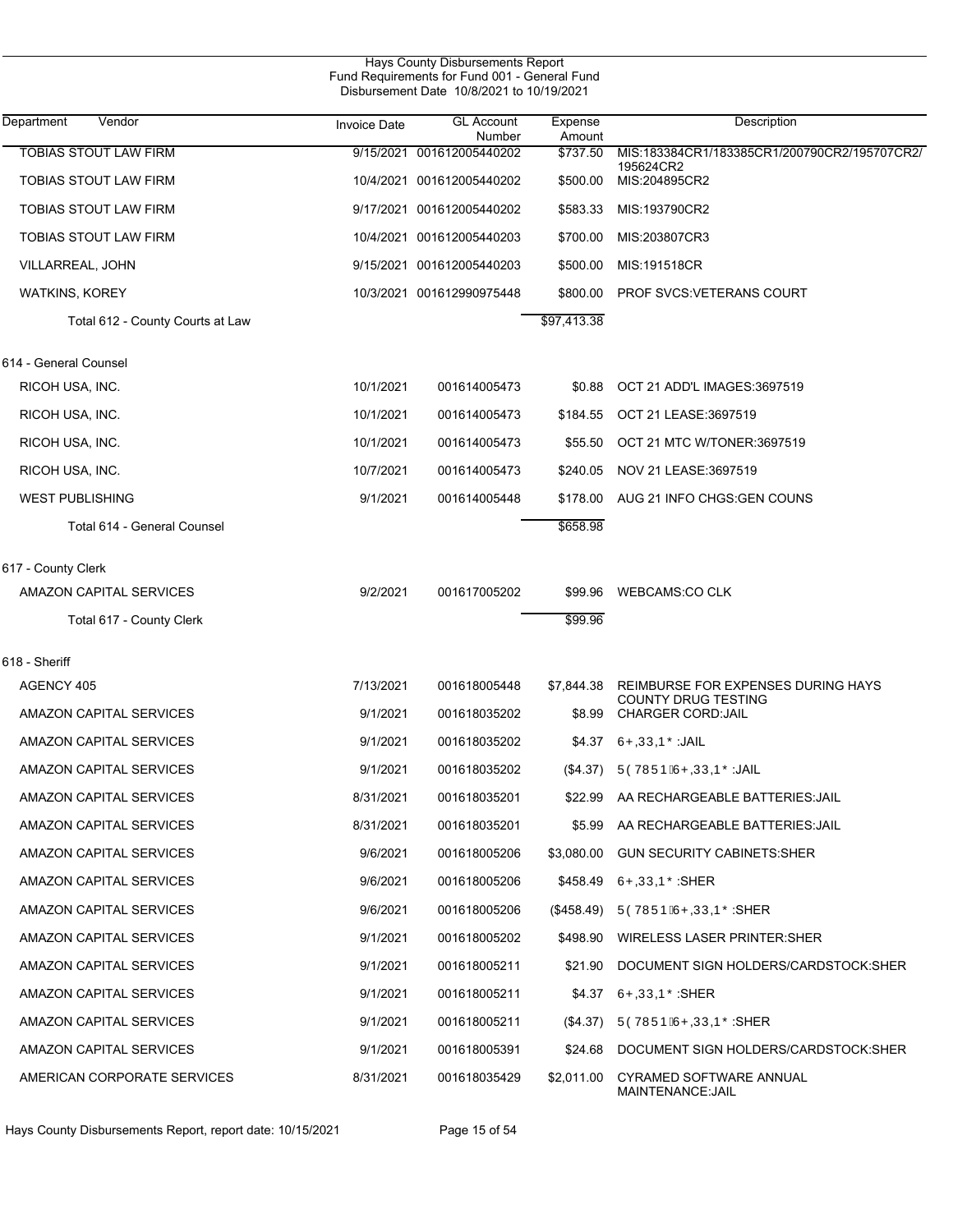| Vendor<br>Department               | Invoice Date | <b>GL Account</b><br>Number | Expense<br>Amount | Description                                          |
|------------------------------------|--------------|-----------------------------|-------------------|------------------------------------------------------|
| <b>ASCENSION SETON HAYS</b>        | 8/27/2021    | 001618005362                | \$75.00           | R.W.V.-8079753981                                    |
| AT&T                               | 9/24/2021    | 001618005489                | \$59.71           | LONG DISTANCE:SHER                                   |
| <b>BLANCO COUNTY</b>               | 9/2/2021     | 001618035361                | \$8,595.00        | AUG 21 INMATE HOUSING JAIL                           |
| <b>CARD SERVICE CENTER</b>         | 10/6/2021    | 001618005551                | \$1,015.91        | LODGING: MARTIN GONZALES                             |
| <b>CARD SERVICE CENTER</b>         | 10/6/2021    | 001618005551                | \$725.55          | LODGING: MARTIN GONZALES                             |
| CARD SERVICE CENTER                | 10/6/2021    | 001618005551                | \$1,015.91        | LODGING: MARTIN GONZALES                             |
| <b>CARD SERVICE CENTER</b>         | 10/6/2021    | 001618035335                | \$11.00           | FINGERPRINTING: JOE MOORE                            |
| <b>CARD SERVICE CENTER</b>         | 10/6/2021    | 001618035551                | \$217.35          | LODGING: PATRICIA RAMIREZ                            |
| <b>CARD SERVICE CENTER</b>         | 10/6/2021    | 001618035551                | \$217.35          | LODGING: PATRICIA RAMIREZ                            |
| <b>CARD SERVICE CENTER</b>         | 10/6/2021    | 001618035551                | \$457.70          | LODGING: PATRICIA RAMIREZ                            |
| <b>CARD SERVICE CENTER</b>         | 10/6/2021    | 001618005551                | \$448.47          | LODGING BEN HAVERDA/RYAN GONZALES                    |
| <b>CARD SERVICE CENTER</b>         | 10/6/2021    | 001618005551                | \$375.00          | REG FEE:LESLIE FACUNDO                               |
| <b>CARD SERVICE CENTER</b>         | 10/6/2021    | 001618005551                | $(\$225.00)$      | <b>RETURN REG FEE: GARRETT DOMINGUEZ</b>             |
| <b>CARD SERVICE CENTER</b>         | 10/6/2021    | 001618005551                | \$50.00           | <b>REG FEE: JORGE CRUZ</b>                           |
| <b>CARD SERVICE CENTER</b>         |              | 10/6/2021 001618005206009   | \$266.23          | <b>HARNESS:SHER</b>                                  |
| <b>CARD SERVICE CENTER</b>         | 10/6/2021    | 001618005551                | \$448.47          | LODGING:ASHLEY GREENFEATHER/LESLIE<br><b>FACUNDO</b> |
| <b>CARD SERVICE CENTER</b>         | 10/10/2021   | 001618005551                | \$300.00          | <b>REG FEE MIKE MALLOW</b>                           |
| <b>CARD SERVICE CENTER</b>         | 10/6/2021    | 001618035551                | \$670.00          | REG FEE: NATALIE RAMIREZ                             |
| <b>CARD SERVICE CENTER</b>         | 10/10/2021   | 001618005411                | \$179.95          | <b>CAMERA REPAIRS: SHER</b>                          |
| <b>CARD SERVICE CENTER</b>         | 9/29/2021    | 001618035363                | \$131.10          | LODGING: MATT WHITE                                  |
| <b>CARD SERVICE CENTER</b>         | 10/6/2021    | 001618005302                | \$99.00           | OCT 21 RSO TRACKER: SHER                             |
| CENTERPOINT ENERGY RESOURCES CORP. |              | 10/6/2021 001618035480030   | \$576.23          | <b>GAS SVC:JAIL</b>                                  |
| CENTERPOINT ENERGY RESOURCES CORP. |              | 10/7/2021 001618035480030   | \$3,597.15        | <b>GAS SVC:JAIL</b>                                  |
| CENTERPOINT ENERGY RESOURCES CORP. |              | 10/6/2021 001618005480020   | \$38.86           | <b>GAS SVC:SHER</b>                                  |
| <b>CENTURYLINK</b>                 | 9/25/2021    | 001618005489                | \$1,314.09        | <b>FAX LINES: SHER</b>                               |
| CHUCK NASH CHEVROLET               | 8/31/2021    | 001618005413                | \$3,157.00        | UNIT #1417 ENGINE REPLACEMENT: SHER                  |
| CHUCK NASH CHEVROLET               | 8/31/2021    | 001618005413                | \$5,047.09        | UNIT #1417 ENGINE REPLACEMENT: SHER                  |
| <b>CHUCK NASH CHEVROLET</b>        | 8/31/2021    | 001618005413                | \$3,157.00        | UNIT #1502 ENGINE REPAIRS: SHER                      |
| CHUCK NASH CHEVROLET               | 8/31/2021    | 001618005413                | \$4.858.62        | UNIT #1502 ENGINE REPAIRS: SHER                      |
| <b>CHUCK NASH CHEVROLET</b>        | 9/8/2021     | 001618005413                | \$3,157.00        | UNIT #1406 ENGINE REPLACEMENT: SHER                  |
| CHUCK NASH CHEVROLET               | 9/8/2021     | 001618005413                | \$5,243.33        | UNIT #1406 ENGINE REPLACEMENT:SHER                   |
| CITY OF SAN MARCOS                 |              | 4/30/2021 001618005480020   | \$12,340.08       | ELEC SVC:0000900572                                  |
| CITY OF SAN MARCOS                 |              | 4/30/2021 001618035480030   | \$19,296.70       | ELEC SVC:0000901002                                  |
| CITY OF SAN MARCOS                 |              | 10/8/2021 001618035480030   | \$810.46          | UTILITIES:0000900570/0074870016                      |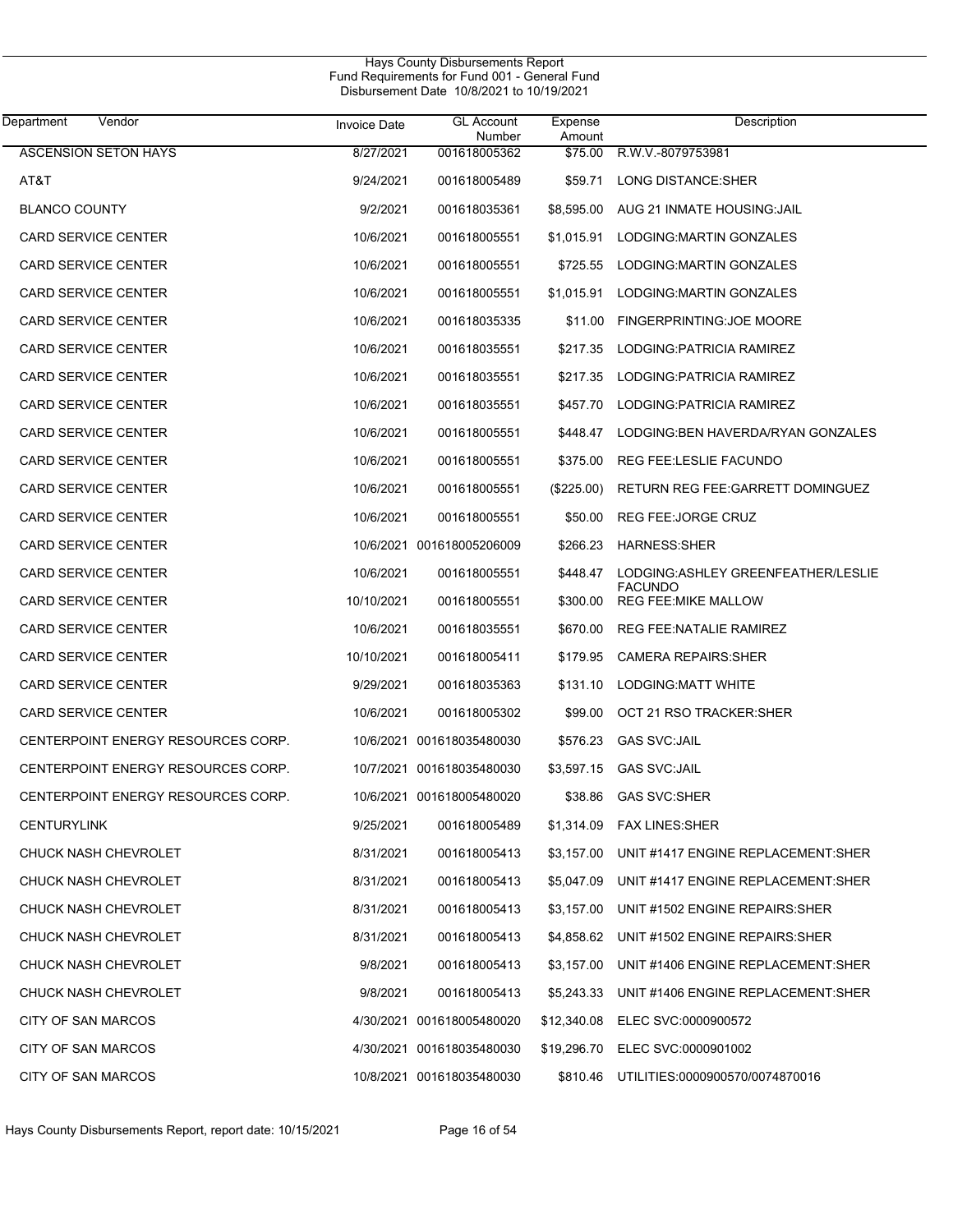| Department                 | Vendor                                 | <b>Invoice Date</b> | <b>GL Account</b><br>Number | Expense<br>Amount | Description                                                       |
|----------------------------|----------------------------------------|---------------------|-----------------------------|-------------------|-------------------------------------------------------------------|
| <b>CITY OF SAN MARCOS</b>  |                                        | 10/8/2021           | 001618035480030             | \$508.79          | UTILITIES:0000900570/0074870016                                   |
| <b>CITY OF SAN MARCOS</b>  |                                        |                     | 10/8/2021 001618035480030   | \$398.68          | UTILITIES:0000900570/0074870016                                   |
| CITY OF SAN MARCOS         |                                        |                     | 10/8/2021 001618035480030   | \$645.22          | UTILITIES.0000900570/0074870016                                   |
| <b>CITY OF SAN MARCOS</b>  |                                        |                     | 10/8/2021 001618035480030   | \$10,731.95       | UTILITIES:0000900162/0076280296                                   |
| <b>CITY OF SAN MARCOS</b>  |                                        |                     | 10/8/2021 001618035480030   | \$5,970.38        | UTILITIES.0000900162/0076280296                                   |
| <b>CITY OF SAN MARCOS</b>  |                                        |                     | 10/8/2021 001618035480030   | \$4,851.12        | UTILITIES.0000900162/0076280296                                   |
| CITY OF SAN MARCOS         |                                        |                     | 10/8/2021 001618035480030   | \$98.32           | UTILITIES.0000900162/0076280296                                   |
| <b>CITY OF SAN MARCOS</b>  |                                        |                     | 7/8/2021 001618005480020    | \$204.28          | WATER SVC:0083781996                                              |
| CITY OF SAN MARCOS         |                                        |                     | 8/6/2021 001618035480030    | \$204.28          | WATER SVC:0005102846                                              |
| <b>CITY OF SAN MARCOS</b>  |                                        |                     | 7/16/2021 001618005480020   | \$17,464.81       | ELEC SVC:0000900572                                               |
| CITY OF SAN MARCOS         |                                        |                     | 3/8/2021 001618035480030    | \$304.28          | WATER SVC:0005102846                                              |
| CITY OF SAN MARCOS         |                                        |                     | 8/6/2021 001618005480020    | \$204.28          | WATER SVC:0083781996                                              |
| CITY OF SAN MARCOS         |                                        |                     | 4/16/2021 001618005480020   | \$18,394.58       | ELEC SVC:0000900572                                               |
| <b>CITY OF SAN MARCOS</b>  |                                        |                     | 10/8/2021 001618005480020   | \$6,888.79        | UTILITIES:0079688495                                              |
| CITY OF SAN MARCOS         |                                        |                     | 10/8/2021 001618005480020   | \$5,599.84        | UTILITIES:0079688495                                              |
| <b>CITY OF SAN MARCOS</b>  |                                        |                     | 10/8/2021 001618005480020   | \$1,088.95        | UTILITIES:0079688495                                              |
| CITY OF SAN MARCOS         |                                        |                     | 10/8/2021 001618035480030   | \$39,795.47       | ELEC SVC:0000901002                                               |
| <b>CITY OF SAN MARCOS</b>  |                                        |                     | 7/8/2021 001618035480030    | \$204.28          | WATER SVC:0005102846                                              |
| CITY OF SAN MARCOS         |                                        |                     | 6/8/2021 001618005480020    | \$204.28          | WATER SVC:0083781996                                              |
| CITY OF SAN MARCOS         |                                        |                     | 4/8/2021 001618035480030    | \$17,448.98       | ELEC SVC:0000901002                                               |
|                            | CULLIGAN WATER CONDITIONING            | 8/31/2021           | 001618035207                | \$661.50          | SOLAR SALT: JAIL                                                  |
| <b>ENTERPRISE FM TRUST</b> |                                        | 9/3/2021            | 001618005475                | \$23,905.01       | SEP 21 VEH LEASES: SHER                                           |
|                            | FLOWERS BAKING CO. OF SAN ANTONIO, LLC | 8/30/2021           | 001618035232                | \$413.08          | BREAD/BUNS: JAIL                                                  |
|                            | <b>FRONTIER COMMUNICATIONS</b>         | 9/25/2021           | 001618005489                | \$133.39          | TELEPHONE/LONG DISTANCE:SHER                                      |
| GALLS, LLC                 |                                        | 9/8/2021            | 001618035474                | \$51.79           | UNIFORM POLOS/EMBROIDERY:LYNDA STREATER                           |
| GALLS, LLC                 |                                        | 9/10/2021           | 001618035206                | \$67.98           | <b>CUFF CASES: ERNEST SIERRA</b>                                  |
|                            | GATEWAY PRINTING & OFFICE SUPPLY, INC. | 9/21/2021           | 001618005461                | \$177.00          | <b>BUSINESS</b>                                                   |
|                            | GOLDEN WEST OIL COMPANY                | 9/2/2021            | 001618005413                | \$841.20          | CARDS:P.BRADY/M.HIPOLITO/D.MADDOCKS/M.MO<br><b>MOTOR OIL:SHER</b> |
| GT DISTRIBUTORS, INC.      |                                        | 12/31/2020          | 001618005206                | \$154.43          | BELTS/SCABBARD/CUFF HOLDER:R. PROFFITT/B.                         |
| <b>HOLT CAT</b>            |                                        | 9/30/2021           | 001618035451                | \$675.00          | <b>DICKE</b><br><b>REPAIR GENERATOR: JAIL</b>                     |
|                            | INSTRUMENT SALES & SERVICE, INC.       | 9/27/2021           | 001618035207                | \$116.38          | <b>CABLE ASSEMBLY: JAIL</b>                                       |
|                            | INSTRUMENT SALES & SERVICE, INC.       | 9/27/2021           | 001618035207                | \$19.59           | CABLE ASSEMBLY: JAIL                                              |
| JM ENGINEERING, LLC        |                                        | 8/31/2021           | 001618035451                | \$929.23          | SERVICE CALL: JAIL                                                |
| JM ENGINEERING, LLC        |                                        | 8/31/2021           | 001618035451                | \$288.00          | SERVICE CALL: JAIL                                                |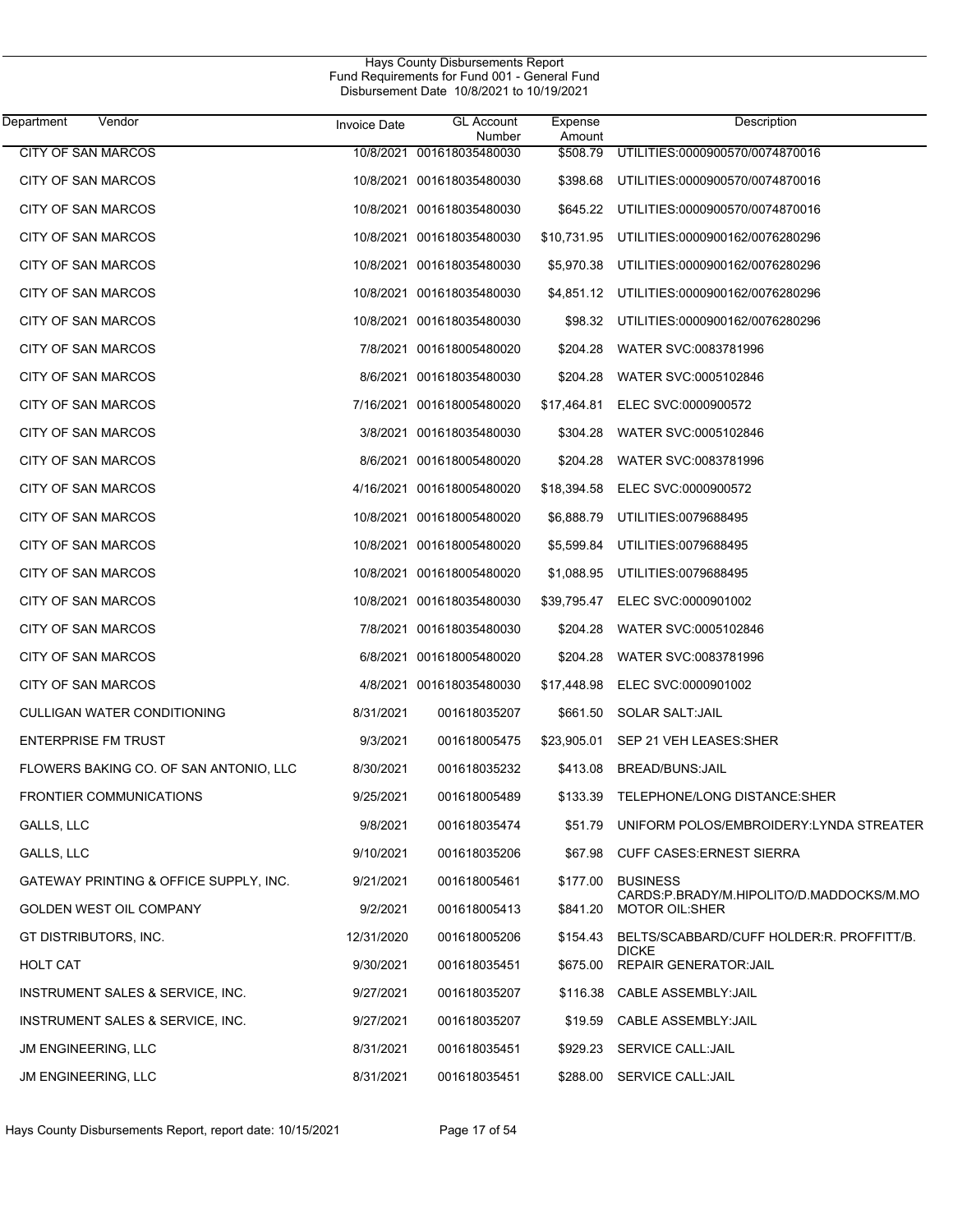| Hays County Disbursements Report              |  |  |  |  |  |
|-----------------------------------------------|--|--|--|--|--|
| Fund Requirements for Fund 001 - General Fund |  |  |  |  |  |
| Disbursement Date 10/8/2021 to 10/19/2021     |  |  |  |  |  |

| Department<br>Vendor                       | <b>Invoice Date</b> | <b>GL Account</b><br>Number | Expense<br>Amount | Description                                |
|--------------------------------------------|---------------------|-----------------------------|-------------------|--------------------------------------------|
| JM ENGINEERING, LLC                        | 8/31/2021           | 001618035451                | \$75.00           | <b>SERVICE CALL:JAIL</b>                   |
| LABATT FOOD SERVICE, LLC                   | 8/31/2021           | 001618035232                | \$2,734.52        | FOOD:JAIL                                  |
| LABATT FOOD SERVICE, LLC                   | 8/31/2021           | 001618035201                | \$30.00           | LABELS/ZIPLOC BAGS/HAIR NETS: JAIL         |
| LOWE'S, INC.                               | 9/2/2021            | 001618035207                | \$117.66          | MISC PAINTING SUPPLIES: JAIL               |
| LOWE'S, INC.                               | 9/2/2021            | 001618035201                | \$13.66           | MISC PAINTING SUPPLIES: JAIL               |
| MCNIEL, LISA                               | 11/4/2021           | 001618005551                | \$26.00           | N/T MEALS ADVANCE: SHER                    |
| MCNIEL, LISA                               | 11/4/2021           | 001618005551                | \$48.00           | N/T MEALS ADVANCE: SHER                    |
| MOORE SUPPLY COMPANY                       | 9/30/2021           | 001618035207                | \$156.84          | PLUMBING SUPPLIES: JAIL                    |
| MOORE SUPPLY COMPANY                       | 9/30/2021           | 001618035207                | ( \$3.14)         | DISCOUNT ON PLUMBING SUPPLIES: JAIL        |
| O'REILLY AUTO PARTS                        | 9/7/2021            | 001618005413                | \$599.36          | DISC PAD SETS/ROTORS:SHER                  |
| O'REILLY AUTO PARTS                        | 9/13/2021           | 001618005413                | \$62.47           | FILTER/PAN GASKET:SHER                     |
| O'REILLY AUTO PARTS                        | 9/7/2021            | 001618005413                | \$911.38          | DISC PAD SETS/ROTORS:SHER                  |
| O'REILLY AUTO PARTS                        | 9/17/2021           | 001618005413                | \$44.90           | <b>COOLANT RESERVOIR: SHER</b>             |
| O'REILLY AUTO PARTS                        | 9/15/2021           | 001618005413                | (\$80.00)         | <b>CORE RETURN:SHER</b>                    |
| O'REILLY AUTO PARTS                        | 9/15/2021           | 001618005413                | \$319.99          | REMAN RK & PIN/CORE CHARGE: SHER           |
| O'REILLY AUTO PARTS                        | 9/15/2021           | 001618005413                | \$80.00           | REMAN RK & PIN/CORE CHARGE:SHER            |
| O'REILLY AUTO PARTS                        | 9/10/2021           | 001618005413                | $(\$25.00)$       | RETURN CORE CHARGE:SHER                    |
| O'REILLY AUTO PARTS                        | 9/15/2021           | 001618005413                | \$88.51           | STARTER/CORE CHARGE/EXCHANGE/FLANGED       |
| O'REILLY AUTO PARTS                        | 9/13/2021           | 001618005413                | \$94.99           | BOLT:SHER<br>BRAKE ROTORS/CERAMIC PAD:SHER |
| OFFICE DEPOT, INC.                         | 8/30/2021           | 001618035211                | \$34.50           | LABELER: JAIL                              |
| OFFICE DEPOT, INC.                         | 9/3/2021            | 001618005211                | \$59.50           | OFFICE SUPPLIES: SHER                      |
| OFFICE DEPOT, INC.                         | 9/3/2021            | 001618005211                | \$66.39           | OFFICE SUPPLIES: SHER                      |
| OFFICE DEPOT, INC.                         | 9/3/2021            | 001618005211                | \$4.94            | OFFICE SUPPLIES: SHER                      |
| OFFICE DEPOT, INC.                         | 9/3/2021            | 001618005211                | \$39.55           | STORAGE CUBE ORGANIZERS: SHER              |
| OFFICE DEPOT, INC.                         | 8/27/2021           | 001618035211                |                   | \$21.30 BLACK ON WHITE TAPES: JAIL         |
| OFFICE DEPOT, INC.                         | 8/31/2021           | 001618035211                |                   | \$494.16 COPY PAPER: JAIL                  |
| OFFICE DEPOT, INC.                         | 8/31/2021           | 001618035211                |                   | \$277.72 CHAIRMATS/COPY PAPER/PENS:JAIL    |
| OFFICE DEPOT, INC.                         | 8/31/2021           | 001618035211                | \$209.94          | CHAIRMATS/COPY PAPER/PENS: JAIL            |
| OFFICE DEPOT, INC.                         | 8/31/2021           | 001618035211                | \$11.83           | CHAIRMATS/COPY PAPER/PENS: JAIL            |
| OTIS ELEVATOR COMPANY                      | 9/13/2021           | 001618005411                | \$400.00          | ELEVATOR MAINTENANCE:PSB                   |
| PELLERIN LAUNDRY MACHINERY SALES CO., INC. | 10/7/2021           | 001618035411                | \$165.00          | LABOR/SERVICE CHARGE: JAIL                 |
| PELLERIN LAUNDRY MACHINERY SALES CO., INC. | 10/7/2021           | 001618035411                | \$140.00          | LABOR/SERVICE CHARGE: JAIL                 |
| PRIMARY ARMS, LLC                          |                     | 8/31/2021 001618005206004   | \$331.96          | SWAT LE SUPPLIES: SHER                     |
| PRIMARY ARMS, LLC                          |                     | 8/31/2021 001618005206004   | \$83.96           | SWAT LE SUPPLIES: SHER                     |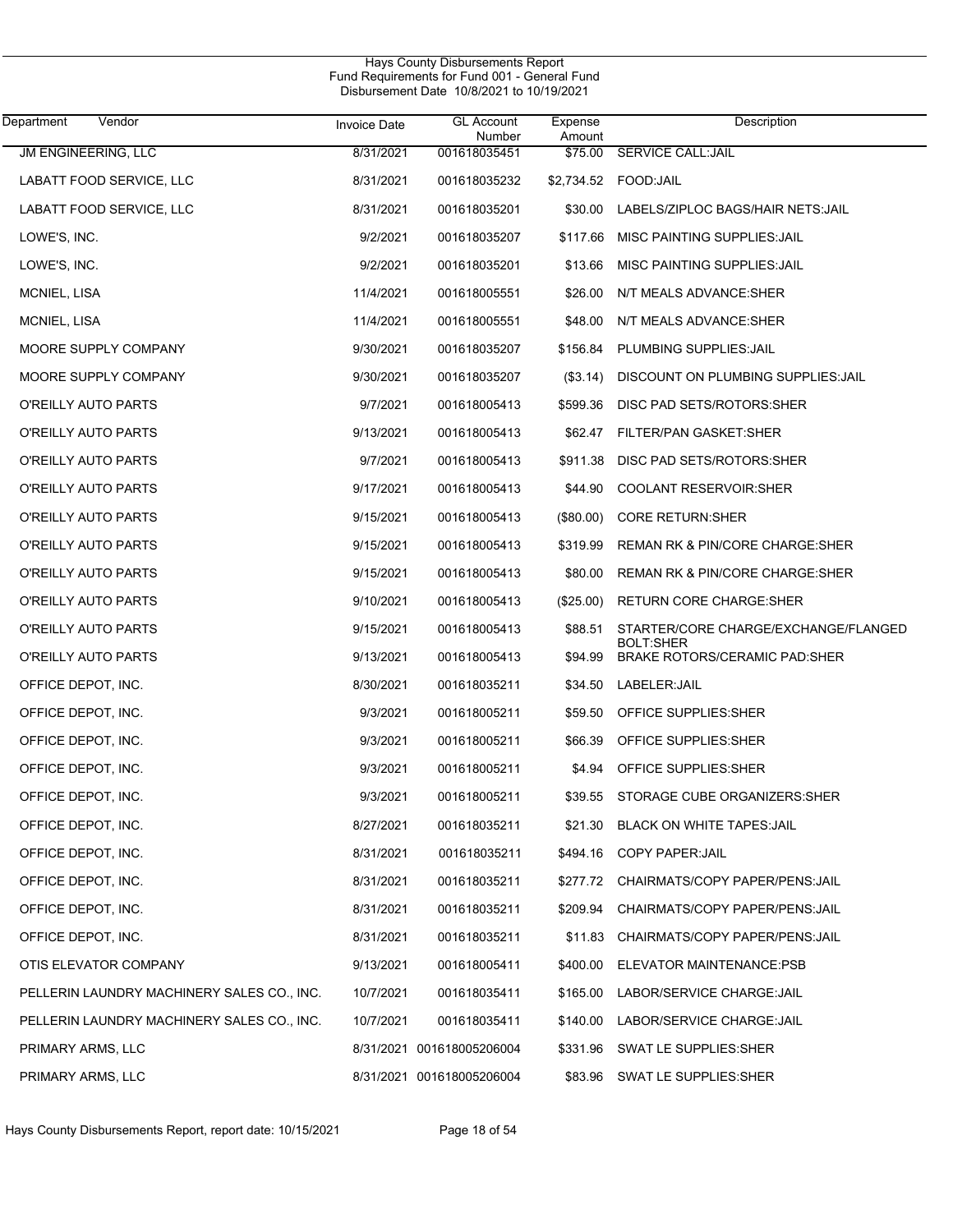| Hays County Disbursements Report              |
|-----------------------------------------------|
| Fund Requirements for Fund 001 - General Fund |
| Disbursement Date 10/8/2021 to 10/19/2021     |

| Vendor<br>Department                               | <b>Invoice Date</b> | <b>GL Account</b><br>Number | Expense<br>Amount | Description                                                                                               |
|----------------------------------------------------|---------------------|-----------------------------|-------------------|-----------------------------------------------------------------------------------------------------------|
| PRIMARY ARMS, LLC                                  |                     | 8/31/2021 001618005206004   | \$291.96          | <b>SWAT LE SUPPLIES: SHER</b>                                                                             |
| PRIMARY ARMS, LLC                                  |                     | 8/31/2021 001618005206004   | \$8.67            | SWAT LE SUPPLIES: SHER                                                                                    |
| REDHEAD AUTO PARTS, INC.                           | 9/10/2021           | 001618005413                | (\$86.49)         | RETURN SERPENTINE BELT/CORE DEPOSIT: SHER                                                                 |
| REDHEAD AUTO PARTS, INC.                           | 9/10/2021           | 001618005413                | \$107.42          | <b>CONTROL ARM:SHER</b>                                                                                   |
| REDHEAD AUTO PARTS, INC.                           | 9/15/2021           | 001618005413                | \$71.76           | OIL FILTERS: SHER                                                                                         |
| REDHEAD AUTO PARTS, INC.                           | 9/16/2021           | 001618005413                | \$142.39          | BATTERY/CORE                                                                                              |
| REDHEAD AUTO PARTS, INC.                           | 9/8/2021            | 001618005413                | \$165.99          | DEPOSIT/RETURN/ENVIRONMENTAL FEE:SHER<br>BATTERY/CORE DEPOSIT/ENVIRONMENTAL                               |
| REDHEAD AUTO PARTS, INC.                           | 9/8/2021            | 001618005413                | \$14.80           | FEE:SHER<br>OIL FILTERS: SHER                                                                             |
| REDHEAD AUTO PARTS, INC.                           | 9/9/2021            | 001618005413                | \$11.10           | <b>CABIN FILTERS:SHER</b>                                                                                 |
| REDHEAD AUTO PARTS, INC.                           | 9/9/2021            | 001618005413                | \$12.58           | AIR INTAKE CLEANER: SHER                                                                                  |
| REDHEAD AUTO PARTS, INC.                           | 9/9/2021            | 001618005413                | \$356.26          | ALTERNATOR/CORE                                                                                           |
| REDHEAD AUTO PARTS, INC.                           | 9/10/2021           | 001618005413                |                   | DEPOSITS/BATTERY/ENVIRONMENTAL FEE:SHER<br>\$115.02 SPARK PLUGS:SHER                                      |
| REDHEAD AUTO PARTS, INC.                           | 9/8/2021            | 001618005413                | \$200.67          | ALTERNATOR: SHER                                                                                          |
| REDHEAD AUTO PARTS, INC.                           | 9/9/2021            | 001618005413                | \$224.55          | ALTERNATOR/CORE DEPOSIT:SHER                                                                              |
| REDHEAD AUTO PARTS, INC.                           | 9/10/2021           | 001618005413                | \$107.42          | <b>CONTROL ARM:SHER</b>                                                                                   |
| RICOH USA, INC.                                    | 10/1/2021           | 001618035473                | \$33.00           | OCT 21 LEASE/MTC W/TONER:MP305SPF                                                                         |
| RICOH USA, INC.                                    | 10/1/2021           | 001618005473                | \$69.00           | OCT 21 REMOTE SUPPORT:2123866                                                                             |
| RICOH USA, INC.                                    | 10/1/2021           | 001618035473                | \$46.00           | OCT 21 REMOTE SUPPORT:2123866                                                                             |
| SHERWIN-WILLIAMS CO.                               | 9/1/2021            | 001618035207                | \$353.00          | PAINT: JAIL                                                                                               |
| <b>TEXAN LANDSCAPE</b>                             | 8/31/2021           | 001618035455                | \$1,350.00        | AUG 21 LANDSCAPING SERVICES: JAIL                                                                         |
| TEXAS DECON, LLC                                   | 9/29/2021           | 001618035431                | \$229.20          | MEDICAL WASTE DISPOSAL: JAIL                                                                              |
| TEXAS DEPT OF LICENSING & REGULATION               | 10/12/2021          | 001618005451                | \$20.00           | STATE INSPECTION FEE FOR ELEVATOR: SHER                                                                   |
| <b>TEXAS DEPT OF LICENSING &amp; REGULATION</b>    | 10/12/2021          | 001618005451                | \$20.00           | STATE INSPECTION FEE FOR ELEVATOR                                                                         |
| TEXAS DISPOSAL SYSTEMS, INC.                       | 9/30/2021           | 001618005452                |                   | \$214.42 SEP 21 TRASH SVC:SHER                                                                            |
| TEXAS DISPOSAL SYSTEMS, INC.                       | 9/30/2021           | 001618035452                |                   | \$1,229.00 SEP 21 TRASH SVC:JAIL                                                                          |
| TEXAS DISPOSAL SYSTEMS, INC.                       | 9/30/2021           | 001618035452                | \$155.00          | SEP 21 TRASH SVC:JAIL                                                                                     |
| TEXAS REGIONAL USERS GROUP                         | 11/5/2021           | 001618005551                | \$40.00           | <b>REG FEE:STEPHANIE ROBINSON</b>                                                                         |
| TRANSUNION RISK AND ALTERNATIVE DATA               | 9/1/2021            | 001618005362                | \$285.60          | AUG 21 SEARCHES/REPORTS:SHER                                                                              |
| SOLUTIONS<br><b>TRAVIS COUNTY SHERIFF'S OFFICE</b> | 11/15/2021          | 001618005551                | \$50.00           | REG FEE:SHAUN BOOTH                                                                                       |
| TYLER TECHNOLOGIES, INC.                           | 9/1/2021            | 001618005429                | \$2,202.28        | CAD SERVER SUPPORT/MTC:SHER                                                                               |
| TYLER TECHNOLOGIES, INC.                           | 9/1/2021            | 001618005429                | \$9,969.16        | <b>BRAZOS ECITATION MTC:SHER</b>                                                                          |
| U.S. FOODSERVICE                                   | 9/7/2021            | 001618035201                | \$206.04          | SPOONS/CUPS/CONTAINERS:JAIL                                                                               |
| U.S. FOODSERVICE                                   | 9/3/2021            | 001618035201                | \$358.41          | <b>CUPS/PAN</b>                                                                                           |
| <b>U.S. FOODSERVICE</b>                            | 9/3/2021            | 001618035208                | \$125.03          | LINERS/LABELS/CONTAINERS/SPOONS/CLEANER:J<br><b>CUPS/PAN</b><br>LINERS/LABELS/CONTAINERS/SPOONS/CLEANER:J |

Hays County Disbursements Report, report date: 10/15/2021 Page 19 of 54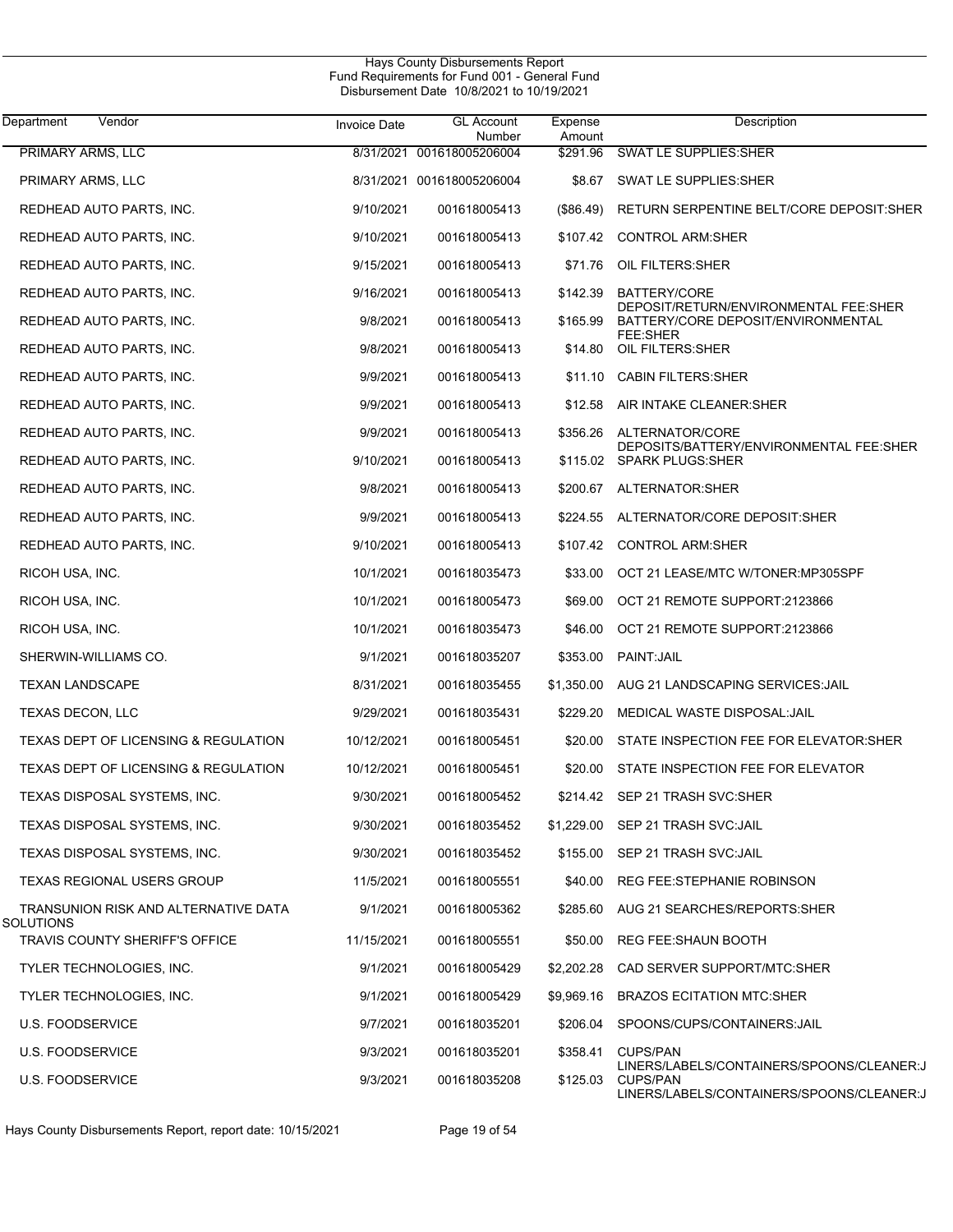| Department<br>Vendor                     | <b>Invoice Date</b> | <b>GL Account</b><br>Number | Expense<br>Amount | Description                                                |
|------------------------------------------|---------------------|-----------------------------|-------------------|------------------------------------------------------------|
| <b>U.S. FOODSERVICE</b>                  | 9/10/2021           | 001618035201                | \$67.40           | <b>CONTAINERS: JAIL</b>                                    |
| <b>U.S. FOODSERVICE</b>                  | 9/7/2021            | 001618035201                | \$76.48           | DISH DETERGENT/CLEANER: JAIL                               |
| <b>U.S. FOODSERVICE</b>                  | 9/7/2021            | 001618035208                | \$125.03          | DISH DETERGENT/CLEANER: JAIL                               |
| <b>U.S. FOODSERVICE</b>                  | 9/7/2021            | 001618035232                | \$2,780.15        | FOOD: JAIL                                                 |
| <b>U.S. FOODSERVICE</b>                  | 9/14/2021           | 001618035201                | \$100.10          | CUPS/SPOONS/FORKS: JAIL                                    |
| <b>U.S. FOODSERVICE</b>                  | 9/3/2021            | 001618035232                | \$2,828.26        | FOOD:JAIL                                                  |
| <b>U.S. FOODSERVICE</b>                  | 9/10/2021           | 001618035201                | \$185.35          | <b>CONTAINERS: JAIL</b>                                    |
| <b>U.S. FOODSERVICE</b>                  | 9/14/2021           | 001618035232                | \$4,042.40        | FOOD: JAIL                                                 |
| <b>U.S. FOODSERVICE</b>                  | 9/10/2021           | 001618035232                | \$4,977.79        | FOOD: JAIL                                                 |
| <b>U.S. FOODSERVICE</b>                  | 9/10/2021           | 001618035201                | \$37.45           | CONTAINERS/CUPS: JAIL                                      |
| <b>U.S. FOODSERVICE</b>                  | 9/14/2021           | 001618035208                | \$426.80          | DISH/POT/PAN DETERGENT/FLOOR CLEANER: JAIL                 |
| UNIFIRST CORPORATION                     | 9/22/2021           | 001618035474                | \$20.85           | UNIFORMS: JAIL-MTC                                         |
| UNIFIRST CORPORATION                     | 9/22/2021           | 001618035474                | \$31.85           | UNIFORMS: JAIL-KITCHEN                                     |
| UNIFIRST CORPORATION                     | 9/22/2021           | 001618005474                | \$52.31           | UNIFORMS: SHER-VEH MTC                                     |
| UNMANNED VEHICLE TECHNOLOGIES, LLC       | 8/25/2021           | 001618005411                | \$149.00          | REPAIRS TO MATRICE DRONE 210:SHER                          |
| UNMANNED VEHICLE TECHNOLOGIES, LLC       | 8/25/2021           | 001618005411                | \$45.00           | REPAIRS TO MATRICE DRONE 210:SHER                          |
| UNMANNED VEHICLE TECHNOLOGIES, LLC       | 8/25/2021           | 001618005411                | \$9.00            | REPAIRS TO MATRICE DRONE 210:SHER                          |
| UNMANNED VEHICLE TECHNOLOGIES, LLC       | 8/25/2021           | 001618005411                | \$29.00           | REPAIRS TO MATRICE DRONE 210:SHER                          |
| UNMANNED VEHICLE TECHNOLOGIES, LLC       | 8/25/2021           | 001618005411                | \$292.50          | REPAIRS TO MATRICE DRONE 210:SHER                          |
| WELLPATH, LLC                            | 9/29/2021           | 001618035801                | \$79,757.96       | AUG 21 BILLBACKS CAPPED EXP:JAIL                           |
| WELLPATH, LLC                            | 8/30/2021           | 001618035801                | \$60,046.87       | JUL 21 BILLBACKS CAPPED EXP: JAIL                          |
| WELLPATH, LLC                            | 9/1/2021            | 001618035801                | \$181,784.29      | OCT 21 HEALTHCARE: JAIL                                    |
| Total 618 - Sheriff                      |                     |                             | \$615,092.25      |                                                            |
| 619 - Tax Assessor Collector             |                     |                             |                   |                                                            |
| AMAZON CAPITAL SERVICES                  | 9/7/2021            | 001619005202                |                   | \$15.99 INTERNAL SOUND CARD FOR PC:TAX                     |
| AMAZON CAPITAL SERVICES                  | 9/7/2021            | 001619005202                | \$5.99            | SHIPPING OF INTERNAL SOUND CARD FOR PC:TAX                 |
| AMG PRINTING & MAILING LLC               | 10/6/2021           | 001619005212                | \$15,000.00       | PRE-PAYMENT POSTAGE 2021 TAX                               |
| ARCASEARCH, A DIVISION OF COLORMAX, INC. | 9/1/2021            | 001619005429                | \$3,385.00        | STATEMENTS:TAX<br>10/1/21-9/30/22 WEB HOSTING FEE: ARCHIVE |
| <b>FRONTIER COMMUNICATIONS</b>           | 10/1/2021           | 001619005489                | \$62.27           | <b>PROJECT</b><br>TELEPHONE/LONG DISTANCE:TAX              |
| <b>FUELMAN</b>                           | 9/27/2021           | 001619005271                |                   | \$48.95 FUEL:TAX                                           |
| NEMO-Q, L.P.                             | 8/11/2021           | 001619005429                | \$1,803.00        | 10/01/21-09/30/22 EQUIPMENT                                |
| OFFICE DEPOT, INC.                       | 9/3/2021            | 001619005211                | \$52.32           | WARRANTY/SOFTWARE LICENSE:TAX<br>OFFICE SUPPLIES:TAX       |
| OFFICE DEPOT, INC.                       | 9/3/2021            | 001619005211                |                   | \$9.92 OFFICE SUPPLIES: TAX                                |
|                                          |                     |                             |                   |                                                            |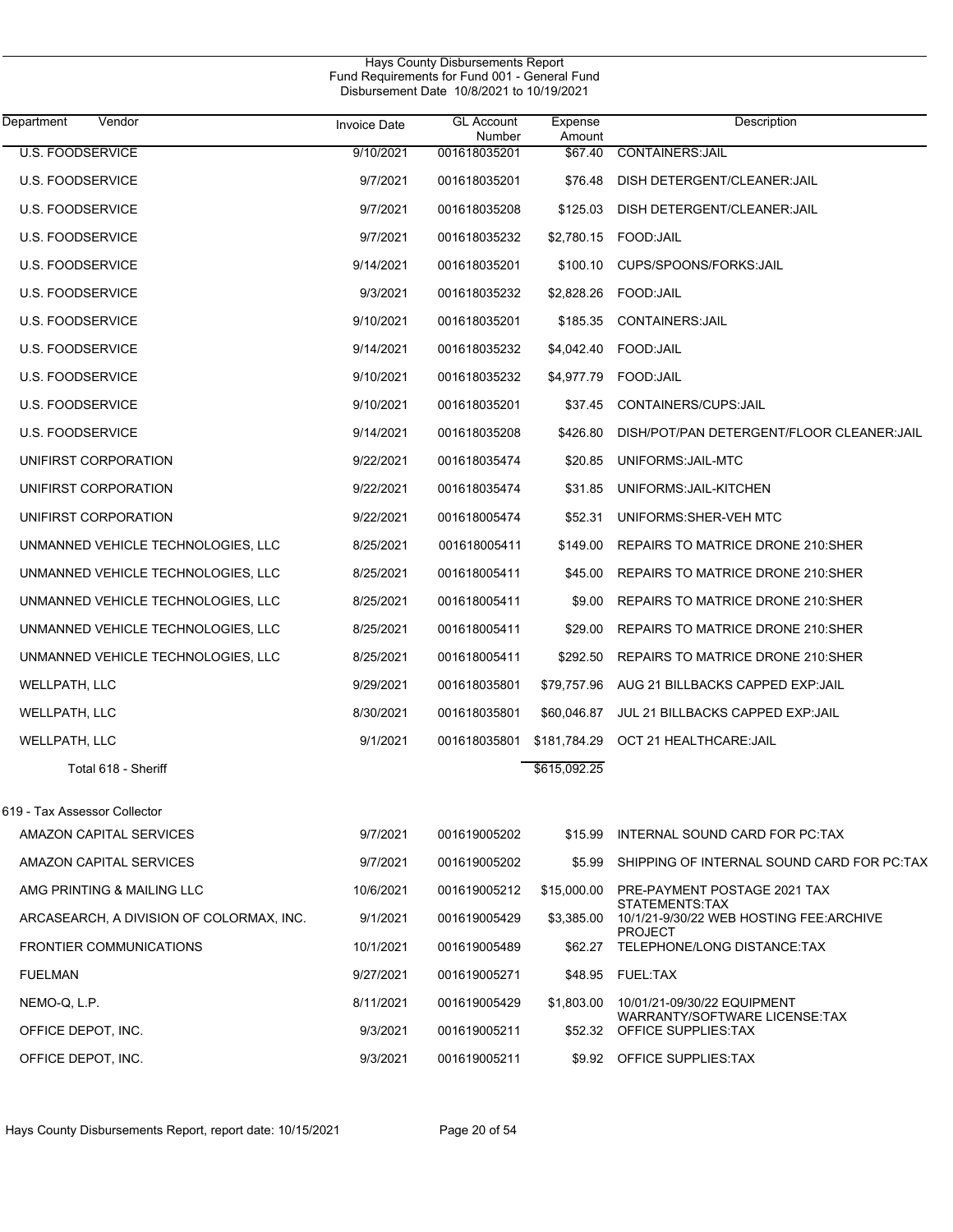| <b>Invoice Date</b> | <b>GL Account</b>                   | Expense                                                | Description                                                                                                                                                                             |  |
|---------------------|-------------------------------------|--------------------------------------------------------|-----------------------------------------------------------------------------------------------------------------------------------------------------------------------------------------|--|
| 9/3/2021            | 001619005211                        | \$21.50                                                | <b>OFFICE SUPPLIES: TAX</b>                                                                                                                                                             |  |
| 9/3/2021            | 001619005211                        | \$174.95                                               | OFFICE SUPPLIES: TAX                                                                                                                                                                    |  |
| 9/11/2021           | 001619005411                        | \$133.50                                               | EQUIPMENT SVC AGREEMENT:TAX                                                                                                                                                             |  |
| 10/1/2021           | 001619005473                        | \$64.40                                                | 7/1/21-9/30/21 ADD'L IMAGES: MP4055SP/MP402SPF                                                                                                                                          |  |
| 10/1/2021           | 001619005473                        | \$4.60                                                 | OCT 21 REMOTE SUPPORT:2123866                                                                                                                                                           |  |
| 10/1/2021           | 001619005473                        | \$26.20                                                | OCT 21 LEASE/MTC W/TONER:MO4055SP/MP402SP                                                                                                                                               |  |
| 10/7/2021           | 001619005473                        | \$158.07                                               | NOV 21 LEASE:3698605                                                                                                                                                                    |  |
| 9/6/2021            | 001619005473                        | \$158.07                                               | OCT 21 LEASE:3698605                                                                                                                                                                    |  |
| 7/30/2021           | 001619005429                        | \$6,610.00                                             | ANNUAL SOFTWARE MTC AGMT/MTC OF CHECK                                                                                                                                                   |  |
| 7/30/2021           | 001619005411                        | \$4,826.00                                             | <b>SCANNERS:TAX</b><br>ANNUAL SOFTWARE MTC AGMT/MTC OF CHECK                                                                                                                            |  |
| 9/1/2021            | 001619005429                        | \$12,136.25                                            | <b>SCANNERS:TAX</b><br>10/01/21-12/31/22 ORION CLIENT                                                                                                                                   |  |
| 10/1/2021           | 001619005473                        | \$80.00                                                | SUPPORT/SOFTWARE MTC SVCS:TAX<br>C7X285073 COPIER:TAX                                                                                                                                   |  |
|                     |                                     | \$44,776.98                                            |                                                                                                                                                                                         |  |
|                     |                                     |                                                        |                                                                                                                                                                                         |  |
|                     |                                     |                                                        | NOVATIME SUPPORT TREAS                                                                                                                                                                  |  |
| 8/31/2021           | 001620005211                        | \$93.63                                                | <b>CLASSIFICATION FOLDERS: TREAS</b>                                                                                                                                                    |  |
| 8/31/2021           | 001620005211                        | \$7.09                                                 | OFFICE SUPPLIES: TREAS                                                                                                                                                                  |  |
| 8/31/2021           | 001620005211                        | \$26.68                                                | OFFICE SUPPLIES: TREAS                                                                                                                                                                  |  |
| 8/31/2021           | 001620005211                        |                                                        | OFFICE SUPPLIES: TREAS                                                                                                                                                                  |  |
|                     |                                     | \$8,050.94                                             |                                                                                                                                                                                         |  |
|                     |                                     |                                                        |                                                                                                                                                                                         |  |
|                     |                                     |                                                        |                                                                                                                                                                                         |  |
|                     |                                     |                                                        | \$51.23 FAX LINES: JP 1-1                                                                                                                                                               |  |
|                     |                                     |                                                        | OCT 21 REMOTE SUPPORT:2123866                                                                                                                                                           |  |
|                     |                                     |                                                        |                                                                                                                                                                                         |  |
|                     |                                     |                                                        |                                                                                                                                                                                         |  |
| 9/2/2021            | 001626005211                        | \$49.99                                                | END TABLE: JP 1-2                                                                                                                                                                       |  |
| 9/2/2021            | 001626005211                        | \$12.46                                                | SHIPPING:JP 1-2                                                                                                                                                                         |  |
| 9/2/2021            | 001626005211                        | (\$12.46)                                              | <b>RETURN SHIPPING:JP 1-2</b>                                                                                                                                                           |  |
| 8/31/2021           | 001626005211                        | \$43.69                                                | CALCULATOR: JP 1-2                                                                                                                                                                      |  |
| 8/31/2021           | 001626005211                        | \$21.04                                                | STAPLER/STAPLES/LEGAL PADS: JP 1-2                                                                                                                                                      |  |
|                     |                                     | \$114.72                                               |                                                                                                                                                                                         |  |
|                     | 8/10/2021<br>9/25/2021<br>10/1/2021 | Number<br>001620005429<br>001625005489<br>001625005473 | Hays County Disbursements Report<br>Fund Requirements for Fund 001 - General Fund<br>Disbursement Date 10/8/2021 to 10/19/2021<br>Amount<br>\$7,800.00<br>\$123.54<br>\$4.60<br>\$55.83 |  |

J,

 $\overline{\phantom{0}}$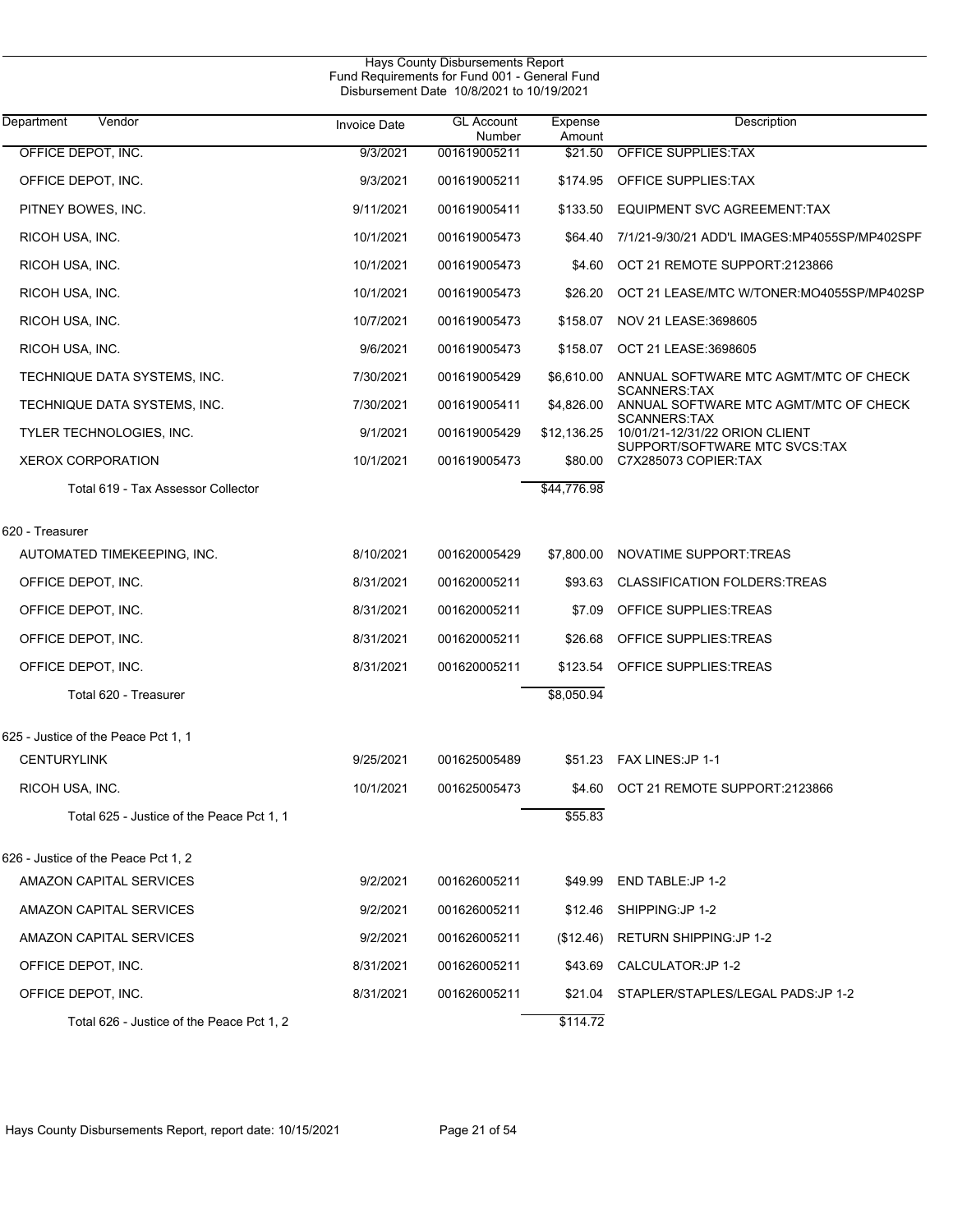|                                                      | Hays County Disbursements Report<br>Fund Requirements for Fund 001 - General Fund<br>Disbursement Date 10/8/2021 to 10/19/2021 |                             |                   |                                                                                                       |
|------------------------------------------------------|--------------------------------------------------------------------------------------------------------------------------------|-----------------------------|-------------------|-------------------------------------------------------------------------------------------------------|
| Department<br>Vendor                                 | <b>Invoice Date</b>                                                                                                            | <b>GL Account</b><br>Number | Expense<br>Amount | Description                                                                                           |
| 627 - Justice of the Peace Pct 2                     |                                                                                                                                |                             |                   |                                                                                                       |
| <b>AT&amp;T MOBILITY</b>                             | 8/19/2021                                                                                                                      | 001627005489                | \$12.58           | WIRELESS SVC:287284157667X08272021                                                                    |
| RICOH USA, INC.                                      | 10/1/2021                                                                                                                      | 001627005473                | \$4.60            | OCT 21 REMOTE SUPPORT:2123866                                                                         |
| Total 627 - Justice of the Peace Pct 2               |                                                                                                                                |                             | \$17.18           |                                                                                                       |
| 628 - Justice of the Peace Pct 3                     |                                                                                                                                |                             |                   |                                                                                                       |
| RICOH USA, INC.                                      | 10/1/2021                                                                                                                      | 001628005473                | \$4.60            | OCT 21 REMOTE SUPPORT:2123866                                                                         |
| Total 628 - Justice of the Peace Pct 3               |                                                                                                                                |                             | \$4.60            |                                                                                                       |
| 629 - Justice of the Peace Pct 4                     |                                                                                                                                |                             |                   |                                                                                                       |
| NOTARY PUBLIC UNDERWRITERS AGENCY OF<br>TEXAS        | 9/30/2021                                                                                                                      | 001629005211                | \$26.00           | NOTARY STAMP: JP 4                                                                                    |
| NOTARY PUBLIC UNDERWRITERS AGENCY OF<br><b>TEXAS</b> | 9/30/2021                                                                                                                      | 001629005211                | \$7.00            | SHIPPING OF NOTARY STAMP JP 4                                                                         |
| OFFICE DEPOT, INC.                                   | 8/30/2021                                                                                                                      | 001629005211                | \$184.99          | <b>BOOKCASE:JP4</b>                                                                                   |
| OFFICE DEPOT, INC.                                   | 8/31/2021                                                                                                                      | 001629005211                | \$34.99           | COPY PAPER: JP 4                                                                                      |
| RICOH USA, INC.                                      | 10/1/2021                                                                                                                      | 001629005473                | \$4.60            | OCT 21 REMOTE SUPPORT:2123866                                                                         |
| Total 629 - Justice of the Peace Pct 4               |                                                                                                                                |                             | \$257.58          |                                                                                                       |
| 630 - Justice of the Peace Pct 5                     |                                                                                                                                |                             |                   |                                                                                                       |
| BARTON PUBLICATIONS, INC.                            | 11/30/2021                                                                                                                     | 001630005213                | \$42.00           | 1 YR SUBSC:JP 5                                                                                       |
| OFFICE DEPOT, INC.                                   | 9/3/2021                                                                                                                       | 001630005211                | \$41.18           | OFFICE SUPPLIES: JP 5                                                                                 |
| OFFICE DEPOT, INC.                                   | 9/3/2021                                                                                                                       | 001630005211                | \$38.59           | OFFICE SUPPLIES: JP 5                                                                                 |
| OFFICE DEPOT, INC.                                   | 9/3/2021                                                                                                                       | 001630005211                | \$34.03           | OFFICE SUPPLIES: JP 5                                                                                 |
| <b>U.S. POST OFFICE</b>                              | 10/7/2021                                                                                                                      | 001630005212                | \$495.00          | STAMPS:JP 5                                                                                           |
| Total 630 - Justice of the Peace Pct 5               |                                                                                                                                |                             | \$650.80          |                                                                                                       |
| 635 - Constable Pct 1                                |                                                                                                                                |                             |                   |                                                                                                       |
| ALPHAGRAPHICS                                        | 9/2/2021                                                                                                                       | 001635005461                | \$47.50           | <b>BUSINESS</b>                                                                                       |
| <b>ALPHAGRAPHICS</b>                                 | 9/2/2021                                                                                                                       | 001635005461                | \$45.50           | CARDS:PEREZ/LAW/VILLALPANDO/DEWAR/PERER<br><b>BUSINESS</b><br>CARDS:PEREZ/LAW/VILLALPANDO/DEWAR/PERER |
| <b>ALPHAGRAPHICS</b>                                 | 9/2/2021                                                                                                                       | 001635005461                | \$45.50           | <b>BUSINESS</b><br>CARDS:PEREZ/LAW/VILLALPANDO/DEWAR/PERER                                            |
| <b>ALPHAGRAPHICS</b>                                 | 9/2/2021                                                                                                                       | 001635005461                | \$45.50           | <b>BUSINESS</b>                                                                                       |
| ALPHAGRAPHICS                                        | 9/2/2021                                                                                                                       | 001635005461                | \$45.50           | CARDS:PEREZ/LAW/VILLALPANDO/DEWAR/PERER<br><b>BUSINESS</b>                                            |
| DELL MARKETING, L.P.                                 | 8/26/2021                                                                                                                      | 001635005202                | \$21.49           | CARDS:PEREZ/LAW/VILLALPANDO/DEWAR/PERER<br><b>COMPUTER SPEAKERS: CONST 1</b>                          |
| DELL MARKETING, L.P.                                 |                                                                                                                                | 9/12/2021 001635005712400   |                   | \$1,060.32 CPU/MONITOR CONST 1                                                                        |
| DELL MARKETING, L.P.                                 | 9/12/2021                                                                                                                      | 001635005202                | \$245.00          | CPU/MONITOR CONST 1                                                                                   |
| <b>ENTERPRISE FM TRUST</b>                           | 9/3/2021                                                                                                                       | 001635005475                | \$2,595.71        | SEP 21 VEH LEASES:CON 1                                                                               |
| <b>FUELMAN</b>                                       | 9/27/2021                                                                                                                      | 001635005271                |                   | \$1,801.02    FUEL:CONST 1                                                                            |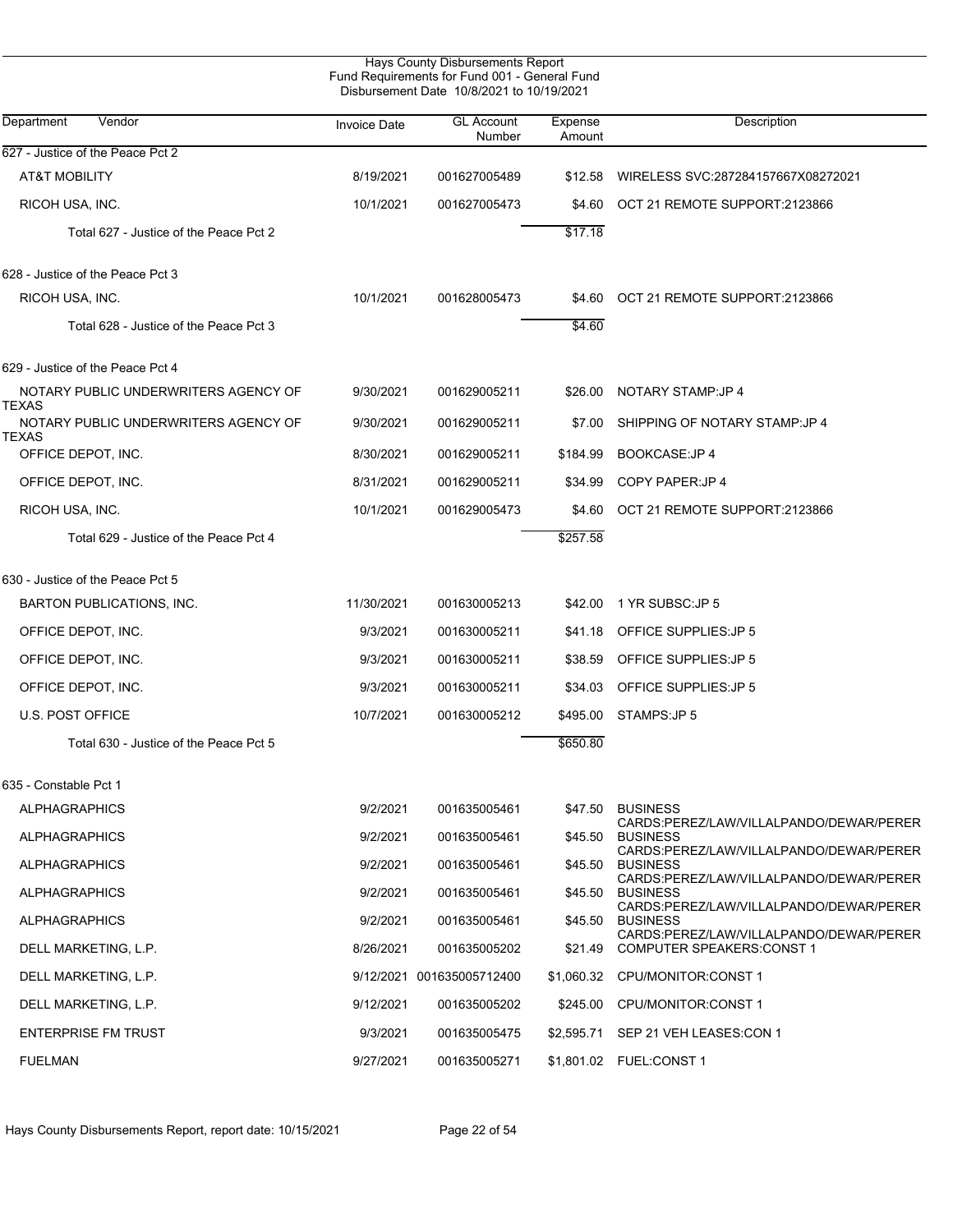| Hays County Disbursements Report<br>Fund Requirements for Fund 001 - General Fund<br>Disbursement Date 10/8/2021 to 10/19/2021 |              |                             |                   |                                                                |  |  |
|--------------------------------------------------------------------------------------------------------------------------------|--------------|-----------------------------|-------------------|----------------------------------------------------------------|--|--|
| Department<br>Vendor                                                                                                           | Invoice Date | <b>GL Account</b><br>Number | Expense<br>Amount | Description                                                    |  |  |
| <b>GT DISTRIBUTORS, INC.</b>                                                                                                   | 8/30/2021    | 001635005206                | \$1.179.98        | AMMUNITION: MICHAEL VARELA                                     |  |  |
| GT DISTRIBUTORS, INC.                                                                                                          | 6/16/2021    | 001635005474                | \$238.58          | UNIFORM SHIRTS/NAMETAPES/PANTS:RAMIRO                          |  |  |
| GT DISTRIBUTORS, INC.                                                                                                          | 8/31/2021    | 001635005474                | \$199.00          | ALMENDAREZ<br>UNIFORM JACKET: ALBERT PEREZ                     |  |  |
| GT DISTRIBUTORS, INC.                                                                                                          | 8/31/2021    | 001635005474                | \$36.00           | UNIFORM JACKET: ALBERT PEREZ                                   |  |  |
| GT DISTRIBUTORS, INC.                                                                                                          | 8/30/2021    | 001635005206                | \$163.99          | <b>GUN SIGHT:MICHAEL VARELA</b>                                |  |  |
| GT DISTRIBUTORS, INC.                                                                                                          | 8/30/2021    | 001635005206                | \$111.98          | GUN CARE RANGE BAGS/HANDCUFFS/FIRST AID                        |  |  |
| GT DISTRIBUTORS, INC.                                                                                                          | 8/30/2021    | 001635005206                | \$55.98           | KITS:MICHAEL VARELA<br>GUN CARE RANGE BAGS/HANDCUFFS/FIRST AID |  |  |
| GT DISTRIBUTORS, INC.                                                                                                          | 8/30/2021    | 001635005206                | \$35.98           | KITS:MICHAEL VARELA<br>GUN CARE RANGE BAGS/HANDCUFFS/FIRST AID |  |  |
| GT DISTRIBUTORS, INC.                                                                                                          | 3/31/2021    | 001635005474                | \$10.99           | KITS: MICHAEL VARELA<br>UNIFORM EMBLEMS: MICHAEL VARELA        |  |  |
| OFFICE DEPOT, INC.                                                                                                             | 8/27/2021    | 001635005211                | \$84.16           | MISC OFFICE SUPPLIES: CONST 1                                  |  |  |
| OFFICE DEPOT, INC.                                                                                                             | 8/27/2021    | 001635005211                | \$23.62           | MISC OFFICE SUPPLIES: CONST 1                                  |  |  |
| OFFICE DEPOT, INC.                                                                                                             | 8/27/2021    | 001635005211                | \$26.33           | MISC OFFICE SUPPLIES: CONST 1                                  |  |  |
| OFFICE DEPOT, INC.                                                                                                             | 8/27/2021    | 001635005211                | \$31.68           | MISC OFFICE SUPPLIES: CONST 1                                  |  |  |
| OFFICE DEPOT, INC.                                                                                                             | 8/27/2021    | 001635005211                | \$7.59            | MISC OFFICE SUPPLIES: CONST 1                                  |  |  |
| OFFICE DEPOT, INC.                                                                                                             | 8/27/2021    | 001635005211                | \$9.99            | MISC OFFICE SUPPLIES: CONST 1                                  |  |  |
| OFFICE DEPOT, INC.                                                                                                             | 8/27/2021    | 001635005211                | \$12.54           | MISC OFFICE SUPPLIES CONST 1                                   |  |  |
| RICOH USA, INC.                                                                                                                | 10/1/2021    | 001635005473                | \$4.60            | OCT 21 REMOTE SUPPORT:2123866                                  |  |  |
| TYLER TECHNOLOGIES, INC.                                                                                                       | 9/1/2021     | 001635005429                | \$1,087.34        | <b>BRAZOS ECITATION MTC:CONST 1</b>                            |  |  |
| Total 635 - Constable Pct 1                                                                                                    |              |                             | \$9,273.37        |                                                                |  |  |
| 636 - Constable Pct 2                                                                                                          |              |                             |                   |                                                                |  |  |
| <b>ENTERPRISE FM TRUST</b>                                                                                                     | 9/3/2021     | 001636005475                | \$3,618.88        | SEP 21 VEH LEASES: CONST 2                                     |  |  |
| <b>FUELMAN</b>                                                                                                                 | 9/27/2021    | 001636005271                |                   | \$2,277.51 FUEL:CONST 2                                        |  |  |
| GALLS, LLC                                                                                                                     | 9/21/2021    | 001636005474                | \$238.96          | UNIFORM SHIRTS/PANTS:ROBERT VASQUEZ                            |  |  |
| RICOH USA, INC.                                                                                                                | 10/1/2021    | 001636005473                | \$4.60            | OCT 21 REMOTE SUPPORT:2123866                                  |  |  |
| TYLER TECHNOLOGIES, INC.                                                                                                       | 9/1/2021     | 001636005429                | \$520.12          | <b>BRAZOS ECITATION MTC CONST 2</b>                            |  |  |
| Total 636 - Constable Pct 2                                                                                                    |              |                             | \$6,660.07        |                                                                |  |  |
| 637 - Constable Pct 3                                                                                                          |              |                             |                   |                                                                |  |  |
| AXON ENTERPRISE, INC.                                                                                                          | 9/1/2021     | 001637005429                | \$600.00          | SOFTWARE MTC YR 5 PAYMENT:CONST 3                              |  |  |
| <b>ENTERPRISE FM TRUST</b>                                                                                                     | 9/3/2021     | 001637005475                | \$2,359.26        | SEP 21 VEH LEASES CONST 3                                      |  |  |
| <b>FUELMAN</b>                                                                                                                 | 9/27/2021    | 001637005271                | \$1,590.09        | <b>FUEL:CONST 3</b>                                            |  |  |
| GT DISTRIBUTORS, INC.                                                                                                          | 9/20/2021    | 001637005474                | \$45.00           | UNIFORM SHIRT KALEY GASSMANN                                   |  |  |
| GT DISTRIBUTORS, INC.                                                                                                          | 10/8/2021    | 001637005474                | \$45.00           | UNIFORM SHIRT: KALEY GASSMANN                                  |  |  |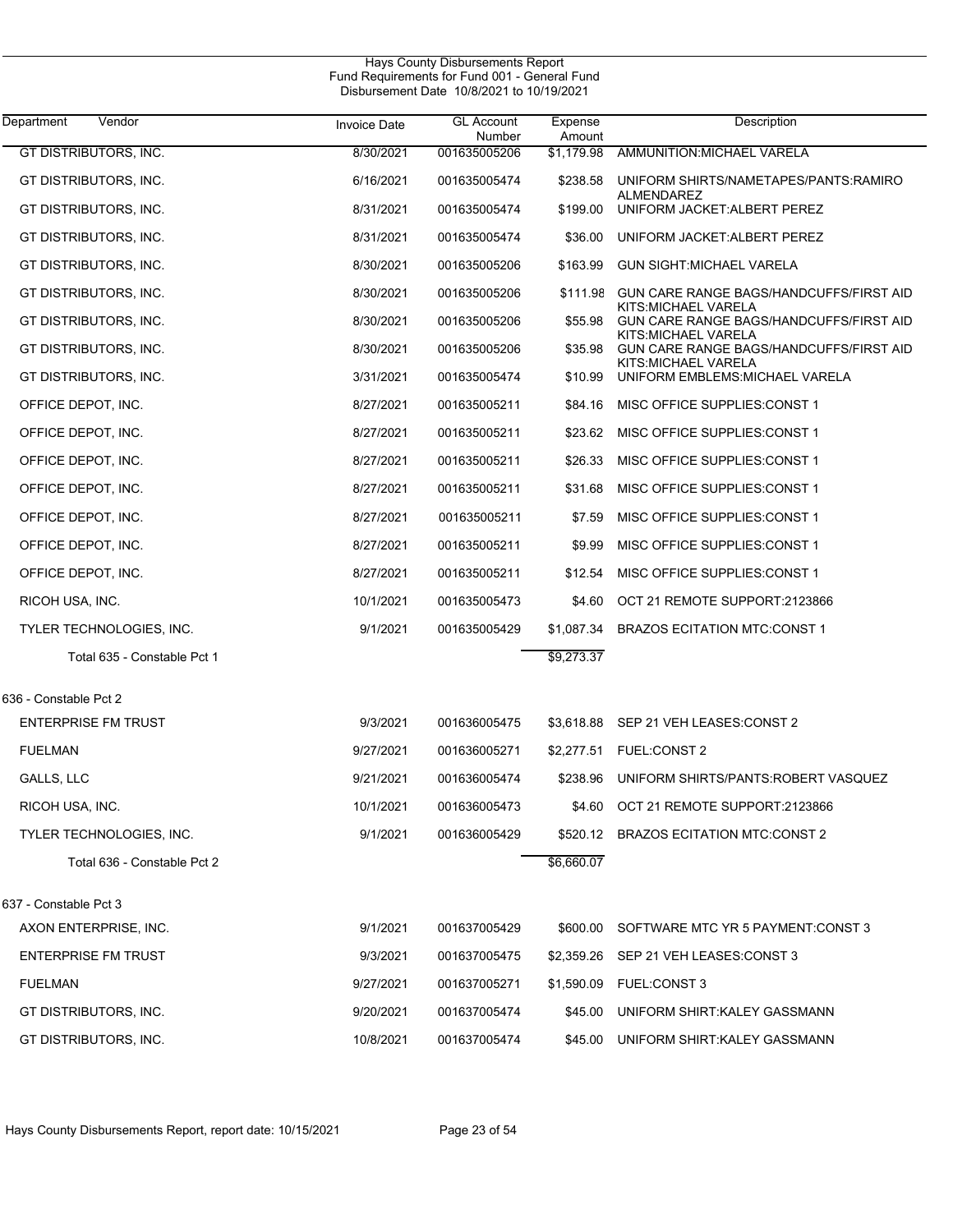|                                          | Fund Requirements for Fund 001 - General Fund<br>Disbursement Date 10/8/2021 to 10/19/2021 |                             |                   |                                                         |
|------------------------------------------|--------------------------------------------------------------------------------------------|-----------------------------|-------------------|---------------------------------------------------------|
| Department<br>Vendor                     | <b>Invoice Date</b>                                                                        | <b>GL Account</b><br>Number | Expense<br>Amount | Description                                             |
| <b>TYLER TECHNOLOGIES, INC.</b>          | 9/1/2021                                                                                   | 001637005429                | \$520.12          | <b>BRAZOS ECITATION MTC:CONST 3</b>                     |
| Total 637 - Constable Pct 3              |                                                                                            |                             | \$5,159.47        |                                                         |
| 638 - Constable Pct 4                    |                                                                                            |                             |                   |                                                         |
| <b>ENTERPRISE FM TRUST</b>               | 9/3/2021                                                                                   | 001638005475                |                   | \$1,734.15 SEP 21 VEH LEASES: CONST 4                   |
| <b>FUELMAN</b>                           | 9/27/2021                                                                                  | 001638005271                |                   | \$1,497.14 FUEL:CONST 4                                 |
| GALLS, LLC                               | 9/13/2021                                                                                  | 001638005474                | \$144.50          | UNIFORM PANTS: DAVE GRAHAM/BLAINE<br><b>HAMILTON</b>    |
| GALLS, LLC                               | 9/13/2021                                                                                  | 001638005474                | \$1.85            | UNIFORM PANTS: DAVE GRAHAM/BLAINE<br><b>HAMILTON</b>    |
| GT DISTRIBUTORS, INC.                    | 8/30/2021                                                                                  | 001638005206                | \$81.85           | HANDCUFF CASE/AEROSOL HOLDER: BLAINE<br><b>HAMILTON</b> |
| <b>TEXAS STATE UNIVERSITY</b>            | 9/29/2021                                                                                  | 001638005551                | \$50.00           | <b>REG FEE: BLAINE HAMILTON</b>                         |
| <b>TEXAS STATE UNIVERSITY</b>            | 9/29/2021                                                                                  | 001638005551                | \$50.00           | <b>REG FEE: DELTON DUGGINS</b>                          |
| TYLER TECHNOLOGIES, INC.                 | 9/1/2021                                                                                   | 001638005429                | \$1.108.64        | <b>BRAZOS ECITATION MTC CONST 4</b>                     |
| Total 638 - Constable Pct 4              |                                                                                            |                             | \$4,668.13        |                                                         |
| 639 - Constable Pct 5                    |                                                                                            |                             |                   |                                                         |
| <b>ENTERPRISE FM TRUST</b>               | 9/3/2021                                                                                   | 001639005475                |                   | \$537.94 SEP 21 VEH LEASE: CONST 5                      |
| <b>FUELMAN</b>                           | 9/27/2021                                                                                  | 001639005271                | \$810.44          | <b>FUEL:CONST 5</b>                                     |
| REPUBLIC OF TEXAS SAFETY EQUIPMENT, INC. | 9/27/2021                                                                                  | 001639005206                | \$419.85          | LIGHTSTICKS:CONST 5                                     |
| <b>TEXAS STATE UNIVERSITY</b>            | 9/7/2021                                                                                   | 001639005551                | \$50.00           | REG FEE: ALICE FLORES                                   |
| <b>TEXAS STATE UNIVERSITY</b>            | 9/7/2021                                                                                   | 001639005551                | \$50.00           | <b>REG FEE: JOHN ELLEN</b>                              |
| <b>TEXAS STATE UNIVERSITY</b>            | 9/3/2021                                                                                   | 001639005551                | \$50.00           | REG FEE:ROSALINDA BLODGETT                              |
| <b>TEXAS STATE UNIVERSITY</b>            | 9/3/2021                                                                                   | 001639005551                | \$50.00           | <b>REG FEE: ALLEN BRIDGES</b>                           |
| <b>TEXAS STATE UNIVERSITY</b>            | 9/7/2021                                                                                   | 001639005551                | \$50.00           | <b>REG FEE CODY FEAGAN</b>                              |
| TYLER TECHNOLOGIES, INC.                 | 9/1/2021                                                                                   | 001639005429                |                   | \$413.64 BRAZOS ECITATION MTC:CONST 5                   |
| Total 639 - Constable Pct 5              |                                                                                            |                             | \$2,431.87        |                                                         |
| 645 - Countywide                         |                                                                                            |                             |                   |                                                         |
| BARTON PUBLICATIONS, INC.                | 9/22/2021                                                                                  | 001645005462                | \$22.50           | PUB NOT:LOS RANCHOS LOT 12 REPLAT                       |
| BARTON PUBLICATIONS, INC.                | 9/22/2021                                                                                  | 001645005462                | \$8.00            | PUB NOT:LOS RANCHOS LOT 12 REPLAT                       |
| <b>BARTON PUBLICATIONS, INC.</b>         | 9/29/2021                                                                                  | 001645005462                | \$22.50           | PUB NOT:LOS RANCHOS LOT 12 REPLAT                       |
| <b>BARTON PUBLICATIONS, INC.</b>         | 9/29/2021                                                                                  | 001645005462                | \$8.00            | PUB NOT LOS RANCHOS LOT 12 REPLAT                       |
| CAPITAL AREA COUNCIL OF GOVERNMENTS      | 8/19/2021                                                                                  | 001645005302                | \$11,604.00       | 2022 CAPCOG ANNUAL DUES:CO WIDE                         |
| PITNEY BOWES, INC.                       | 8/12/2021                                                                                  | 001645005473                | \$550.00          | 10/01/21-09/30/22 METER RENTAL:CO WIDE                  |
| PITNEY BOWES, INC.                       | 8/12/2021                                                                                  | 001645005473                | \$50.00           | SEP 21 METER RENTAL:CO WIDE                             |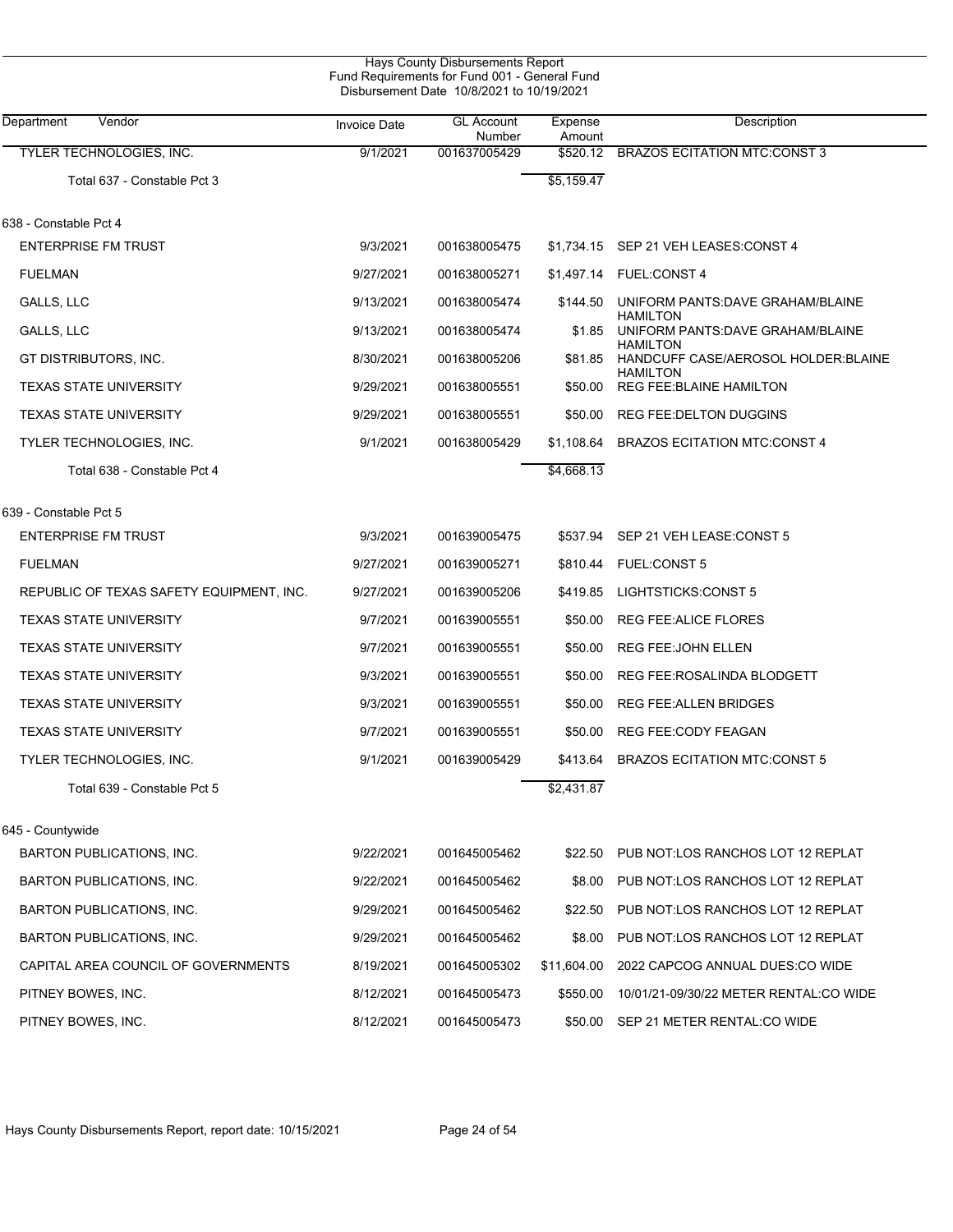| Vendor<br>Department                      |                     | Disbursement Date 10/8/2021 to 10/19/2021<br><b>GL Account</b> | Expense      | Description                                              |
|-------------------------------------------|---------------------|----------------------------------------------------------------|--------------|----------------------------------------------------------|
|                                           | <b>Invoice Date</b> | Number                                                         | Amount       |                                                          |
| <b>TEXAS CONFERENCE OF URBAN COUNTIES</b> | 10/1/2021           | 001645005302                                                   | \$9,026.68   | 2022 MBR DUES:CO WIDE                                    |
| Total 645 - Countywide                    |                     |                                                                | \$21,291.68  |                                                          |
| 650 - Dept of Public Safety               |                     |                                                                |              |                                                          |
| AMAZON CAPITAL SERVICES                   | 9/1/2021            | 001650005206                                                   | \$37.98      | LAW ENFORCEMENT SUPPLIES: DPS-THP                        |
| AMAZON CAPITAL SERVICES                   | 9/1/2021            | 001650005206                                                   | \$479.40     | LAW ENFORCEMENT SUPPLIES: DPS-THP                        |
| AMAZON CAPITAL SERVICES                   | 9/1/2021            | 001650005206                                                   | \$1,608.24   | LAW ENFORCEMENT SUPPLIES: DPS-THP                        |
| AMAZON CAPITAL SERVICES                   | 9/1/2021            | 001650005206                                                   | \$569.25     | LAW ENFORCEMENT SUPPLIES: DPS-THP                        |
| APPLIED CONCEPTS, INC.                    | 10/5/2021           | 001650005473                                                   | \$670.85     | OCT 21 MONTHLY LEASE: DPS-THP                            |
| Total 650 - Dept of Public Safety         |                     |                                                                | \$3,365.72   |                                                          |
| 655 - Election Administration             |                     |                                                                |              |                                                          |
| ANDERSON, JENNIFER                        | 9/8/2021            | 001655005212                                                   | \$265.00     | REIMB FOR BR PERMIT #178 POSTAGE FEE: ELEC               |
| CENTER FOR TECH AND CIVIC LIFE            |                     | 10/1/2021 001655991424301                                      | \$123,435.00 | REFUND REMAINING UNSPENT GRANT<br>AWARD: AUD             |
| <b>HART INTERCIVIC</b>                    | 6/18/2021           | 001655005429                                                   | \$92,050.00  | 10/01/21-09/30/22 LICENSE/SUPPORT<br><b>RENEWAL:ELEC</b> |
| OFFICE DEPOT, INC.                        | 9/1/2021            | 001655005211                                                   | \$102.94     | FILE FOLDERS/TRIGGER SPRAYERS/PENS:ELEC                  |
| OFFICE DEPOT, INC.                        | 9/1/2021            | 001655005211                                                   | \$7.99       | FILE FOLDERS/TRIGGER SPRAYERS/PENS:ELEC                  |
| OFFICE DEPOT, INC.                        | 9/1/2021            | 001655005211                                                   | \$7.95       | LETTER OPENERS: ELEC                                     |
| OFFICE DEPOT, INC.                        | 9/1/2021            | 001655005211                                                   | \$4.29       | <b>POST IT ARROW FLAGS ELEC</b>                          |
| OFFICE DEPOT, INC.                        | 9/1/2021            | 001655005211                                                   | \$95.20      | MISC OFFICE SUPPLIES ELEC                                |
| OFFICE DEPOT, INC.                        | 9/1/2021            | 001655005211                                                   | \$41.70      | MISC OFFICE SUPPLIES ELEC                                |
| OFFICE DEPOT, INC.                        | 9/1/2021            | 001655005211                                                   | \$24.20      | MISC OFFICE SUPPLIES ELEC                                |
| OFFICE DEPOT, INC.                        | 9/1/2021            | 001655005211                                                   | \$31.34      | <b>BUSINESS CARDS ELEC</b>                               |
| TENEX SOFTWARE SOLUTIONS, INC.            | 8/11/2021           | 001655005429                                                   |              | \$26,500.00 PRECINCT CENTRAL SUPPORT AND MAINT:ELEC      |
| Total 655 - Election Administration       |                     |                                                                | \$242,565.61 |                                                          |
| 656 - Office of Emergency Services        |                     |                                                                |              |                                                          |
| <b>AMAZON CAPITAL SERVICES</b>            | 9/4/2021            | 001656005211                                                   | \$25.99      | DRY ERASE MARKERS: EMER SVCS                             |
| AMAZON CAPITAL SERVICES                   | 9/4/2021            | 001656005211                                                   | \$7.98       | SHIPPING EMER SVCS                                       |
| AMAZON CAPITAL SERVICES                   | 9/4/2021            | 001656005211                                                   | (\$7.98)     | <b>RETURN SHIPPING: EMER SVCS</b>                        |
| AMAZON CAPITAL SERVICES                   | 9/4/2021            | 001656005489                                                   | \$229.90     | SOLAR CHARGERS: EMER SVCS                                |
| AMAZON CAPITAL SERVICES                   | 9/4/2021            | 001656005489                                                   | \$9.91       | SHIPPING: EMER SVCS                                      |
| AMAZON CAPITAL SERVICES                   | 9/4/2021            | 001656005489                                                   | $(\$9.91)$   | <b>RETURN SHIPPING: EMER SVCS</b>                        |
| AMAZON CAPITAL SERVICES                   | 9/1/2021            | 001656005201                                                   | \$34.76      | CAUTION TAPE/MEGAPHONE SPEAKER: EMER<br>SVCS             |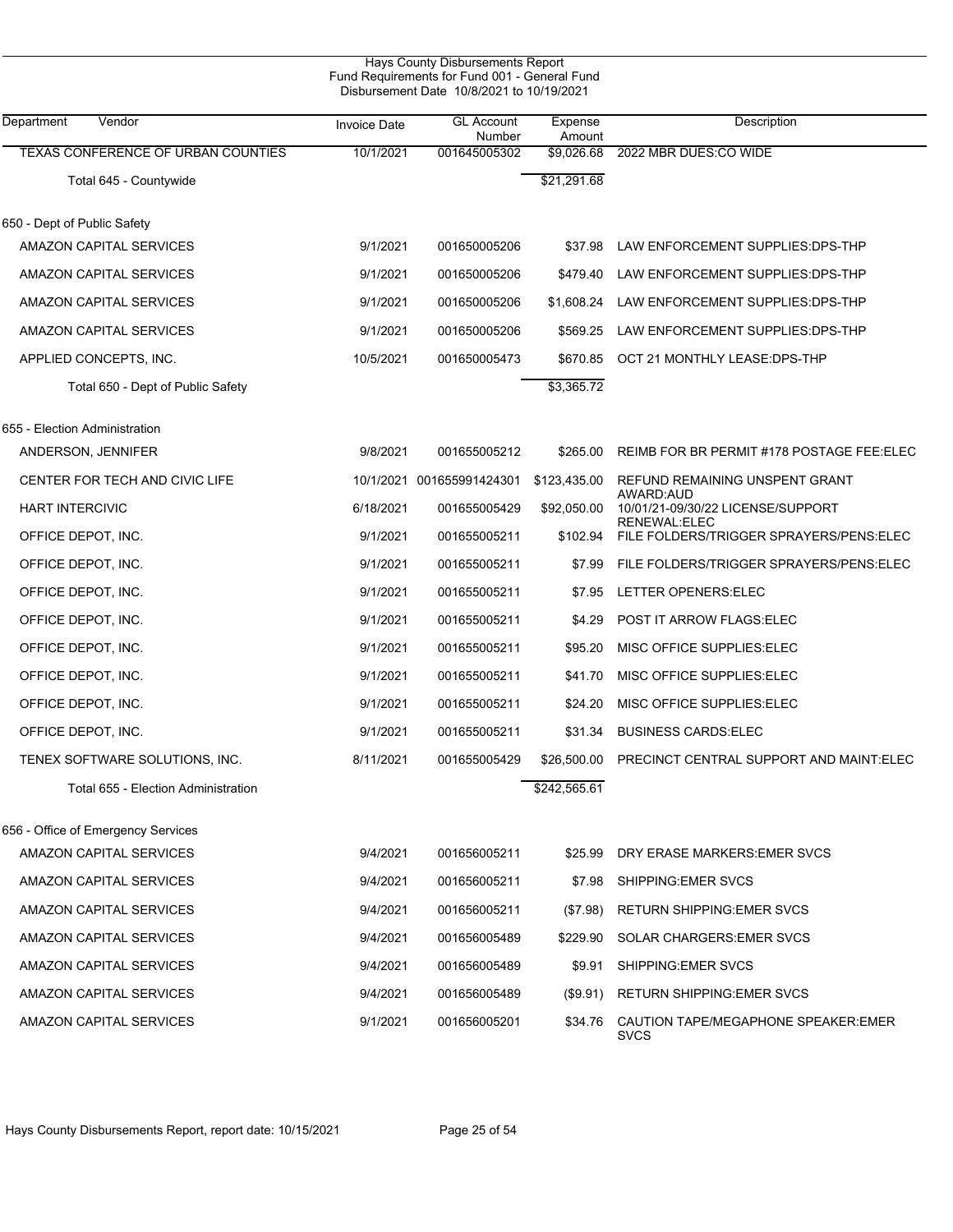| Department<br>Vendor                     | <b>Invoice Date</b> | <b>GL Account</b><br>Number | Expense<br>Amount | Description                                   |
|------------------------------------------|---------------------|-----------------------------|-------------------|-----------------------------------------------|
| <b>AMAZON CAPITAL SERVICES</b>           | 9/1/2021            | 001656005201                | \$9.70            | <b>SHIPPING:EMER SVCS</b>                     |
| <b>AMAZON CAPITAL SERVICES</b>           | 9/1/2021            | 001656005201                | (\$9.70)          | <b>RETURN SHIPPING: EMER SVCS</b>             |
| <b>CARD SERVICE CENTER</b>               | 10/10/2021          | 001656005302                | \$100.00          | MBR DUES:NATHAN MENDENHALL                    |
| <b>CARD SERVICE CENTER</b>               |                     | 10/6/2021 001656983135201   | \$325.00          | <b>CHALLENGE COINS:CERT</b>                   |
| <b>CARD SERVICE CENTER</b>               | 10/6/2021           | 001656005429                | \$24.00           | SEP 21 GOOGLE CLOUD SUBSC: EMER SVCS          |
| <b>CHALK LINE</b>                        |                     | 9/28/2021 001656983135201   | \$225.00          | <b>BUSINESS CARDS/MAGNETS:CERT</b>            |
| <b>CHALK LINE</b>                        |                     | 9/28/2021 001656983135201   | \$225.00          | <b>BUSINESS CARDS/MAGNETS:CERT</b>            |
| FARRWEST ENVIRONMENTAL SUPPLY, INC.      |                     | 7/27/2021 001656991195411   | \$9,777.65        | MAINTENANCE FOR CALIBRATION SERVICE           |
| <b>FUELMAN</b>                           | 9/27/2021           | 001656005271                |                   | PROGRAM: EMER SVCS<br>\$717.44 FUEL:EMER SVCS |
| HALFF ASSOCIATES, INC.                   |                     | 9/16/2021 001656005718700   |                   | \$3,885.00 FLOOD RESPONSE VIEWER EMER SVCS    |
| LOWE'S, INC.                             | 9/14/2021           | 001656005201                | \$255.52          | DOLLY/DEAD BLOW HAMMERS: EMER SVCS            |
| NARDIS PUBLIC SAFETY                     | 8/31/2021           | 001656005474                | \$140.22          | UNIFORM SHIRTS/EMBROIDERY: EMER SVCS          |
| NARDIS PUBLIC SAFETY                     | 8/31/2021           | 001656005474                | \$85.00           | UNIFORM SHIRTS/EMBROIDERY: EMER SVCS          |
| NARDIS PUBLIC SAFETY                     | 8/31/2021           | 001656005474                | \$140.22          | UNIFORM SHIRTS/EMBROIDERY: EMER SVCS          |
| NARDIS PUBLIC SAFETY                     | 8/31/2021           | 001656005474                | \$140.22          | UNIFORM SHIRTS/EMBROIDERY: EMER SVCS          |
| NARDIS PUBLIC SAFETY                     | 8/31/2021           | 001656005474                | \$46.74           | UNIFORM SHIRTS/EMBROIDERY: EMER SVCS          |
| NELAN, AUSTIN                            | 9/2/2021            | 001656005461                | \$11.94           | <b>REIMB FOR MAP LAMINATION: EMER SVCS</b>    |
| RICOH USA, INC.                          | 10/1/2021           | 001656005473                | \$4.60            | OCT 21 REMOTE SUPPORT:2123866                 |
| WATER & EARTH TECHNOLOGIES, INC.         | 9/1/2021            | 001656005411                | \$8,162.00        | PROF SVCS:LOW WATER CROSSING FLOOD            |
| Total 656 - Office of Emergency Services |                     |                             | \$24,556.20       | <b>DETECTION MAINTENANCE</b>                  |
| 657 - Development Services               |                     |                             |                   |                                               |
| <b>AMAZON CAPITAL SERVICES</b>           | 9/21/2021           | 001657005474                | \$109.95          | UNIFORM BOOTS.TROY ORMAN                      |
| <b>AMAZON CAPITAL SERVICES</b>           | 9/28/2021           | 001657005474                | \$54.99           | UNIFORM BOOTS: JERRY COCKERHAM                |
| <b>CARD SERVICE CENTER</b>               | 10/6/2021           | 001657005429                | \$90.00           | DROPBOX:DEV SVCS                              |
| <b>ENTERPRISE FM TRUST</b>               | 9/3/2021            | 001657005475                |                   | \$361.30 SEP 21 VEH LEASE: DEV SVCS           |
| <b>ENTERPRISE FM TRUST</b>               | 9/3/2021            | 001657005413                |                   | \$52.10 SEP 21 MTC FEE:DEV SVCS               |
| HUNSWORTH, LYNETTE                       | 9/29/2021           | 001657005551                | \$550.00          | REIMB FOR REG FEE:DEV SVCS                    |
| MICROSOFT CORPORATION                    |                     | 9/16/2021 001657005712400   | \$1,299.99        | SURFACE PRO/ACCESSORIES: DEV SVC              |
| MICROSOFT CORPORATION                    |                     | 9/16/2021 001657005712400   | $(\$208.00)$      | DISCOUNT ON SURFACE PRO/ACCESSORIES DEV SVC   |
| MICROSOFT CORPORATION                    |                     | 9/16/2021 001657005712400   | \$249.00          | SURFACE PRO/ACCESSORIES: DEV SVC              |
| MICROSOFT CORPORATION                    |                     | 9/16/2021 001657005712400   | (S39.84)          | DISCOUNT ON SURFACE PRO/ACCESSORIES:DEV SVC   |
| MICROSOFT CORPORATION                    | 9/16/2021           | 001657005202                | \$259.99          | SURFACE PRO/ACCESSORIES: DEV SVC              |
| MICROSOFT CORPORATION                    | 9/16/2021           | 001657005202                | (\$41.60)         | DISCOUNT ON SURFACE PRO/ACCESSORIES:DEV SVC   |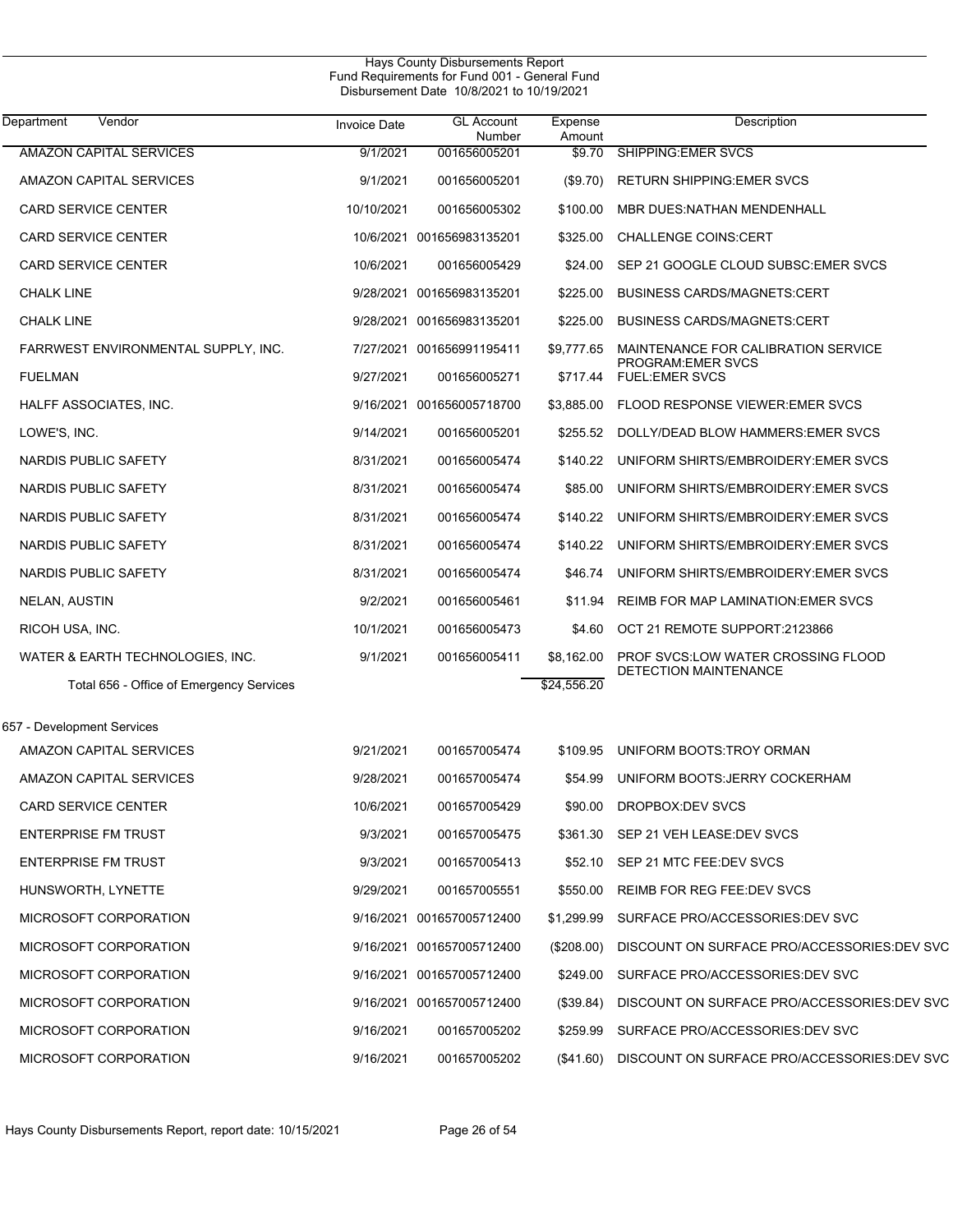|                                                           |                     | <b>Hays County Disbursements Report</b><br>Fund Requirements for Fund 001 - General Fund<br>Disbursement Date 10/8/2021 to 10/19/2021 |                   |                                             |
|-----------------------------------------------------------|---------------------|---------------------------------------------------------------------------------------------------------------------------------------|-------------------|---------------------------------------------|
| Department<br>Vendor                                      | <b>Invoice Date</b> | <b>GL Account</b><br>Number                                                                                                           | Expense<br>Amount | Description                                 |
| MICROSOFT CORPORATION                                     | 9/16/2021           | 001657005202                                                                                                                          | \$49.99           | SURFACE PRO/ACCESSORIES:DEV SVC             |
| MICROSOFT CORPORATION                                     | 9/16/2021           | 001657005202                                                                                                                          | (\$8.00)          | DISCOUNT ON SURFACE PRO/ACCESSORIES:DEV SVC |
| MICROSOFT CORPORATION                                     | 9/16/2021           | 001657005202                                                                                                                          | \$129.99          | SURFACE PRO/ACCESSORIES: DEV SVC            |
| MICROSOFT CORPORATION                                     | 9/16/2021           | 001657005202                                                                                                                          | $(\$20.80)$       | DISCOUNT ON SURFACE PRO/ACCESSORIES:DEV SVC |
| MICROSOFT CORPORATION                                     | 9/16/2021           | 001657005202                                                                                                                          | \$14.99           | SURFACE PRO/ACCESSORIES.DEV SVC             |
| MICROSOFT CORPORATION                                     | 9/16/2021           | 001657005202                                                                                                                          | (\$2.40)          | DISCOUNT ON SURFACE PRO/ACCESSORIES:DEV SVC |
| MICROSOFT CORPORATION                                     | 9/16/2021           | 001657005202                                                                                                                          | \$69.95           | SURFACE PRO/ACCESSORIES.DEV SVC             |
| MICROSOFT CORPORATION                                     | 9/16/2021           | 001657005202                                                                                                                          | (\$11.19)         | DISCOUNT ON SURFACE PRO/ACCESSORIES:DEV SVC |
| OFFICE DEPOT, INC.                                        |                     | 8/31/2021 001657990375211                                                                                                             | \$48.14           | MISC OFFICE SUPPLIES:CAPCOG                 |
| OFFICE DEPOT, INC.                                        |                     | 8/31/2021 001657990375211                                                                                                             | \$4.97            | MISC OFFICE SUPPLIES:CAPCOG                 |
| OFFICE DEPOT, INC.                                        |                     | 8/31/2021 001657990375211                                                                                                             | \$91.79           | MISC OFFICE SUPPLIES:CAPCOG                 |
| OFFICE DEPOT, INC.                                        |                     | 9/1/2021 001657990375211                                                                                                              | \$5.58            | LEGAL PADS:CAPCOG                           |
| ORMAN, TROY                                               | 9/29/2021           | 001657005551                                                                                                                          | \$550.00          | REIMB FOR REG FEE: DEV SVCS                 |
| RICOH USA, INC.                                           | 10/1/2021           | 001657005473                                                                                                                          | \$4.60            | OCT 21 REMOTE SUPPORT:2123866               |
| Total 657 - Development Services                          |                     |                                                                                                                                       | \$3,665.49        |                                             |
| 660 - Extension                                           |                     |                                                                                                                                       |                   |                                             |
| OFFICE DEPOT, INC.                                        | 9/1/2021            | 001660005211                                                                                                                          | \$103.06          | MISC OFFICE SUPPLIES EXT OFC                |
| OFFICE DEPOT, INC.                                        | 9/1/2021            | 001660005211                                                                                                                          | \$84.35           | COPY PAPER: EXT OFC                         |
| RICOH USA, INC.                                           | 10/1/2021           | 001660005473                                                                                                                          | \$4.60            | OCT 21 REMOTE SUPPORT:2123866               |
| Total 660 - Extension                                     |                     |                                                                                                                                       | \$192.01          |                                             |
| 675 - Personal Health                                     |                     |                                                                                                                                       |                   |                                             |
| CENTRAL TEXAS AUTOPSY, PLLC                               | 9/7/2021            | 001675185432                                                                                                                          | \$2,800.00        | R.J.C.-07-13-21                             |
| CENTRAL TEXAS AUTOPSY, PLLC                               | 5/10/2021           | 001675185432                                                                                                                          | \$2,800.00        | L.S.B.-01-05-21                             |
| CENTRAL TEXAS AUTOPSY, PLLC                               | 9/16/2021           | 001675185432                                                                                                                          | \$2,800.00        | J.R.K.-03-23-21                             |
| CENTRAL TEXAS AUTOPSY, PLLC                               | 9/7/2021            | 001675185432                                                                                                                          | \$2,100.00        | M.M.-05-22-20                               |
| CENTRAL TEXAS AUTOPSY, PLLC                               | 9/24/2021           | 001675185432                                                                                                                          | \$2,800.00        | J.D.B.-01-28-21                             |
| LEGENDS TRI-COUNTY FUNERAL SERVICES                       | 10/3/2021           | 001675185432                                                                                                                          | \$490.00          | A.M.S.-09-16-21                             |
| LEGENDS TRI-COUNTY FUNERAL SERVICES                       | 10/11/2021          | 001675185432                                                                                                                          | \$650.00          | S.L.J.-10-07-21                             |
| LEGENDS TRI-COUNTY FUNERAL SERVICES                       | 10/3/2021           | 001675185432                                                                                                                          | \$395.00          | $J.D.-09-20-21$                             |
| LEGENDS TRI-COUNTY FUNERAL SERVICES                       | 10/3/2021           | 001675185432                                                                                                                          | \$490.00          | A.H., JR.-09-11-21                          |
| Total 675 - Personal Health                               |                     |                                                                                                                                       | \$15,325.00       |                                             |
| 677 - Human Resources                                     |                     |                                                                                                                                       |                   |                                             |
| AGENCY 405                                                | 8/31/2021           | 001677005335                                                                                                                          | \$12.00           | <b>CRIMINAL HISTORY REQUESTS:HR</b>         |
| Hays County Disbursements Report, report date: 10/15/2021 |                     | Page 27 of 54                                                                                                                         |                   |                                             |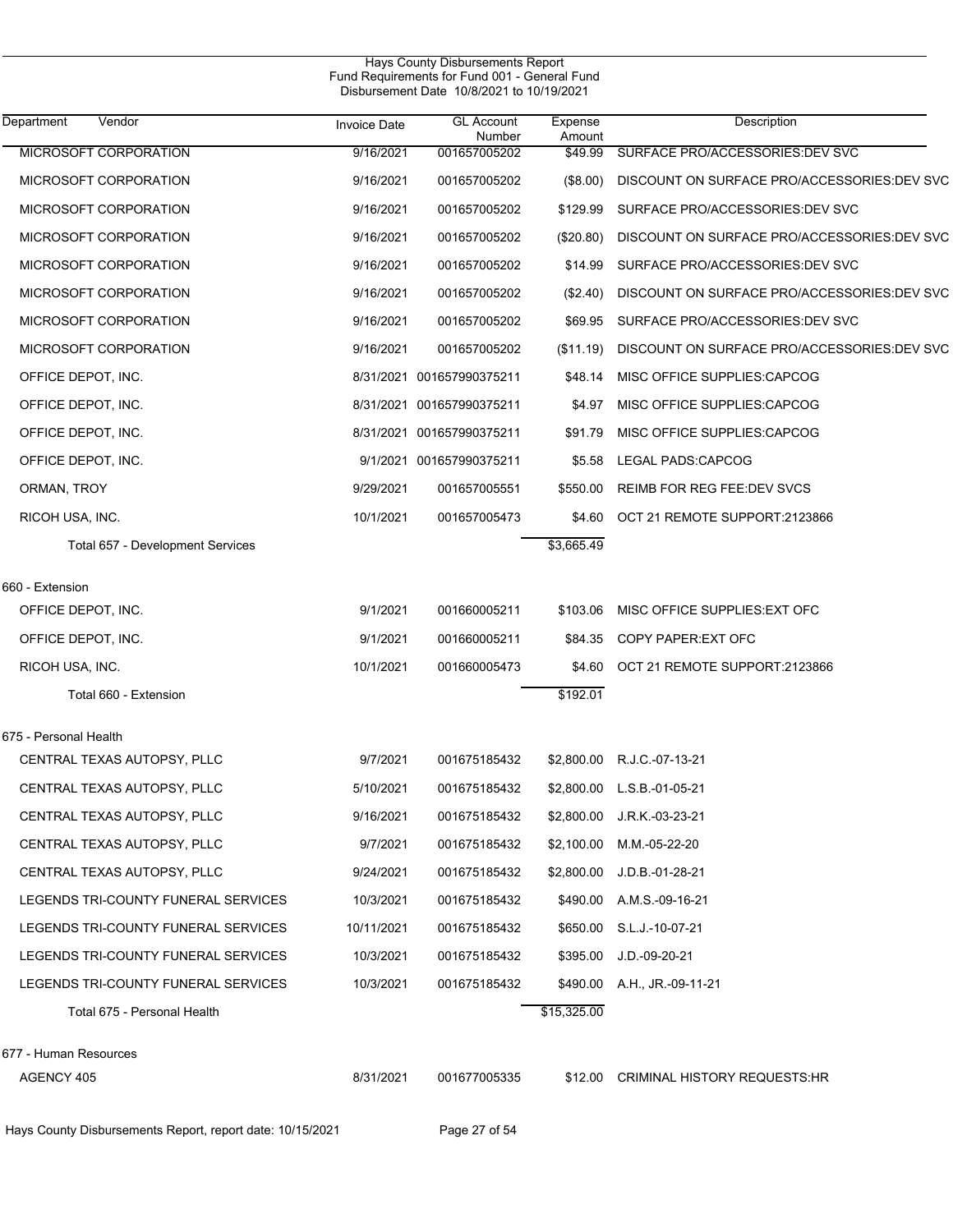| <b>Hays County Disbursements Report</b><br>Fund Requirements for Fund 001 - General Fund<br>Disbursement Date 10/8/2021 to 10/19/2021 |                     |                             |                   |                                                          |  |  |
|---------------------------------------------------------------------------------------------------------------------------------------|---------------------|-----------------------------|-------------------|----------------------------------------------------------|--|--|
| Vendor<br>Department                                                                                                                  | <b>Invoice Date</b> | <b>GL Account</b><br>Number | Expense<br>Amount | Description                                              |  |  |
| <b>AMAZON CAPITAL SERVICES</b>                                                                                                        | 9/2/2021            | 001677005202                | \$51.97           | <b>MISC SUPPLIES: HR</b>                                 |  |  |
| AMAZON CAPITAL SERVICES                                                                                                               | 9/2/2021            | 001677005489                | \$21.97           | <b>MISC SUPPLIES:HR</b>                                  |  |  |
| <b>BAN-KOE SYSTEMS, INC.</b>                                                                                                          | 7/1/2021            | 001677005429                | \$1,195.00        | 10/01/21-9/30/22 ANNUAL PRINTER/SOFTWARE<br>AGREEMENT:HR |  |  |
| <b>CARD SERVICE CENTER</b>                                                                                                            | 10/10/2021          | 001677005213                | \$10.99           | DIGITAL NEWSPAPER SUBSC:HR                               |  |  |
| MANCINI-MICHELL, PSY.D, ANITA                                                                                                         | 9/24/2021           | 001677005335                | \$175.00          | PYSCH EVAL:TRAVIS BERTRAM                                |  |  |
| ROACH, MARY                                                                                                                           | 8/27/2021           | 001677005335                | \$39.05           | REIMB FOR FINGERPRINTING/BACKGROUND<br>CHECK:CO CLK      |  |  |
| Total 677 - Human Resources                                                                                                           |                     |                             | \$1,505.98        |                                                          |  |  |
| 680 - Information Technology                                                                                                          |                     |                             |                   |                                                          |  |  |
| <b>AT&amp;T MOBILITY</b>                                                                                                              | 9/19/2021           | 001680005489                | \$5,953.35        | AIR CARDS:287282220913X09272021                          |  |  |
| <b>CARD SERVICE CENTER</b>                                                                                                            | 10/7/2021           | 001680005429                | \$31.85           | DOMAIN RENEWAL: INFO TECH                                |  |  |
| DELL MARKETING, L.P.                                                                                                                  | 8/30/2021           | 001680005202                | \$3,430.00        | REPLACEMENT MONITORS: INFO TECH                          |  |  |
| <b>ENTERPRISE FM TRUST</b>                                                                                                            | 9/3/2021            | 001680005475                | \$386.24          | SEP 21 VEH LEASE.INFO TECH                               |  |  |
| <b>ENTERPRISE FM TRUST</b>                                                                                                            | 9/3/2021            | 001680005413                | \$51.30           | SEP 21 MTC FEE: INFO TECH                                |  |  |
| <b>FUELMAN</b>                                                                                                                        | 9/27/2021           | 001680005271                | \$30.52           | <b>FUEL:INFO TECH</b>                                    |  |  |
| <b>MURKIN, ANDREW</b>                                                                                                                 | 11/5/2021           | 001680005551                | \$26.00           | N/T MEALS ADVANCE/PARKING:INFO TECH                      |  |  |
| <b>MURKIN, ANDREW</b>                                                                                                                 | 11/5/2021           | 001680005551                | \$14.00           | N/T MEALS ADVANCE/PARKING:INFO TECH                      |  |  |
| <b>MURKIN, ANDREW</b>                                                                                                                 | 11/5/2021           | 001680005551                | \$32.00           | N/T MEALS ADVANCE/PARKING:INFO TECH                      |  |  |
| <b>MURKIN, ANDREW</b>                                                                                                                 | 11/5/2021           | 001680005551                | \$57.00           | N/T MEALS ADVANCE/PARKING: INFO TECH                     |  |  |
| SANCHEZ, DIANE                                                                                                                        | 10/12/2021          | 001680005551                | \$57.00           | REG FEE/PARKING/N/T MEALS ADVANCE:INFO                   |  |  |
| SANCHEZ, DIANE                                                                                                                        | 10/12/2021          | 001680005551                | \$26.00           | TECH<br>REG FEE/PARKING/N/T MEALS ADVANCE:INFO           |  |  |
| SANCHEZ, DIANE                                                                                                                        | 10/12/2021          | 001680005551                | \$14.00           | TECH<br>REG FEE/PARKING/N/T MEALS ADVANCE: INFO          |  |  |
| SANCHEZ, DIANE                                                                                                                        | 10/12/2021          | 001680005551                | \$32.00           | TECH<br>REG FEE/PARKING/N/T MEALS ADVANCE:INFO           |  |  |
| TEXAS REGIONAL USERS GROUP                                                                                                            | 11/5/2021           | 001680005551                | \$40.00           | TECH<br><b>REG FEE:ANDREW MURKIN</b>                     |  |  |
| <b>TEXAS REGIONAL USERS GROUP</b>                                                                                                     | 11/5/2021           | 001680005551                |                   | \$40.00 REG FEE: DIANE SANCHEZ                           |  |  |
| TYLER TECHNOLOGIES, INC.                                                                                                              | 9/1/2021            | 001680005429                | \$29,045.98       | ODYSSEY MTC/JURY SOFTWARE                                |  |  |
| TYLER TECHNOLOGIES, INC.                                                                                                              | 9/1/2021            | 001680005429                | \$68,741.61       | <b>MTC/SUPPORT:INFO TECH</b><br>ODYSSEY MTC: INFO TECH   |  |  |
| TYLER TECHNOLOGIES, INC.                                                                                                              | 9/1/2021            | 001680005429                |                   | \$76,427.42 SUPPORT/UPDATE LICENSING ANNUAL MTC:INFO     |  |  |
| TYLER TECHNOLOGIES, INC.                                                                                                              | 9/1/2021            | 001680005429                | \$276,888.41      | TECH<br>NEW WORLD MTC: INFO TECH                         |  |  |
| Total 680 - Information Technology                                                                                                    |                     |                             | \$461,324.68      |                                                          |  |  |
| 686 - Juvenile Probation                                                                                                              |                     |                             |                   |                                                          |  |  |
| <b>ENTERPRISE FM TRUST</b>                                                                                                            | 9/3/2021            | 001686005413                |                   | \$91.10 DS SEP 21 MTC FEES: JUV PROB                     |  |  |
| <b>ENTERPRISE FM TRUST</b>                                                                                                            | 9/3/2021            | 001686005501                | \$6.71            | DS SEP 21 AUG 21 TOLL CHGS: JUV PROB                     |  |  |
| <b>ENTERPRISE FM TRUST</b>                                                                                                            | 9/3/2021            | 001686005475                | \$810.80          | DS SEP 21 VEH LEASES: JUV PROB                           |  |  |
|                                                                                                                                       |                     |                             |                   |                                                          |  |  |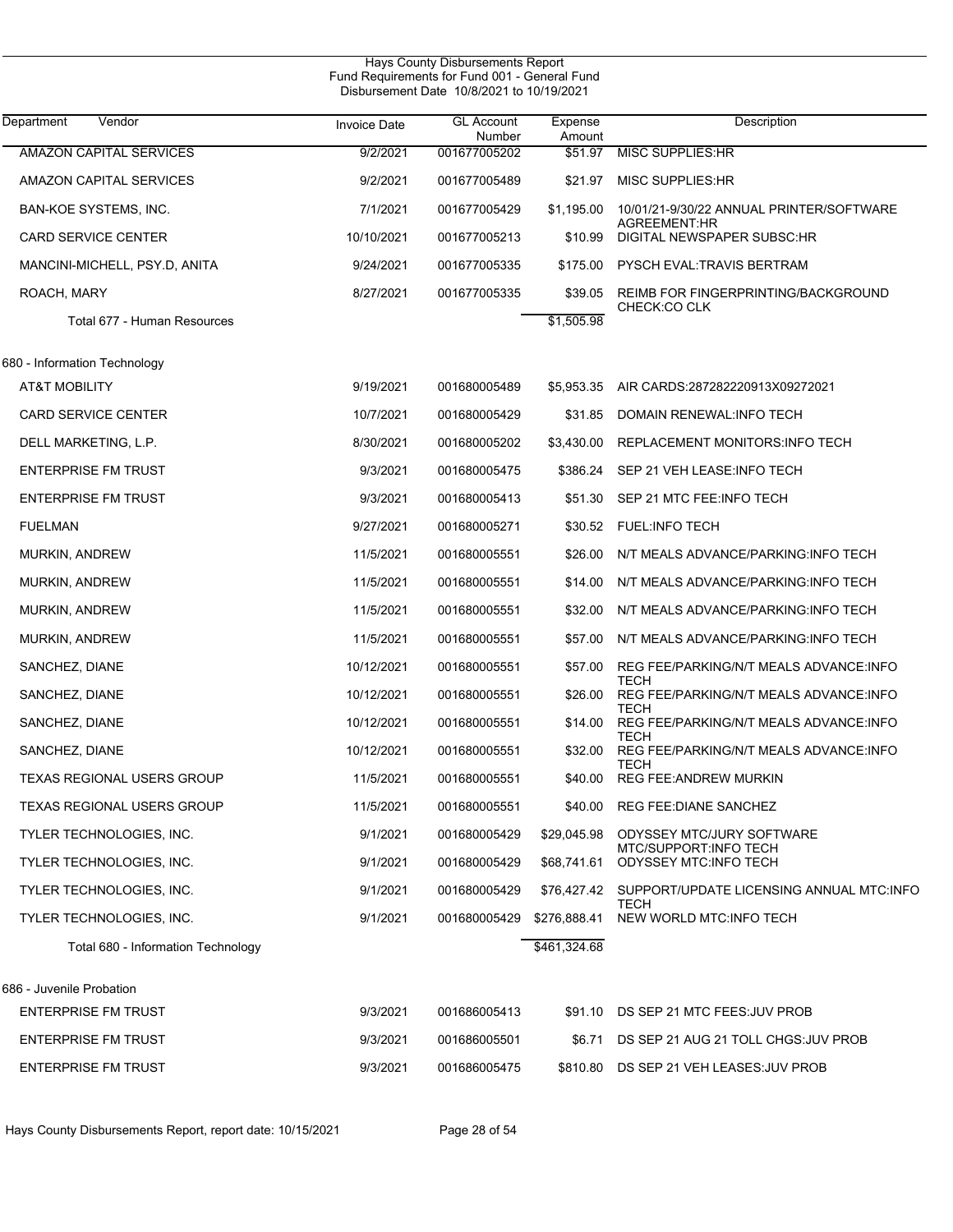| Department<br>Vendor                         | <b>Invoice Date</b> | <b>GL Account</b><br>Number | Expense<br>Amount | Description                                                        |
|----------------------------------------------|---------------------|-----------------------------|-------------------|--------------------------------------------------------------------|
| <b>FUELMAN</b>                               |                     | 9/27/2021 001686990275271   | \$709.89          | <b>CPCBPG FUEL:JUV PROB</b>                                        |
| HAYS COUNTY JUVENILE CENTER                  |                     | 10/1/2021 001686990275360   | \$2,708.00        | CPYS SEP 21 TRANS COORD: JUV PROB                                  |
| HAYS COUNTY JUVENILE CENTER                  | 9/30/2021           | 001686005431                | \$100.00          | YS SEP 21 MENTAL HEALTH SVCS.JUV PROB                              |
| HAYS COUNTY JUVENILE CENTER                  |                     | 10/1/2021 001686990275448   | \$11,048.00       | MHSRMHP SEP 21 MENTAL HEALTH SVCS: JUV<br><b>PROB</b>              |
| HAYS COUNTY TAX ASSESSOR COLLECTOR           | 10/31/2021          | 001686005413                | \$7.50            | DS STATE INSPECTION FEE.JUV PROB                                   |
| <b>HAYS COUNTY TREASURER</b>                 | 9/30/2021           | 001686005361                | \$36,260.00       | DPA SEP 21 JUV DET: JUV PROB                                       |
| JOHN T. CONBOY, INC.                         | 9/30/2021           | 001686005431                | \$480.00          | CBMH SEP 21 PROF SVCS: JUV PROB                                    |
| JOHN T. CONBOY, INC.                         |                     | 9/30/2021 001686990275448   | \$200.00          | CPCBPG SEP 21 PROF SVCS.JUV PROB                                   |
| LOWE'S, INC.                                 | 10/5/2021           | 001686005360                | \$56.94           | YS 2 CYCLE ENGINE FUEL/OIL: JUV PROB                               |
| NATIONAL ONLINE TRAINING                     |                     | 10/1/2021 001686990275448   | \$29.95           | CPCBPG ONLINE REG FEE: PID 10313                                   |
| POWER HAUS EQUIPMENT                         | 10/4/2021           | 001686005360                | \$404.99          | YS BRUSHKNIFE/SAW BLADES/TRIMMER:JUV<br><b>PROB</b>                |
| RITE OF PASSAGE, INC.                        |                     | 9/30/2021 001686990275361   | \$5,535.32        | PPAPAS SEP 21 JUV DET:PID 9316                                     |
| RITE OF PASSAGE, INC.                        | 9/30/2021           | 001686005431                | \$316.84          | YS SEP 21 JUV DET:PID 9316                                         |
| TEXAS JUVENILE JUSTICE DEPARTMENT            |                     | 9/30/2021 001686991004301   | \$1,021.65        | REFUND UNEXPENDED BALANCE: FY21 GRANT R-<br><b>REGIONALIZATION</b> |
| <b>WARREN, ROBERT</b>                        | 10/1/2021           | 001686005391                | \$80.00           | CBPG OCT 21 STORAGE: JUV PROB                                      |
| <b>ZERR, VALERIE</b>                         | 9/24/2021           | 001686005212                | \$7.95            | DS REIMB FOR POSTAGE: JUV PROB                                     |
| Total 686 - Juvenile Probation               |                     |                             | \$59,875.64       |                                                                    |
| 695 - Building Maintenance                   |                     |                             |                   |                                                                    |
| BRIGHTVIEW LANDSCAPE SERVICES, INC.          | 8/31/2021           | 001695005491                | \$5,491.00        | CEMETERY MTC VARIOUS LOCATIONS                                     |
| BRIGHTVIEW LANDSCAPE SERVICES, INC.          | 9/29/2021           | 001695005491                | \$5,491.00        | CEMETERY MTC VARIOUS LOCATIONS                                     |
| CENTERPOINT ENERGY RESOURCES CORP.           |                     | 9/29/2021 001695005480260   | \$44.46           | GAS SVC:GOVT CTR                                                   |
| CENTERPOINT ENERGY RESOURCES CORP.           |                     | 9/29/2021 001695005480110   | \$39.78           | <b>GAS SVC:CTHS</b>                                                |
| <b>CENTURYLINK</b>                           |                     | 9/25/2021 001695005480110   | \$86.61           | ALARM LINES: CTHS                                                  |
| CENTURYLINK                                  |                     | 9/25/2021 001695005480190   |                   | \$34.64 ALARM LINES DEV SVC                                        |
| <b>CENTURYLINK</b>                           |                     | 9/25/2021 001695005480260   |                   | \$356.94 ALARM LINES GOVT CTR                                      |
| CITY OF KYLE                                 |                     | 9/28/2021 001695005480120   |                   | \$29.38 SEWER PCT 2                                                |
| <b>CITY OF SAN MARCOS</b>                    |                     | 10/1/2021 001695005480290   |                   | \$341.35 ELEC SVC:0000900057                                       |
| DRIPPING SPRINGS WATER SUPPLY<br>CORPORATION |                     | 9/30/2021 001695005480160   |                   | \$123.75 WATER SVC:PCT 4                                           |
| <b>ENTERPRISE FM TRUST</b>                   | 9/3/2021            | 001695005475                |                   | \$1,083.90 SEP 21 VEH LEASES MTC                                   |
| <b>ENTERPRISE FM TRUST</b>                   | 9/3/2021            | 001695005413                |                   | \$325.79 SEP 21 MTC FEES: MTC                                      |
| <b>FRONTIER COMMUNICATIONS</b>               |                     | 9/25/2021 001695005480160   |                   | \$191.12 ALARM LINES: PCT 4                                        |
| <b>FUELMAN</b>                               | 9/27/2021           | 001695005271                |                   | \$145.35 FUEL:FLEET MGMT                                           |
| <b>FUELMAN</b>                               | 9/27/2021           | 001695005271                |                   | \$1,007.73 FUEL:MTC                                                |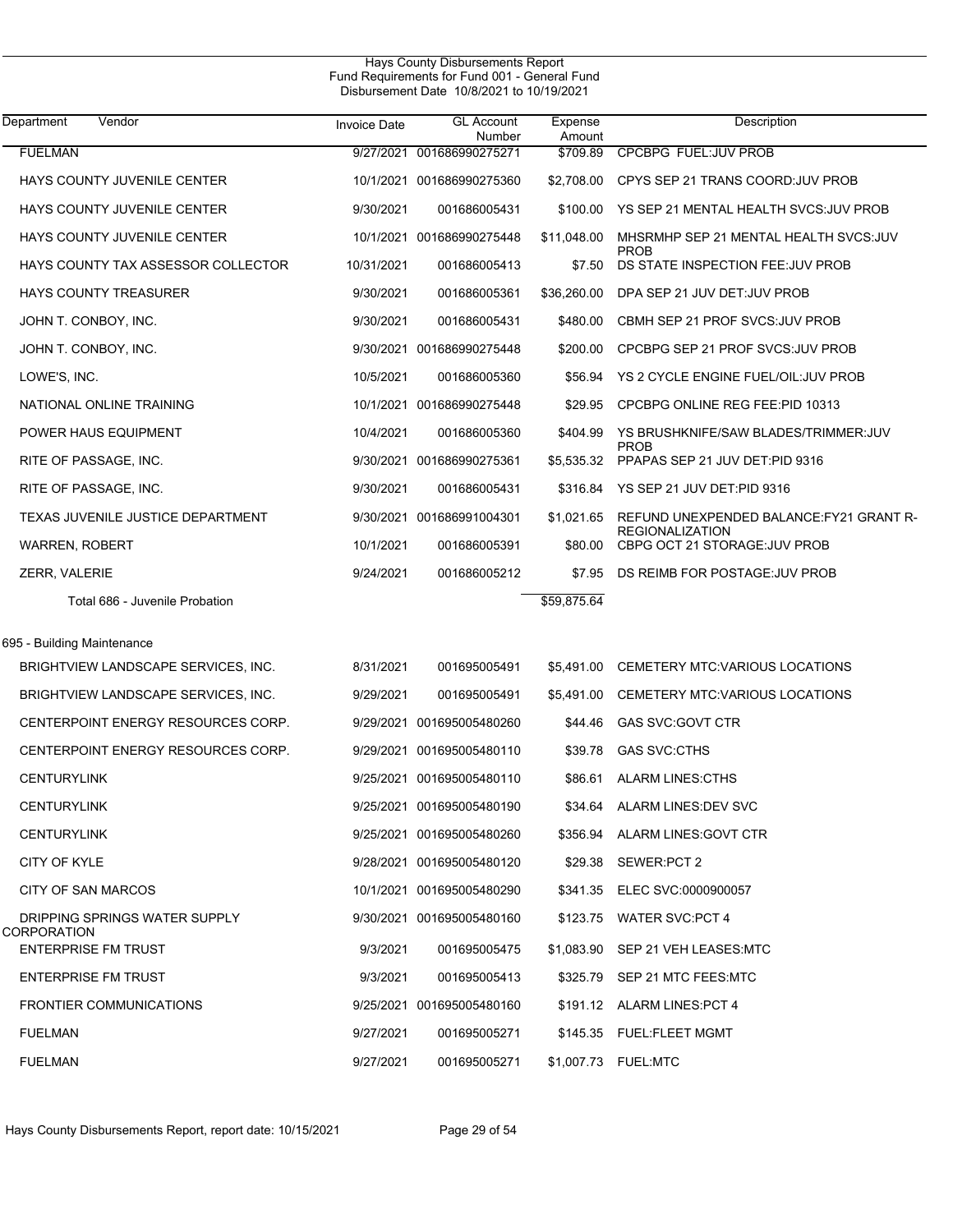| Department<br>Vendor                   | <b>Invoice Date</b> | <b>GL Account</b><br>Number | Expense<br>Amount | Description                             |
|----------------------------------------|---------------------|-----------------------------|-------------------|-----------------------------------------|
| HAYS COUNTY ROAD & BRIDGE GENERAL FUND | 9/7/2021            | 001695983545741             | \$3,120.00        | REPAVE PARKING LOT: BROADWAY            |
| HAYS COUNTY ROAD & BRIDGE GENERAL FUND |                     | 9/7/2021 001695983545741    | \$858.00          | REPAVE PARKING LOT BROADWAY             |
| HAYS COUNTY ROAD & BRIDGE GENERAL FUND |                     | 9/7/2021 001695983545741    | \$51.00           | REPAVE PARKING LOT: BROADWAY            |
| <b>HOFMANN'S SUPPLY</b>                | 9/2/2021            | 001695005207                | \$27.89           | ACETYLENE/OXYGEN:MTC                    |
| HOFMANN'S SUPPLY                       | 9/2/2021            | 001695005207                | \$78.55           | ACETYLENE/OXYGEN:MTC                    |
| <b>HOFMANN'S SUPPLY</b>                | 9/2/2021            | 001695005207                | \$4.55            | ACETYLENE/OXYGEN:MTC                    |
| HOFMANN'S SUPPLY                       | 9/2/2021            | 001695005207                | \$1.95            | ACETYLENE/OXYGEN:MTC                    |
| HOME DEPOT CREDIT SERVICES             | 10/4/2021           | 001695005207                | \$9.77            | WD-40:MTC                               |
| JM ENGINEERING, LLC                    | 9/27/2021           | 001695005451                | \$302.54          | SERVICE CALL: GOVT CTR                  |
| JM ENGINEERING, LLC                    | 9/27/2021           | 001695005451                | \$75.00           | SERVICE CALL: GOVT CTR                  |
| <b>JM ENGINEERING, LLC</b>             | 9/28/2021           | 001695005451                | \$1,426.26        | HVAC SERVICE CALL: GOVT CTR             |
| JM ENGINEERING, LLC                    | 9/28/2021           | 001695005451                | \$447.88          | HVAC SERVICE CALL: GOVT CTR             |
| <b>JM ENGINEERING, LLC</b>             | 9/28/2021           | 001695005451                | \$75.00           | HVAC SERVICE CALL: GOVT CTR             |
| JM ENGINEERING, LLC                    | 9/27/2021           | 001695005451                | \$432.20          | SERVICE CALL: GOVT CTR                  |
| <b>JM ENGINEERING, LLC</b>             | 9/27/2021           | 001695005451                | \$218.69          | SERVICE CALL: GOVT CTR                  |
| JM ENGINEERING, LLC                    | 9/27/2021           | 001695005451                | \$75.00           | SERVICE CALL: GOVT CTR                  |
| <b>JM ENGINEERING, LLC</b>             | 9/27/2021           | 001695005451                | \$2,377.10        | SERVICE CALL: PCT 3                     |
| JM ENGINEERING, LLC                    | 9/27/2021           | 001695005451                | \$537.60          | SERVICE CALL: PCT 3                     |
| <b>JM ENGINEERING, LLC</b>             | 9/27/2021           | 001695005451                | \$75.00           | <b>SERVICE CALL:PCT 3</b>               |
| JM ENGINEERING, LLC                    | 9/29/2021           | 001695005451                | \$1,253.38        | HVAC SERVICE CALL: GOVT CTR             |
| <b>JM ENGINEERING, LLC</b>             | 9/29/2021           | 001695005451                | \$274.42          | HVAC SERVICE CALL: GOVT CTR             |
| JM ENGINEERING, LLC                    | 9/29/2021           | 001695005451                | \$75.00           | HVAC SERVICE CALL: GOVT CTR             |
| <b>JM ENGINEERING, LLC</b>             | 9/28/2021           | 001695005451                | \$1,296.60        | HVAC SERVICE CALL: GOVT CTR             |
| JM ENGINEERING, LLC                    | 9/28/2021           | 001695005451                | \$218.64          | HVAC SERVICE CALL: GOVT CTR             |
| JM ENGINEERING, LLC                    | 9/28/2021           | 001695005451                |                   | \$75.00 HVAC SERVICE CALL: GOVT CTR     |
| <b>JM ENGINEERING, LLC</b>             | 4/13/2021           | 001695005451                | \$1,407.24        | HVAC SERVICE CALL: GOVT CTR             |
| JM ENGINEERING, LLC                    | 4/13/2021           | 001695005451                | \$930.19          | HVAC SERVICE CALL: GOVT CTR             |
| JM ENGINEERING, LLC                    | 4/13/2021           | 001695005451                | \$75.00           | HVAC SERVICE CALL: GOVT CTR             |
| JM ENGINEERING, LLC                    | 4/13/2021           | 001695005451                | \$0.01            | HVAC SERVICE CALL: GOVT CTR             |
| JM ENGINEERING, LLC                    | 9/27/2021           | 001695005451                | \$994.06          | SERVICE CALL: GOVT CTR                  |
| JM ENGINEERING, LLC                    | 9/27/2021           | 001695005451                | \$75.00           | SERVICE CALL: GOVT CTR                  |
| KONE, INC.                             | 9/17/2021           | 001695005451                | \$724.03          | TROUBLESHOOT/REPAIR ELEVATOR 1:GOVT CTR |
| KONE, INC.                             | 9/17/2021           | 001695005451                | \$1,030.87        | TROUBLESHOOT/REPAIR ELEVATOR 7:GOVT CTR |
| LOWE'S, INC.                           | 9/23/2021           | 001695005201                | \$455.05          | HEAT/COOL AIR CONDITIONER:MTC           |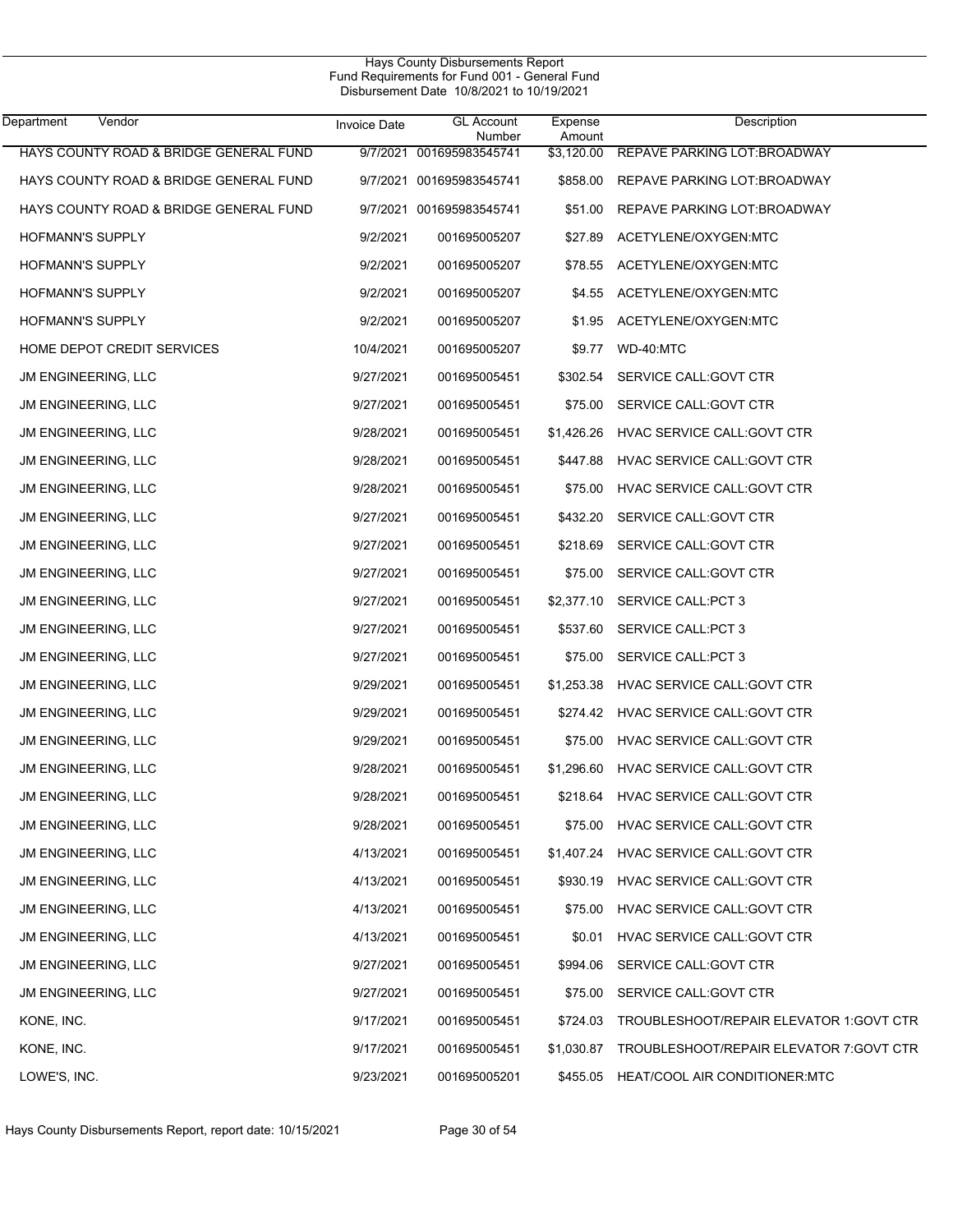| Department<br>Vendor                   | Invoice Date | <b>GL Account</b><br>Number | Expense<br>Amount | Description                                                              |
|----------------------------------------|--------------|-----------------------------|-------------------|--------------------------------------------------------------------------|
| MAXWELL SPECIAL UTILITY DISTRICT       |              | 9/29/2021 001695005480050   | \$32.65           | WATER SVC:DPS-L&W                                                        |
| PEDERNALES ELECTRIC COOPERATIVE, INC.  |              | 10/9/2021 001695005480240   | \$54.48           | <b>ELEC SVC:556533</b>                                                   |
| PEDERNALES ELECTRIC COOPERATIVE, INC.  |              | 10/8/2021 001695005480190   | \$984.46          | ELEC SVC:405600                                                          |
| PEDERNALES ELECTRIC COOPERATIVE, INC.  |              | 10/6/2021 001695005480240   | \$191.08          | AREA LIGHTS:3000279318                                                   |
| SHERWIN-WILLIAMS CO.                   | 10/4/2021    | 001695005207                | \$258.13          | PRIMER/PAINT:MTC                                                         |
| SHERWIN-WILLIAMS CO.                   | 10/1/2021    | 001695005207                | \$392.21          | PAINT/PAINT BRUSHES/ROLLER COVERS/WIRE<br>ROLLERS:MTC                    |
| STANLEY ACCESS TECH, LLC               | 9/23/2021    | 001695005451                | \$121.25          | STANDARD SERVICE LABOR/TRAVEL LABOR: GOVT<br>CTR                         |
| STANLEY ACCESS TECH, LLC               | 9/23/2021    | 001695005451                | \$145.50          | STANDARD SERVICE LABOR/TRAVEL LABOR:GOVT<br>CTR                          |
| TEXAS DISPOSAL SYSTEMS, INC.           | 9/30/2021    | 001695005452                | \$112.49          | SEP 21 TRASH SVC:PCT 2                                                   |
| TEXAS DISPOSAL SYSTEMS, INC.           | 9/30/2021    | 001695005452                | \$340.00          | SEP 21 TRASH SVC:GOVT CTR                                                |
| TEXAS DISPOSAL SYSTEMS, INC.           | 10/1/2021    | 001695005452                | \$129.00          | OCT 21 TRASH SVC:PCT 3                                                   |
| TK ELEVATOR CORPORATION                | 10/1/2021    | 001695005448                | \$520.05          | ELEVATOR MAINTENANCE:CTHS                                                |
| UNIFIRST CORPORATION                   | 9/8/2021     | 001695005207                | \$161.33          | CARPETS:MTC                                                              |
| UNIFIRST CORPORATION                   | 9/22/2021    | 001695005207                |                   | \$117.61 CARPETS:MTC                                                     |
| UNIFIRST CORPORATION                   | 9/15/2021    | 001695005207                | \$117.61          | CARPETS:MTC                                                              |
| <b>WASTE MANAGEMENT</b>                | 10/1/2021    | 001695005452                | \$90.86           | <b>TRASH SVC:PCT 4</b>                                                   |
| <b>WATERLOGIC AMERICAS LLC</b>         |              | 6/21/2021 001695005480260   | \$300.00          | INSTALLATION OF WATER SYSTEM: GOVT CTR                                   |
| WIMBERLEY WATER SUPPLY                 |              | 9/29/2021 001695005480180   | \$28.12           | WATER SVC TRANS STA                                                      |
| WIMBERLEY WATER SUPPLY                 |              | 9/29/2021 001695005480170   | \$73.77           | WATER SVC:PCT 3                                                          |
| Total 695 - Building Maintenance       |              |                             | \$38,041.87       |                                                                          |
| 700 - Parks Administration             |              |                             |                   |                                                                          |
| AMAZON CAPITAL SERVICES                | 9/3/2021     | 001700005211                | \$138.98          | <b>OFFICE CHAIR: PARKS</b>                                               |
| AMAZON CAPITAL SERVICES                | 9/3/2021     | 001700005474                | \$137.96          | UNIFORM PANTS: JESSICA WOLLIN/HANNAH                                     |
| AMAZON CAPITAL SERVICES                | 9/3/2021     | 001700005474                | \$8.10            | <b>HARRIS</b><br>UNIFORM PANTS: JESSICA WOLLIN/HANNAH                    |
| AMAZON CAPITAL SERVICES                | 9/3/2021     | 001700005474                | (S8.10)           | <b>HARRIS</b><br>RETURN SHIPPING: J. WOLLIN/H. HARRIS                    |
| <b>ENTERPRISE FM TRUST</b>             | 9/3/2021     | 001700005475                | \$1,083.90        | SEP 21 VEH LEASE: PARKS                                                  |
| <b>ENTERPRISE FM TRUST</b>             | 9/3/2021     | 001700005413                | \$156.30          | SEP 21 MTC FEE:PARKS                                                     |
| <b>FUELMAN</b>                         | 9/27/2021    | 001700005271                |                   | \$699.55 FUEL:PARKS                                                      |
| HAYS COUNTY ROAD & BRIDGE GENERAL FUND | 10/6/2021    | 001700005413                | \$61.48           | REIMB FOR VEH MTC EXPENSES: PARKS                                        |
| LOW PRICE AUTO GLASS                   | 9/24/2021    | 001700005413                | \$45.00           | REPAIR 2021 CHEV SILVERADO GLASS:PARKS                                   |
| STANDARD BRANDING                      | 9/8/2021     | 001700005474                | \$253.00          | UNIFORM SHIRTS J. WOLLIN/H. HARRIS/A.                                    |
| TEXAS DISPOSAL SYSTEMS, INC.           | 9/30/2021    | 001700005448                | \$152.00          | SHEPHERD/T. BARTZ<br>SEP 21 PORTA POT/HANDWASH STAND                     |
| TEXAS DISPOSAL SYSTEMS, INC.           | 9/30/2021    | 001700005448                | \$282.00          | <b>SVC:DAHLSTROM</b><br>SEP 21 PORTA POT/HANDWASH STAND<br>SVC:DAHLSTROM |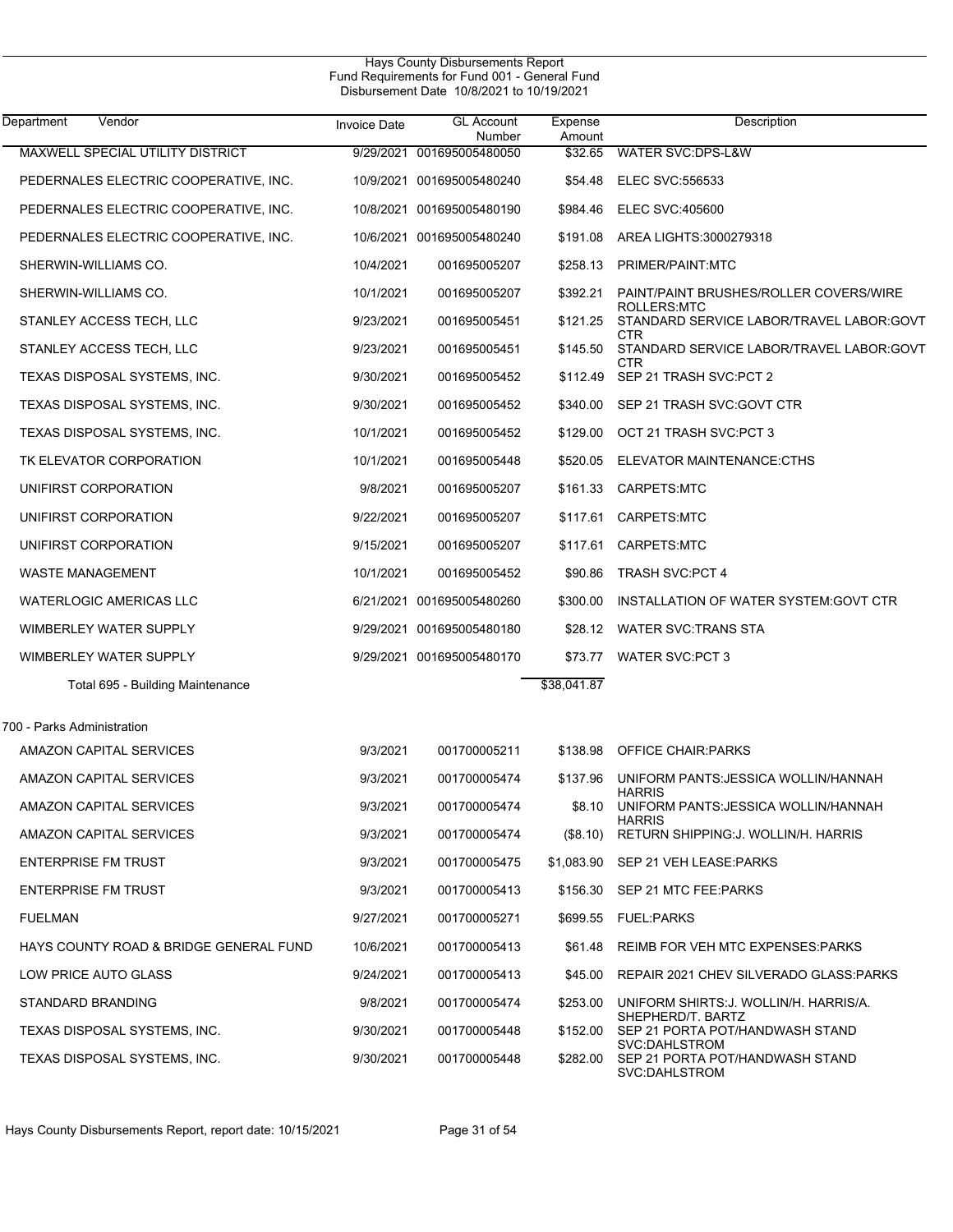| Hays County Disbursements Report<br>Fund Requirements for Fund 001 - General Fund<br>Disbursement Date 10/8/2021 to 10/19/2021 |                     |                             |                   |                                                                    |  |  |
|--------------------------------------------------------------------------------------------------------------------------------|---------------------|-----------------------------|-------------------|--------------------------------------------------------------------|--|--|
| Department<br>Vendor                                                                                                           | <b>Invoice Date</b> | <b>GL Account</b><br>Number | Expense<br>Amount | Description                                                        |  |  |
| TEXAS DISPOSAL SYSTEMS, INC.                                                                                                   | 9/30/2021           | 001700005448                | \$158.00          | SEP 21 PORTA POT/HANDWASH STAND SVC:5 MILE<br>DAM                  |  |  |
| TEXAS DISPOSAL SYSTEMS, INC.                                                                                                   | 9/30/2021           | 001700005448                | \$206.00          | SEP 21 PORTA POT/HANDWASH STAND SVC:5                              |  |  |
| TEXAS DISPOSAL SYSTEMS, INC.                                                                                                   | 9/30/2021           | 001700005448                | \$678.00          | MILE DAM<br>SEP 21 PORTA POT/HANDWASH STAND SVC:5                  |  |  |
| TEXAS DISPOSAL SYSTEMS, INC.                                                                                                   | 9/30/2021           | 001700005452                | \$462.10          | MILE DAM<br>SEP 21 TRASH SVC:5 MILE DAM                            |  |  |
| TEXAS DISPOSAL SYSTEMS, INC.                                                                                                   | 9/30/2021           | 001700005448                | \$162.00          | SEP 21 PORTA POT/HANDWASH STAND SVC:JWNA                           |  |  |
| TEXAS DISPOSAL SYSTEMS, INC.                                                                                                   | 9/30/2021           | 001700005448                | \$136.00          | SEP 21 PORTA POT/HANDWASH STAND SVC: JWNA                          |  |  |
| TEXAS DISPOSAL SYSTEMS, INC.                                                                                                   | 9/30/2021           | 001700005448                | \$342.00          | SEP 21 PORTA POT/HANDWASH STAND SVC: JWNA                          |  |  |
| TEXAS DISPOSAL SYSTEMS, INC.                                                                                                   | 9/30/2021           | 001700005452                | \$104.92          | SEP 21 TRASH SVC: JWNA                                             |  |  |
| <b>WIMBERLEY ACE HARDWARE</b>                                                                                                  | 9/3/2021            | 001700005201                | \$64.94           | ANT KILLER/GLOVES: PARKS                                           |  |  |
| <b>WIMBERLEY ACE HARDWARE</b>                                                                                                  | 9/1/2021            | 001700005201                | \$260.49          | GLOVES/GORILLA GLUE/CARWASH                                        |  |  |
| <b>WIMBERLEY ACE HARDWARE</b>                                                                                                  | 9/27/2021           | 001700005201                | \$160.79          | <b>CLEANER:PARKS</b><br>MISC SUPPLIES: PARKS                       |  |  |
| WIMBERLEY ACE HARDWARE                                                                                                         | 9/27/2021           | 001700005201                | \$101.73          | <b>MISC SUPPLIES PARKS</b>                                         |  |  |
| Total 700 - Parks Administration                                                                                               |                     |                             | \$5,847.14        |                                                                    |  |  |
| 712 - Co Wide Operations                                                                                                       |                     |                             |                   |                                                                    |  |  |
| <b>CARD SERVICE CENTER</b>                                                                                                     | 10/6/2021           | 001712005429                | \$195.00          | DROPBOX:CWOPS                                                      |  |  |
| <b>CARD SERVICE CENTER</b>                                                                                                     | 9/24/2021           | 001712005501                | \$123.90          | LODGING: SAMANTHA JONES                                            |  |  |
| <b>ENTERPRISE FM TRUST</b>                                                                                                     | 9/3/2021            | 001712005475                | \$1,306.53        | SEP 21 VEH LEASES: CWOPS                                           |  |  |
| INTERNATIONAL BUSINESS MACHINES<br>CORPORATION                                                                                 | 10/1/2021           | 001712005429                | \$530.40          | SPSS STATISTICS BASE USER LICENSE: CWOPS                           |  |  |
| JONES, SAMANTHA                                                                                                                | 9/22/2021           | 001712005501                | \$7.00            | N/T MEALS/MILEAGE:CWOPS                                            |  |  |
| JONES, SAMANTHA                                                                                                                | 9/22/2021           | 001712005501                | \$13.00           | N/T MEALS/MILEAGE:CWOPS                                            |  |  |
| JONES, SAMANTHA                                                                                                                | 9/22/2021           | 001712005501                | \$16.00           | N/T MEALS/MILEAGE:CWOPS                                            |  |  |
| JONES, SAMANTHA                                                                                                                | 9/22/2021           | 001712005501                |                   | \$441.28 N/T MEALS/MILEAGE:CWOPS                                   |  |  |
| Total 712 - Co Wide Operations                                                                                                 |                     |                             | \$2,633.11        |                                                                    |  |  |
| 715 - TABC                                                                                                                     |                     |                             |                   |                                                                    |  |  |
| <b>CENTURYLINK</b>                                                                                                             | 9/25/2021           | 001715005489                |                   | \$119.42 FAX LINES: TABC                                           |  |  |
| <b>CENTURYLINK</b>                                                                                                             | 8/25/2021           | 001715005489                |                   | \$110.57 TELEPHONE/FAX LINES TABC                                  |  |  |
| Total 715 - TABC                                                                                                               |                     |                             | \$229.99          |                                                                    |  |  |
| 716 - Transfer Stations                                                                                                        |                     |                             |                   |                                                                    |  |  |
| AMAZON CAPITAL SERVICES                                                                                                        | 9/5/2021            | 001716005474                |                   | \$371.26 WORK BOOTS: ERIC BELL/BILLY                               |  |  |
| <b>COMPASS PAPER RECYCLING LLC</b>                                                                                             | 10/1/2021           | 001716005452                | \$100.00          | <b>GEPHART/ANTHONY RODRIGUEZ</b><br>OCT 21 BALER RENTAL: TRANS STA |  |  |
| <b>ENTERPRISE FM TRUST</b>                                                                                                     | 9/3/2021            | 001716005475                |                   | \$502.57 SEP 21 VEH LEASE: TRANS STA                               |  |  |
| <b>ENTERPRISE FM TRUST</b>                                                                                                     | 9/3/2021            | 001716005413                |                   | \$55.80 SEP 21 MTC FEE:TRANS STA                                   |  |  |
| <b>FUELMAN</b>                                                                                                                 | 9/27/2021           | 001716005271                |                   | \$147.28 FUEL:TRANS STA                                            |  |  |

Hays County Disbursements Report, report date: 10/15/2021 Page 32 of 54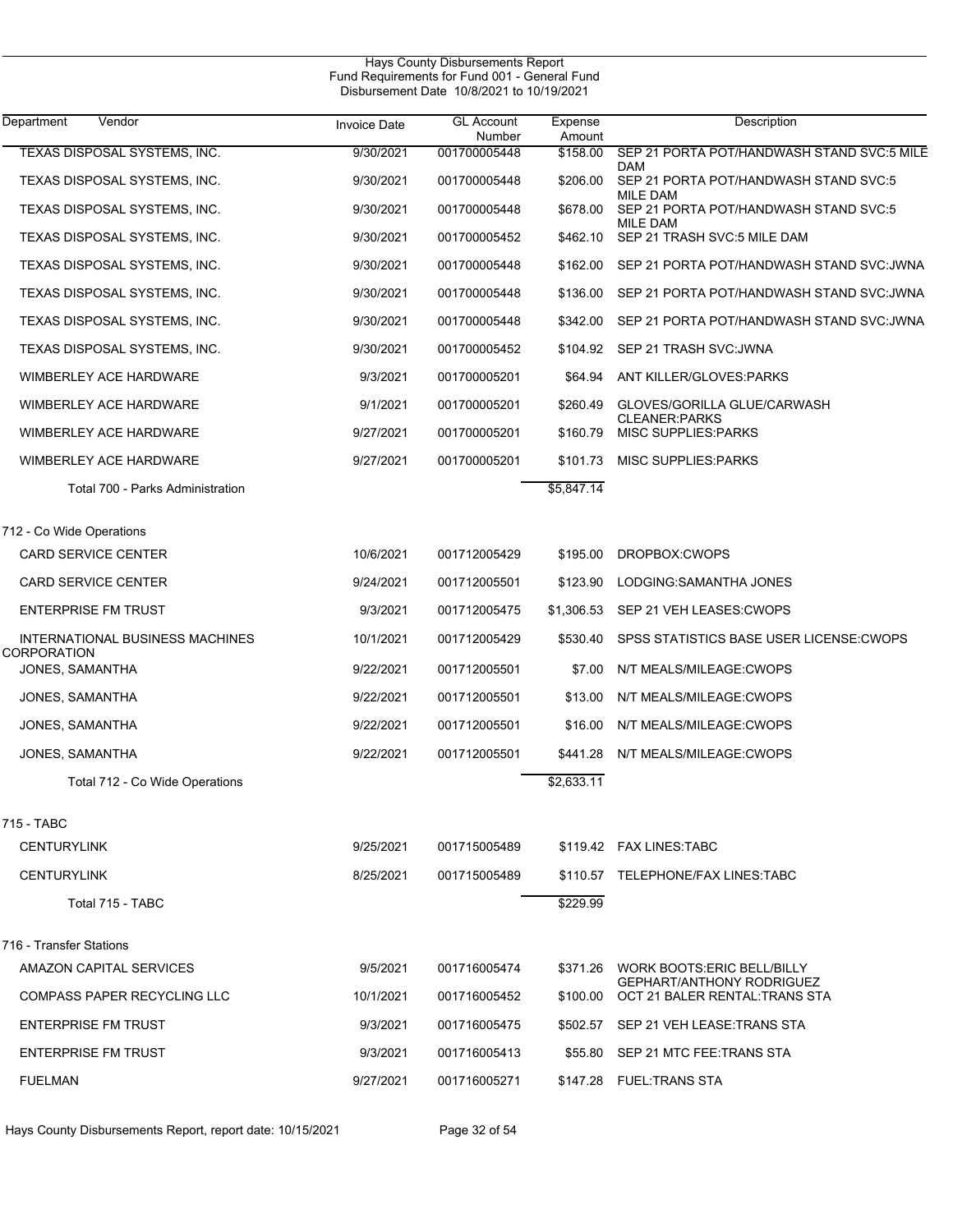|                                             |                     | Hays County Disbursements Report<br>Fund Requirements for Fund 001 - General Fund<br>Disbursement Date 10/8/2021 to 10/19/2021 |                   |                                                                     |
|---------------------------------------------|---------------------|--------------------------------------------------------------------------------------------------------------------------------|-------------------|---------------------------------------------------------------------|
| Department<br>Vendor                        | <b>Invoice Date</b> | <b>GL Account</b><br>Number                                                                                                    | Expense<br>Amount | Description                                                         |
| <b>HOME DEPOT CREDIT SERVICES</b>           | 9/28/2021           | 001716005201                                                                                                                   | \$295.01          | GLOVES/SAW BLADES/HAMMER/PLIERS/BIT<br>SET/TAPE MEASURER: TRANS STA |
| TEXAS DISPOSAL SYSTEMS, INC.                | 9/30/2021           | 001716005452                                                                                                                   | \$1,909.00        | SEP 21 TRASH SVC. TRANS STA                                         |
| TEXAS DISPOSAL SYSTEMS, INC.                | 9/30/2021           | 001716005452                                                                                                                   | \$636.00          | SEP 21 TRASH SVC: TRANS STA                                         |
| TEXAS DISPOSAL SYSTEMS, INC.                | 9/30/2021           | 001716005452                                                                                                                   | \$11,006.00       | SEP 21 TRASH SVC: TRANS STA                                         |
| TEXAS DISPOSAL SYSTEMS, INC.                | 9/30/2021           | 001716005452                                                                                                                   | \$8,530,00        | SEP 21 TRASH SVC:CCS DRIFTWOOD                                      |
| <b>Total 716 - Transfer Stations</b>        |                     |                                                                                                                                | \$23,552.92       |                                                                     |
| 895 - Community Services                    |                     |                                                                                                                                |                   |                                                                     |
| HAYS CO. CHILD WELFARE BOARD                | 9/22/2021           | 001895983545800                                                                                                                | \$10,000.00       | PASS THROUGH CONTRIBUTION FROM THE ANNE                             |
| Total 895 - Community Services              |                     |                                                                                                                                | \$10,000.00       | <b>FARR MEMORIAL FOUNDATION</b>                                     |
| 899 - Misc/Countywide Grants/Projects       |                     |                                                                                                                                |                   |                                                                     |
| KIMBROUGH LEGAL, PLLC                       | 2/23/2021           | 001899991305448                                                                                                                | \$487.50          | <b>MAGISTRATION: DIST CT</b>                                        |
| KIMBROUGH LEGAL, PLLC                       | 3/11/2021           | 001899991305448                                                                                                                | \$300.00          | <b>MAGISTRATION: DIST CT</b>                                        |
| KIMBROUGH LEGAL, PLLC                       | 3/23/2021           | 001899991305448                                                                                                                | \$262.50          | <b>MAGISTRATION:DIST CT</b>                                         |
| Total 899 - Misc/Countywide Grants/Projects |                     |                                                                                                                                | \$1,050.00        |                                                                     |
| Cash Required 001 - General Fund            |                     |                                                                                                                                | \$1,855,910.75    |                                                                     |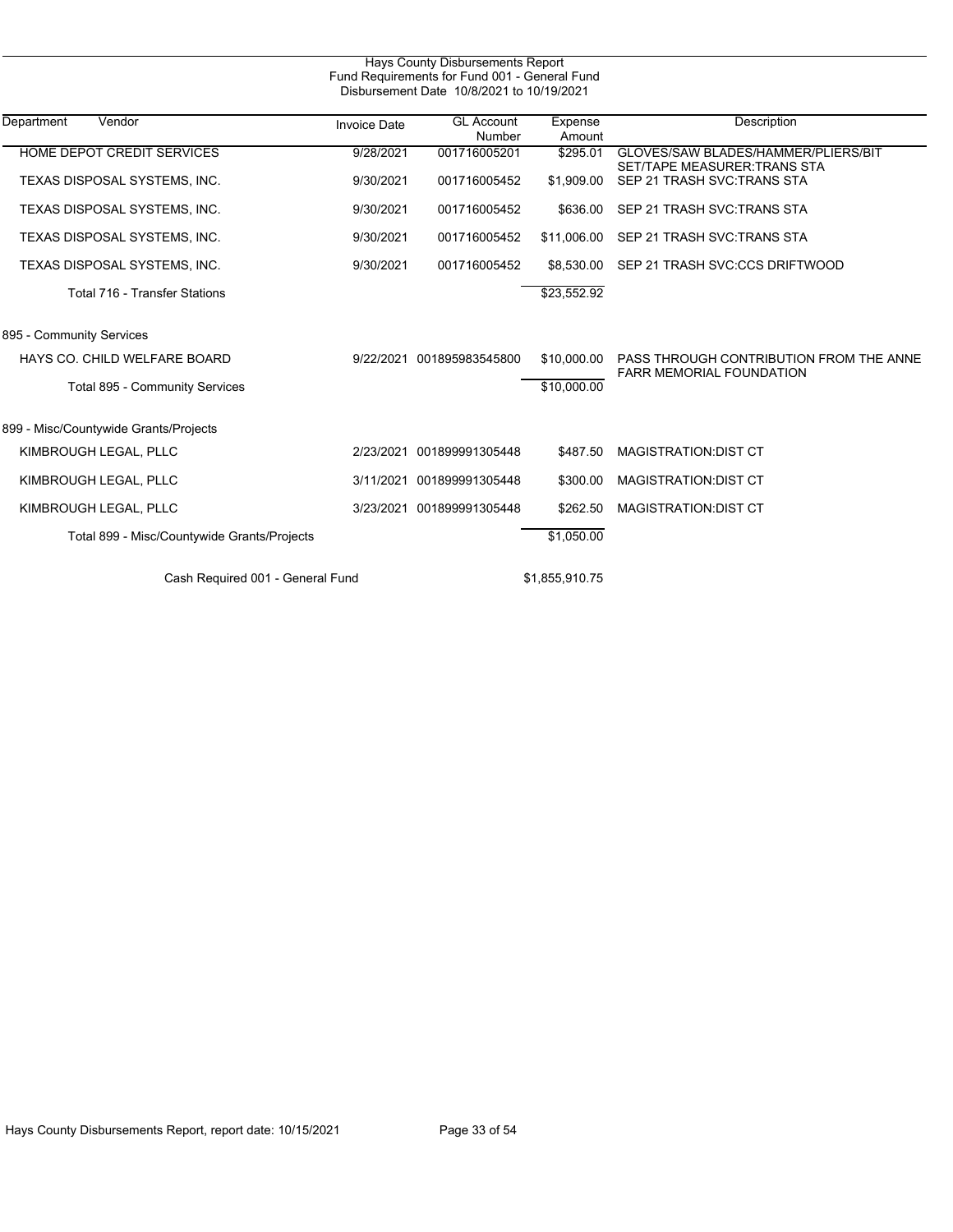|                                          |                     | Fund Requirements for Fund 003 - Medical & Dental Insurance Fund<br>Disbursement Date 10/8/2021 to 10/19/2021 |                   |                                            |
|------------------------------------------|---------------------|---------------------------------------------------------------------------------------------------------------|-------------------|--------------------------------------------|
| Department<br>Vendor                     | <b>Invoice Date</b> | <b>GL Account</b><br>Number                                                                                   | Expense<br>Amount | Description                                |
| 730 - Medical and Dental Insurance       |                     |                                                                                                               |                   |                                            |
| <b>AFLAC</b>                             | 9/11/2021           | 003730005343                                                                                                  | \$28.711.71       | SEP 21 PREMIUMS: HR                        |
| <b>AFLAC GROUP</b>                       | 9/21/2021           | 003730005343                                                                                                  | \$2.958.51        | SEP 21 PREMIUMS: HR                        |
| DEARBORN LIFE INSURANCE CO.              | 10/1/2021           | 003730005343                                                                                                  | \$7.276.85        | AUG 21 PREMIUMS:HR                         |
| DEER OAKS EAP SERVICES. LLC              | 10/1/2021           | 003730005342                                                                                                  | \$10.625.00       | OCT 21 - JUL 22 EAP SERVICE:HR             |
| DEER OAKS EAP SERVICES, LLC              | 9/24/2021           | 003730005342                                                                                                  | \$2,125,00        | AUG-SEP 21 EAP SERVICE:HR                  |
| DR. TANIA GLENN & ASSOCIATES, PA         | 9/29/2021           | 003730005391                                                                                                  | \$140.00          | SEP 21 PROF SVCS. TO BE REIMB BY UHC       |
| METLIFE SMALL BUSINESS CENTER            | 9/16/2021           | 003730005343                                                                                                  | \$4.757.55        | <b>OCT 21 PREMIUMS:HR</b>                  |
| METLIFE SMALL BUSINESS CENTER            | 9/16/2021           | 003730005343                                                                                                  | (\$100.05)        | SEP 21 ADJ:HR                              |
| MILLIMAN, INC.                           | 9/24/2021           | 003730005342                                                                                                  | \$2,500.00        | FY 22/23 MEDICARE PART D ACTUARIAL SVCS:HR |
| <b>NGLIC</b>                             | 9/1/2021            | 003730005343                                                                                                  | \$8,547.76        | SEP 21 PREMIUMS:HR                         |
| TEXAS REPUBLIC LIFE INSURANCE COMPANY    | 9/1/2021            | 003730005343                                                                                                  |                   | \$1.042.88 SEP 21 PREMIUMS:HR              |
| Total 730 - Medical and Dental Insurance |                     |                                                                                                               | \$68,585.21       |                                            |
|                                          |                     |                                                                                                               |                   |                                            |

Cash Required 003 - Medical & Dental Insurance Fund \$68,585.21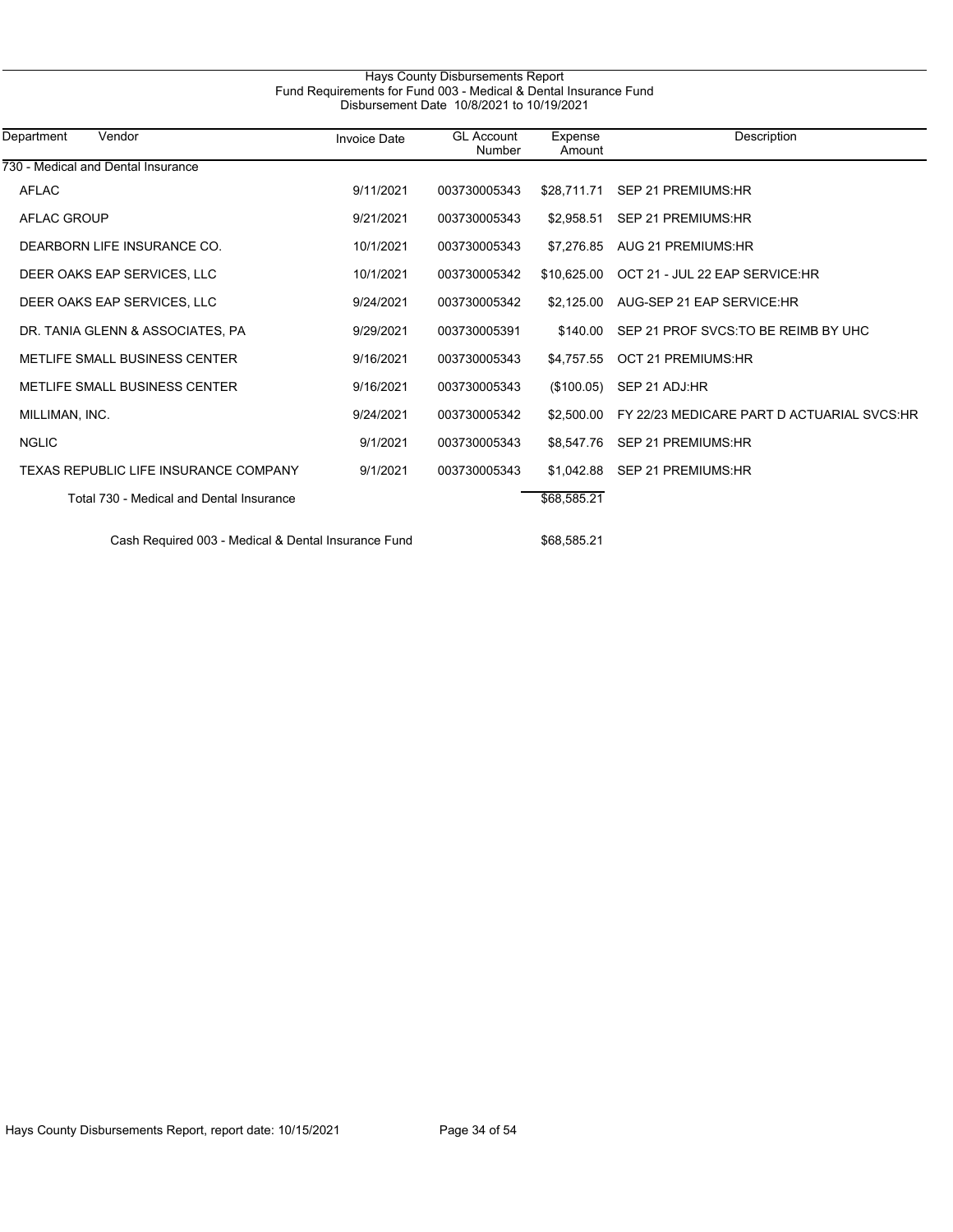## Hays County Disbursements Report Fund Requirements for Fund 010 - Emergency Rental Assistance Fund Disbursement Date 10/8/2021 to 10/19/2021

| <b>Department</b><br>Vendor                          | <b>Invoice Date</b> | <b>GL Account</b><br>Number | Expense<br>Amount | Description                        |
|------------------------------------------------------|---------------------|-----------------------------|-------------------|------------------------------------|
| 763 - CARES Act                                      |                     |                             |                   |                                    |
| AMERICAN HOMES 4 RENT, L.P.                          |                     | 10/8/2021 010763991505804   |                   | \$3,628.32 ERA PROGRAM: ERA-000387 |
| AMERICAN HOMES 4 RENT, L.P.                          |                     | 10/8/2021 010763991505804   | \$6,456.54        | ERA PROGRAM: ERA-000165            |
| AMERICAN HOMES 4 RENT, L.P.                          |                     | 10/8/2021 010763991505804   | \$6,403.32        | ERA PROGRAM: ERA-000385            |
| AMERICAN HOMES 4 RENT, L.P.                          |                     | 10/8/2021 010763991505804   | \$5,841.30        | ERA PROGRAM:ERA-000386             |
| AT&T MOBILITY                                        |                     | 9/30/2021 010763991505804   | \$193.02          | ERA PROGRAM:COVID-19               |
| BLUEBONNET ELECTRIC COOPERATIVE, INC.                |                     | 9/30/2021 010763991505804   | \$149.00          | ERA PROGRAM:COVID-19               |
| CENTERPOINT ENERGY RESOURCES CORP.                   |                     | 9/30/2021 010763991505804   | \$134.68          | ERA PROGRAM:COVID-19               |
| CENTERPOINT ENERGY RESOURCES CORP.                   |                     | 10/4/2021 010763991505804   | \$346.28          | ERA PROGRAM:COVID-19               |
| CITY OF SAN MARCOS                                   |                     | 9/21/2021 010763991505804   | \$365.98          | ERA PROGRAM: COVID-19              |
| CITY OF SAN MARCOS                                   |                     | 10/1/2021 010763991505804   | \$264.70          | ERA PROGRAM:COVID-19               |
| CITY OF SAN MARCOS                                   |                     | 9/28/2021 010763991505804   | \$299.52          | ERA PROGRAM:COVID-19               |
| DARWIN HOMES TEXAS, LLC                              |                     | 9/27/2021 010763991505804   | \$4,797.00        | ERA PROGRAM:COVID-19               |
| DARWIN HOMES TEXAS, LLC                              |                     | 9/27/2021 010763991505804   | \$4,935.00        | ERA PROGRAM: ERA-000171            |
| EL CAMINO REAL ASSOCIATES LLC                        |                     | 10/6/2021 010763991505804   | \$3,488.00        | ERA PROGRAM: COVID-19              |
| <b>HORIZON MH</b>                                    |                     | 9/27/2021 010763991505804   | \$1,691.94        | ERA PROGRAM: COVID-19              |
| <b>HORIZON MH</b>                                    |                     | 8/27/2021 010763991505804   | \$1,071.34        | ERA PROGRAM: ERA-000289            |
| MCCARTY COMMONS APARTMENTS                           |                     | 9/30/2021 010763991505804   | \$3,972.17        | ERA PROGRAM: COVID-19              |
| PEDERNALES ELECTRIC COOPERATIVE, INC.                |                     | 9/27/2021 010763991505804   | \$242.56          | ERA PROGRAM:COVID-19               |
| PEDERNALES ELECTRIC COOPERATIVE, INC.                |                     | 10/4/2021 010763991505804   | \$741.88          | ERA PROGRAM:COVID-19               |
| TIME WARNER CABLE                                    |                     | 9/15/2021 010763991505804   | \$147.78          | ERA PROGRAM:COVID-19               |
| TIME WARNER CABLE                                    |                     | 9/15/2021 010763991505804   | \$84.73           | ERA PROGRAM:COVID-19               |
| Total 763 - CARES Act                                |                     |                             | \$45,255.06       |                                    |
| Cash Required 010 - Emergency Rental Assistance Fund |                     |                             | \$45,255.06       |                                    |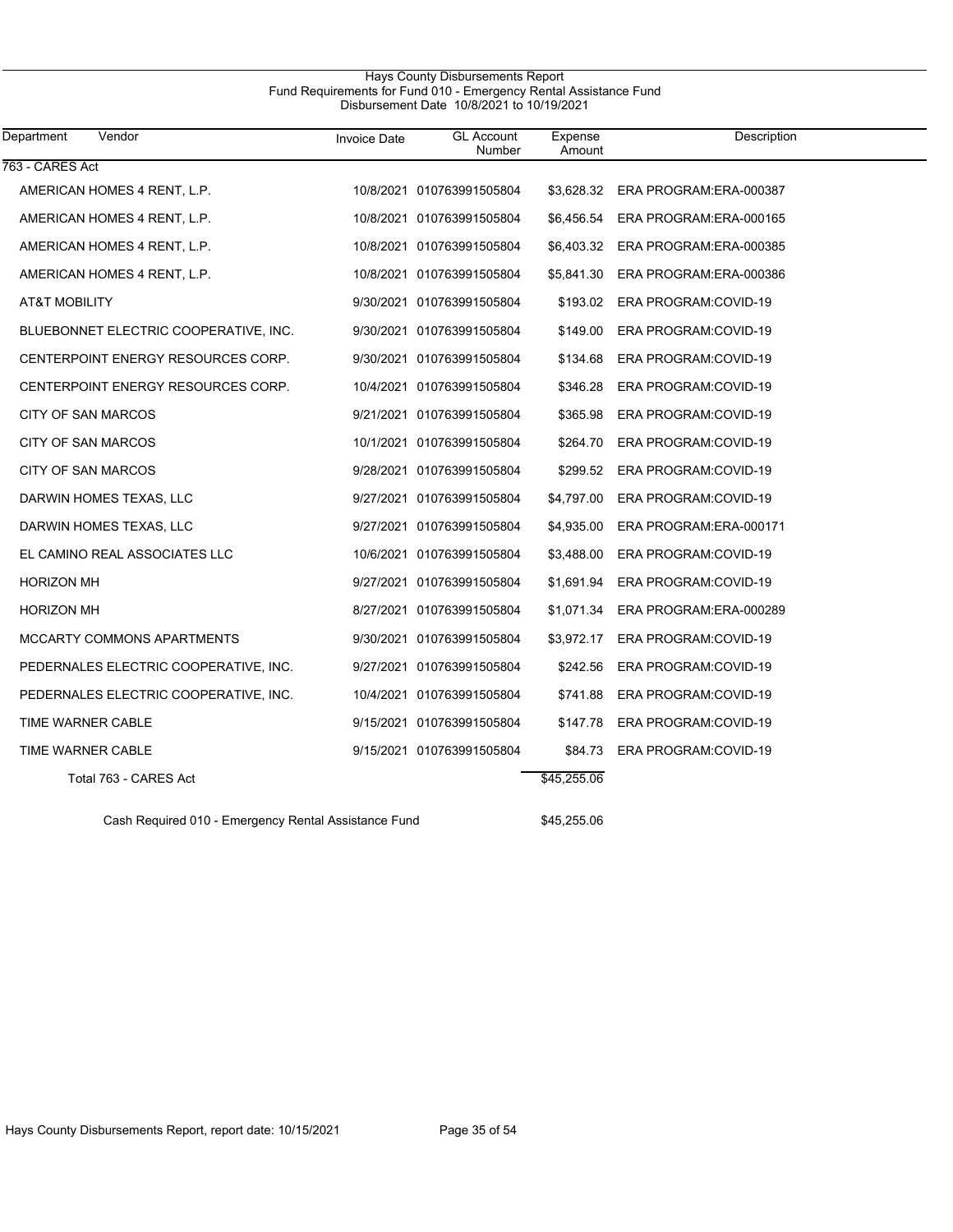| Department<br>Vendor          | Invoice Date | <b>GL Account</b><br>Number     | Expense<br>Amount | Description                                                      |
|-------------------------------|--------------|---------------------------------|-------------------|------------------------------------------------------------------|
| 710 - RPTP                    |              |                                 |                   |                                                                  |
| 1-800-RADIATOR & A/C          | 9/30/2021    | 020710005413                    | \$79.00           | A/C CONDENSER: VEH MTC                                           |
| A-LINE AUTO PARTS             |              | 9/30/2021 020710005201002       | \$3.14            | <b>SPARK PLUG: VEH MTC</b>                                       |
| ACE CONTRACTORS SUPPLY        |              | 9/28/2021 020710005201005       | \$295.45          | MISC SUPPLIES:RD                                                 |
| ACE CONTRACTORS SUPPLY        | 9/28/2021    | 020710005201002                 | \$152.00          | MISC SUPPLIES:RD                                                 |
| ACE CONTRACTORS SUPPLY        |              | 9/28/2021 020710005201002       | \$39.90           | MISC SUPPLIES:RD                                                 |
| ADVANCE AUTO PARTS            | 9/28/2021    | 020710005413                    | \$12.60           | SHIFT CABLE BUSHING: VEH MTC                                     |
| ADVANCE AUTO PARTS            | 9/30/2021    | 020710005413                    | (\$106.24)        | RETURN A/C CONDENSER: VEH MTC                                    |
| ADVANCE AUTO PARTS            | 9/29/2021    | 020710005413                    | \$106.24          | A/C CONDENSER: VEH MTC                                           |
| ADVANCE AUTO PARTS            | 10/5/2021    | 020710005413                    | \$116.57          | BATTERY/CORE DEPOSIT/CORE RETURN VEH MTC                         |
| ALAMO SALES CORP.             | 9/29/2021    | 020710005413                    | \$443.80          | <b>SPLINE HUB: VEH MTC</b>                                       |
| ALAMO SALES CORP.             | 9/29/2021    | 020710005413                    | \$17.12           | <b>SPLINE HUB:VEH MTC</b>                                        |
| ALL MAKES COLLISION           | 9/30/2021    | 020710005413                    | \$145.00          | FOUR WHEEL ALIGNMENT: VEH MTC                                    |
| AMAZON CAPITAL SERVICES       | 9/28/2021    | 020710005413                    | \$125.88          | CANOPY REPLACEMENT COVERS VEH MTC                                |
| AT&T                          | 9/24/2021    | 020710005489                    | \$37.18           | LONG DISTANCE:RD                                                 |
| <b>AUTO ZONE</b>              | 9/27/2021    | 020710005231                    | \$259.90          | LATEX GLOVES: VEH MTC                                            |
| <b>AUTO ZONE</b>              | 9/30/2021    | 020710005201002                 | \$126.60          | BRAKE/CARB CLEANERS: VEH MTC                                     |
| BOWMAN CONSULTING GROUP, LTD. |              | 7/31/2021 020710005448008       | \$2,940.00        | PROF SVCS:COTTON GIN RD PHASE 2 - WA #1                          |
| BRAUNTEX MATERIALS, INC.      | 9/27/2021    | 020710005351                    | \$7,728.00        | <b>CLASS C CONCRETE:RD</b>                                       |
| CAPITOL BEARING SERVICE       | 10/6/2021    | 020710005413                    | \$140.52          | HOSE FITTINGS/HOSES/CORDURA SLEEVE: VEH<br><b>MTC</b>            |
| CAPITOL BEARING SERVICE       | 9/22/2021    | 020710005413                    | \$150.89          | BRAIDED HOSE FITTINGS/HYDRAULIC HOSES: VEH<br><b>MTC</b>         |
| CAPITOL BEARING SERVICE       | 9/24/2021    | 020710005413                    | \$294.80          | <b>FLOW METER: VEH MTC</b>                                       |
| CAPITOL BEARING SERVICE       | 9/24/2021    | 020710005413                    | \$77.25           | BRAIDED HOSE FITTINGS/ADAPTER/HYDRAULIC<br><b>HOSES: VEH MTC</b> |
| <b>CENTURYLINK</b>            | 9/25/2021    | 020710005489                    |                   | \$34.64 ALARM LINES:RD                                           |
| <b>CHUCK NASH CHEVROLET</b>   | 9/24/2021    | 020710005413                    | \$46.48           | <b>FILTER: VEH MTC</b>                                           |
| CHUCK NASH CHEVROLET          | 9/28/2021    | 020710005413                    | \$25.57           | <b>CABLE:VEH MTC</b>                                             |
| COBB, FENDLEY & ASSOCIATES    |              | 9/27/20210207100064956327<br>00 | \$33,872.89       | ROW SVCS: WINDY HILL ROW ACQUISITION                             |
| COLORADO MATERIALS, LTD.      | 9/25/2021    | 020710005351                    | \$45,733.04       | #4 COATED ROCK:RD                                                |
| COLORADO MATERIALS, LTD.      | 9/25/2021    | 020710005351                    | (S0.03)           | ROUNDING OF #4 COATED ROCK: RD                                   |
| COLORADO MATERIALS, LTD.      | 9/18/2021    | 020710005351                    | \$19,024.09       | #4 COATED ROCK:RD                                                |
| COLORADO MATERIALS, LTD.      | 9/18/2021    | 020710005351                    | \$0.01            | ROUNDING OF #4 COATED ROCK:RD                                    |
| COLORADO MATERIALS, LTD.      | 9/27/2021    | 020710005351                    | (\$19,024.09)     | RETURN #4 COATED ROCK:RD                                         |
| COLORADO MATERIALS, LTD.      | 9/27/2021    | 020710005351                    |                   | (\$0.01) RETURN #4 COATED ROCK:RD                                |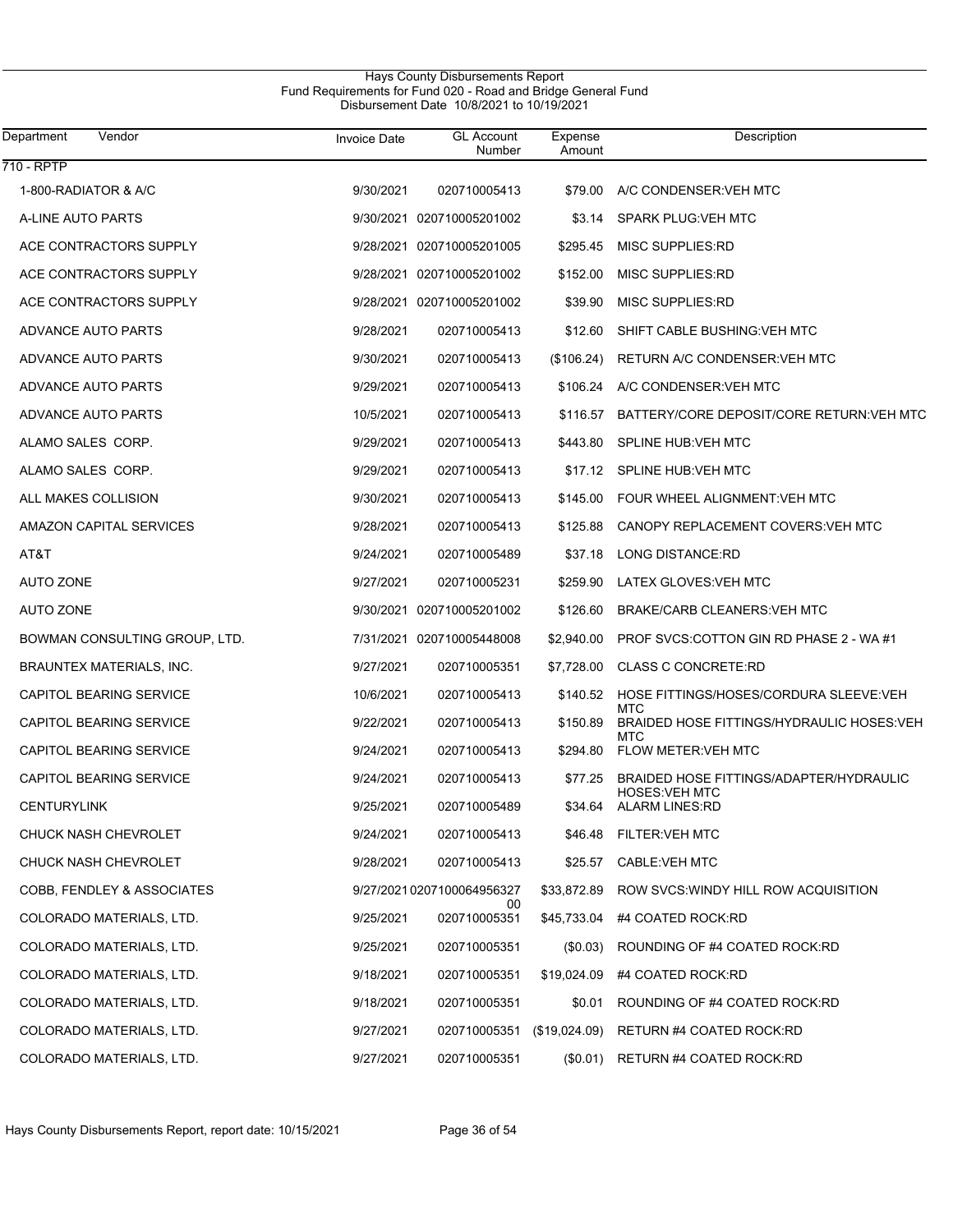| Department        | Vendor                             | <b>Invoice Date</b> | <b>GL Account</b><br>Number | Expense<br>Amount | Description                                       |
|-------------------|------------------------------------|---------------------|-----------------------------|-------------------|---------------------------------------------------|
|                   | DIXIE TOOL AND LUBRICANTS, LLC     | 9/24/2021           | 020710005271                | \$493.85          | FUEL TREATMENT: VEH MTC                           |
| <b>ELTEC</b>      |                                    | 10/1/2021           | 020710005210                | \$26.00           | VISOR 12" YELLOW POLY:RD                          |
| <b>ELTEC</b>      |                                    | 10/1/2021           | 020710005210                | \$21.16           | VISOR 12" YELLOW POLY:RD                          |
| <b>ELTEC</b>      |                                    | 9/29/2021           | 020710005210                | \$295.00          | <b>ASSEMBLY RD</b>                                |
| <b>ELTEC</b>      |                                    | 9/29/2021           | 020710005210                | \$14.51           | ASSEMBLY:RD                                       |
|                   | ERGON ASPHALT & EMULSIONS, INC.    | 9/21/2021           | 020710005351                | \$13,073.18       | HFRS-2 OIL:RD                                     |
|                   | ERGON ASPHALT & EMULSIONS, INC.    | 9/21/2021           | 020710005351                | \$871.55          | HFRS-2 OIL:RD                                     |
|                   | ERGON ASPHALT & EMULSIONS, INC.    | 9/21/2021           | 020710005351                | \$8.72            | HFRS-2 OIL:RD                                     |
|                   | ERGON ASPHALT & EMULSIONS, INC.    | 9/23/2021           | 020710005351                | \$12,946.72       | HFRS-2 OIL:RD                                     |
|                   | ERGON ASPHALT & EMULSIONS, INC.    | 9/23/2021           | 020710005351                | \$863.11          | HFRS-2 OIL:RD                                     |
|                   | ERGON ASPHALT & EMULSIONS, INC.    | 9/23/2021           | 020710005351                | \$8.63            | HFRS-2 OIL:RD                                     |
|                   | ERGON ASPHALT & EMULSIONS, INC.    | 9/24/2021           | 020710005351                | \$13,810.89       | HFRS-2 OIL:RD                                     |
|                   | ERGON ASPHALT & EMULSIONS, INC.    | 9/24/2021           | 020710005351                | \$920.73          | HFRS-2 OIL:RD                                     |
|                   | ERGON ASPHALT & EMULSIONS, INC.    | 9/24/2021           | 020710005351                | \$9.21            | HFRS-2 OIL:RD                                     |
| <b>FLEETPRIDE</b> |                                    |                     | 9/22/2021 020710005201002   | \$220.00          | <b>BINDER CHAIN VEH MTC</b>                       |
|                   | FREIGHTLINER OF AUSTIN             | 9/24/2021           | 020710005413                | \$40.13           | SEAT COVER KIT/FOAM SEAT PAD: VEH MTC             |
|                   | FREIGHTLINER OF AUSTIN             | 9/28/2021           | 020710005413                | \$157.00          | HOSE ASSEMBLY: VEH MTC                            |
|                   | FREIGHTLINER OF AUSTIN             | 9/27/2021           | 020710005413                | \$53.36           | SEAT COVER KIT VEH MTC                            |
|                   | FREIGHTLINER OF AUSTIN             | 9/24/2021           | 020710005413                | \$148.79          | HOSE ASSEMBLIES/ANTENNA-CB RADIO VEH MTC          |
|                   | <b>FRONTIER COMMUNICATIONS</b>     | 9/22/2021           | 020710005489                | \$107.41          | TELEPHONE:RD                                      |
|                   | <b>FRONTIER COMMUNICATIONS</b>     | 9/22/2021           | 020710005489                | \$1.41            | LONG DISTANCE:RD                                  |
| <b>FUELMAN</b>    |                                    | 9/27/2021           | 020710005271                | \$967.03          | <b>FUEL:RD</b>                                    |
|                   | <b>GORDON'S EQUIPMENT</b>          | 9/30/2021           | 020710005413                |                   | \$18.00 AIR FILTER ASSEMBLY: VEH MTC              |
|                   | <b>GRIFFITH FORD SAN MARCOS</b>    | 10/6/2021           | 020710005413                | \$20.78           | ENGINE OIL PAN: VEH MTC                           |
|                   | HAYS COUNTY TAX ASSESSOR COLLECTOR | 10/31/2021          | 020710005413                | \$7.50            | STATE INSPECTION FEE:RD                           |
|                   | HAYS COUNTY TAX ASSESSOR COLLECTOR | 10/31/2021          | 020710005413                | \$7.50            | STATE INSPECTION FEE:RD                           |
|                   | HDR ENGINEERING, INC.              |                     | 9/9/2021 020710005448008    | \$42,148.22       | <b>PROF SVCS:COTTON GIN RD</b>                    |
|                   | HESSELBEIN TIRE SOUTHWEST          | 9/22/2021           | 020710005413                | \$451.00          | CROP MASTER R-1 TL/TR218A GATEWAY TUBE            |
|                   | <b>HESSELBEIN TIRE SOUTHWEST</b>   | 9/28/2021           | 020710005413                | \$252.00          | <b>TIRES: VEH MTC</b><br>255/70R17 TIRES: VEH MTC |
|                   | <b>HOFMANN'S SUPPLY</b>            |                     | 9/30/2021 020710005201002   |                   | \$29.96 ACETYLENE/OXYGEN:RD                       |
|                   | <b>HOFMANN'S SUPPLY</b>            |                     | 9/30/2021 020710005201002   | \$7.49            | ACETYLENE/OXYGEN:RD                               |
|                   | HOME DEPOT CREDIT SERVICES         |                     | 9/24/2021 020710005201005   | \$206.94          | BATTERY/PLIERS: VEH MTC                           |
|                   | HOME DEPOT CREDIT SERVICES         | 9/23/2021           | 020710005351                | \$7.98            | RODENT KILLER/BAIT TRAYS/LAWN SEED:RD             |
|                   | HOME DEPOT CREDIT SERVICES         |                     | 9/23/2021 020710005201002   | \$33.94           | RODENT KILLER/BAIT TRAYS/LAWN SEED:RD             |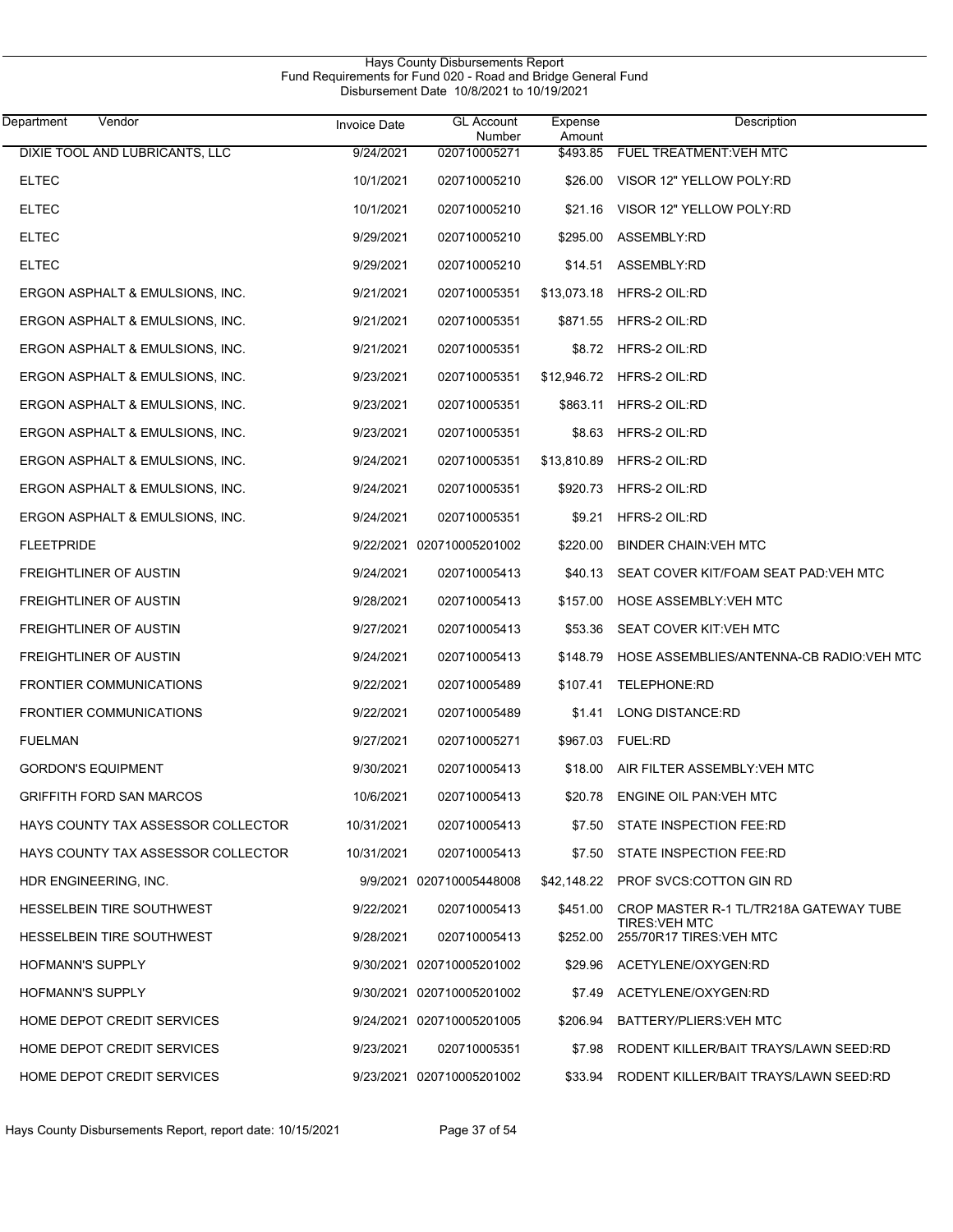| Vendor<br>Department                     | <b>Invoice Date</b> | <b>GL Account</b><br>Number | Expense<br>Amount | Description                                                   |
|------------------------------------------|---------------------|-----------------------------|-------------------|---------------------------------------------------------------|
| <b>HONEY BUCKET</b>                      | 9/16/2021           | 020710005448010             | \$116.50          | PORTA POT SVC:RD                                              |
| <b>HONEY BUCKET</b>                      |                     | 9/28/2021 020710005448010   | \$114.40          | PORTA POT SVC:RD                                              |
| HYDRAULIC SUPPLY & SERVICE CO.           | 9/24/2021           | 020710005413                | \$114.30          | SEAL KIT/BEARING/THRUST PLATES/SPACER: VEH<br>MTC             |
| HYDRAULIC SUPPLY & SERVICE CO.           | 9/30/2021           | 020710005413                | \$6,346.60        | <b>HYDRAULIC MOTOR REPAIR: VEH MTC</b>                        |
| HYDRAULIC SUPPLY & SERVICE CO.           | 9/30/2021           | 020710005413                | \$157.81          | <b>HYDRAULIC MOTOR REPAIR: VEH MTC</b>                        |
| HYDRAULIC SUPPLY & SERVICE CO.           | 9/30/2021           | 020710005413                | \$436.00          | <b>HYDRAULIC MOTOR REPAIR VEH MTC</b>                         |
| <b>INTERSTATE BILLING SERVICE</b>        | 9/29/2021           | 020710005413                | \$380.16          | AIR SAFETY VEH MTC                                            |
| INTERSTATE BILLING SERVICE               | 9/22/2021           | 020710005413                | \$364.00          | LT245/75R17 HANKOOK TIRES: VEH MTC                            |
| <b>INTERSTATE BILLING SERVICE</b>        | 9/29/2021           | 020710005413                | \$42.57           | HOSE CLAMPS/FLEX CONNECTOR: VEH MTC                           |
| <b>INTERSTATE BILLING SERVICE</b>        | 9/27/2021           | 020710005413                | \$52.93           | <b>LATCH:VEH MTC</b>                                          |
| J.L. ICE, LLC                            | 9/28/2021           | 020710005201002             | \$84.00           | ICE:RD-YARR                                                   |
| J.L. ICE, LLC                            |                     | 10/4/2021 020710005201002   | \$36.00           | ICE:RD-SM                                                     |
| JAGUAR FUELING SERVICES, LLC             | 10/6/2021           | 020710005271                | \$6,116.10        | RED DYED DIESEL: VEH MTC                                      |
| JAGUAR FUELING SERVICES, LLC             | 10/6/2021           | 020710005271                | \$36.60           | RED DYED DIESEL: VEH MTC                                      |
| JAGUAR FUELING SERVICES, LLC             | 9/29/2021           | 020710005271                | \$5,335.20        | RED DYED DIESEL/UNLD FUEL: VEH MTC                            |
| JAGUAR FUELING SERVICES, LLC             | 9/29/2021           | 020710005271                | \$601.81          | RED DYED DIESEL/UNLD FUEL: VEH MTC                            |
| JAGUAR FUELING SERVICES, LLC             | 9/29/2021           | 020710005271                | \$3,915.00        | RED DYED DIESEL/UNLD FUEL: VEH MTC                            |
| JAGUAR FUELING SERVICES, LLC             | 9/22/2021           | 020710005271                | \$2,729.50        | <b>FUEL: VEH MTC</b>                                          |
| JAGUAR FUELING SERVICES, LLC             | 9/22/2021           | 020710005271                | \$793.54          | <b>FUEL: VEH MTC</b>                                          |
| JAGUAR FUELING SERVICES, LLC             | 9/22/2021           | 020710005271                | \$5,400.00        | <b>FUEL: VEH MTC</b>                                          |
| KIMBALL MIDWEST                          | 10/4/2021           | 020710005201002             | \$234.19          | MISC SHOP SUPPLIES: VEH MTC                                   |
| KIMBALL MIDWEST                          |                     | 9/27/2021 020710005201002   | \$232.01          | MISC SUPPLIES: VEH MTC                                        |
| KING FEED & HARDWARE                     |                     | 10/5/2021 020710005201002   | \$234.43          | PRUNING SEAL/LYSOL/SPRAYERS:RD                                |
| MAXWELL SPECIAL UTILITY DISTRICT         |                     | 9/29/2021 020710005480230   |                   | \$312.18 WATER SVC:RD                                         |
| MAXWELL SPECIAL UTILITY DISTRICT         | 9/30/2021           | 020710005351                |                   | \$1,037.45 WATER SVC:RD                                       |
| <b>MCCOY'S BUILDING SUPPLY</b>           | 9/23/2021           | 020710005351                |                   | \$49.75 METAL DOWELS:RD                                       |
| O'REILLY AUTO PARTS                      | 10/5/2021           | 020710005413                | \$117.27          | BATTERY/CORE CHARGE/CORE RETURN/BATTERY<br><b>FEE:VEH MTC</b> |
| PARMAN, JAMES                            | 10/1/2021           | 020710005551                | \$50.00           | REIMB FOR ONLINE REG FEE:RD                                   |
| PATHMARK TRAFFIC PRODUCTS OF TEXAS, INC. | 9/23/2021           | 020710005210                | \$13,400.00       | SIGN POSTS/ANCHORS:RD                                         |
| PATHMARK TRAFFIC PRODUCTS OF TEXAS, INC. | 9/23/2021           | 020710005210                | \$6,460.00        | SIGN POSTS/ANCHORS:RD                                         |
| POWER HAUS EQUIPMENT                     |                     | 9/30/2021 020710005201005   | \$455.99          | TELESCOPIC PRUNER: VEH MTC                                    |
| REDHEAD AUTO PARTS, INC.                 | 9/22/2021           | 020710005413                | \$16.49           | STARTER SWITCH: VEH MTC                                       |
| RELIABLE TIRE DISPOSAL                   | 9/24/2021           | 020710005413                | \$352.50          | TIRE DISPOSAL:RD                                              |
| RELIABLE TIRE DISPOSAL                   | 9/24/2021           | 020710005413                | \$34.00           | <b>TIRE DISPOSAL:RD</b>                                       |

Hays County Disbursements Report, report date: 10/15/2021 Page 38 of 54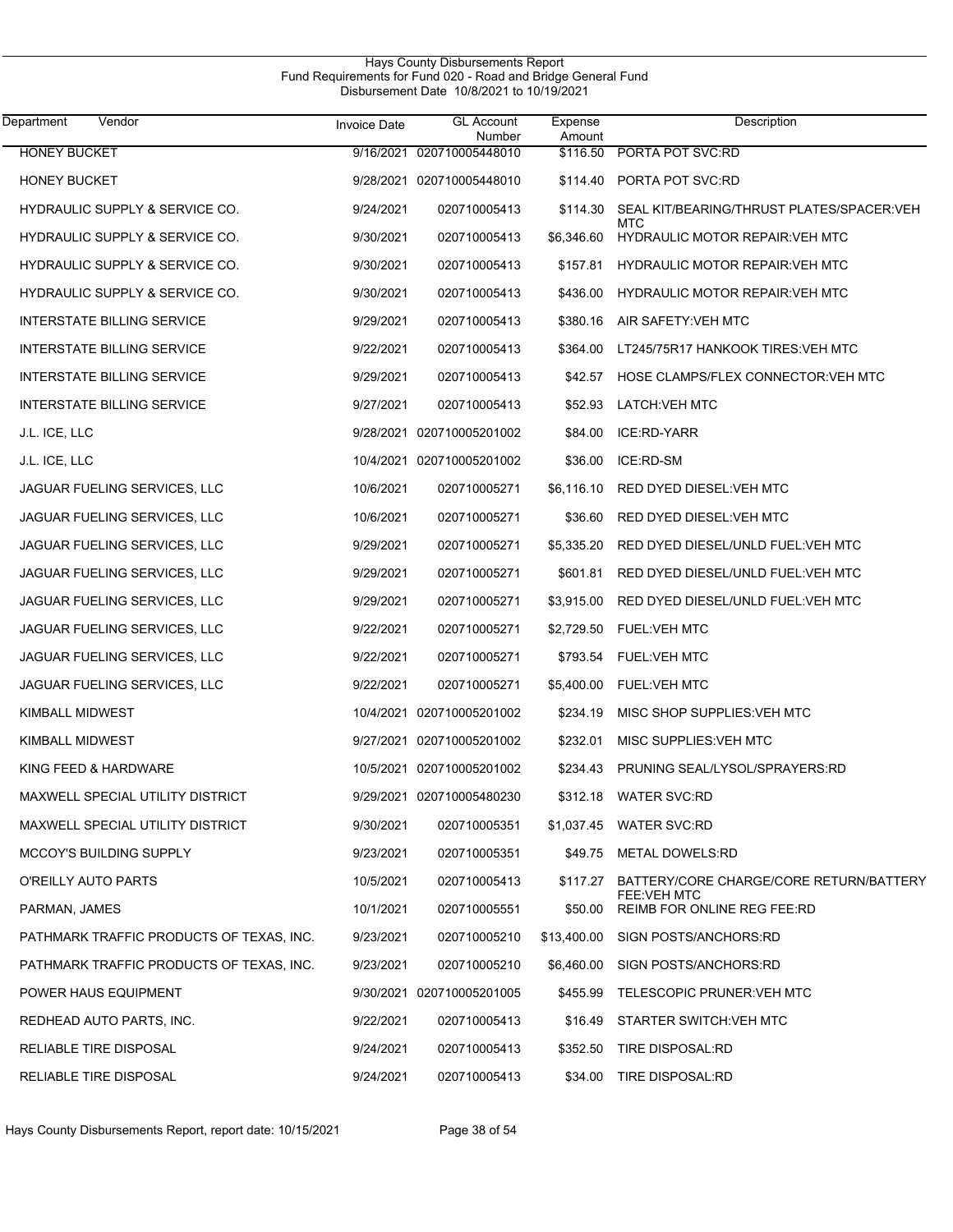| Vendor<br>Department            | <b>Invoice Date</b> | <b>GL Account</b><br>Number | Expense<br>Amount | Description                       |
|---------------------------------|---------------------|-----------------------------|-------------------|-----------------------------------|
| <b>RELIABLE TIRE DISPOSAL</b>   | 9/24/2021           | 020710005413                | \$26.00           | <b>TIRE DISPOSAL:RD</b>           |
| RELIABLE TIRE DISPOSAL          | 9/24/2021           | 020710005413                | \$85.00           | <b>TIRE DISPOSAL:RD</b>           |
| RICOH USA, INC.                 |                     | 10/1/2021 020710005473013   | \$4.60            | OCT 21 REMOTE SUPPORT:2123866     |
| RMA TOLL PROCESSING             | 10/5/2021           | 020710005391                | \$6.08            | <b>TOLL CHGS:RD</b>               |
| RMA TOLL PROCESSING             | 10/5/2021           | 020710005391                | \$1.00            | <b>MAILING FEE:RD</b>             |
| SNAP-ON INDUSTRIAL              |                     | 9/17/2021 020710005201005   | \$81.94           | DATA CABLE: VEH MTC               |
| SNAP-ON INDUSTRIAL              |                     | 9/17/2021 020710005201005   | \$8.97            | DATA CABLE: VEH MTC               |
| <b>SUR-POWR BATTERY</b>         | 10/6/2021           | 020710005210                | \$325.00          | BATTERIES/SALES FEE: VEH MTC      |
| SURVEYING AND MAPPING, INC.     | 7/8/2021            | 020710005386                | \$4,733.75        | SURVEY: ROBERT S LIGHT ROW SPLIT  |
| SURVEYING AND MAPPING, INC.     | 7/8/2021            | 020710005386                | \$290.88          | SURVEY: ROBERT S LIGHT ROW SPLIT  |
| TELLUS EQUIPMENT SOLUTIONS, LLC | 9/23/2021           | 020710005413                | \$87.62           | TOGGLE/ROCKER SWITCH: VEH MTC     |
| TEXAS DISPOSAL SYSTEMS, INC.    | 9/30/2021           | 020710005452                | \$55.00           | ANIMAL DISPOSAL:RD                |
| <b>TEXAS MATERIALS</b>          | 9/17/2021           | 020710005351                | \$1,056.00        | HOT MIX TYPE D:RD                 |
| <b>TEXAS MATERIALS</b>          | 9/16/2021           | 020710005351                | \$3,161.40        | HOT MIX TYPE D:RD                 |
| <b>TEXAS MATERIALS</b>          | 9/14/2021           | 020710005351                | \$2,112.00        | HOT MIX TYPE D:RD                 |
| <b>TEXAS MATERIALS</b>          | 9/21/2021           | 020710005351                | \$2,109.80        | HOT MIX TYPE D:RD                 |
| <b>TEXAS MATERIALS</b>          | 9/20/2021           | 020710005351                | \$2,095.28        | HOT MIX TYPE D:RD                 |
| <b>TEXAS MATERIALS</b>          | 9/22/2021           | 020710005351                | \$984.00          | HOT MIX TYPE B:RD                 |
| UNIFIRST CORPORATION            | 9/21/2021           | 020710005474                | \$84.21           | UNIFORMS:RD-DRIFTWOOD             |
| UNIFIRST CORPORATION            | 9/28/2021           | 020710005474                | \$54.73           | UNIFORMS:RD-DRIFTWOOD             |
| UNIFIRST CORPORATION            | 9/29/2021           | 020710005474                | \$248.21          | UNIFORMS:RD-KYLE                  |
| UNIFIRST CORPORATION            | 9/22/2021           | 020710005474                | \$248.21          | UNIFORMS:RD-KYLE                  |
| UNIFIRST CORPORATION            | 9/21/2021           | 020710005474                |                   | \$41.53 UNIFORMS:RD-WIMB          |
| UNIFIRST CORPORATION            | 8/31/2021           | 020710005474                | \$41.53           | UNIFORMS: RD-WIMB                 |
| UNIFIRST CORPORATION            | 9/29/2021           | 020710005474                | \$54.45           | UNIFORMS:RD-SM                    |
| UNIFIRST CORPORATION            | 9/22/2021           | 020710005474                | \$49.45           | UNIFORMS:RD-SM                    |
| UNIFIRST CORPORATION            | 9/28/2021           | 020710005474                | \$56.53           | UNIFORMS:RD-WIMB                  |
| VIKING FENCO CO., LTD.          |                     | 9/30/2021 020710005448010   | \$700.00          | <b>INSTALL TEMPORARY FENCE:RD</b> |
| VIKING FENCO CO., LTD.          |                     | 9/30/2021 020710005448010   | \$521.85          | <b>INSTALL TEMPORARY FENCE:RD</b> |
| VIKING FENCO CO., LTD.          |                     | 9/30/2021 020710005448010   | \$40.00           | INSTALL TEMPORARY FENCE:RD        |
| VIKING FENCO CO., LTD.          |                     | 9/30/2021 020710005448010   | \$2.00            | <b>INSTALL TEMPORARY FENCE:RD</b> |
| <b>VULCAN SIGNS</b>             | 9/16/2021           | 020710005210                | \$1,874.00        | SIGN POSTS:RD                     |
| <b>VULCAN SIGNS</b>             | 9/16/2021           | 020710005210                | \$475.00          | SIGN POSTS:RD                     |
| <b>VULCAN SIGNS</b>             | 9/16/2021           | 020710005210                | \$475.00          | <b>SIGN POSTS:RD</b>              |

Hays County Disbursements Report, report date: 10/15/2021 Page 39 of 54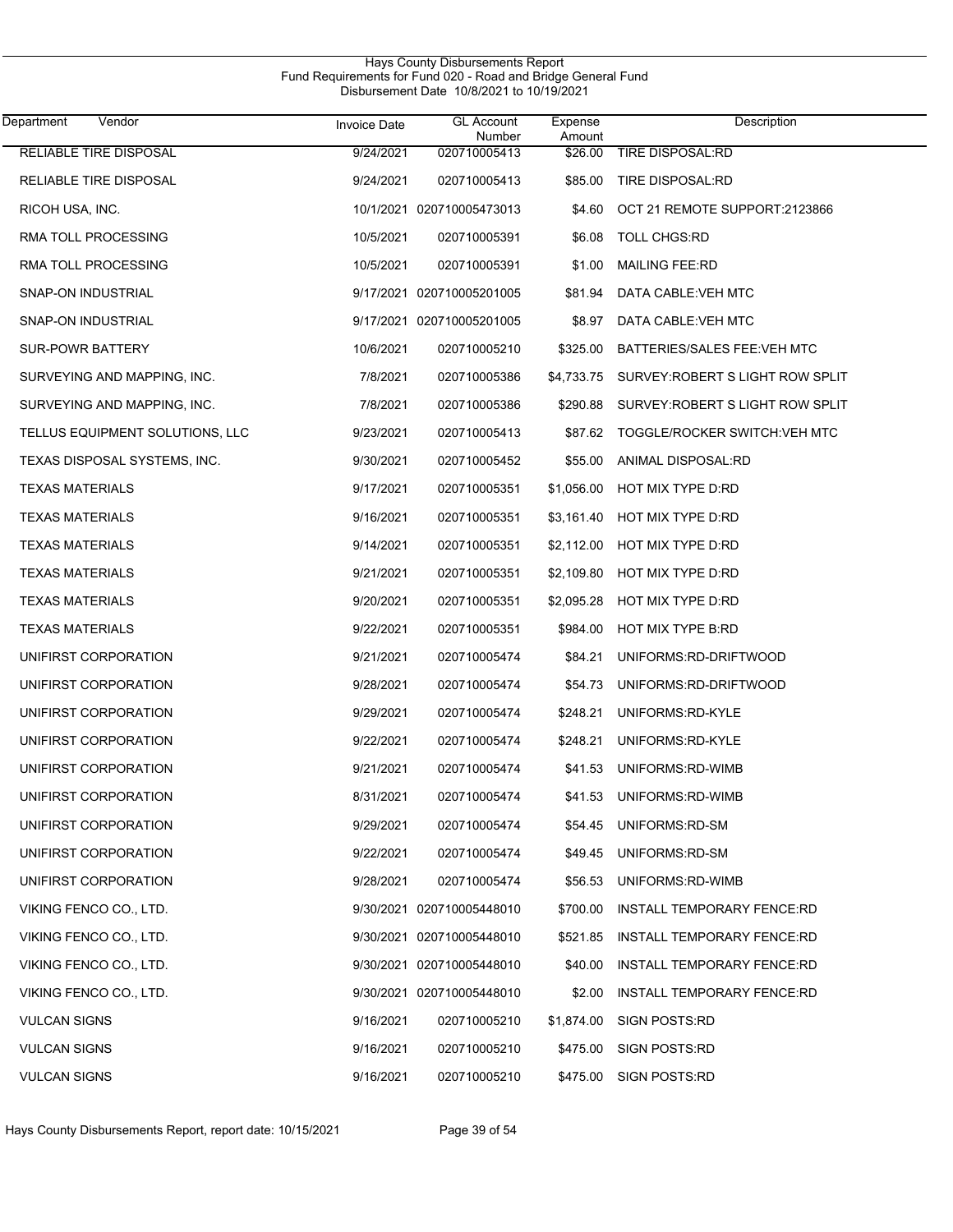| Hays County Disbursements Report<br>Fund Requirements for Fund 020 - Road and Bridge General Fund<br>Disbursement Date 10/8/2021 to 10/19/2021 |                     |                             |                   |                                                        |  |  |
|------------------------------------------------------------------------------------------------------------------------------------------------|---------------------|-----------------------------|-------------------|--------------------------------------------------------|--|--|
| Vendor<br>Department                                                                                                                           | <b>Invoice Date</b> | <b>GL Account</b><br>Number | Expense<br>Amount | Description                                            |  |  |
| <b>WATERLOGIC AMERICAS LLC</b>                                                                                                                 | 6/21/2021           | 020710005480230             | \$252.00          | WATER COOLER/TANK RENTAL:RD                            |  |  |
| WATERLOGIC AMERICAS LLC                                                                                                                        | 9/21/2021           | 020710005480230             | \$44.21           | <b>WATER COOLER/TANK</b><br>RENTAL:DRIFTWOOD/WIMBERLEY |  |  |
| <b>WATERLOGIC AMERICAS LLC</b>                                                                                                                 | 9/21/2021           | 020710005480230             | \$44.21           | <b>WATER COOLER/TANK</b><br>RENTAL:DRIFTWOOD/WIMBERLEY |  |  |
| WSB & ASSOCIATES, INC.                                                                                                                         | 9/24/2021           | 020710005448008             | \$3.177.50        | PROF SVCS. FM 2770 AT FLINT HILLS                      |  |  |
| <b>XL PARTS STORE</b>                                                                                                                          | 9/28/2021           | 020710005210                | \$69.17           | <b>BATTERY: VEH MTC</b>                                |  |  |
| <b>XL PARTS STORE</b>                                                                                                                          | 9/28/2021           | 020710005210                | (\$7.22)          | DISCOUNT ON BATTERY: VEH MTC                           |  |  |
| Total 710 - RPTP                                                                                                                               |                     |                             | \$263,078.06      |                                                        |  |  |
| Cash Required 020 - Road and Bridge General Fund                                                                                               |                     |                             | \$263.078.06      |                                                        |  |  |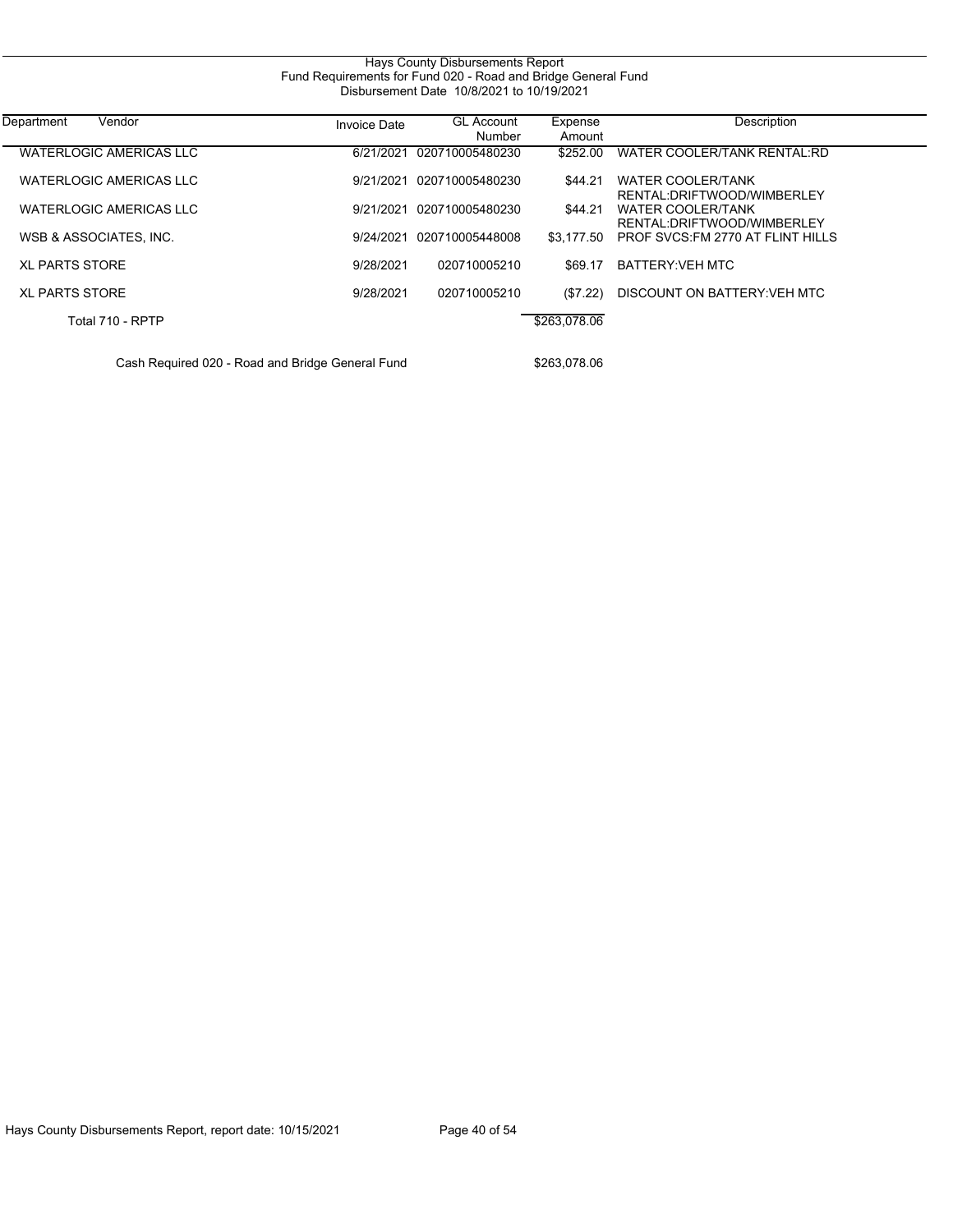| Hays County Disbursements Report                               |  |  |  |  |  |
|----------------------------------------------------------------|--|--|--|--|--|
| Fund Requirements for Fund 033 - Pass Thru Road Bond 2016 Fund |  |  |  |  |  |
| Disbursement Date 10/8/2021 to 10/19/2021                      |  |  |  |  |  |

| Department<br>Vendor                                   | <b>GL Account</b><br><b>Invoice Date</b><br>Number | Expense<br>Amount       | <b>Description</b>                                                        |
|--------------------------------------------------------|----------------------------------------------------|-------------------------|---------------------------------------------------------------------------|
| 801 - Precinct 1 - Roads                               |                                                    |                         |                                                                           |
| COBB, FENDLEY & ASSOCIATES                             | 9/14/20210338019651756234<br>00                    | \$47.50                 | UTL SVCS:POSEY ROAD - WA #5 - TXDOT<br><b>PARTNERSHIP</b>                 |
| COBB, FENDLEY & ASSOCIATES                             | 8/11/20210338019651356234<br>00                    | \$325.00                | UTL SVCS: FM 110 - NORTH - WA #3 - TXDOT<br><b>PARTNERSHIP</b>            |
| COBB, FENDLEY & ASSOCIATES                             | 9/14/20210338019651356234<br>00                    | \$617.50                | UTL SVCS: FM 110 - NORTH - WA #3 - TXDOT<br><b>PARTNERSHIP</b>            |
| COBB, FENDLEY & ASSOCIATES                             | 9/14/20210338019651556234<br>00                    | \$65.00                 | UTL SVCS: FM 110 - SOUTH - WA #1 - TXDOT<br><b>PARTNERSHIP</b>            |
| DANNENBAUM ENGINEERING COMPANY -<br><b>AUSTIN, LLC</b> | 9/15/20210338019651756214<br>00                    | \$3.547.50              | ENG SVCS: IH 35 POSEY ROAD OVERPASS - WA #3 -<br><b>TXDOT PARTNERSHIP</b> |
| DANNENBAUM ENGINEERING COMPANY -<br>AUSTIN, LLC        | 8/16/20210338019651756214<br>00                    | \$5,900.00              | ENG SVCS: IH 35 POSEY ROAD OVERPASS - WA #3<br>- TXDOT PARTNERSHIP        |
| LOCKWOOD ANDREWS & NEWNAM, INC.                        | 8/31/20210338019651356214<br>00                    | \$492.50                | ROW SVCS: FM 110 - NORTH - WA #2 - TXDOT<br><b>PARTNERSHIP</b>            |
| Total 801 - Precinct 1 - Roads                         |                                                    | $\overline{$10,995.00}$ |                                                                           |
| 802 - Precinct 2 - Roads                               |                                                    |                         |                                                                           |
| BGE, INC.                                              | 7/30/20210338029664556214<br>00                    | \$20,925.91             | ENG SVCS: RM 967 - WA #1 - TXDOT PARTNERSHIP                              |
| KIMLEY-HORN & ASSOCIATES, INC.                         | 7/31/20210338029662456214<br>00                    | \$14,245.25             | ENG SVCS: FM 2001 SCHEMATIC - WA #2 - TXDOT<br><b>PARTNERSHIP</b>         |
| KIMLEY-HORN & ASSOCIATES, INC.                         | 7/31/20210338029662456214<br>00                    | \$19,916.25             | ENG SVCS: FM 2001 SCHEMATIC - WA #2 - TXDOT<br><b>PARTNERSHIP</b>         |
| RS&H                                                   | 8/30/20210338029662856214<br>00                    | \$3.836.20              | ENG SVCS: FM 1626A - WA #6                                                |
| Total 802 - Precinct 2 - Roads                         |                                                    | \$58,923.61             |                                                                           |
| 804 - Precinct 4 - Roads                               |                                                    |                         |                                                                           |
| K FRIESE & ASSOCIATES, INC.                            | 9/10/20210338049687456214<br>00                    | \$10,892.25             | ENG SVCS:RM 150 EXPANSION - WA #2 - TXDOT<br><b>PARTNERSHIP</b>           |
| K FRIESE & ASSOCIATES, INC.                            | 8/9/20210338049687456214<br>00                     | \$3,858.95              | ENG SVCS:RM 150 EXPANSION - WA #2 - TXDOT<br><b>PARTNERSHIP</b>           |
| Total 804 - Precinct 4 - Roads                         |                                                    | \$14,751.20             |                                                                           |
| Cash Required 033 - Pass Thru Road Bond 2016 Fund      |                                                    | \$84,669.81             |                                                                           |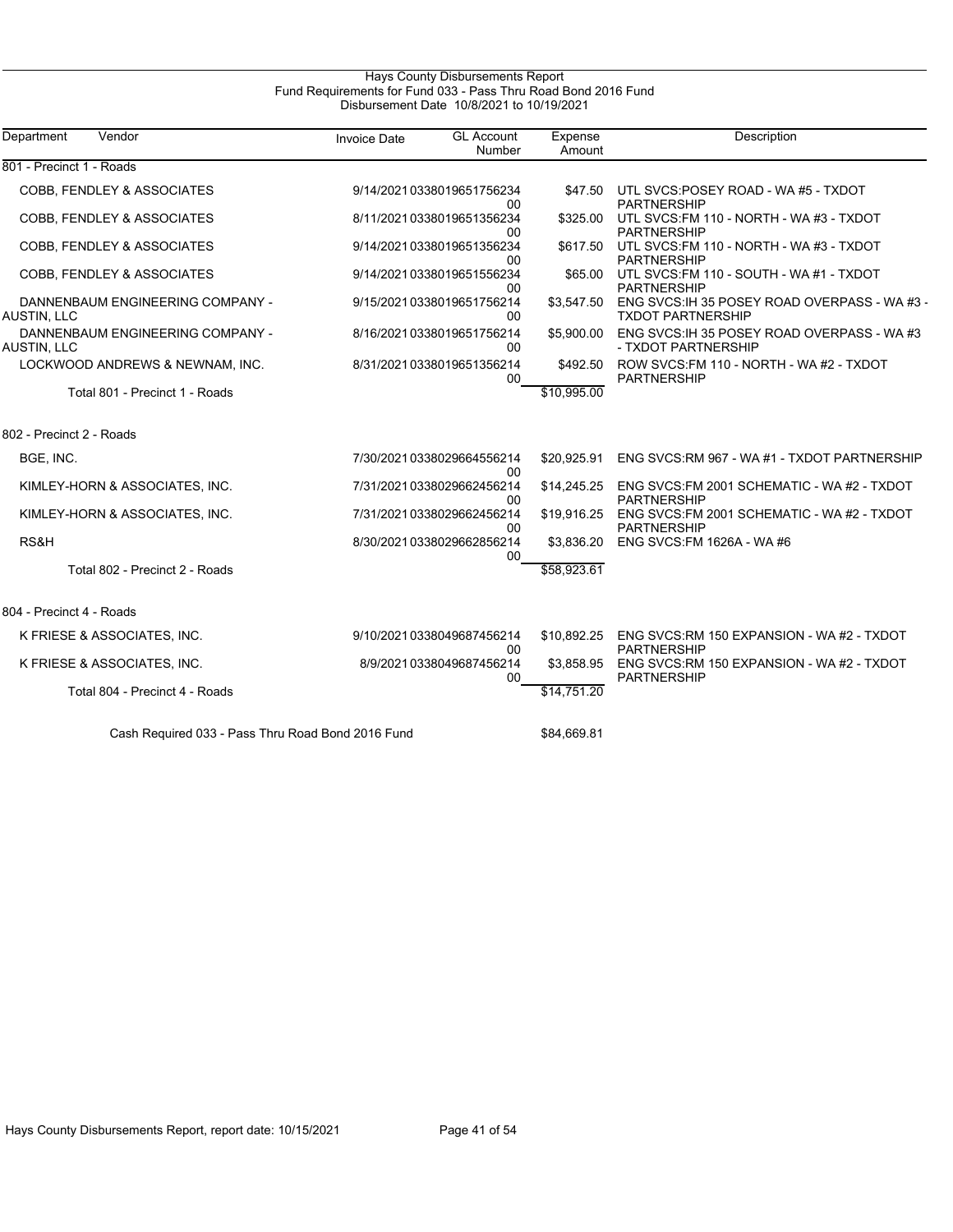| Department<br>Vendor            | <b>Invoice Date</b> | <b>GL Account</b><br>Number           | Expense<br>Amount | Description                                                                   |
|---------------------------------|---------------------|---------------------------------------|-------------------|-------------------------------------------------------------------------------|
| 801 - Precinct 1 - Roads        |                     |                                       |                   |                                                                               |
| BINKLEY & BARFIELD, INC.        |                     | 9/7/2021 0358019652256237<br>00       | \$636.00          | UTL SVCS:CR 266 - OLD BASTROP ROAD - WA #1                                    |
| BINKLEY & BARFIELD, INC.        |                     | 9/7/20210358019652156234              | \$3,895.50        | UTL SVCS: FM 621 - WA #1                                                      |
| COBB, FENDLEY & ASSOCIATES      |                     | 00<br>8/18/20210358019652356234       | \$6,897.50        | UTL SVCS:SH 80 INTERSECTION IMPROVEMENTS -                                    |
| JORDAN FOSTER CONSTRUCTION, LLC |                     | 00<br>8/31/2021 0358019663456114      | \$946,009.49      | WA #1<br>PROF SVCS: DACY LANE ROADWAY                                         |
| LJA ENGINEERING, INC.           |                     | 00<br>9/15/20210358019663456217       | \$1,687.88        | <b>IMPROVEMENTS - WA#1</b><br>ENG SVCS:DACY LANE - WA #1                      |
| LJA ENGINEERING, INC.           |                     | 00<br>9/10/20210358019652256327       | \$17,200.34       | ROW SVCS:CR 266/OLD BASTROP HIGHWAY - WA                                      |
| LOCKWOOD ANDREWS & NEWNAM, INC. |                     | 00<br>9/23/2021 0358019663456327      | \$4,592.50        | ROW SVCS:DACY LANE - WA #1                                                    |
| LOCKWOOD ANDREWS & NEWNAM, INC. |                     | 00<br>8/26/20210358019663456327       | \$1,835.96        | ROW SVCS:DACY LANE - WA #1                                                    |
| Total 801 - Precinct 1 - Roads  |                     | 00                                    | \$982,755.17      |                                                                               |
| 802 - Precinct 2 - Roads        |                     |                                       |                   |                                                                               |
| COBB, FENDLEY & ASSOCIATES      |                     | 8/26/20210358029664656214<br>00       | \$1,705.00        | ROW SVCS: FM 967 - SAFETY IMPROVEMENTS - WA<br>#1                             |
| CORRIDOR TITLE, LLC             |                     | 10/8/20210358029664356324<br>00       | \$270,574.13      | ROW:FM 2001 W REALIGNMENT - PARCEL 24/25 -<br>WA #0                           |
| HDR ENGINEERING, INC.           |                     | 8/27/20210358029665156214<br>00       | \$14,649.86       | ENG SVC: KOHLERS CROSSING - WA #1                                             |
| <b>HNTB CORPORATION</b>         |                     | 9/1/2021 0358029665156214<br>00       | \$6,492.98        | ENG SVCS: KYLE UNION PACIFIC RAILROAD SIDING<br>- WA #1                       |
| KIMLEY-HORN & ASSOCIATES, INC.  |                     | 7/31/2021 0358029664456214<br>00      | \$410.00          | ENG SVCS:FM 2001 SAFETY IMPROVEMENTS -<br>GRAEF RD - WA #1                    |
| UNION PACIFIC RAILDROAD COMPANY |                     | 8/26/20210358029665056214<br>00       | \$4,049.39        | ENG SVCS: KYLE SIDING RELOCATION - WA #0                                      |
| UNION PACIFIC RAILDROAD COMPANY |                     | 8/26/20210358029665156214<br>00       | \$4,049.38        | ENG SVCS: KYLE SIDING RELOCATION - WA #0                                      |
| Total 802 - Precinct 2 - Roads  |                     |                                       | \$301,930.74      |                                                                               |
| 803 - Precinct 3 - Roads        |                     |                                       |                   |                                                                               |
| AMERICAN STRUCTUREPOINT         |                     | 8/27/20210358039676756214<br>00       |                   | \$92,230.72 ENG SVCS:RM 3237 SAFETY IMPROVEMENTS - WA<br>#1                   |
| AMERICAN STRUCTUREPOINT         |                     | 8/27/20210358039677256214<br>00       | \$5,710.00        | ENG SVCS: RM 150 @ RM 3237 ROUNDABOUT - WA<br>#2                              |
| BGE, INC.                       |                     | 8/31/20210358039677756214<br>00       | \$12,975.00       | ENG SVCS:RM 12 SAFETY IMPROVEMENT - MTN<br><b>CREST &amp; SKYLINE DR-WA#1</b> |
| BINKLEY & BARFIELD, INC.        |                     | 9/7/2021 0358039676856234<br>00       |                   | \$4,242.00 UTL SVCS:RM 12 @ RM 3237 - WA #1                                   |
| PAPE-DAWSON ENGINEERS           |                     | 8/30/20210358039677856214<br>00       | \$11,166.01       | ENG SVCS:RM 12 @ JACOBS WELL & GOLD RD -<br>WA #1                             |
| PAPE-DAWSON ENGINEERS           |                     | 8/4/2021 0358039677856214<br>00       | \$5,598.04        | ENG SVCS:RM 12 @ JACOBS WELL & GOLD RD -<br>WA #1                             |
| Total 803 - Precinct 3 - Roads  |                     |                                       | \$131,921.77      |                                                                               |
| 804 - Precinct 4 - Roads        |                     |                                       |                   |                                                                               |
| AMERICAN STRUCTUREPOINT         |                     | 8/27/20210358049687356214             | \$23,168.75       | ENG SVCS:RM 150 @ RM 12 ROUNDABOUT - WA #1                                    |
| BINKLEY & BARFIELD, INC.        |                     | 00<br>9/7/20210358049686756237        | \$1,679.00        | UTL SVCS: DARDEN HILL @ SAWYER RANCH                                          |
| CAPITAL EXCAVATION COMPANY      |                     | 00<br>8/31/20210358049686856117       | \$202,540.70      | ROUNDABOUT - WA #1<br>PROF SVCS:LIME KILN IMPROVEMENTS - WA #1                |
| CAPITAL EXCAVATION COMPANY      |                     | 00<br>7/31/20210358049686856117<br>00 |                   | \$133,423.80 PROF SVCS:LIME KILN IMPROVEMENTS - WA #1                         |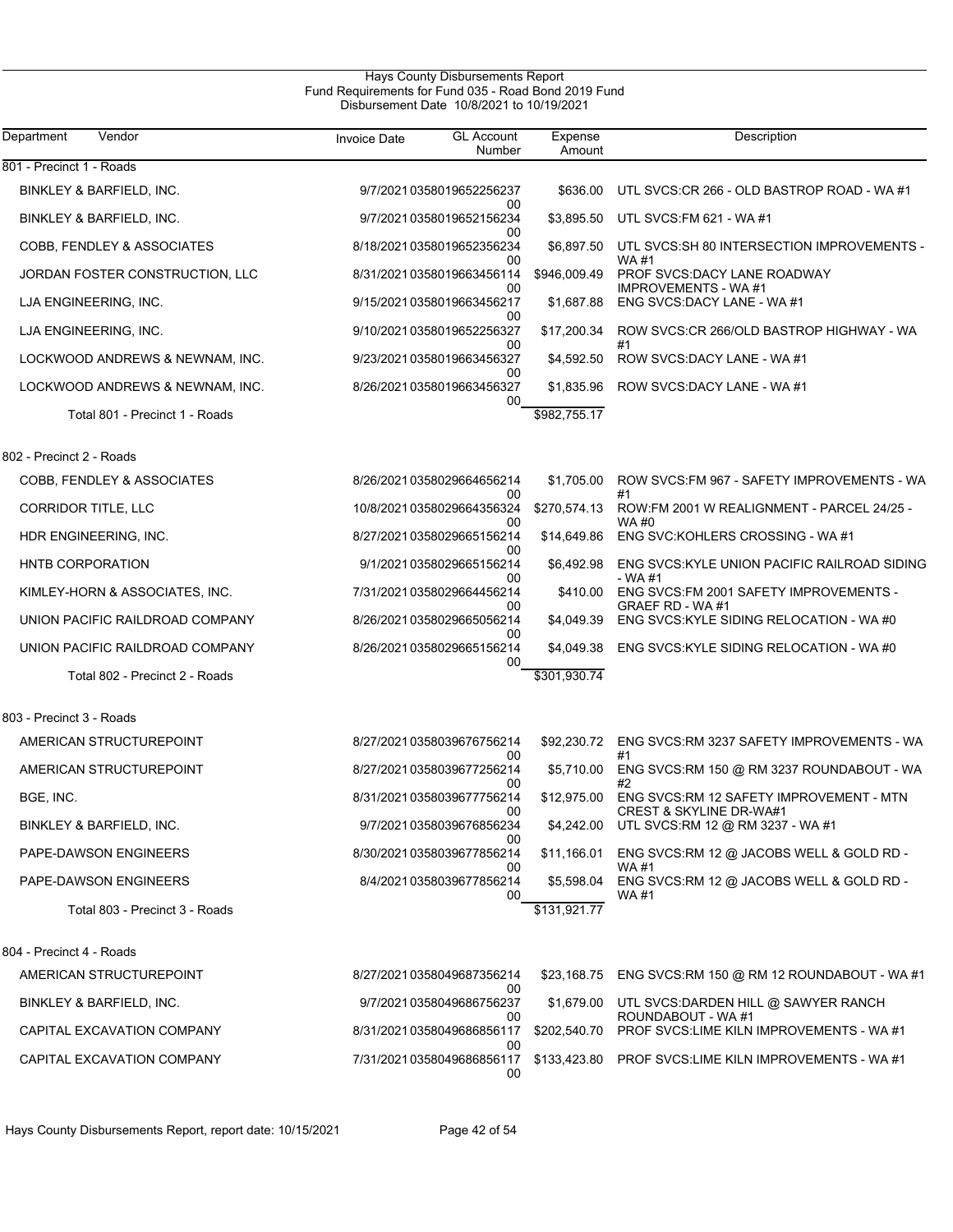| Fund Requirements for Fund 035 - Road Bond 2019 Fund<br>Disbursement Date 10/8/2021 to 10/19/2021 |                     |                                 |                   |                                                 |  |  |
|---------------------------------------------------------------------------------------------------|---------------------|---------------------------------|-------------------|-------------------------------------------------|--|--|
| Department<br>Vendor                                                                              | <b>Invoice Date</b> | <b>GL Account</b><br>Number     | Expense<br>Amount | Description                                     |  |  |
| K FRIESE & ASSOCIATES, INC.                                                                       |                     | 8/11/20210358049686456214<br>00 | \$9.750.65        | ENG SVCS:RM 150 WEST EXTENSION - WA #1          |  |  |
| LJA ENGINEERING, INC.                                                                             |                     | 8/13/20210358049686756327<br>00 | \$15.085.90       | ROW SVCS: DARDEN HILL @ SAWYER RANCH - WA<br>#1 |  |  |
| WSB & ASSOCIATES, INC.                                                                            |                     | 8/23/20210358049687256214<br>00 | \$4.440.00        | ENG SVCS:US 290 @ TRAUTWEIN RD - WA #2          |  |  |
| Total 804 - Precinct 4 - Roads                                                                    |                     |                                 | \$390.088.80      |                                                 |  |  |

Cash Required 035 - Road Bond 2019 Fund \$1,806,696.48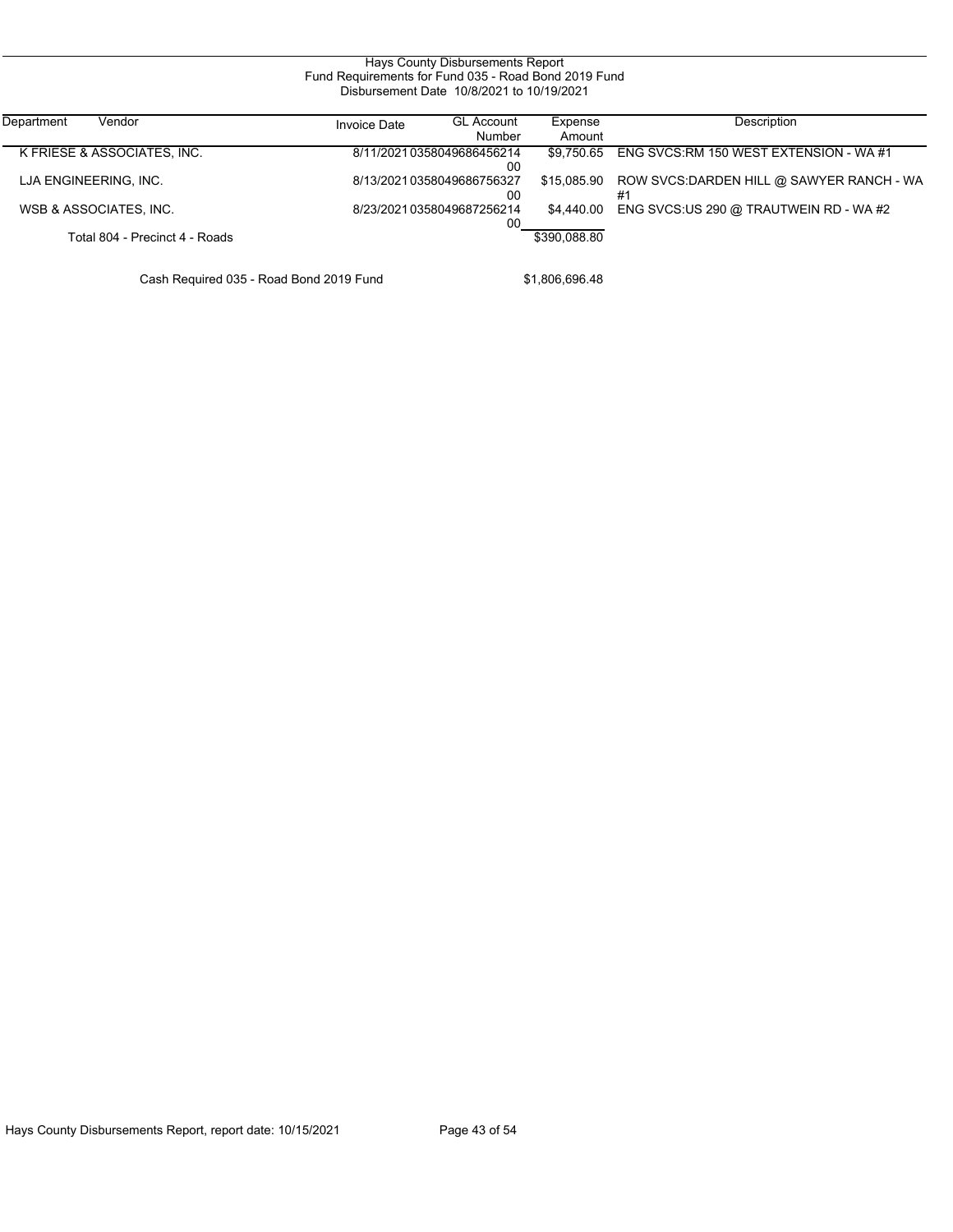| Fund Requirements for Fund 051 - Sheriff Bail Bond Fund<br>Disbursement Date 10/8/2021 to 10/19/2021 |                     |                             |                   |                       |  |  |
|------------------------------------------------------------------------------------------------------|---------------------|-----------------------------|-------------------|-----------------------|--|--|
| Department<br>Vendor                                                                                 | <b>Invoice Date</b> | <b>GL Account</b><br>Number | Expense<br>Amount | Description           |  |  |
| A BAIL BONDS                                                                                         | 8/30/2021           | 0512010150                  | \$1,631.25        | INT ON CD 20324 TREAS |  |  |
| A BAIL BONDS                                                                                         | 9/7/2021            | 0512010150                  | \$9.83            | INT ON CD 20523:TREAS |  |  |
| A-AMIGO BAIL BONDS                                                                                   | 9/20/2021           | 0512010130                  | \$7.56            | INT ON CD 20149.TREAS |  |  |
| AMERICAN SURETY BOND UNDERWRITER'S<br><b>AGCY</b>                                                    | 10/4/2021           | 0512010158                  | \$44.11           | INT ON CD 20535.TREAS |  |  |
| <b>FINANCIAL CASUALTY &amp; SURETY</b>                                                               | 10/4/2021           | 0512010145                  | \$350.00          | INT ON CD 20327:TREAS |  |  |
| <b>FINANCIAL CASUALTY &amp; SURETY</b>                                                               | 9/27/2021           | 0512010133                  | \$262.74          | INT ON CD 20524:TREAS |  |  |
| FIRST COMMUNITY INSURANCE COMPANY                                                                    | 9/27/2021           | 0512010159                  | \$262.74          | INT ON CD 20544.TREAS |  |  |
| <b>MENDEZ BROTHERS BAIL BONDS</b>                                                                    | 9/30/2021           | 0512010140                  | \$63.01           | INT ON CD 32528 TREAS |  |  |
| <b>SAN MARCOS BAIL BONDS</b>                                                                         | 9/3/2021            | 0512010160                  | \$63.01           | INT ON CD 20124.TREAS |  |  |
| Total -                                                                                              |                     |                             | \$2,694.25        |                       |  |  |

Cash Required 051 - Sheriff Bail Bond Fund **\$2,694.25**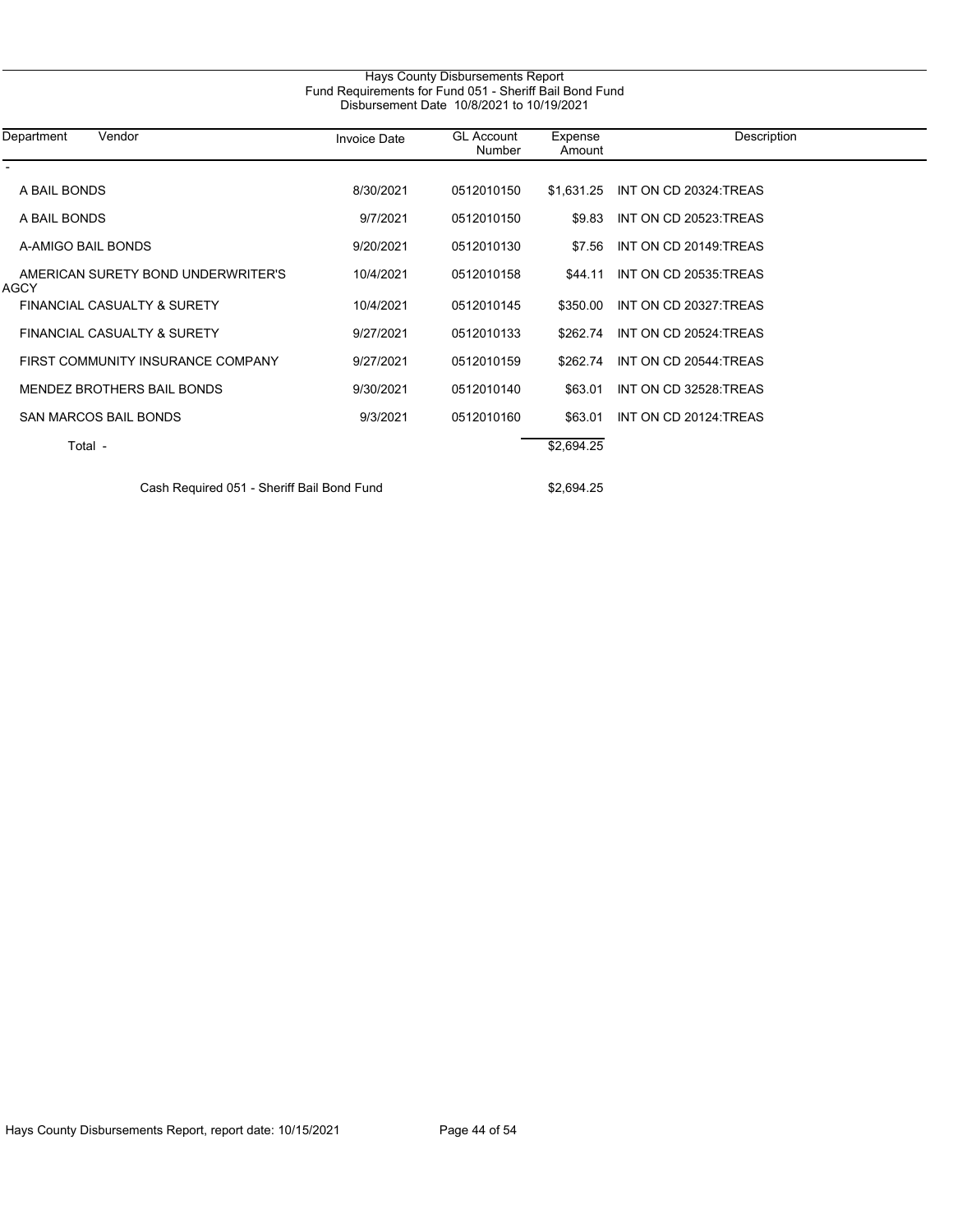## Hays County Disbursements Report Fund Requirements for Fund 055 - Sheriff Fed Discretionary Fund Disbursement Date 10/8/2021 to 10/19/2021

| Vendor<br>Department                               | <b>Invoice Date</b> | <b>GL Account</b><br>Number | Expense<br>Amount | Description                       |
|----------------------------------------------------|---------------------|-----------------------------|-------------------|-----------------------------------|
| 618 - Sheriff                                      |                     |                             |                   |                                   |
| EAGLE MOUNTAIN FLAG & FLAGPOLE                     | 9/1/2021            | 055618005391                | \$166.22          | TEXAS STATE INTERNMENT FLAG: SHER |
| Total 618 - Sheriff                                |                     |                             | \$166.22          |                                   |
| Cash Required 055 - Sheriff Fed Discretionary Fund |                     |                             | \$166.22          |                                   |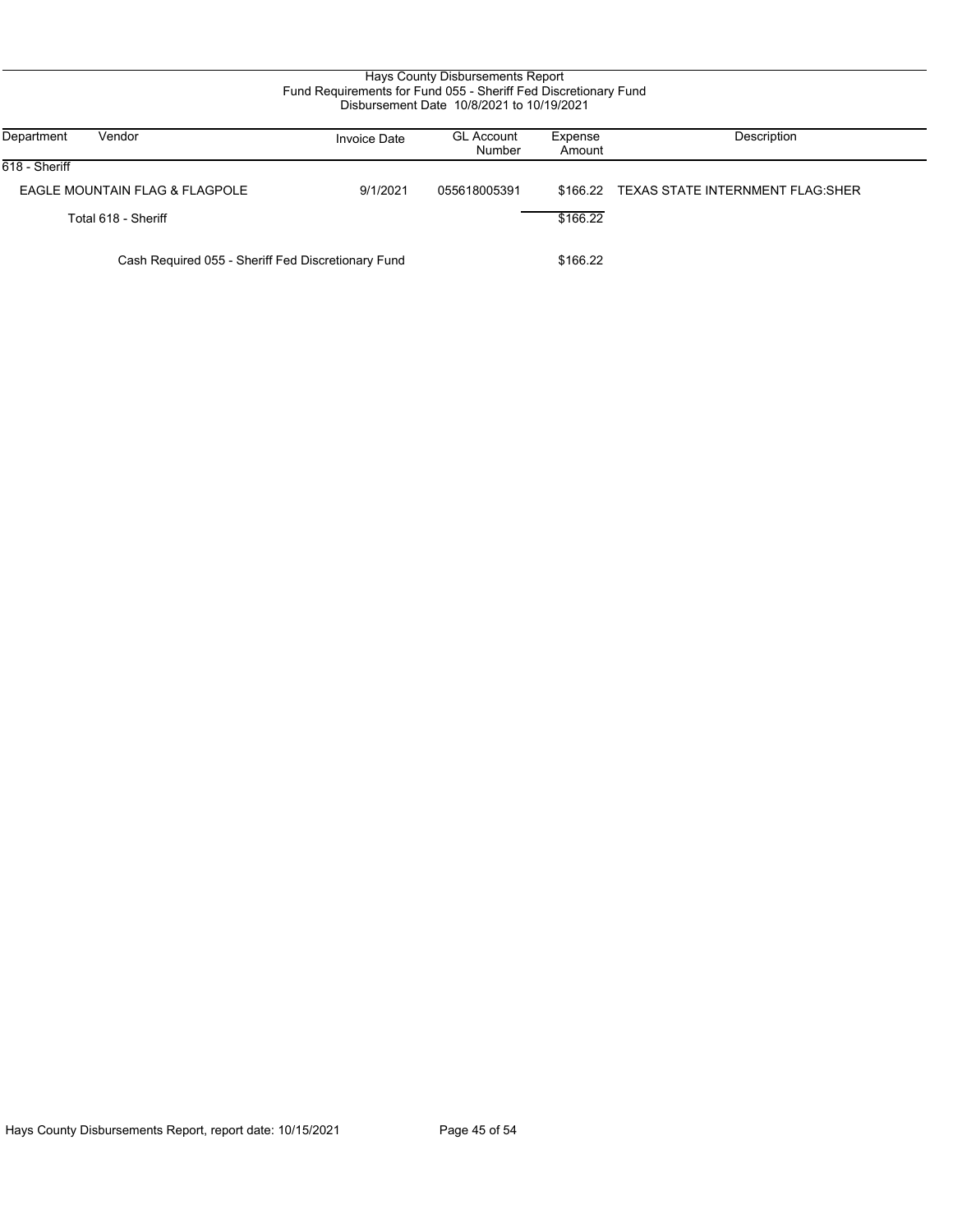## Hays County Disbursements Report Fund Requirements for Fund 070 - Juvenile Detention Center Fund Disbursement Date 10/8/2021 to 10/19/2021

| Department<br>Vendor                   | <b>Invoice Date</b> | <b>GL Account</b><br>Number | Expense<br>Amount | Description                            |
|----------------------------------------|---------------------|-----------------------------|-------------------|----------------------------------------|
| 685 - Juvenile Detention Center        |                     |                             |                   |                                        |
| AMAZON CAPITAL SERVICES                |                     | 9/29/2021 070685991145391   | \$99.99           | HAND SANITIZER JUV CTR                 |
| <b>BOB BARKER COMPANY, INC.</b>        | 9/16/2021           | 070685005205                | \$67.56           | DETAINEE PERSONAL SUPPLIES: JUV CTR    |
| BOB BARKER COMPANY, INC.               | 9/16/2021           | 070685005205                | \$67.56           | DETAINEE PERSONAL SUPPLIES: JUV CTR    |
| BOB BARKER COMPANY, INC.               | 9/16/2021           | 070685005205                | \$152.10          | DETAINEE PERSONAL SUPPLIES: JUV CTR    |
| BOB BARKER COMPANY, INC.               | 9/16/2021           | 070685005205                | \$166.00          | DETAINEE PERSONAL SUPPLIES: JUV CTR    |
| <b>BOB BARKER COMPANY, INC.</b>        | 9/16/2021           | 070685005205                | \$166.00          | DETAINEE PERSONAL SUPPLIES: JUV CTR    |
| BOB BARKER COMPANY, INC.               | 9/16/2021           | 070685005205                | \$166.56          | DETAINEE PERSONAL SUPPLIES: JUV CTR    |
| BOB BARKER COMPANY, INC.               | 9/16/2021           | 070685005205                | \$166.56          | DETAINEE PERSONAL SUPPLIES: JUV CTR    |
| BOB BARKER COMPANY, INC.               | 9/16/2021           | 070685005205                | \$93.96           | DETAINEE PERSONAL SUPPLIES: JUV CTR    |
| BOB BARKER COMPANY, INC.               | 9/16/2021           | 070685005205                | \$39.60           | DETAINEE PERSONAL SUPPLIES: JUV CTR    |
| <b>BOB BARKER COMPANY, INC.</b>        | 9/16/2021           | 070685005205                | \$497.04          | DETAINEE PERSONAL SUPPLIES: JUV CTR    |
| <b>BOB BARKER COMPANY, INC.</b>        | 9/16/2021           | 070685005205                | \$132.70          | DETAINEE PERSONAL SUPPLIES: JUV CTR    |
| <b>BOB BARKER COMPANY, INC.</b>        | 9/16/2021           | 070685005205                | \$185.70          | DETAINEE PERSONAL SUPPLIES: JUV CTR    |
| <b>BOB BARKER COMPANY, INC.</b>        | 9/16/2021           | 070685005205                | \$211.80          | DETAINEE PERSONAL SUPPLIES: JUV CTR    |
| <b>BOB BARKER COMPANY, INC.</b>        | 9/26/2021           | 070685005205                | \$1,261.22        | MATTRESSES FOR DETAINEES: JUV CTR      |
| <b>BOB BARKER COMPANY, INC.</b>        | 9/21/2021           | 070685005205                | \$95.70           | DETAINEES PERSONAL SUPPLIES JUV CTR    |
| <b>BOB BARKER COMPANY, INC.</b>        | 9/21/2021           | 070685005205                | \$168.80          | DETAINEES PERSONAL SUPPLIES: JUV CTR   |
| <b>BOB BARKER COMPANY, INC.</b>        | 9/21/2021           | 070685005205                | \$157.60          | DETAINEES PERSONAL SUPPLIES JUV CTR    |
| <b>BOB BARKER COMPANY, INC.</b>        | 9/21/2021           | 070685005205                | \$168.80          | DETAINEES PERSONAL SUPPLIES JUV CTR    |
| <b>BOB BARKER COMPANY, INC.</b>        | 9/21/2021           | 070685005205                | \$66.38           | DETAINEES PERSONAL SUPPLIES: JUV CTR   |
| <b>BORDEN DAIRY</b>                    |                     | 9/29/2021 070685990175232   | \$201.28          | MILK: JUV CTR                          |
| <b>CAPITAL ONE</b>                     | 10/5/2021           | 070685005208                | \$109.68          | BLEACH/DISINFECTING WIPES: JUV CTR     |
| <b>CAPITAL ONE</b>                     | 9/28/2021           | 070685005207                | \$89.98           | DOLLY: JUV CTR                         |
| CAPITAL ONE                            | 10/2/2021           | 070685005205                |                   | \$3.96 LOTION FOR JUVENILES: JUV CTR   |
| CAPITAL ONE                            | 10/2/2021           | 070685005391                |                   | \$5.56 FOAM PLATES: JUV CTR            |
| <b>CAPITAL ONE</b>                     | 9/30/2021           | 070685005391                | \$29.97           | 52 QT COOLER: JUV CTR                  |
| CENTERPOINT ENERGY RESOURCES CORP.     |                     | 9/29/2021 070685005480220   | \$749.66          | <b>GAS SVC:JUV CTR</b>                 |
| <b>CENTURYLINK</b>                     | 9/25/2021           | 070685005489                |                   | \$181.05 FAX/DSL LINES: JUV CTR        |
| FLOWERS BAKING CO. OF SAN ANTONIO, LLC |                     | 9/28/2021 070685990175232   |                   | \$119.53 BREAD/BUNS/TORTILLAS: JUV CTR |
| <b>FUELMAN</b>                         | 9/27/2021           | 070685005271                |                   | \$81.15 FUEL:JUV CTR                   |
| <b>JM ENGINEERING, LLC</b>             | 9/27/2021           | 070685005451                |                   | \$950.84 SERVICE CALL:GOVT CTR         |
| JM ENGINEERING, LLC                    | 9/27/2021           | 070685005451                |                   | \$263.78 SERVICE CALL:GOVT CTR         |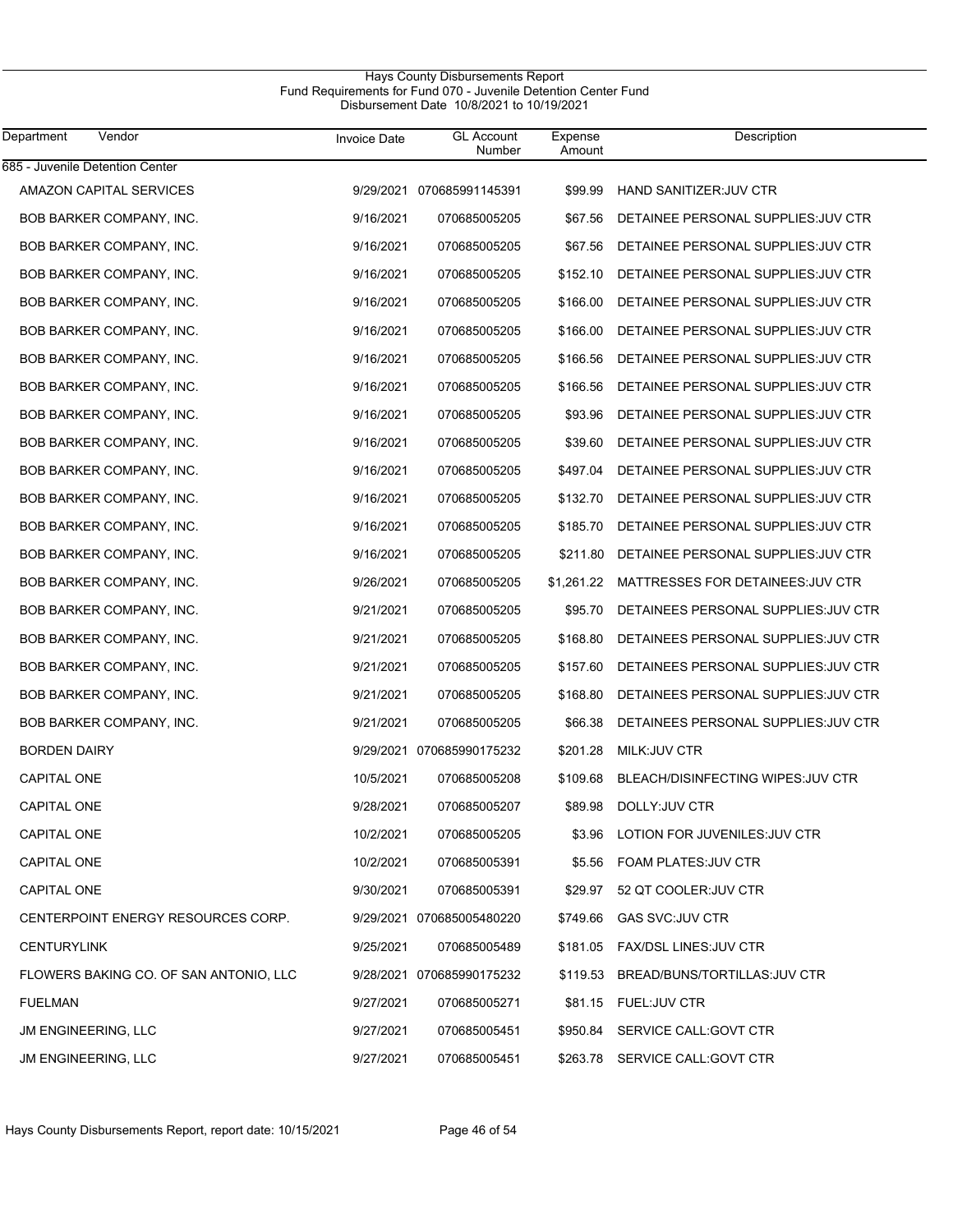| Vendor<br>Department                  | <b>Invoice Date</b> | <b>GL Account</b><br>Number | Expense<br>Amount | Description                                                         |
|---------------------------------------|---------------------|-----------------------------|-------------------|---------------------------------------------------------------------|
| <b>JM ENGINEERING, LLC</b>            | 9/27/2021           | 070685005451                | \$75.00           | SERVICE CALL: GOVT CTR                                              |
| LABATT FOOD SERVICE, LLC              |                     | 9/23/2021 070685990175232   | \$1,159.74        | FOOD: JUV CTR                                                       |
| LABATT FOOD SERVICE, LLC              |                     | 9/23/2021 070685990175201   | \$47.99           | LABELS/ZIPLOC BAGS/HAIR NETS: JUV CTR                               |
| LABATT FOOD SERVICE, LLC              |                     | 9/28/2021 070685990175201   | \$21.31           | FOOD/SPORKS: JUV CTR                                                |
| LABATT FOOD SERVICE, LLC              |                     | 9/28/2021 070685990175232   | \$1,257.94        | FOOD/SPORKS: JUV CTR                                                |
| LOWE'S, INC.                          | 9/27/2021           | 070685005207                | \$440.46          | MISC SUPPLIES: JUV CTR                                              |
| LOWE'S, INC.                          | 10/7/2021           | 070685005207                | \$10.72           | DRYWALL PANEL: JUV CTR                                              |
| LOWE'S, INC.                          | 10/4/2021           | 070685005207                | (\$3.02)          | REFUND TAX: JUV CTR                                                 |
| LOWE'S, INC.                          | 9/28/2021           | 070685005207                | \$150.48          | PAINT SUPPLIES: JUV CTR                                             |
| LOWE'S, INC.                          | 10/4/2021           | 070685005207                | \$36.58           | SPACKLING/WALL TEXTURE/JOINT                                        |
| LOWE'S, INC.                          | 10/4/2021           | 070685005207                | \$3.02            | TAPE/SCREWS/JOINT COMPOUND: JUV CTR<br>SPACKLING/WALL TEXTURE/JOINT |
| MOLENDA, DDS, LARRY                   | 9/23/2021           | 070685005431                | \$35.00           | TAPE/SCREWS/JOINT COMPOUND: JUV CTR<br><b>YS PID 9401</b>           |
| MOORE SUPPLY COMPANY                  | 9/21/2021           | 070685005207                | \$469.10          | PLUMBING SUPPLIES: JUV CTR                                          |
| O'CONNOR, DAVID                       | 9/30/2021           | 070685005448                | \$3.280.00        | SEP 21 PROF SVCS: JUV CTR                                           |
| OFFICE DEPOT, INC.                    | 8/31/2021           | 070685005211                | \$29.99           | CARTRIDGE INK/RECORD BOOK/SHARPIES: JUV                             |
| OFFICE DEPOT, INC.                    | 8/31/2021           | 070685005211                | \$83.84           | CTR<br>CARTRIDGE INK/RECORD BOOK/SHARPIES: JUV                      |
| PROSTAR SERVICES, INC.                |                     | 9/27/2021 070685990175232   | \$88.42           | CTR<br>CARAFE/COFFEE/CREAMER: JUV CTR                               |
| PROSTAR SERVICES, INC.                |                     | 9/27/2021 070685990175232   | \$6.95            | FUEL SURCHARGE: JUV CTR                                             |
| RICOH USA, INC.                       | 10/1/2021           | 070685005473                | \$4.60            | OCT 21 REMOTE SUPPORT:2123866                                       |
| STATE INDUSTRIAL PRODUCTS CORPORATION | 10/6/2021           | 070685005207                | \$481.87          | <b>INSECTICIDES: JUV CTR</b>                                        |
| TEXAS DISPOSAL SYSTEMS, INC.          | 9/30/2021           | 070685005448                | \$335.00          | SEP 21 PORTA POT/HANDWASH STAND SVC: JUV                            |
| TEXAS DISPOSAL SYSTEMS, INC.          | 9/30/2021           | 070685005448                | \$151.00          | <b>CTR</b><br>SEP 21 PORTA POT/HANDWASH STAND SVC:JUV               |
| TEXAS DISPOSAL SYSTEMS, INC.          | 9/30/2021           | 070685005452                | \$473.69          | CTR<br>SEP 21 TRASH SVC:JUV CTR                                     |
| <b>WELLPATH, LLC</b>                  | 9/1/2021            | 070685005801                |                   | \$26,572.52 OCT 21 HEALTHCARE.JUV CTR                               |
| <b>WILLS, LAURIE</b>                  | 9/29/2021           | 070685005391                | \$10.00           | CRAFTS/COMPUTER ACCESSORIES/BOOKS FOR                               |
| <b>WILLS, LAURIE</b>                  | 9/29/2021           | 070685005391                | \$32.71           | <b>JUVENILES: JUV CTR</b><br>CRAFTS/COMPUTER ACCESSORIES/BOOKS FOR  |
| <b>WILLS, LAURIE</b>                  | 9/29/2021           | 070685005391                | \$29.71           | <b>JUVENILES: JUV CTR</b><br>CRAFTS/COMPUTER ACCESSORIES/BOOKS FOR  |
| Total 685 - Juvenile Detention Center |                     |                             | \$42,202.69       | JUVENILES: JUV CTR                                                  |

Cash Required 070 - Juvenile Detention Center Fund \$42,202.69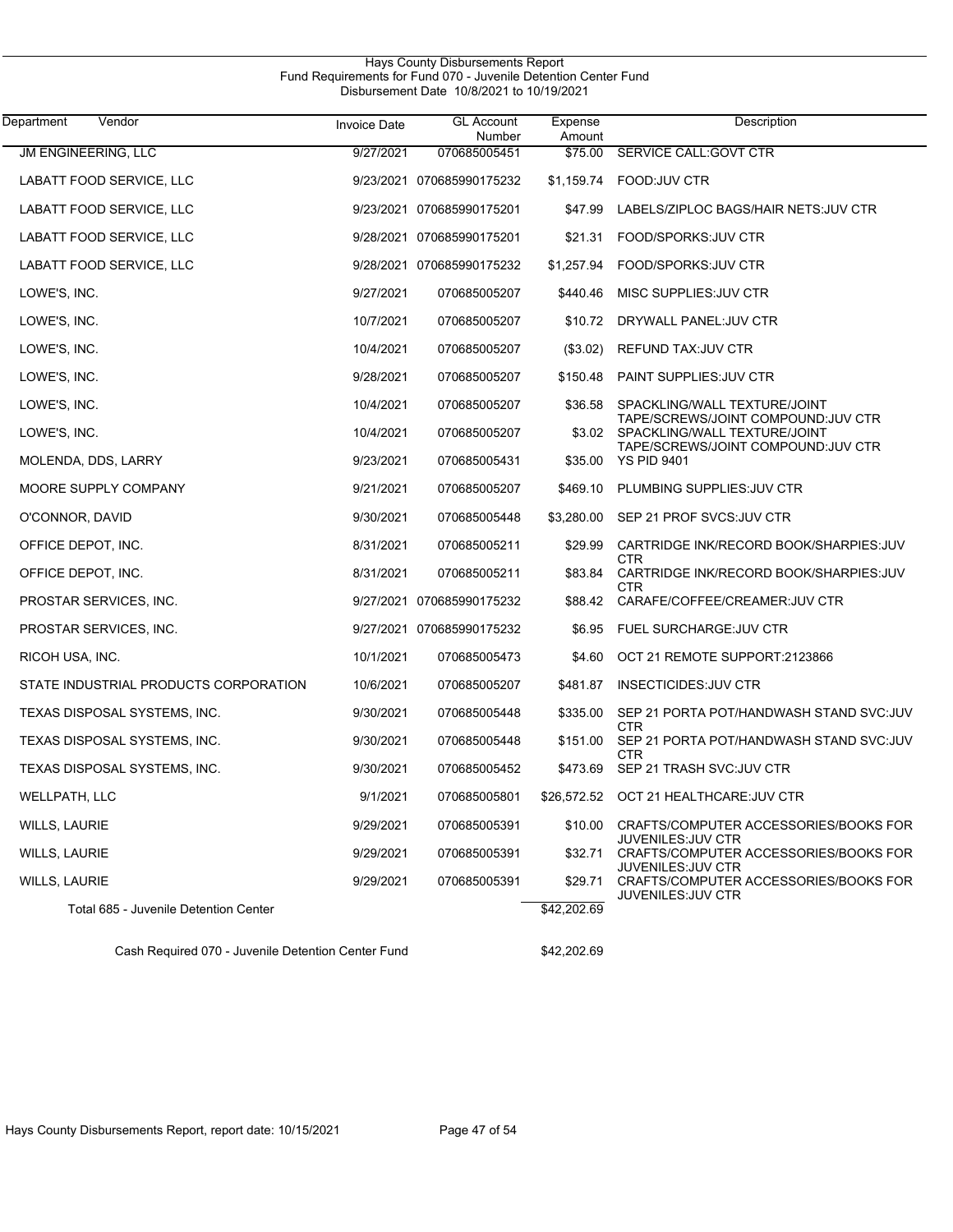| Department<br>Vendor                 | <b>Invoice Date</b> | <b>GL Account</b><br>Number | Expense<br>Amount | Description                         |
|--------------------------------------|---------------------|-----------------------------|-------------------|-------------------------------------|
| 690 - Law Library                    |                     |                             |                   |                                     |
| <b>WEST PUBLISHING</b>               | 9/1/2021            | 084690005448                |                   | \$4.511.84 AUG 21 INFO CHGS:LAW LIB |
| <b>WEST PUBLISHING</b>               | 9/1/2021            | 084690005448                | \$1.354.01        | AUG 21 INFO CHGS:LAW LIB            |
| Total 690 - Law Library              |                     |                             | \$5,865.85        |                                     |
| Cash Required 084 - Law Library Fund |                     |                             | \$5,865.85        |                                     |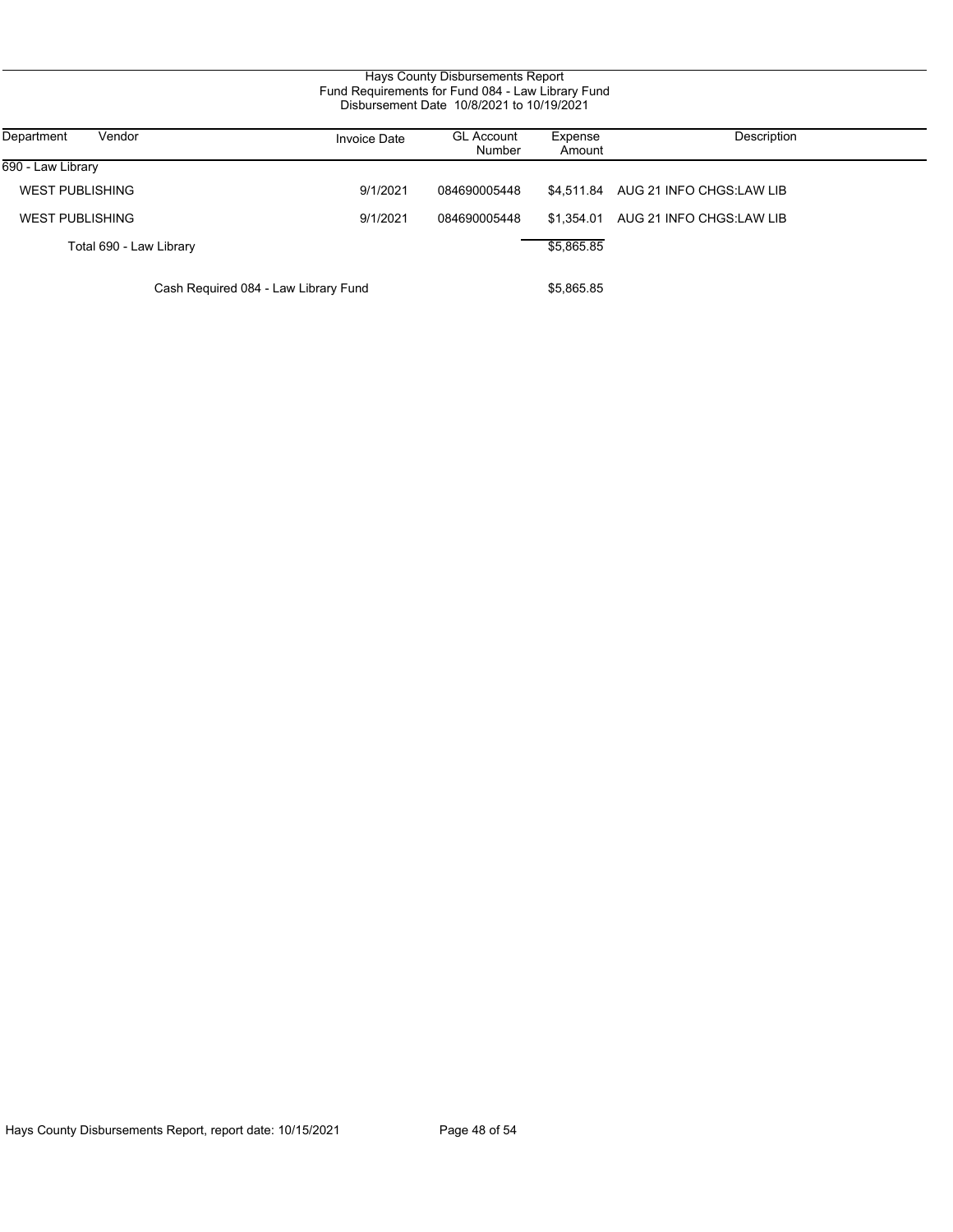# Hays County Disbursements Report Fund Requirements for Fund 106 - County Records Preservation Fund Disbursement Date 10/8/2021 to 10/19/2021

| Vendor<br>Department                                 | <b>Invoice Date</b> | <b>GL Account</b><br>Number | Expense<br>Amount | Description                      |
|------------------------------------------------------|---------------------|-----------------------------|-------------------|----------------------------------|
| 610 - Records Preservation                           |                     |                             |                   |                                  |
| AMAZON CAPITAL SERVICES                              | 9/1/2021            | 106610005202                | \$259.98          | EXTERNAL HARD DRIVE:REC PRESV    |
| AMAZON CAPITAL SERVICES                              | 9/1/2021            | 106610005202                | \$9.30            | SHIPPING REC PRESV               |
| AMAZON CAPITAL SERVICES                              | 9/1/2021            | 106610005202                | (S9.30)           | <b>RETURN SHIPPING REC PRESV</b> |
| RANGER SHREDDING                                     | 7/23/2021           | 106610005448                | \$235.00          | SHREDDING REC PRESV              |
| Total 610 - Records Preservation                     |                     |                             | \$494.98          |                                  |
| Cash Required 106 - County Records Preservation Fund |                     |                             | \$494.98          |                                  |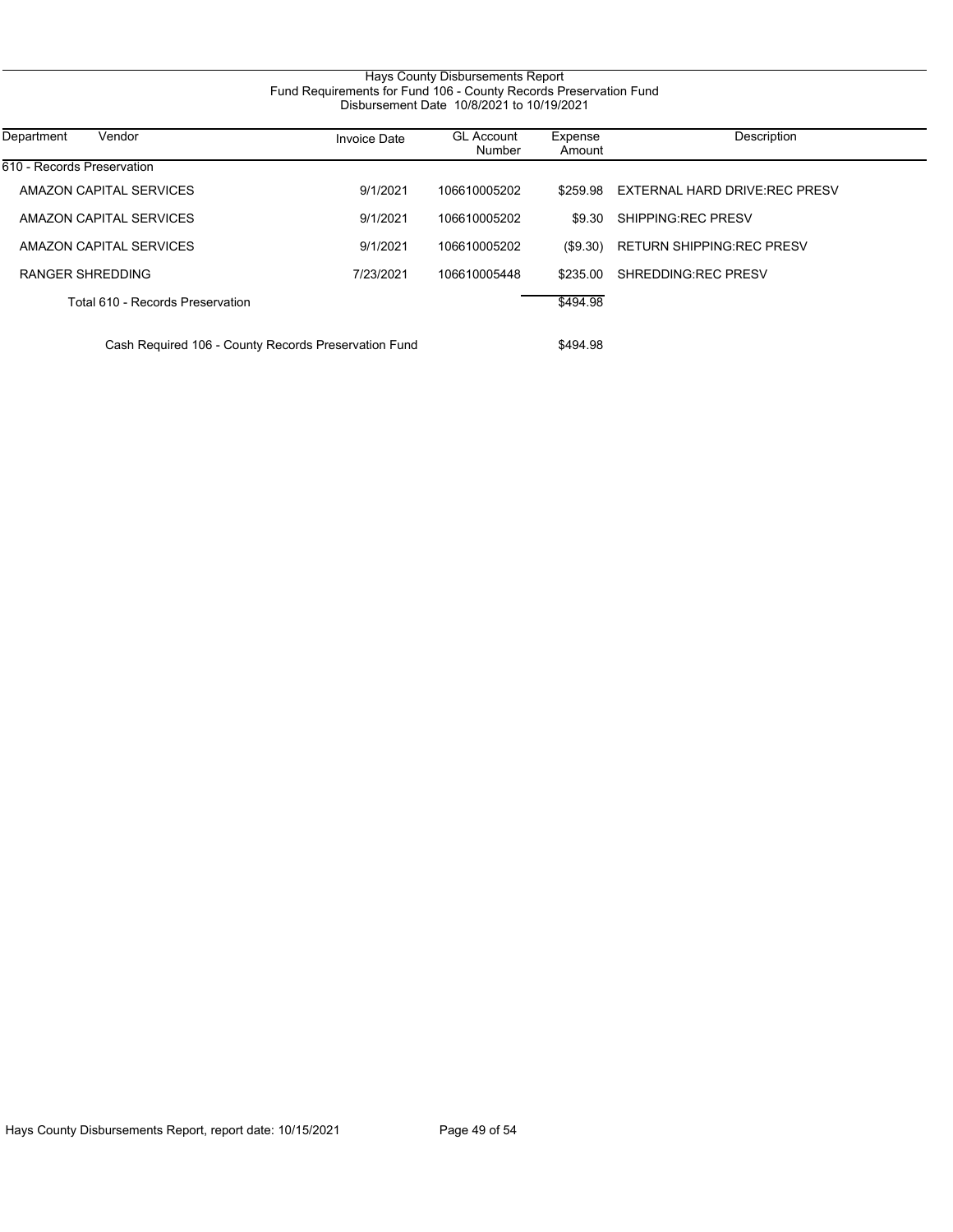## Hays County Disbursements Report Fund Requirements for Fund 111 - Court Reporters Service Fund Disbursement Date 10/8/2021 to 10/19/2021

| Department<br>Vendor                             | <b>Invoice Date</b> | <b>GL Account</b><br>Number | Expense<br>Amount | Description                         |
|--------------------------------------------------|---------------------|-----------------------------|-------------------|-------------------------------------|
| 608 - District Court                             |                     |                             |                   |                                     |
| <b>FERGUESON, LAINEY</b>                         | 10/6/2021           | 111608005445                | \$275.00          | INDIGENT REPORTER'S RECORD:CR191739 |
| Total 608 - District Court                       |                     |                             | \$275.00          |                                     |
| Cash Required 111 - Court Reporters Service Fund |                     |                             | \$275.00          |                                     |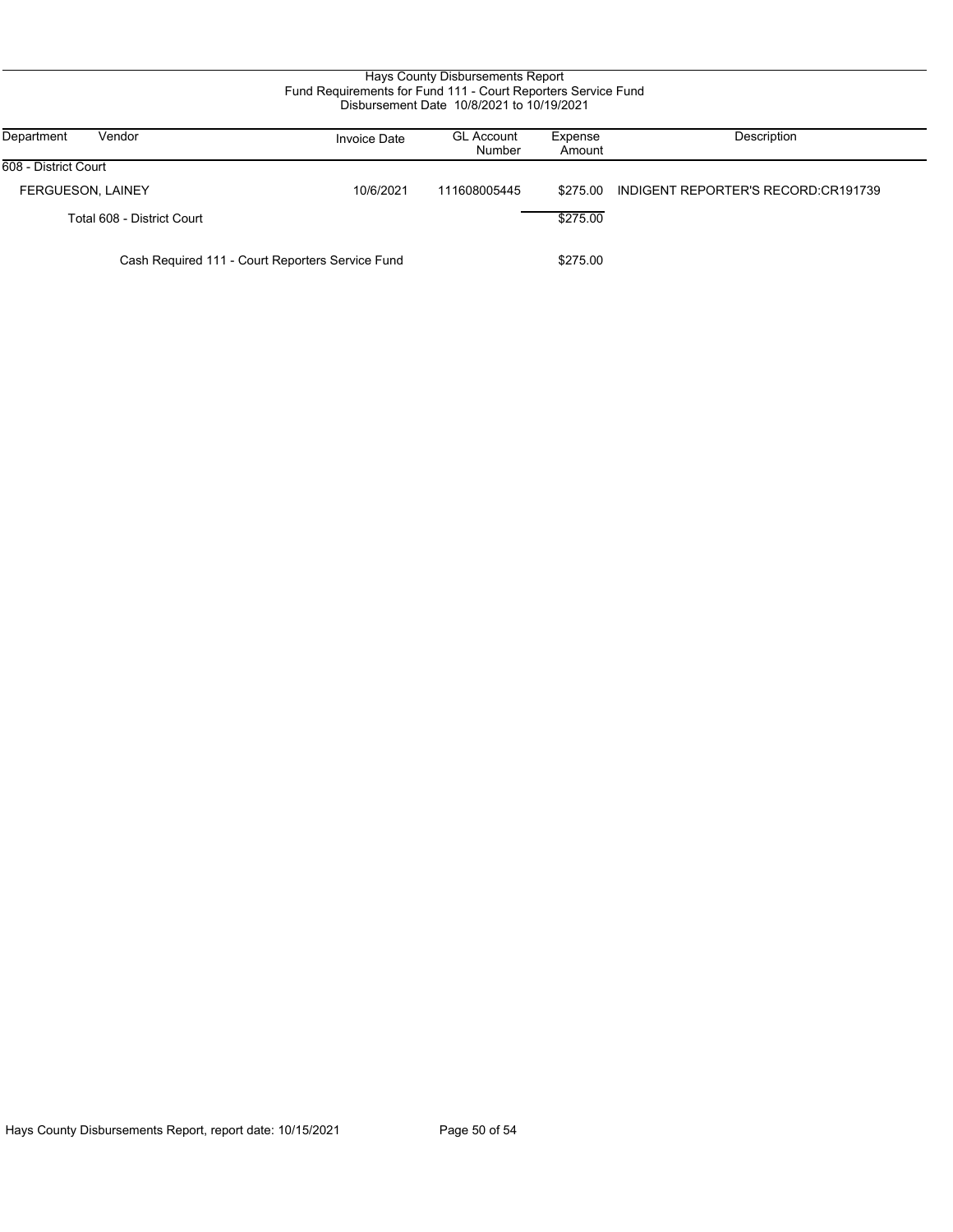| Fund Requirements for Fund 115 - Dispute Resolution Fund<br>Disbursement Date 10/8/2021 to 10/19/2021 |                                             |                     |                             |                   |                                                     |  |
|-------------------------------------------------------------------------------------------------------|---------------------------------------------|---------------------|-----------------------------|-------------------|-----------------------------------------------------|--|
| Department                                                                                            | Vendor                                      | <b>Invoice Date</b> | <b>GL Account</b><br>Number | Expense<br>Amount | Description                                         |  |
| 740 - Dispute Resolution                                                                              |                                             |                     |                             |                   |                                                     |  |
|                                                                                                       | CENTRAL TEXAS DISPUTE RESOLUTION CENTER     | 10/8/2021           | 115740005448                |                   | \$4,353.25 SEP 21 ALT DISPUTE RESOLUTION FUND TREAS |  |
|                                                                                                       | Total 740 - Dispute Resolution              |                     |                             | \$4,353.25        |                                                     |  |
|                                                                                                       | Cash Required 115 - Dispute Resolution Fund |                     |                             | \$4,353.25        |                                                     |  |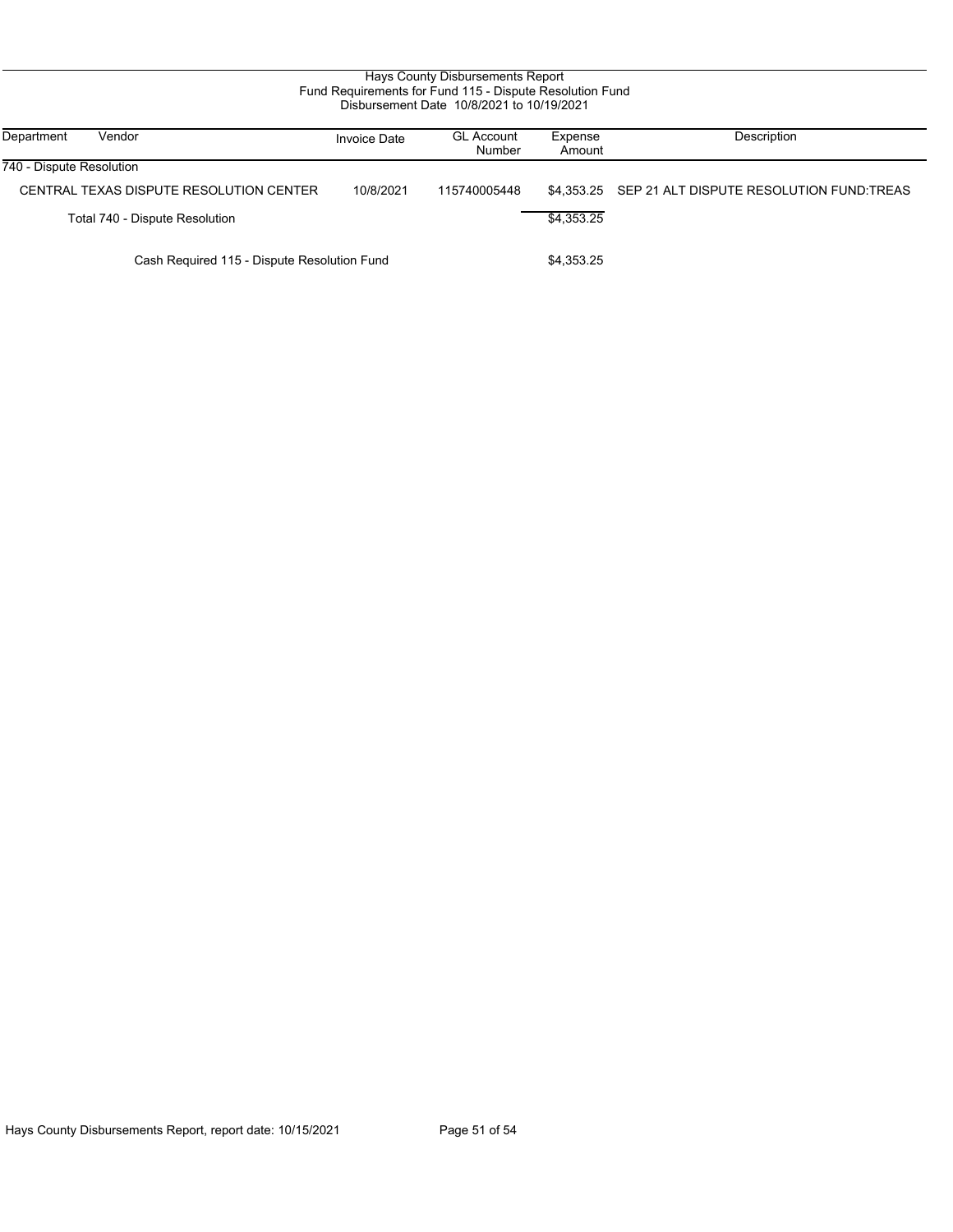## Hays County Disbursements Report Fund Requirements for Fund 117 - County Child Abuse Prevention Disbursement Date 10/8/2021 to 10/19/2021

| Department<br>Vendor                              | Invoice Date | <b>GL Account</b><br>Number | Expense<br>Amount | Description                                                |
|---------------------------------------------------|--------------|-----------------------------|-------------------|------------------------------------------------------------|
| 608 - District Court                              |              |                             |                   |                                                            |
| CASA OF CENTRAL TEXAS                             | 10/8/2021    | 117608005448                | \$100.00          | QTR III - 2021 CHILD ABUSE PREVENTION<br><b>FEES TREAS</b> |
| Total 608 - District Court                        |              |                             | \$100.00          |                                                            |
| Cash Required 117 - County Child Abuse Prevention |              |                             | \$100.00          |                                                            |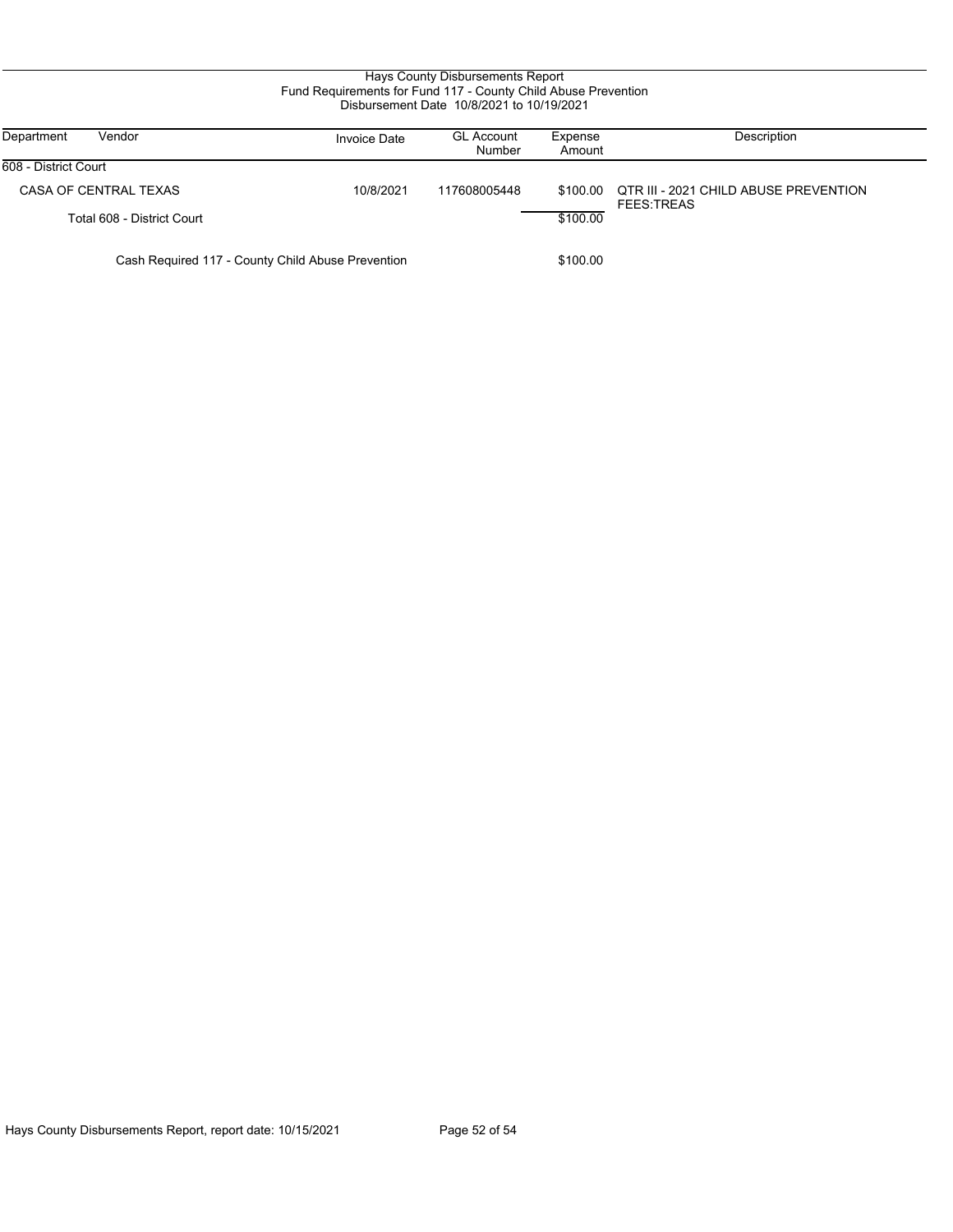## Hays County Disbursements Report Fund Requirements for Fund 120 - Family Health Services Fund Disbursement Date 10/8/2021 to 10/19/2021

| Vendor<br>Department                            | <b>Invoice Date</b> | <b>GL</b> Account<br>Number      | Expense<br>Amount | Description                                            |
|-------------------------------------------------|---------------------|----------------------------------|-------------------|--------------------------------------------------------|
| 675 - Personal Health                           |                     |                                  |                   |                                                        |
| <b>CAPITAL ONE</b>                              |                     | 8/31/2021 120675990195231        | \$14.04           | DIPHENHYDRAMINE/BLOOD GLUCOSE<br>STRIPS/LANCETS: PHLTH |
| <b>CARD SERVICE CENTER</b>                      | 10/6/2021           | 120675005461                     | \$17.00           | <b>BUSINESS CARDS: ELSIRA S DELEON</b>                 |
| <b>CARD SERVICE CENTER</b>                      | 10/6/2021           | 120675005461                     | \$6.99            | SHIPPING OF BUSINESS CARDS ELSIRA S DELEON             |
| <b>CENTURYLINK</b>                              | 9/25/2021           | 120675005480200                  | \$88.61           | ALARM LINES: PHLTH                                     |
| <b>CENTURYLINK</b>                              | 9/25/2021           | 120675005489                     | \$72.79           | <b>FAX LINES: PHLTH</b>                                |
| <b>CENTURYLINK</b>                              |                     | 9/25/2021 120675005480200        |                   | \$106.14 ALARM LINES: PHLTH                            |
| <b>CT ELECTRIC</b>                              |                     | 9/21/2021 1206759913257197<br>00 | \$5,500.00        | GENERATOR:COVID-19                                     |
| <b>CT ELECTRIC</b>                              |                     | 9/21/2021 1206759913257197<br>00 | \$20,086.00       | GENERATOR:COVID-19                                     |
| <b>ENTERPRISE FM TRUST</b>                      | 9/3/2021            | 120675005413                     | \$88.66           | SEP 21 MTC FEE: PHLTH                                  |
| <b>ENTERPRISE FM TRUST</b>                      | 9/3/2021            | 120675005475                     | \$617.14          | SEP 21 VEH LEASES:PHLTH                                |
| INDIGENT HEALTHCARE SOLUTIONS, LTD              | 9/1/2021            | 120675005429                     | \$2.485.00        | OCT 21 PROF SVCS PHLTH                                 |
| LEGENDS TRI-COUNTY FUNERAL SERVICES             | 3/16/2021           | 120675005492                     | \$950.00          | F.H.H.-03-16-2021                                      |
| RICOH USA, INC.                                 | 10/1/2021           | 120675005473                     | \$4.60            | OCT 21 REMOTE SUPPORT:2123866                          |
| TEXAS DISPOSAL SYSTEMS, INC.                    | 9/30/2021           | 120675005452                     | \$107.21          | SEP 21 TRASH SVC: PHLTH                                |
| TEXAS DISPOSAL SYSTEMS, INC.                    | 9/30/2021           | 120675005452                     | \$37.00           | SEP 21 TRASH SVC:WIC                                   |
| Total 675 - Personal Health                     |                     |                                  | \$30,181.18       |                                                        |
| Cash Required 120 - Family Health Services Fund |                     |                                  | \$30.181.18       |                                                        |